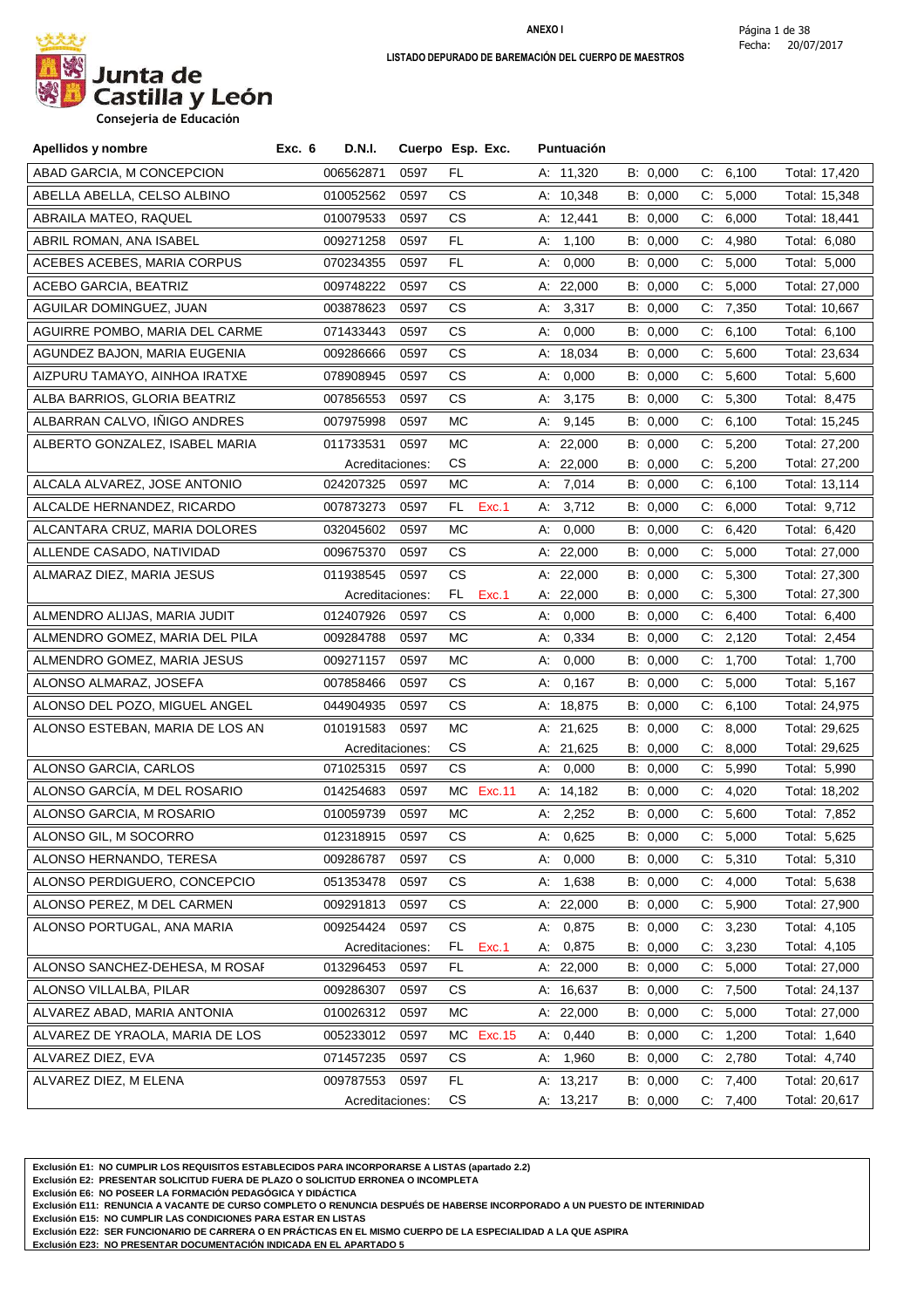

**Consejeria de Educación**

| ALVAREZ FERNANDEZ, JOSE MARIA<br>045425517<br>0597<br>MC.<br>A: 10,108<br>B: 0,000<br>C: 5,000<br>Total: 15,108<br>ALVAREZ FERNANDEZ, MARIA LUZ<br>FL<br>A: 10,213<br>B: 0,000<br>C: 1,150<br>071924539<br>0597<br>Total: 11,363<br>MC<br>A: 10,297<br>B: 0,000<br>C: 1,150<br>Total: 11,447<br>Acreditaciones:<br>ALVAREZ GALLEGOS, EMILIO ANGEL<br>FL<br>6,400<br>009345892<br>0597<br>A: 10,517<br>B: 0,000<br>C.<br>Total: 16,917<br>ALVAREZ GARCIA, ROSA MARIA<br>СS<br>B: 0,000<br>$\mathsf{C}$<br>2,930<br>012325179<br>0597<br>1,670<br>Total: 4,600<br>А:<br>C: 5,000<br>008099745<br>0597<br>FL<br>A: 18,875<br>B: 0,000<br>ALVAREZ GARCIA, SOFIA<br>Total: 23,875<br>CS<br>A: 18,875<br>B: 0,000<br>5,000<br>Total: 23,875<br>Acreditaciones:<br>C.<br>ALVAREZ GONZALEZ, MATILDE<br>009716033<br>СS<br>5,350<br>0597<br>A: $22,000$<br>B: 0,000<br>C.<br>Total: 27,350<br>MC<br>A: 2,095<br>C: 5,400<br>ALVAREZ GUTIERREZ, CLARA<br>013108583<br>0597<br>B: 0,000<br>Total: 7,495<br>5,000<br>ALVAREZ JABARES, M YOLANDA<br>009745059<br>0597<br><b>CS</b><br>A: 19,510<br>B: 0,000<br>Total: 24,510<br>C:<br>Total: 25,854<br>FL.<br>A: 20,854<br>B: 0,000<br>5,000<br>Acreditaciones:<br>C.<br>ALVAREZ JIMENEZ, M MAGDALENA<br>002186580<br>0597<br>МC<br>A: 22,000<br>B: 0,000<br>$\mathsf{C}$<br>6,100<br>Total: 28,100<br>ALVAREZ LEON, CRISTINA<br>070936214<br>0597<br>CS Exc.15<br>A: 0,000<br>B: 0,000<br>C: 6,100<br>Total: 6,100<br>ALVAREZ LOPE, ELENA<br>071285157<br>0597<br>CS<br>0,126<br>B: 0,000<br>C:<br>6,300<br>Total: 6,426<br>А.<br>CS.<br>Exc.1<br>0,000<br>C: 5,000<br>ALVAREZ LOPEZ, SANDRA<br>071515917<br>0597<br>А.<br>B: 0,000<br>Total: 5,000<br>ALVAREZ MARTINEZ, EVA MARIA<br>CS<br>071441534<br>0597<br>A: $2,425$<br>B: 0,000<br>C: 6,100<br>Total: 8,525<br>ALVAREZ PACIOS, MARIA DEL CARME<br>071514264<br>0597<br>CS<br>4,296<br>B: 0,000<br>$\mathsf{C}$<br>6,200<br>А:<br>Total: 10,496<br>B: 0,000<br>6,000<br>ALVAREZ PERERO, CARLOS<br>012368912<br>0597<br>СS<br>A: $22,000$<br>C.<br>Total: 28,000<br>ÁLVAREZ PÉREZ, RAQUEL<br>C: 5,600<br>010203206<br>FL<br>0,280<br>B: 0,000<br>Total: 5,880<br>0597<br>A:<br>C: 5,000<br>ALVAREZ RODRIGUEZ, AIDA<br>009676623<br>МC<br>A: 22,000<br>B: 0,000<br>0597<br>Total: 27,000<br>CS<br>A: 22,000<br>B: 0,000<br>5,000<br>Total: 27,000<br>Acreditaciones:<br>Exc.1<br>C.<br>ALVAREZ RODRIGUEZ, MARIA FELICIT<br>CS<br>010186853<br>0597<br>A: $6,402$<br>B: 0,000<br>4,700<br>Total: 11,102<br>C:<br>ALVAREZ RUBIAL, NURIA<br>0597<br>CS<br>0,587<br>B: 0,000<br>$C_{\cdot}$<br>5,600<br>Total: 6,187<br>071428886<br>А:<br>ALVAREZ SANTOS, MARIA CARMEN<br>010064262<br>0597<br>A: 22,000<br>B: 0,000<br>6,000<br>Total: 28,000<br>FL<br>C.<br>5,400<br>B: 0,000<br>ALVAREZ SOS, Mª DEL CARMEN ENCII<br>010025790<br>0597<br>FL<br>Exc.1<br>A: 16,374<br>C.<br>Total: 21,774<br>МC<br>A: 16,374<br>5,400<br>Total: 21,774<br>Acreditaciones:<br>Exc.1<br>B: 0,000<br>C.<br>ALVARO ALBARRAN, PABLO<br>FL<br>9,024<br>C: 1,770<br>003432489<br>0597<br>B: 0,000<br>Total: 10,794<br>А.<br>ÁLVARO RODRÍGUEZ. REBECA<br>070243954<br>5,800<br>0597<br>FL.<br>0,042<br>B: 0,000<br>C.<br>Total: 5,842<br>А:<br>0597<br>CS<br>B: 0,000<br>C: 6,300<br>AMAT PERAL, MARIA AMPARO<br>007858600<br>A: 12,227<br>Total: 18,527<br>010050067<br>0597<br><b>CS</b><br>A: 22,000<br>B: 0,000<br>6,100<br>AMIGO LAGO, M JOSEFA<br>C.<br>Total: 28,100<br>MC<br>Total: 28,100<br>A: 22,000<br>B: 0,000<br>Acreditaciones:<br>C: 6,100<br>AMIGO MARSA, CARLES<br>FL.<br>B: 0,000<br>6,200<br>Total: 17,674<br>043738114<br>0597<br>A: 11,474<br>C.<br>AMOR MORALES, M CARMEN<br>007450547<br>B: 0,000<br>4,290<br>Total: 26,290<br>0597<br>FL<br>A: 22,000<br>C.<br>5,000<br>5,000<br>AMOR TAPIA, MARIA MONTSERRAT<br>013116515<br>0597<br>СS<br>B: 0,000<br>C.<br>Total: 10,000<br>А.<br>6,100<br>ANDRES DEL CASTILLO, JAVIER<br>007980961<br>0597<br>СS<br>0,000<br>B: 0,000<br>C.<br>Total: 6,100<br>А:<br>6,600<br>ANDRES JAMBRINA, CRISTINA<br>044900617<br>0597<br>СS<br>A: 13,279<br>B: 0,000<br>C.<br>Total: 19,879<br>5,900<br>ANDRES LEDESMA, ALFONSO<br>070893994<br>FL.<br>Exc.1<br>0,417<br>B: 0,000<br>C.<br>Total: 6,317<br>0597<br>А:<br>4,930<br>ANDRES SANCHEZ, ANA MARIA DE<br>004847054<br>0597<br>СS<br>2,500<br>B: 0,000<br>C.<br>Total: 7,430<br>A:<br>6,200<br>ANTOLIN CUADRADO, LAURA<br><b>CS</b><br>2,125<br>B: 0,000<br>C:<br>Total: 8,325<br>044911912<br>0597<br>А:<br>ANTOLIN DE LA HOZ, MARIA MAR<br>A: 8,517<br>C: 5,000<br>012735465<br>0597<br>МC<br>B: 0,000<br>Total: 13,517<br>5,000<br>ANTOLINEZ TEXIDOR, ISABEL<br>003430292<br>CS<br>A: 22,000<br>B: 0,000<br>C.<br>Total: 27,000<br>0597<br>C: 5,400<br>ANTON ALVAREZ, ESPERANZA<br>011726455<br>0597<br>FL<br>A: 11,418<br>B: 0,000<br>Total: 16,818 | Apellidos y nombre | Exc. 6<br>D.N.I. | Cuerpo Esp. Exc. | Puntuación |  |  |
|-------------------------------------------------------------------------------------------------------------------------------------------------------------------------------------------------------------------------------------------------------------------------------------------------------------------------------------------------------------------------------------------------------------------------------------------------------------------------------------------------------------------------------------------------------------------------------------------------------------------------------------------------------------------------------------------------------------------------------------------------------------------------------------------------------------------------------------------------------------------------------------------------------------------------------------------------------------------------------------------------------------------------------------------------------------------------------------------------------------------------------------------------------------------------------------------------------------------------------------------------------------------------------------------------------------------------------------------------------------------------------------------------------------------------------------------------------------------------------------------------------------------------------------------------------------------------------------------------------------------------------------------------------------------------------------------------------------------------------------------------------------------------------------------------------------------------------------------------------------------------------------------------------------------------------------------------------------------------------------------------------------------------------------------------------------------------------------------------------------------------------------------------------------------------------------------------------------------------------------------------------------------------------------------------------------------------------------------------------------------------------------------------------------------------------------------------------------------------------------------------------------------------------------------------------------------------------------------------------------------------------------------------------------------------------------------------------------------------------------------------------------------------------------------------------------------------------------------------------------------------------------------------------------------------------------------------------------------------------------------------------------------------------------------------------------------------------------------------------------------------------------------------------------------------------------------------------------------------------------------------------------------------------------------------------------------------------------------------------------------------------------------------------------------------------------------------------------------------------------------------------------------------------------------------------------------------------------------------------------------------------------------------------------------------------------------------------------------------------------------------------------------------------------------------------------------------------------------------------------------------------------------------------------------------------------------------------------------------------------------------------------------------------------------------------------------------------------------------------------------------------------------------------------------------------------------------------------------------------------------------------------------------------------------------------------------------------------------------------------------------------------------------------------------------------------------------------------------------------------------------------------------------------------------------------------------------------------------------------------------------------------------------------------------------------------------------------------------------------------------------------------------------------------------------------------------------------------|--------------------|------------------|------------------|------------|--|--|
|                                                                                                                                                                                                                                                                                                                                                                                                                                                                                                                                                                                                                                                                                                                                                                                                                                                                                                                                                                                                                                                                                                                                                                                                                                                                                                                                                                                                                                                                                                                                                                                                                                                                                                                                                                                                                                                                                                                                                                                                                                                                                                                                                                                                                                                                                                                                                                                                                                                                                                                                                                                                                                                                                                                                                                                                                                                                                                                                                                                                                                                                                                                                                                                                                                                                                                                                                                                                                                                                                                                                                                                                                                                                                                                                                                                                                                                                                                                                                                                                                                                                                                                                                                                                                                                                                                                                                                                                                                                                                                                                                                                                                                                                                                                                                                                                                                     |                    |                  |                  |            |  |  |
|                                                                                                                                                                                                                                                                                                                                                                                                                                                                                                                                                                                                                                                                                                                                                                                                                                                                                                                                                                                                                                                                                                                                                                                                                                                                                                                                                                                                                                                                                                                                                                                                                                                                                                                                                                                                                                                                                                                                                                                                                                                                                                                                                                                                                                                                                                                                                                                                                                                                                                                                                                                                                                                                                                                                                                                                                                                                                                                                                                                                                                                                                                                                                                                                                                                                                                                                                                                                                                                                                                                                                                                                                                                                                                                                                                                                                                                                                                                                                                                                                                                                                                                                                                                                                                                                                                                                                                                                                                                                                                                                                                                                                                                                                                                                                                                                                                     |                    |                  |                  |            |  |  |
|                                                                                                                                                                                                                                                                                                                                                                                                                                                                                                                                                                                                                                                                                                                                                                                                                                                                                                                                                                                                                                                                                                                                                                                                                                                                                                                                                                                                                                                                                                                                                                                                                                                                                                                                                                                                                                                                                                                                                                                                                                                                                                                                                                                                                                                                                                                                                                                                                                                                                                                                                                                                                                                                                                                                                                                                                                                                                                                                                                                                                                                                                                                                                                                                                                                                                                                                                                                                                                                                                                                                                                                                                                                                                                                                                                                                                                                                                                                                                                                                                                                                                                                                                                                                                                                                                                                                                                                                                                                                                                                                                                                                                                                                                                                                                                                                                                     |                    |                  |                  |            |  |  |
|                                                                                                                                                                                                                                                                                                                                                                                                                                                                                                                                                                                                                                                                                                                                                                                                                                                                                                                                                                                                                                                                                                                                                                                                                                                                                                                                                                                                                                                                                                                                                                                                                                                                                                                                                                                                                                                                                                                                                                                                                                                                                                                                                                                                                                                                                                                                                                                                                                                                                                                                                                                                                                                                                                                                                                                                                                                                                                                                                                                                                                                                                                                                                                                                                                                                                                                                                                                                                                                                                                                                                                                                                                                                                                                                                                                                                                                                                                                                                                                                                                                                                                                                                                                                                                                                                                                                                                                                                                                                                                                                                                                                                                                                                                                                                                                                                                     |                    |                  |                  |            |  |  |
|                                                                                                                                                                                                                                                                                                                                                                                                                                                                                                                                                                                                                                                                                                                                                                                                                                                                                                                                                                                                                                                                                                                                                                                                                                                                                                                                                                                                                                                                                                                                                                                                                                                                                                                                                                                                                                                                                                                                                                                                                                                                                                                                                                                                                                                                                                                                                                                                                                                                                                                                                                                                                                                                                                                                                                                                                                                                                                                                                                                                                                                                                                                                                                                                                                                                                                                                                                                                                                                                                                                                                                                                                                                                                                                                                                                                                                                                                                                                                                                                                                                                                                                                                                                                                                                                                                                                                                                                                                                                                                                                                                                                                                                                                                                                                                                                                                     |                    |                  |                  |            |  |  |
|                                                                                                                                                                                                                                                                                                                                                                                                                                                                                                                                                                                                                                                                                                                                                                                                                                                                                                                                                                                                                                                                                                                                                                                                                                                                                                                                                                                                                                                                                                                                                                                                                                                                                                                                                                                                                                                                                                                                                                                                                                                                                                                                                                                                                                                                                                                                                                                                                                                                                                                                                                                                                                                                                                                                                                                                                                                                                                                                                                                                                                                                                                                                                                                                                                                                                                                                                                                                                                                                                                                                                                                                                                                                                                                                                                                                                                                                                                                                                                                                                                                                                                                                                                                                                                                                                                                                                                                                                                                                                                                                                                                                                                                                                                                                                                                                                                     |                    |                  |                  |            |  |  |
|                                                                                                                                                                                                                                                                                                                                                                                                                                                                                                                                                                                                                                                                                                                                                                                                                                                                                                                                                                                                                                                                                                                                                                                                                                                                                                                                                                                                                                                                                                                                                                                                                                                                                                                                                                                                                                                                                                                                                                                                                                                                                                                                                                                                                                                                                                                                                                                                                                                                                                                                                                                                                                                                                                                                                                                                                                                                                                                                                                                                                                                                                                                                                                                                                                                                                                                                                                                                                                                                                                                                                                                                                                                                                                                                                                                                                                                                                                                                                                                                                                                                                                                                                                                                                                                                                                                                                                                                                                                                                                                                                                                                                                                                                                                                                                                                                                     |                    |                  |                  |            |  |  |
|                                                                                                                                                                                                                                                                                                                                                                                                                                                                                                                                                                                                                                                                                                                                                                                                                                                                                                                                                                                                                                                                                                                                                                                                                                                                                                                                                                                                                                                                                                                                                                                                                                                                                                                                                                                                                                                                                                                                                                                                                                                                                                                                                                                                                                                                                                                                                                                                                                                                                                                                                                                                                                                                                                                                                                                                                                                                                                                                                                                                                                                                                                                                                                                                                                                                                                                                                                                                                                                                                                                                                                                                                                                                                                                                                                                                                                                                                                                                                                                                                                                                                                                                                                                                                                                                                                                                                                                                                                                                                                                                                                                                                                                                                                                                                                                                                                     |                    |                  |                  |            |  |  |
|                                                                                                                                                                                                                                                                                                                                                                                                                                                                                                                                                                                                                                                                                                                                                                                                                                                                                                                                                                                                                                                                                                                                                                                                                                                                                                                                                                                                                                                                                                                                                                                                                                                                                                                                                                                                                                                                                                                                                                                                                                                                                                                                                                                                                                                                                                                                                                                                                                                                                                                                                                                                                                                                                                                                                                                                                                                                                                                                                                                                                                                                                                                                                                                                                                                                                                                                                                                                                                                                                                                                                                                                                                                                                                                                                                                                                                                                                                                                                                                                                                                                                                                                                                                                                                                                                                                                                                                                                                                                                                                                                                                                                                                                                                                                                                                                                                     |                    |                  |                  |            |  |  |
|                                                                                                                                                                                                                                                                                                                                                                                                                                                                                                                                                                                                                                                                                                                                                                                                                                                                                                                                                                                                                                                                                                                                                                                                                                                                                                                                                                                                                                                                                                                                                                                                                                                                                                                                                                                                                                                                                                                                                                                                                                                                                                                                                                                                                                                                                                                                                                                                                                                                                                                                                                                                                                                                                                                                                                                                                                                                                                                                                                                                                                                                                                                                                                                                                                                                                                                                                                                                                                                                                                                                                                                                                                                                                                                                                                                                                                                                                                                                                                                                                                                                                                                                                                                                                                                                                                                                                                                                                                                                                                                                                                                                                                                                                                                                                                                                                                     |                    |                  |                  |            |  |  |
|                                                                                                                                                                                                                                                                                                                                                                                                                                                                                                                                                                                                                                                                                                                                                                                                                                                                                                                                                                                                                                                                                                                                                                                                                                                                                                                                                                                                                                                                                                                                                                                                                                                                                                                                                                                                                                                                                                                                                                                                                                                                                                                                                                                                                                                                                                                                                                                                                                                                                                                                                                                                                                                                                                                                                                                                                                                                                                                                                                                                                                                                                                                                                                                                                                                                                                                                                                                                                                                                                                                                                                                                                                                                                                                                                                                                                                                                                                                                                                                                                                                                                                                                                                                                                                                                                                                                                                                                                                                                                                                                                                                                                                                                                                                                                                                                                                     |                    |                  |                  |            |  |  |
|                                                                                                                                                                                                                                                                                                                                                                                                                                                                                                                                                                                                                                                                                                                                                                                                                                                                                                                                                                                                                                                                                                                                                                                                                                                                                                                                                                                                                                                                                                                                                                                                                                                                                                                                                                                                                                                                                                                                                                                                                                                                                                                                                                                                                                                                                                                                                                                                                                                                                                                                                                                                                                                                                                                                                                                                                                                                                                                                                                                                                                                                                                                                                                                                                                                                                                                                                                                                                                                                                                                                                                                                                                                                                                                                                                                                                                                                                                                                                                                                                                                                                                                                                                                                                                                                                                                                                                                                                                                                                                                                                                                                                                                                                                                                                                                                                                     |                    |                  |                  |            |  |  |
|                                                                                                                                                                                                                                                                                                                                                                                                                                                                                                                                                                                                                                                                                                                                                                                                                                                                                                                                                                                                                                                                                                                                                                                                                                                                                                                                                                                                                                                                                                                                                                                                                                                                                                                                                                                                                                                                                                                                                                                                                                                                                                                                                                                                                                                                                                                                                                                                                                                                                                                                                                                                                                                                                                                                                                                                                                                                                                                                                                                                                                                                                                                                                                                                                                                                                                                                                                                                                                                                                                                                                                                                                                                                                                                                                                                                                                                                                                                                                                                                                                                                                                                                                                                                                                                                                                                                                                                                                                                                                                                                                                                                                                                                                                                                                                                                                                     |                    |                  |                  |            |  |  |
|                                                                                                                                                                                                                                                                                                                                                                                                                                                                                                                                                                                                                                                                                                                                                                                                                                                                                                                                                                                                                                                                                                                                                                                                                                                                                                                                                                                                                                                                                                                                                                                                                                                                                                                                                                                                                                                                                                                                                                                                                                                                                                                                                                                                                                                                                                                                                                                                                                                                                                                                                                                                                                                                                                                                                                                                                                                                                                                                                                                                                                                                                                                                                                                                                                                                                                                                                                                                                                                                                                                                                                                                                                                                                                                                                                                                                                                                                                                                                                                                                                                                                                                                                                                                                                                                                                                                                                                                                                                                                                                                                                                                                                                                                                                                                                                                                                     |                    |                  |                  |            |  |  |
|                                                                                                                                                                                                                                                                                                                                                                                                                                                                                                                                                                                                                                                                                                                                                                                                                                                                                                                                                                                                                                                                                                                                                                                                                                                                                                                                                                                                                                                                                                                                                                                                                                                                                                                                                                                                                                                                                                                                                                                                                                                                                                                                                                                                                                                                                                                                                                                                                                                                                                                                                                                                                                                                                                                                                                                                                                                                                                                                                                                                                                                                                                                                                                                                                                                                                                                                                                                                                                                                                                                                                                                                                                                                                                                                                                                                                                                                                                                                                                                                                                                                                                                                                                                                                                                                                                                                                                                                                                                                                                                                                                                                                                                                                                                                                                                                                                     |                    |                  |                  |            |  |  |
|                                                                                                                                                                                                                                                                                                                                                                                                                                                                                                                                                                                                                                                                                                                                                                                                                                                                                                                                                                                                                                                                                                                                                                                                                                                                                                                                                                                                                                                                                                                                                                                                                                                                                                                                                                                                                                                                                                                                                                                                                                                                                                                                                                                                                                                                                                                                                                                                                                                                                                                                                                                                                                                                                                                                                                                                                                                                                                                                                                                                                                                                                                                                                                                                                                                                                                                                                                                                                                                                                                                                                                                                                                                                                                                                                                                                                                                                                                                                                                                                                                                                                                                                                                                                                                                                                                                                                                                                                                                                                                                                                                                                                                                                                                                                                                                                                                     |                    |                  |                  |            |  |  |
|                                                                                                                                                                                                                                                                                                                                                                                                                                                                                                                                                                                                                                                                                                                                                                                                                                                                                                                                                                                                                                                                                                                                                                                                                                                                                                                                                                                                                                                                                                                                                                                                                                                                                                                                                                                                                                                                                                                                                                                                                                                                                                                                                                                                                                                                                                                                                                                                                                                                                                                                                                                                                                                                                                                                                                                                                                                                                                                                                                                                                                                                                                                                                                                                                                                                                                                                                                                                                                                                                                                                                                                                                                                                                                                                                                                                                                                                                                                                                                                                                                                                                                                                                                                                                                                                                                                                                                                                                                                                                                                                                                                                                                                                                                                                                                                                                                     |                    |                  |                  |            |  |  |
|                                                                                                                                                                                                                                                                                                                                                                                                                                                                                                                                                                                                                                                                                                                                                                                                                                                                                                                                                                                                                                                                                                                                                                                                                                                                                                                                                                                                                                                                                                                                                                                                                                                                                                                                                                                                                                                                                                                                                                                                                                                                                                                                                                                                                                                                                                                                                                                                                                                                                                                                                                                                                                                                                                                                                                                                                                                                                                                                                                                                                                                                                                                                                                                                                                                                                                                                                                                                                                                                                                                                                                                                                                                                                                                                                                                                                                                                                                                                                                                                                                                                                                                                                                                                                                                                                                                                                                                                                                                                                                                                                                                                                                                                                                                                                                                                                                     |                    |                  |                  |            |  |  |
|                                                                                                                                                                                                                                                                                                                                                                                                                                                                                                                                                                                                                                                                                                                                                                                                                                                                                                                                                                                                                                                                                                                                                                                                                                                                                                                                                                                                                                                                                                                                                                                                                                                                                                                                                                                                                                                                                                                                                                                                                                                                                                                                                                                                                                                                                                                                                                                                                                                                                                                                                                                                                                                                                                                                                                                                                                                                                                                                                                                                                                                                                                                                                                                                                                                                                                                                                                                                                                                                                                                                                                                                                                                                                                                                                                                                                                                                                                                                                                                                                                                                                                                                                                                                                                                                                                                                                                                                                                                                                                                                                                                                                                                                                                                                                                                                                                     |                    |                  |                  |            |  |  |
|                                                                                                                                                                                                                                                                                                                                                                                                                                                                                                                                                                                                                                                                                                                                                                                                                                                                                                                                                                                                                                                                                                                                                                                                                                                                                                                                                                                                                                                                                                                                                                                                                                                                                                                                                                                                                                                                                                                                                                                                                                                                                                                                                                                                                                                                                                                                                                                                                                                                                                                                                                                                                                                                                                                                                                                                                                                                                                                                                                                                                                                                                                                                                                                                                                                                                                                                                                                                                                                                                                                                                                                                                                                                                                                                                                                                                                                                                                                                                                                                                                                                                                                                                                                                                                                                                                                                                                                                                                                                                                                                                                                                                                                                                                                                                                                                                                     |                    |                  |                  |            |  |  |
|                                                                                                                                                                                                                                                                                                                                                                                                                                                                                                                                                                                                                                                                                                                                                                                                                                                                                                                                                                                                                                                                                                                                                                                                                                                                                                                                                                                                                                                                                                                                                                                                                                                                                                                                                                                                                                                                                                                                                                                                                                                                                                                                                                                                                                                                                                                                                                                                                                                                                                                                                                                                                                                                                                                                                                                                                                                                                                                                                                                                                                                                                                                                                                                                                                                                                                                                                                                                                                                                                                                                                                                                                                                                                                                                                                                                                                                                                                                                                                                                                                                                                                                                                                                                                                                                                                                                                                                                                                                                                                                                                                                                                                                                                                                                                                                                                                     |                    |                  |                  |            |  |  |
|                                                                                                                                                                                                                                                                                                                                                                                                                                                                                                                                                                                                                                                                                                                                                                                                                                                                                                                                                                                                                                                                                                                                                                                                                                                                                                                                                                                                                                                                                                                                                                                                                                                                                                                                                                                                                                                                                                                                                                                                                                                                                                                                                                                                                                                                                                                                                                                                                                                                                                                                                                                                                                                                                                                                                                                                                                                                                                                                                                                                                                                                                                                                                                                                                                                                                                                                                                                                                                                                                                                                                                                                                                                                                                                                                                                                                                                                                                                                                                                                                                                                                                                                                                                                                                                                                                                                                                                                                                                                                                                                                                                                                                                                                                                                                                                                                                     |                    |                  |                  |            |  |  |
|                                                                                                                                                                                                                                                                                                                                                                                                                                                                                                                                                                                                                                                                                                                                                                                                                                                                                                                                                                                                                                                                                                                                                                                                                                                                                                                                                                                                                                                                                                                                                                                                                                                                                                                                                                                                                                                                                                                                                                                                                                                                                                                                                                                                                                                                                                                                                                                                                                                                                                                                                                                                                                                                                                                                                                                                                                                                                                                                                                                                                                                                                                                                                                                                                                                                                                                                                                                                                                                                                                                                                                                                                                                                                                                                                                                                                                                                                                                                                                                                                                                                                                                                                                                                                                                                                                                                                                                                                                                                                                                                                                                                                                                                                                                                                                                                                                     |                    |                  |                  |            |  |  |
|                                                                                                                                                                                                                                                                                                                                                                                                                                                                                                                                                                                                                                                                                                                                                                                                                                                                                                                                                                                                                                                                                                                                                                                                                                                                                                                                                                                                                                                                                                                                                                                                                                                                                                                                                                                                                                                                                                                                                                                                                                                                                                                                                                                                                                                                                                                                                                                                                                                                                                                                                                                                                                                                                                                                                                                                                                                                                                                                                                                                                                                                                                                                                                                                                                                                                                                                                                                                                                                                                                                                                                                                                                                                                                                                                                                                                                                                                                                                                                                                                                                                                                                                                                                                                                                                                                                                                                                                                                                                                                                                                                                                                                                                                                                                                                                                                                     |                    |                  |                  |            |  |  |
|                                                                                                                                                                                                                                                                                                                                                                                                                                                                                                                                                                                                                                                                                                                                                                                                                                                                                                                                                                                                                                                                                                                                                                                                                                                                                                                                                                                                                                                                                                                                                                                                                                                                                                                                                                                                                                                                                                                                                                                                                                                                                                                                                                                                                                                                                                                                                                                                                                                                                                                                                                                                                                                                                                                                                                                                                                                                                                                                                                                                                                                                                                                                                                                                                                                                                                                                                                                                                                                                                                                                                                                                                                                                                                                                                                                                                                                                                                                                                                                                                                                                                                                                                                                                                                                                                                                                                                                                                                                                                                                                                                                                                                                                                                                                                                                                                                     |                    |                  |                  |            |  |  |
|                                                                                                                                                                                                                                                                                                                                                                                                                                                                                                                                                                                                                                                                                                                                                                                                                                                                                                                                                                                                                                                                                                                                                                                                                                                                                                                                                                                                                                                                                                                                                                                                                                                                                                                                                                                                                                                                                                                                                                                                                                                                                                                                                                                                                                                                                                                                                                                                                                                                                                                                                                                                                                                                                                                                                                                                                                                                                                                                                                                                                                                                                                                                                                                                                                                                                                                                                                                                                                                                                                                                                                                                                                                                                                                                                                                                                                                                                                                                                                                                                                                                                                                                                                                                                                                                                                                                                                                                                                                                                                                                                                                                                                                                                                                                                                                                                                     |                    |                  |                  |            |  |  |
|                                                                                                                                                                                                                                                                                                                                                                                                                                                                                                                                                                                                                                                                                                                                                                                                                                                                                                                                                                                                                                                                                                                                                                                                                                                                                                                                                                                                                                                                                                                                                                                                                                                                                                                                                                                                                                                                                                                                                                                                                                                                                                                                                                                                                                                                                                                                                                                                                                                                                                                                                                                                                                                                                                                                                                                                                                                                                                                                                                                                                                                                                                                                                                                                                                                                                                                                                                                                                                                                                                                                                                                                                                                                                                                                                                                                                                                                                                                                                                                                                                                                                                                                                                                                                                                                                                                                                                                                                                                                                                                                                                                                                                                                                                                                                                                                                                     |                    |                  |                  |            |  |  |
|                                                                                                                                                                                                                                                                                                                                                                                                                                                                                                                                                                                                                                                                                                                                                                                                                                                                                                                                                                                                                                                                                                                                                                                                                                                                                                                                                                                                                                                                                                                                                                                                                                                                                                                                                                                                                                                                                                                                                                                                                                                                                                                                                                                                                                                                                                                                                                                                                                                                                                                                                                                                                                                                                                                                                                                                                                                                                                                                                                                                                                                                                                                                                                                                                                                                                                                                                                                                                                                                                                                                                                                                                                                                                                                                                                                                                                                                                                                                                                                                                                                                                                                                                                                                                                                                                                                                                                                                                                                                                                                                                                                                                                                                                                                                                                                                                                     |                    |                  |                  |            |  |  |
|                                                                                                                                                                                                                                                                                                                                                                                                                                                                                                                                                                                                                                                                                                                                                                                                                                                                                                                                                                                                                                                                                                                                                                                                                                                                                                                                                                                                                                                                                                                                                                                                                                                                                                                                                                                                                                                                                                                                                                                                                                                                                                                                                                                                                                                                                                                                                                                                                                                                                                                                                                                                                                                                                                                                                                                                                                                                                                                                                                                                                                                                                                                                                                                                                                                                                                                                                                                                                                                                                                                                                                                                                                                                                                                                                                                                                                                                                                                                                                                                                                                                                                                                                                                                                                                                                                                                                                                                                                                                                                                                                                                                                                                                                                                                                                                                                                     |                    |                  |                  |            |  |  |
|                                                                                                                                                                                                                                                                                                                                                                                                                                                                                                                                                                                                                                                                                                                                                                                                                                                                                                                                                                                                                                                                                                                                                                                                                                                                                                                                                                                                                                                                                                                                                                                                                                                                                                                                                                                                                                                                                                                                                                                                                                                                                                                                                                                                                                                                                                                                                                                                                                                                                                                                                                                                                                                                                                                                                                                                                                                                                                                                                                                                                                                                                                                                                                                                                                                                                                                                                                                                                                                                                                                                                                                                                                                                                                                                                                                                                                                                                                                                                                                                                                                                                                                                                                                                                                                                                                                                                                                                                                                                                                                                                                                                                                                                                                                                                                                                                                     |                    |                  |                  |            |  |  |
|                                                                                                                                                                                                                                                                                                                                                                                                                                                                                                                                                                                                                                                                                                                                                                                                                                                                                                                                                                                                                                                                                                                                                                                                                                                                                                                                                                                                                                                                                                                                                                                                                                                                                                                                                                                                                                                                                                                                                                                                                                                                                                                                                                                                                                                                                                                                                                                                                                                                                                                                                                                                                                                                                                                                                                                                                                                                                                                                                                                                                                                                                                                                                                                                                                                                                                                                                                                                                                                                                                                                                                                                                                                                                                                                                                                                                                                                                                                                                                                                                                                                                                                                                                                                                                                                                                                                                                                                                                                                                                                                                                                                                                                                                                                                                                                                                                     |                    |                  |                  |            |  |  |
|                                                                                                                                                                                                                                                                                                                                                                                                                                                                                                                                                                                                                                                                                                                                                                                                                                                                                                                                                                                                                                                                                                                                                                                                                                                                                                                                                                                                                                                                                                                                                                                                                                                                                                                                                                                                                                                                                                                                                                                                                                                                                                                                                                                                                                                                                                                                                                                                                                                                                                                                                                                                                                                                                                                                                                                                                                                                                                                                                                                                                                                                                                                                                                                                                                                                                                                                                                                                                                                                                                                                                                                                                                                                                                                                                                                                                                                                                                                                                                                                                                                                                                                                                                                                                                                                                                                                                                                                                                                                                                                                                                                                                                                                                                                                                                                                                                     |                    |                  |                  |            |  |  |
|                                                                                                                                                                                                                                                                                                                                                                                                                                                                                                                                                                                                                                                                                                                                                                                                                                                                                                                                                                                                                                                                                                                                                                                                                                                                                                                                                                                                                                                                                                                                                                                                                                                                                                                                                                                                                                                                                                                                                                                                                                                                                                                                                                                                                                                                                                                                                                                                                                                                                                                                                                                                                                                                                                                                                                                                                                                                                                                                                                                                                                                                                                                                                                                                                                                                                                                                                                                                                                                                                                                                                                                                                                                                                                                                                                                                                                                                                                                                                                                                                                                                                                                                                                                                                                                                                                                                                                                                                                                                                                                                                                                                                                                                                                                                                                                                                                     |                    |                  |                  |            |  |  |
|                                                                                                                                                                                                                                                                                                                                                                                                                                                                                                                                                                                                                                                                                                                                                                                                                                                                                                                                                                                                                                                                                                                                                                                                                                                                                                                                                                                                                                                                                                                                                                                                                                                                                                                                                                                                                                                                                                                                                                                                                                                                                                                                                                                                                                                                                                                                                                                                                                                                                                                                                                                                                                                                                                                                                                                                                                                                                                                                                                                                                                                                                                                                                                                                                                                                                                                                                                                                                                                                                                                                                                                                                                                                                                                                                                                                                                                                                                                                                                                                                                                                                                                                                                                                                                                                                                                                                                                                                                                                                                                                                                                                                                                                                                                                                                                                                                     |                    |                  |                  |            |  |  |
|                                                                                                                                                                                                                                                                                                                                                                                                                                                                                                                                                                                                                                                                                                                                                                                                                                                                                                                                                                                                                                                                                                                                                                                                                                                                                                                                                                                                                                                                                                                                                                                                                                                                                                                                                                                                                                                                                                                                                                                                                                                                                                                                                                                                                                                                                                                                                                                                                                                                                                                                                                                                                                                                                                                                                                                                                                                                                                                                                                                                                                                                                                                                                                                                                                                                                                                                                                                                                                                                                                                                                                                                                                                                                                                                                                                                                                                                                                                                                                                                                                                                                                                                                                                                                                                                                                                                                                                                                                                                                                                                                                                                                                                                                                                                                                                                                                     |                    |                  |                  |            |  |  |
|                                                                                                                                                                                                                                                                                                                                                                                                                                                                                                                                                                                                                                                                                                                                                                                                                                                                                                                                                                                                                                                                                                                                                                                                                                                                                                                                                                                                                                                                                                                                                                                                                                                                                                                                                                                                                                                                                                                                                                                                                                                                                                                                                                                                                                                                                                                                                                                                                                                                                                                                                                                                                                                                                                                                                                                                                                                                                                                                                                                                                                                                                                                                                                                                                                                                                                                                                                                                                                                                                                                                                                                                                                                                                                                                                                                                                                                                                                                                                                                                                                                                                                                                                                                                                                                                                                                                                                                                                                                                                                                                                                                                                                                                                                                                                                                                                                     |                    |                  |                  |            |  |  |
|                                                                                                                                                                                                                                                                                                                                                                                                                                                                                                                                                                                                                                                                                                                                                                                                                                                                                                                                                                                                                                                                                                                                                                                                                                                                                                                                                                                                                                                                                                                                                                                                                                                                                                                                                                                                                                                                                                                                                                                                                                                                                                                                                                                                                                                                                                                                                                                                                                                                                                                                                                                                                                                                                                                                                                                                                                                                                                                                                                                                                                                                                                                                                                                                                                                                                                                                                                                                                                                                                                                                                                                                                                                                                                                                                                                                                                                                                                                                                                                                                                                                                                                                                                                                                                                                                                                                                                                                                                                                                                                                                                                                                                                                                                                                                                                                                                     |                    |                  |                  |            |  |  |
|                                                                                                                                                                                                                                                                                                                                                                                                                                                                                                                                                                                                                                                                                                                                                                                                                                                                                                                                                                                                                                                                                                                                                                                                                                                                                                                                                                                                                                                                                                                                                                                                                                                                                                                                                                                                                                                                                                                                                                                                                                                                                                                                                                                                                                                                                                                                                                                                                                                                                                                                                                                                                                                                                                                                                                                                                                                                                                                                                                                                                                                                                                                                                                                                                                                                                                                                                                                                                                                                                                                                                                                                                                                                                                                                                                                                                                                                                                                                                                                                                                                                                                                                                                                                                                                                                                                                                                                                                                                                                                                                                                                                                                                                                                                                                                                                                                     |                    |                  |                  |            |  |  |
|                                                                                                                                                                                                                                                                                                                                                                                                                                                                                                                                                                                                                                                                                                                                                                                                                                                                                                                                                                                                                                                                                                                                                                                                                                                                                                                                                                                                                                                                                                                                                                                                                                                                                                                                                                                                                                                                                                                                                                                                                                                                                                                                                                                                                                                                                                                                                                                                                                                                                                                                                                                                                                                                                                                                                                                                                                                                                                                                                                                                                                                                                                                                                                                                                                                                                                                                                                                                                                                                                                                                                                                                                                                                                                                                                                                                                                                                                                                                                                                                                                                                                                                                                                                                                                                                                                                                                                                                                                                                                                                                                                                                                                                                                                                                                                                                                                     |                    |                  |                  |            |  |  |
|                                                                                                                                                                                                                                                                                                                                                                                                                                                                                                                                                                                                                                                                                                                                                                                                                                                                                                                                                                                                                                                                                                                                                                                                                                                                                                                                                                                                                                                                                                                                                                                                                                                                                                                                                                                                                                                                                                                                                                                                                                                                                                                                                                                                                                                                                                                                                                                                                                                                                                                                                                                                                                                                                                                                                                                                                                                                                                                                                                                                                                                                                                                                                                                                                                                                                                                                                                                                                                                                                                                                                                                                                                                                                                                                                                                                                                                                                                                                                                                                                                                                                                                                                                                                                                                                                                                                                                                                                                                                                                                                                                                                                                                                                                                                                                                                                                     |                    |                  |                  |            |  |  |
|                                                                                                                                                                                                                                                                                                                                                                                                                                                                                                                                                                                                                                                                                                                                                                                                                                                                                                                                                                                                                                                                                                                                                                                                                                                                                                                                                                                                                                                                                                                                                                                                                                                                                                                                                                                                                                                                                                                                                                                                                                                                                                                                                                                                                                                                                                                                                                                                                                                                                                                                                                                                                                                                                                                                                                                                                                                                                                                                                                                                                                                                                                                                                                                                                                                                                                                                                                                                                                                                                                                                                                                                                                                                                                                                                                                                                                                                                                                                                                                                                                                                                                                                                                                                                                                                                                                                                                                                                                                                                                                                                                                                                                                                                                                                                                                                                                     |                    |                  |                  |            |  |  |
|                                                                                                                                                                                                                                                                                                                                                                                                                                                                                                                                                                                                                                                                                                                                                                                                                                                                                                                                                                                                                                                                                                                                                                                                                                                                                                                                                                                                                                                                                                                                                                                                                                                                                                                                                                                                                                                                                                                                                                                                                                                                                                                                                                                                                                                                                                                                                                                                                                                                                                                                                                                                                                                                                                                                                                                                                                                                                                                                                                                                                                                                                                                                                                                                                                                                                                                                                                                                                                                                                                                                                                                                                                                                                                                                                                                                                                                                                                                                                                                                                                                                                                                                                                                                                                                                                                                                                                                                                                                                                                                                                                                                                                                                                                                                                                                                                                     |                    |                  |                  |            |  |  |
| C: 6,700<br>ANTON ANTON, MARIA JOSE<br>007850708<br>0597<br>CS<br>A: 16,338<br>B: 0,000<br>Total: 23,038                                                                                                                                                                                                                                                                                                                                                                                                                                                                                                                                                                                                                                                                                                                                                                                                                                                                                                                                                                                                                                                                                                                                                                                                                                                                                                                                                                                                                                                                                                                                                                                                                                                                                                                                                                                                                                                                                                                                                                                                                                                                                                                                                                                                                                                                                                                                                                                                                                                                                                                                                                                                                                                                                                                                                                                                                                                                                                                                                                                                                                                                                                                                                                                                                                                                                                                                                                                                                                                                                                                                                                                                                                                                                                                                                                                                                                                                                                                                                                                                                                                                                                                                                                                                                                                                                                                                                                                                                                                                                                                                                                                                                                                                                                                            |                    |                  |                  |            |  |  |

**Exclusión E1: NO CUMPLIR LOS REQUISITOS ESTABLECIDOS PARA INCORPORARSE A LISTAS (apartado 2.2)**

**Exclusión E2: PRESENTAR SOLICITUD FUERA DE PLAZO O SOLICITUD ERRONEA O INCOMPLETA**

**Exclusión E6: NO POSEER LA FORMACIÓN PEDAGÓGICA Y DIDÁCTICA**

**Exclusión E11: RENUNCIA A VACANTE DE CURSO COMPLETO O RENUNCIA DESPUÉS DE HABERSE INCORPORADO A UN PUESTO DE INTERINIDAD**

**Exclusión E15: NO CUMPLIR LAS CONDICIONES PARA ESTAR EN LISTAS**

**Exclusión E22: SER FUNCIONARIO DE CARRERA O EN PRÁCTICAS EN EL MISMO CUERPO DE LA ESPECIALIDAD A LA QUE ASPIRA**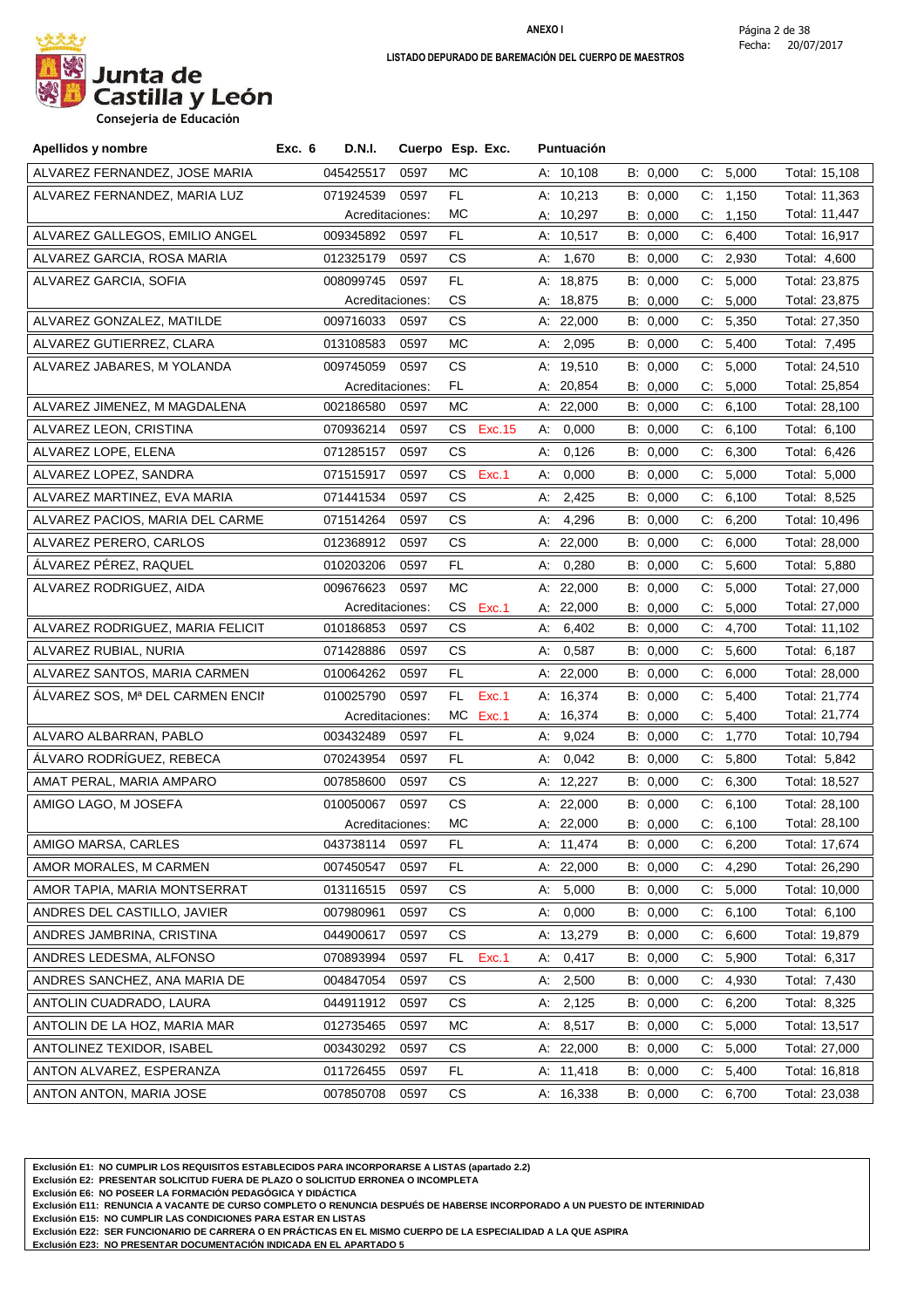

**Consejeria de Educación**

| Apellidos y nombre              | Exc. 6 | D.N.I.          | Cuerpo Esp. Exc. |           |           |    | <b>Puntuación</b> |          |              |          |               |
|---------------------------------|--------|-----------------|------------------|-----------|-----------|----|-------------------|----------|--------------|----------|---------------|
| ANTON CARRAVILLA, MARIA DEL MAR |        | 050817817       | 0597             | CS.       |           |    | A: 1,067          | B: 0,000 |              | C: 4,290 | Total: 5,357  |
| ANTON GONZALEZ, NATIVIDAD ALICI |        | 013072300       | 0597             | CS.       |           | А: | 0,000             | B: 0,000 |              | C: 1,000 | Total: 1,000  |
| ANTON SANCHEZ, MARIA SOLEDAD    |        | 007850617       | 0597             | CS.       |           |    | A: 19,643         | B: 0,000 |              | C: 5,300 | Total: 24,943 |
| ANTON SERNA, ANTONIO            |        | 006518656       | 0597             | МC        |           |    | A: $22,000$       | B: 0,000 |              | C: 1,980 | Total: 23,980 |
| ANTONA RODRIGUEZ, CARMEN        |        | 002513907       | 0597             | CS        |           |    | A: 12,100         | B: 0,000 | C.           | 5,000    | Total: 17,100 |
| APARICIO FERNANDEZ, MANUELA     |        | 010196742       | 0597             | CS.       |           |    | A: 22,000         | B: 0,000 | C.           | 4,570    | Total: 26,570 |
| ARBAIZAR PASTOR, SUSANA M       |        | 013300234       | 0597             | CS.       |           |    | A: 22,000         | B: 0,000 | C.           | 5,900    | Total: 27,900 |
| ARCHILLA GARCIA, M. BEGOÑA      |        | 016794767       | 0597             | CS.       | Exc. 15   | А. | 0,000             | B: 0,000 |              | C: 5,000 | Total: 5,000  |
| ARGENTIERI MENDEZ, MARIA ROSA   |        | 011972934       | 0597             | CS.       |           | А. | 3,003             | B: 0,000 | C:           | 5,900    | Total: 8,903  |
| ARIAS BARRIO, ANTONIO           |        | 010067853       | 0597             | CS.       |           | A: | 2,750             | B: 0,000 |              | C: 6,000 | Total: 8,750  |
| ARIAS SENTENAC, MARIA ANGELA    |        | 007839877 0597  |                  | CS.       |           |    | A: 22,000         | B: 0,000 |              | C: 6,600 | Total: 28,600 |
|                                 |        | Acreditaciones: |                  | FL.       | Exc.1     |    | A: $22,000$       | B: 0,000 | C:           | 6,600    | Total: 28,600 |
|                                 |        |                 |                  | <b>MC</b> |           |    | A: 22,000         | B: 0,000 | C.           | 6,600    | Total: 28,600 |
| ARISTIN FRONTELA, M. AZUCENA    |        | 012730744       | 0597             | МC        |           |    | A: 0,000          | B: 0,000 |              | C: 5,000 | Total: 5,000  |
| ARMENTEROS SANCHEZ, MARTA       |        | 070868396       | 0597             | FL.       | Exc.1     | А. | 0,000             | B: 0,000 | C.           | 5,700    | Total: 5,700  |
| ARPON RUBIO, MIGUEL ANGEL       |        | 072777041       | 0597             | CS.       |           |    | A: 16,982         | B: 0,000 | C.           | 3,010    | Total: 19,992 |
| ARRANZ SIGUERO, ANA MARIA       |        | 070251414       | 0597             | CS.       |           | А: | 8,055             | B: 0,000 | $\mathsf{C}$ | 8,000    | Total: 16,055 |
| ARRASATE BADIOLA, M CRISTINA    |        | 072254940       | 0597             | CS.       |           |    | A: 20,250         | B: 0,000 |              | C: 5,000 | Total: 25,250 |
| ARRIBA MARTIN, TOMAS (DE)       |        | 007864252       | 0597             | МC        |           |    | A: 22,000         | B: 0,000 | C.           | 5,300    | Total: 27,300 |
| ARRIBAS DE LA PEÑA, M INMACULAD |        | 003445790       | 0597             | CS        |           | А: | 0,918             | B: 0,000 |              | C: 5,900 | Total: 6,818  |
| ARROYO BENITO, MARIA DEL MAR    |        | 013127944       | 0597             | CS.       |           |    | A: $22,000$       | B: 0,000 |              | C: 5,300 | Total: 27,300 |
| ARROYO TEJERA, MARIA SOLEDAD    |        | 012246907       | 0597             | CS.       |           |    | A: 10,379         | B: 0,000 | C:           | 5,200    | Total: 15,579 |
| ARTACHO PERULA, Mª TERESA       |        | 030454267       | 0597             | CS.       |           | A: | 9,360             | B: 0,000 |              | C: 5,000 | Total: 14,360 |
| ASENSIO LEON, MARIA MONTSERRAT  |        | 007010083       | 0597             | МC        |           | А: | 5,791             | B: 0,000 | $\mathsf{C}$ | 5,000    | Total: 10,791 |
| ATIENZA ALONSO, ESTHER          |        | 071949455       | 0597             | CS.       |           | А: | 0,000             | B: 0,000 |              | C: 6,100 | Total: 6,100  |
| AVEDILLO GONZALEZ, MARIA JOSE   |        | 011939620       | 0597             | CS.       |           |    | A: 11,436         | B: 0,000 | C:           | 5,300    | Total: 16,736 |
| ÁVILA JIMENEZ, MARÍA YOLANDA    |        | 006568356       | 0597             | FL.       |           |    | A: $7,182$        | B: 0,000 |              | C: 5,000 | Total: 12,182 |
| AVILA MIGUEL, JAVIER            |        | 070865916       | 0597             | МC        |           |    | A: 8,375          | B: 0,000 | C.           | 6,400    | Total: 14,775 |
| AYUSO BRAVO, ROSAURA            |        | 003439119       | 0597             | CS.       |           |    | A: 22,000         | B: 0,000 | C.           | 5,000    | Total: 27,000 |
| AYUSO BUSTOS, YOLANDA           |        | 007849257       | 0597             | CS.       |           |    | A: 22,000         | B: 0,000 |              | C: 5,000 | Total: 27,000 |
|                                 |        |                 | Acreditaciones:  |           | FL Exc.1  |    | A: 22,000         | B: 0,000 |              | C: 5,000 | Total: 27,000 |
| AZPELETA MANRIQUE, MARIA NIEVE  |        | 009289755       | 0597             |           | MC Exc.15 |    | A: 1,821          | B: 0,000 |              | C: 5,480 | Total: 7,301  |
| <b>BAHILLO SAEZ, ALICIA</b>     |        | 012749998       | 0597             | <b>MC</b> |           |    | A: 14,862         | B: 0,000 |              | C: 6,100 | Total: 20,962 |
| BAJO FIDDES, ANA AMALIA         |        | 011973325       | 0597             | FL.       |           |    | A: 1,000          | B: 0,000 |              | C: 5,440 | Total: 6,440  |
| BAJO TELLAECHE, M CARMEN        |        | 014254207       | 0597             | <b>MC</b> |           |    | A: 22,000         | B: 0,000 | C.           | 5,300    | Total: 27,300 |
| BALBOA DE PAZ, MARIA TERESA     |        | 071496040       | 0597             | CS        |           |    | A: 22,000         | B: 0,000 | C.           | 5,900    | Total: 27,900 |
|                                 |        | Acreditaciones: |                  | FL        |           |    | A: 22,000         | B: 0,000 | C:           | 5,900    | Total: 27,900 |
| BALLANO DE LA CRUZ, RAFAEL      |        | 016790378       | 0597             | CS        |           |    | A: 6,318          | B: 0,000 |              | C: 5,000 | Total: 11,318 |
| BALLESTEROS ARRIBAS, FERNANDO   |        | 003410279       | 0597             | <b>MC</b> |           |    | A: 22,000         | B: 0,000 | C.           | 5,000    | Total: 27,000 |
|                                 |        | Acreditaciones: |                  | FL.       | Exc.1     |    | A: 22,000         | B: 0,000 |              | C: 5,000 | Total: 27,000 |
| BALLESTEROS MARTIN, ANA         |        | 070884440       | 0597             | CS.       |           | A. | 0,000             | B: 0,000 |              | C: 6,250 | Total: 6,250  |
| BAÑEZ CASTRO, M DEL MAR         |        | 006552290       | 0597             | CS        |           | А. | 0,000             | B: 0,000 | C.           | 3,110    | Total: 3,110  |
| <b>BAÑOS CONDE, TERESA</b>      |        | 006534405       | 0597             | FL        |           |    | A: 11,349         | B: 0,000 |              | C: 3,040 | Total: 14,389 |

**Exclusión E1: NO CUMPLIR LOS REQUISITOS ESTABLECIDOS PARA INCORPORARSE A LISTAS (apartado 2.2)**

**Exclusión E2: PRESENTAR SOLICITUD FUERA DE PLAZO O SOLICITUD ERRONEA O INCOMPLETA**

**Exclusión E6: NO POSEER LA FORMACIÓN PEDAGÓGICA Y DIDÁCTICA**

**Exclusión E11: RENUNCIA A VACANTE DE CURSO COMPLETO O RENUNCIA DESPUÉS DE HABERSE INCORPORADO A UN PUESTO DE INTERINIDAD**

**Exclusión E15: NO CUMPLIR LAS CONDICIONES PARA ESTAR EN LISTAS**

**Exclusión E22: SER FUNCIONARIO DE CARRERA O EN PRÁCTICAS EN EL MISMO CUERPO DE LA ESPECIALIDAD A LA QUE ASPIRA**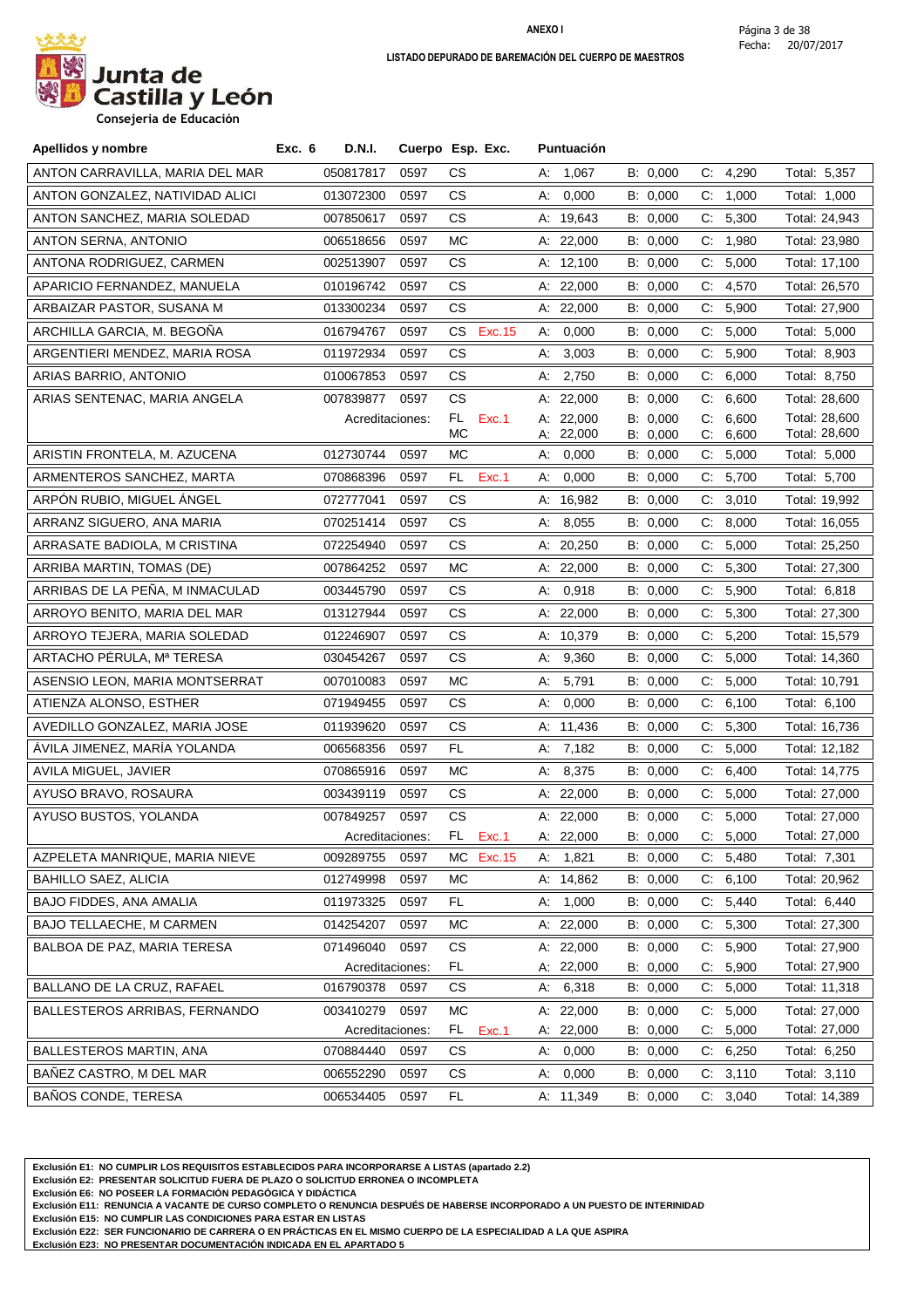

| Apellidos y nombre                    | <b>D.N.I.</b><br>Exc. 6      |      | Cuerpo Esp. Exc.     | <b>Puntuación</b>          |                      |                            |                                |
|---------------------------------------|------------------------------|------|----------------------|----------------------------|----------------------|----------------------------|--------------------------------|
| BARBADO AJO, NURIA                    | 003442827                    | 0597 | FL                   | A: 22,000                  | B: 0,000             | 5,200<br>$\mathsf{C}$      | Total: 27,200                  |
| BARCINA VIRUMBRALES, Mª INMACUL       | 013129059                    | 0597 | МC<br>Exc.11         | A: 22,000                  | B: 0,000             | C.<br>4,260                | Total: 26,260                  |
| BARRIO GARCIA, MARIA MONICA           | 071943927                    | 0597 | FL                   | 1,672<br>А:                | B: 0,000             | $C_{\cdot}$<br>6,700       | Total: 8,372                   |
| BARRIOS GONZALEZ, ALMUDENA            | 008112381                    | 0597 | CS.                  | A: 3,297                   | B: 0,000             | C: 7,000                   | Total: 10,297                  |
| <b>BARRIOS SANCHEZ, ANTONIO</b>       | 070932193                    | 0597 | МC                   | A: 14,110                  | B: 0,000             | 5,900<br>C:                | Total: 20,010                  |
|                                       | Acreditaciones:              |      | СS                   | A: 14,110                  | B: 0,000             | C.<br>5,900                | Total: 20,010                  |
| <b>BARRIOS VICENTE, JOSEFA</b>        | 071003485                    | 0597 | FL                   | A: 13,624                  | B: 0,000             | C: 2,120                   | Total: 15,744                  |
| BARROSO CAÑAMERAS, MIGUEL ANG         | 003460304                    | 0597 | CS.                  | A: 11,647                  | B: 0,000             | 5,600<br>C.                | Total: 17,247                  |
| BARROSO GONZALEZ, ASUNCION            | 006566233                    | 0597 | FL                   | A: $22,000$                | B: 0,000             | $C$ :<br>5,200             | Total: 27,200                  |
| <b>BARRUECO GARCIA, HECTOR</b>        | 070897844                    | 0597 | Exc.1<br>FL.         | A: 0,252                   | B: 0,000             | C: 5,200                   | Total: 5,452                   |
| <b>BARTOLOME GARCIA, MONTSERRAT (</b> | 003455025                    | 0597 | СS                   | 0,000<br>А:                | B: 0,000             | 6,400<br>C.                | Total: 6,400                   |
| BARTOLOME SANZ, M CONCEPCION          | 007808131                    | 0597 | МC                   | A: 18,736                  | B: 0,000             | C: 5,000                   | Total: 23,736                  |
| <b>BARTOLOME TORIBIOS, ESTER</b>      | 071947587                    | 0597 | CS.                  | 0,000<br>А:                | B: 0,000             | 6,400<br>C.                | Total: 6,400                   |
| <b>BASCONES RAMOS, MARIA</b>          | 071277425                    | 0597 | CS                   | 0,500<br>А:                | B: 0,000             | 5,600<br>C:                | Total: 6,100                   |
| <b>BAUTISTA RAMOS, ANGELA</b>         | 011947616                    | 0597 | МC                   | A: 22,000                  | B: 0,000             | 6,500<br>C.                | Total: 28,500                  |
| BAUTISTA RODRIGUEZ, MARIA DEL PII     | 010189805                    | 0597 | CS.                  | 0,966<br>A:                | B: 0,000             | 5,500<br>C.                | Total: 6,466                   |
| BAUTISTA VEGA, INMACULADA             | 007870548                    | 0597 | CS.                  | A: 22,000                  | B: 0,000             | C: 5,800                   | Total: 27,800                  |
| BAZ MORO, MARIA ESTRELLA              | 007942235                    | 0597 | МC                   | 1,002<br>А:                | B: 0,000             | 5,800<br>C:                | Total: 6,802                   |
|                                       | Acreditaciones:              |      | СS                   | 0,750<br>А:                | B: 0,000             | C:<br>5,800                | Total: 6,550                   |
| BELLIDO ESCUDERO, MARIA PAZ           | 007806486                    | 0597 | МC                   | A: 12,714                  | B: 0,000             | C: 5,600                   | Total: 18,314                  |
| BELTRAN ARAGON, MONTSERRAT AR.        | 012372140                    | 0597 | МC                   | A: 12,430                  | B: 0,000             | C: 5,700                   | Total: 18,130                  |
| BENITO GARCIA, CRUZ MARIA             | 007950650                    | 0597 | МC                   | 8,684<br>А:                | B: 0,000             | 5,800<br>$C_{\cdot}$       | Total: 14,484                  |
|                                       | Acreditaciones:              |      | СS                   | 7,802<br>А:                | B: 0,000             | 5,800<br>C.                | Total: 13,602                  |
| BENITO PEREZ, EDUARDO JUAN            | 007876223                    | 0597 | FL.<br>FL            | 7,802<br>А.<br>9,293<br>А. | B: 0,000<br>B: 0,000 | 5,800<br>C.<br>5,300<br>C. | Total: 13,602<br>Total: 14,593 |
| BERENGUER SANCHEZ, ROCIO              | 012419701                    | 0597 | CS.                  | 0,000<br>А.                | B: 0,000             | C: 6,250                   | Total: 6,250                   |
| BERMUDEZ RODRIGUEZ, ELENA             | 011893857                    | 0597 | МC                   | 0,000<br>А:                | B: 0,000             | $\mathsf{C}$<br>3,440      | Total: 3,440                   |
| BERNAL MUÑOZ, MARIA JESUS             |                              | 0597 | CS.                  | A: 10,679                  |                      | C: 5.000                   |                                |
|                                       | 005634219                    |      |                      |                            | B: 0,000             |                            | Total: 15,679                  |
| BERNARDO LLANA, M PILAR               | 009366505<br>Acreditaciones: | 0597 | МC<br>CS.            | A: 22,000<br>A: 22,000     | B: 0,000<br>B: 0,000 | C: 5,600<br>5,600<br>C.    | Total: 27,600<br>Total: 27,600 |
| BLANCA GIMENEZ, AMPARO                | 052701015                    | 0597 | <b>CS</b>            | A: 22,000                  | B: 0,000             | C: 5,900                   | Total: 27,900                  |
| BLANCO ASENSIO, MANUELA               | 030619068                    | 0597 | FL.                  | A: 1,792                   | B: 0,000             | C: 5,300                   | Total: 7,092                   |
| BLANCO FERNANDEZ, ALBERTO             | 071636419                    | 0597 | CS                   | 0,174<br>А.                | B: 0,000             | 6,000<br>C:                | Total: 6,174                   |
| BLANCO FERNANDEZ, LAURA               | 012409972                    | 0597 | FL                   | 0,000<br>А.                | B: 0,000             | C: 5,600                   | Total: 5,600                   |
| <b>BLANCO GARCIA, AMALIA</b>          | 010187294                    | 0597 | СS                   | 0,000<br>А.                | B: 0,000             | 2,050<br>C.                | Total: 2,050                   |
| BLANCO GOMEZ, ROSA MARIA              | 007847707                    | 0597 | FL                   | A: 22,000                  | B: 0,000             | C: 5,300                   | Total: 27,300                  |
| BLANCO GOMEZ, VICENTE SEBASTIA        | 007847708                    | 0597 | Exc.11<br>FL.        | A: 11,454                  | B: 0,000             | 4,060<br>C.                | Total: 15,514                  |
| BLANCO MAJADO, JOAQUIN                | 011726231                    | 0597 | МC                   | A: 10,021                  | B: 0,000             | 5,000<br>C.                | Total: 15,021                  |
| <b>BLANCO MARTINEZ, MARTA ELENA</b>   | 007506067                    | 0597 | <b>Exc.15</b><br>MC. | 0,000<br>A:                | B: 0,000             | C: 1,680                   | Total: 1,680                   |
| <b>BLANCO SANCHEZ, ROCIO</b>          | 070865356                    | 0597 | CS                   | 0,500<br>А:                | B: 0,000             | 6,100<br>C:                | Total: 6,600                   |
|                                       | Acreditaciones:              |      | FL<br>Exc.1          | 0,500<br>А.                | B: 0,000             | 6,100<br>C.                | Total: 6,600                   |
| <b>BLANCO VILA, HERMITAS</b>          | 009734440                    | 0597 | СS                   | A: 22,000                  | B: 0,000             | C: 5,300                   | Total: 27,300                  |
| BLAZQUEZ GARCIA, ANA MARIA            | 007850948                    | 0597 | FL                   | A: 22,000                  | B: 0,000             | C: 6,100                   | Total: 28,100                  |

**Exclusión E1: NO CUMPLIR LOS REQUISITOS ESTABLECIDOS PARA INCORPORARSE A LISTAS (apartado 2.2)**

**Exclusión E2: PRESENTAR SOLICITUD FUERA DE PLAZO O SOLICITUD ERRONEA O INCOMPLETA**

**Exclusión E6: NO POSEER LA FORMACIÓN PEDAGÓGICA Y DIDÁCTICA**

**Exclusión E11: RENUNCIA A VACANTE DE CURSO COMPLETO O RENUNCIA DESPUÉS DE HABERSE INCORPORADO A UN PUESTO DE INTERINIDAD**

**Exclusión E15: NO CUMPLIR LAS CONDICIONES PARA ESTAR EN LISTAS**

**Exclusión E22: SER FUNCIONARIO DE CARRERA O EN PRÁCTICAS EN EL MISMO CUERPO DE LA ESPECIALIDAD A LA QUE ASPIRA**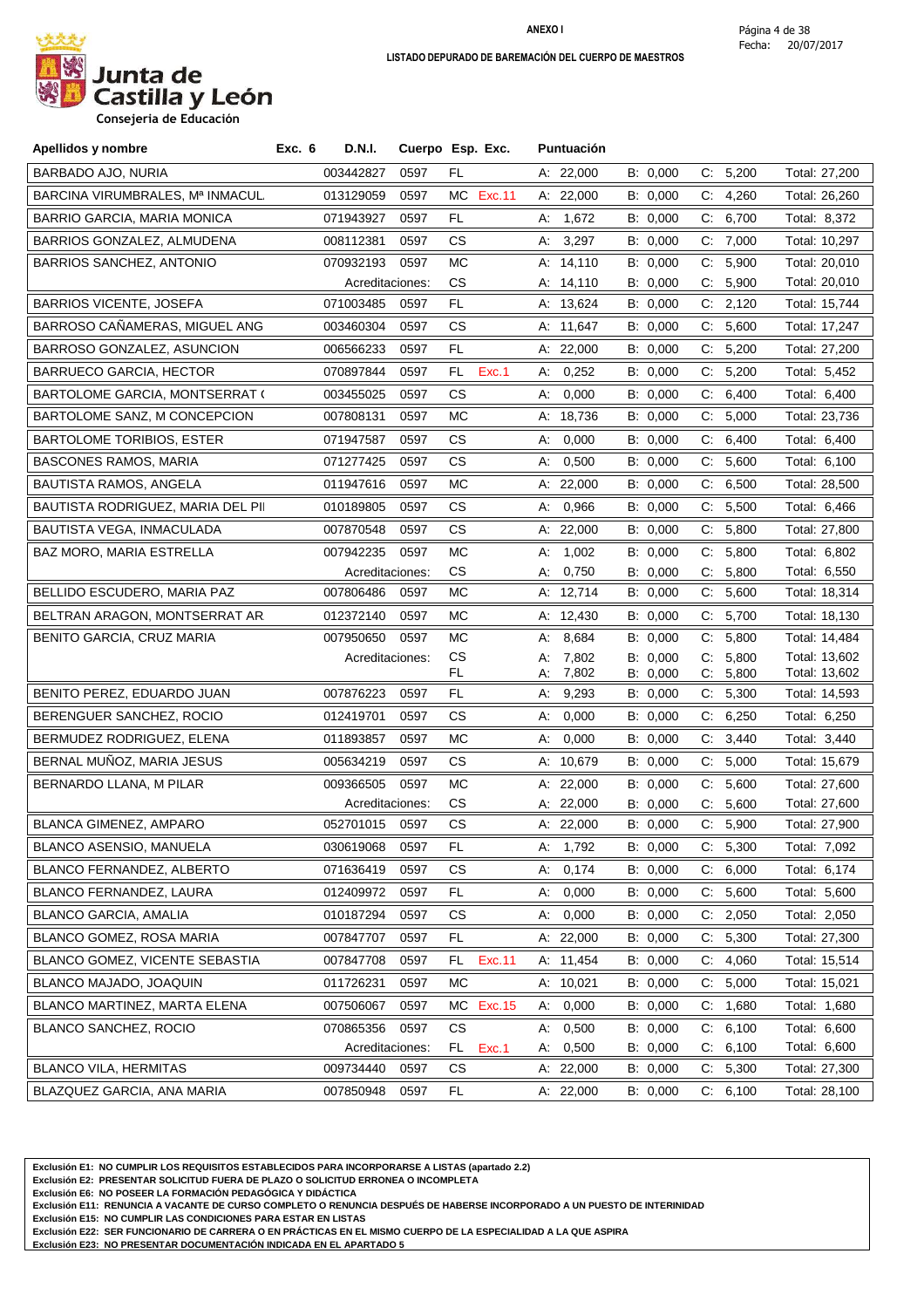

| Apellidos y nombre                    | Exc. 6 | <b>D.N.I.</b>   | Cuerpo Esp. Exc. |     |         |    | Puntuación  |          |       |          |               |
|---------------------------------------|--------|-----------------|------------------|-----|---------|----|-------------|----------|-------|----------|---------------|
| BLAZQUEZ PEÑA, MARIA DEL ROSARI       |        | 070933413       | 0597             | CS. |         |    | A: 0,334    | B: 0,000 |       | C: 5,600 | Total: 5,934  |
| <b>BLAZQUEZ ROBLES, BEATRIZ SUSAN</b> |        | 012373296       | 0597             | FL  |         |    | A: 14,524   | B: 0,000 |       | C: 5,500 | Total: 20,024 |
| BOGAJO BOGAJO, M ROSA                 |        | 070956328       | 0597             | FL. |         |    | A: 17,264   | B: 0,000 |       | C: 4,870 | Total: 22,134 |
| BOHORQUEZ CALADO, FELICIDAD           |        | 007871370       | 0597             | CS. |         | А: | 4,750       | B: 0,000 |       | C: 5,500 | Total: 10,250 |
|                                       |        | Acreditaciones: |                  | FL. |         | А. | 5,044       | B: 0,000 | C.    | 5,500    | Total: 10,544 |
| <b>BOMBIN BRIONES, PATRICIA</b>       |        | 071260866       | 0597             | СS  |         |    | A: 10,342   | B: 0,000 | C.    | 6,100    | Total: 16,442 |
| BOMBIN IZQUIERDO, MARIA BELEN         |        | 013084049       | 0597             | FL. |         |    | A: 19,002   | B: 0,000 |       | C: 5,000 | Total: 24,002 |
| <b>BOMBIN NEGRO, RAQUEL</b>           |        | 071118702       | 0597             | CS  | Exc.1   | А: | 0,125       | B: 0,000 | C:    | 5,600    | Total: 5,725  |
| <b>BOO SOLLA, SILVIA</b>              |        | 076823436       | 0597             | CS  | Exc. 15 | А. | 0,000       | B: 0,000 |       | C: 6,100 | Total: 6,100  |
| BORRALLO FERRER, ANTONIO              |        | 029051565       | 0597             | FL. |         | A: | 8,876       | B: 0,000 |       | C: 5,000 | Total: 13,876 |
| BORRALLO ORELLANA, ANA ISABEL         |        | 008954857       | 0597             | CS  |         |    | A: 17,804   | B: 0,000 |       | C: 5,300 | Total: 23,104 |
|                                       |        | Acreditaciones: |                  | MC  |         |    | A: 18,500   | B: 0,000 |       | C: 5,300 | Total: 23,800 |
| BORREGO GARCIA, MARIA LUISA           |        | 015973707       | 0597             | FL. |         | А: | 0,585       | B: 0,000 |       | C: 5,000 | Total: 5,585  |
| <b>BOYERO ELENA, BERTA</b>            |        | 070876756       | 0597             | CS. |         | А: | 0,000       | B: 0,000 | C:    | 6,100    | Total: 6,100  |
| BRAGADO GARCIA, MARIA LOURDES         |        | 011728917       | 0597             | FL. |         |    | A: 17,381   | B: 0,000 |       | C: 5,000 | Total: 22,381 |
| BRAVO DE LA HERA, AMALIA              |        | 013146549       | 0597             | CS. |         | А: | 4,292       | B: 0,000 | C.    | 5,600    | Total: 9,892  |
| BRAVO MANRIQUE, M CONCEPCION          |        | 012239692       | 0597             | FL. |         |    | A: $22,000$ | B: 0,000 |       | C: 5,000 | Total: 27,000 |
| BRAVO MILLAN, M CARMEN                |        | 071260406       | 0597             | CS. |         |    | A: $22,000$ | B: 0,000 |       | C: 5,000 | Total: 27,000 |
| BRIZ HERNANDEZ, CARMEN MARIA          |        | 007861169       | 0597             | МC  |         |    | A: 22,000   | B: 0,000 | C:    | 5,000    | Total: 27,000 |
| <b>BUENO DE CASTRO, M BELEN</b>       |        | 007855723       | 0597             | CS. |         | А. | 6,012       | B: 0,000 | C.    | 5,200    | Total: 11,212 |
| <b>BUITRAGO MORENO, VICENTE</b>       |        | 007826842       | 0597             | МC  |         |    | A: 18,931   | B: 0,000 | $C$ . | 5,900    | Total: 24,831 |
| BURGOS DE LA FUENTE, NURIA            |        | 009341027       | 0597             | CS. |         | А. | 0,000       | B: 0,000 |       | C: 5,600 | Total: 5,600  |
| <b>BURGOS HUERTAS, ADELA</b>          |        | 013139457       | 0597             | CS. |         | А. | 0,167       | B: 0,000 | C:    | 5,000    | Total: 5,167  |
| <b>BURGOS MARCOS, MARÍA TERESA</b>    |        | 012231008       | 0597             | FL. |         | А: | 4,693       | B: 0,000 | C:    | 4,590    | Total: 9,283  |
| <b>BUSTILLO PORRO, VICENTA</b>        |        | 012756294       | 0597             | CS. |         |    | A: 12,402   | B: 0,000 |       | C: 7,900 | Total: 20,302 |
| CABALEIRO SOBRINO, CLOTILDE           |        | 051902575       | 0597             | CS  | Exc.11  |    | A: 13,338   | B: 0,000 | C:    | 4,880    | Total: 18,218 |
| CABALLERO MANCHO, M. EDESIA           |        | 012235653       | 0597             | FL. |         |    | A: $22,000$ | B: 0,000 | C:    | 5,000    | Total: 27,000 |
| CABALLERO PEREZ, MARIA FERNAND        |        | 016788514       | 0597             | FL  |         | А. | 9,500       | B: 0,000 | C:    | 5,400    | Total: 14,900 |
| CABALLERO PUEBLA, MARIA ISABEL        |        | 012716275       | 0597             | CS. |         |    | A: 22,000   | B: 0,000 |       | C: 5,000 | Total: 27,000 |
| CABAÑAS GONZALEZ, M ANGELA            |        | 010194114       | 0597             | CS. |         |    | A: 22,000   | B: 0,000 |       | C: 5,500 | Total: 27,500 |
|                                       |        | Acreditaciones: |                  | FL  |         |    | A: 22,000   | B: 0,000 |       | C: 5,500 | Total: 27,500 |
| CABERO DOMINGUEZ, MARIA ESTHE         |        | 009768725 0597  |                  | СS  |         |    | A: $22,000$ | B: 0,000 |       | C: 5,000 | Total: 27,000 |
|                                       |        | Acreditaciones: |                  | FL. |         |    | A: 22,000   | B: 0,000 |       | C: 5,000 | Total: 27,000 |
| CABEZA GARCIA, MARIA BEGOÑA           |        | 010084216       | 0597             | FL. |         |    | A: 16,250   | B: 0,000 |       | C: 5,000 | Total: 21,250 |
| CABO ROMAN, SONIA                     |        | 011969768       | 0597             | CS. |         | А. | 4,920       | B: 0,000 |       | C: 5,450 | Total: 10,370 |
| CABRERO MARTIN, JOSE MANUEL           |        | 006580203       | 0597             | CS. |         |    | A: 5,376    | B: 0,000 |       | C: 6,290 | Total: 11,666 |
| CABRERO ROTEA, NATALIA                |        | 070935503       | 0597             | CS. | Exc.1   |    | A: 0,000    | B: 0,000 |       | C: 1,730 | Total: 1,730  |
| CADENAS CADENAS, MARIA SOLEDA         |        | 009728875       | 0597             | CS. |         |    | A: 22,000   | B: 0,000 |       | C: 5,200 | Total: 27,200 |
| CAL SANCHEZ, MARIA CONSUELO           |        | 010062630       | 0597             | FL. |         |    | A: 10,000   | B: 0,000 |       | C: 5,000 | Total: 15,000 |
| CALAIZA CEAMANOS, M. JOSE             |        | 017728987       | 0597             | CS. |         | А: | 0,078       | B: 0,000 | C:    | 3,990    | Total: 4,068  |
|                                       |        | Acreditaciones: |                  | FL. | Exc.1   | А. | 0,078       | B: 0,000 |       | C: 3,990 | Total: 4,068  |
| CALCEDO ANTON, IDOYA                  |        | 045573119       | 0597             | FL. | Exc.1   | A: | 0,000       | B: 0,000 |       | C: 5,600 | Total: 5,600  |
| CALDERON ESTEBAN, SARA                |        | 071103608       | 0597             | CS. | Exc.11  |    | A: 8,636    | B: 0,000 |       | C: 6,100 | Total: 14,736 |

**Exclusión E1: NO CUMPLIR LOS REQUISITOS ESTABLECIDOS PARA INCORPORARSE A LISTAS (apartado 2.2)**

**Exclusión E2: PRESENTAR SOLICITUD FUERA DE PLAZO O SOLICITUD ERRONEA O INCOMPLETA**

**Exclusión E6: NO POSEER LA FORMACIÓN PEDAGÓGICA Y DIDÁCTICA**

**Exclusión E11: RENUNCIA A VACANTE DE CURSO COMPLETO O RENUNCIA DESPUÉS DE HABERSE INCORPORADO A UN PUESTO DE INTERINIDAD**

**Exclusión E15: NO CUMPLIR LAS CONDICIONES PARA ESTAR EN LISTAS**

**Exclusión E22: SER FUNCIONARIO DE CARRERA O EN PRÁCTICAS EN EL MISMO CUERPO DE LA ESPECIALIDAD A LA QUE ASPIRA**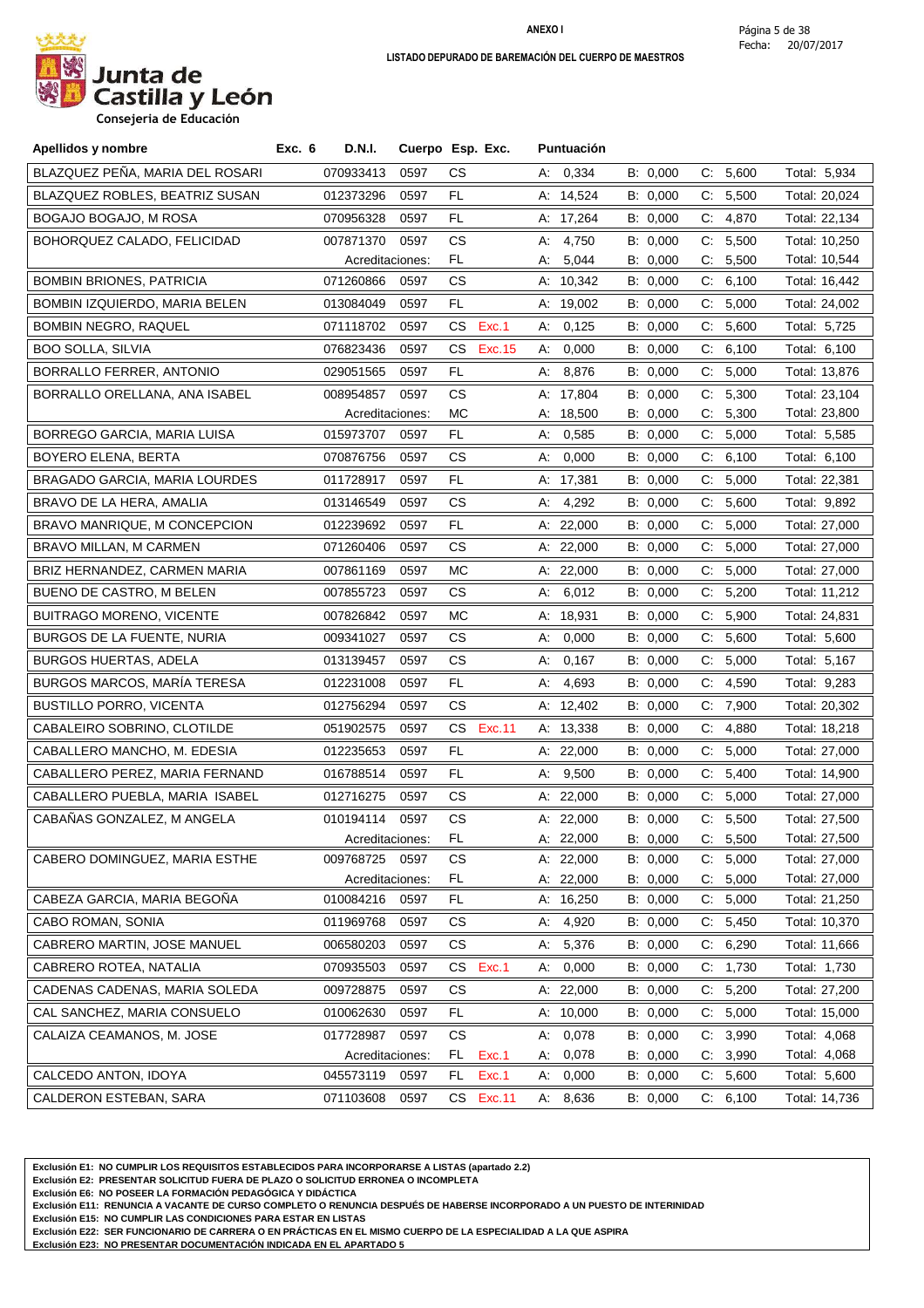

**Consejeria de Educación**

| Apellidos y nombre              | Exc. 6<br><b>D.N.I.</b> |                 | Cuerpo Esp. Exc. | <b>Puntuación</b> |          |                      |               |
|---------------------------------|-------------------------|-----------------|------------------|-------------------|----------|----------------------|---------------|
| CALLEJA MARTIN, ANTONIO         | 012384832               | 0597            | МC               | A: 21,732         | B: 0,000 | C: 4,890             | Total: 26,622 |
| CALLEJO GUTIÉRREZ, PATRICIA     | 009349440               | 0597            | CS.              | A: 1,260          | B: 0,000 | C:<br>4,050          | Total: 5,310  |
| CALLEJO LOPEZ, CARMEN           | 012227768               | 0597            | CS.              | 1,920<br>А.       | B: 0,000 | C: 4.850             | Total: 6,770  |
| CALLEJO LOPEZ, ELVIRA           | 012242919               | 0597            | FL               | A: 22,000         | B: 0,000 | C: 5,500             | Total: 27,500 |
|                                 |                         | Acreditaciones: | МC               | A: 22,000         | B: 0,000 | 5,500<br>C.          | Total: 27,500 |
| CALLES RODRIGUEZ, AGUEDA        | 070956201               | 0597            | FL               | A: 10,223         | B: 0,000 | C.<br>5,000          | Total: 15,223 |
| CALVILLA SANCHEZ, MARIA TERESA  | 007819024               | 0597            | FL.              | A: 18,384         | B: 0,000 | C: 5,420             | Total: 23,804 |
| CALVO GUTIERREZ, SILVIA         | 012399479               | 0597            | CS.              | A: 7,581          | B: 0,000 | C.<br>5,800          | Total: 13,381 |
| CALVO LORENZO, MARIA CARMEN     | 071923437               | 0597            | CS.              | 0,546<br>А.       | B: 0,000 | C: 1,850             | Total: 2,396  |
| CALVO MARTINEZ, MARGARITA       | 013110891               | 0597            | CS.              | A: 16,930         | B: 0,000 | 5,000<br>C:          | Total: 21,930 |
| CALVO MATILLA, LARA             | 070898349               | 0597            | FL               | А:<br>0,000       | B: 0,000 | C: 5,000             | Total: 5,000  |
| CALVO SANCHEZ, ROSA MARIA       | 007847152               | 0597            | FL.              | A: 22,000         | B: 0,000 | 5,000<br>C:          | Total: 27,000 |
| CAMIINO RUIZ, M YOLANDA         | 009274575               | 0597            | <b>CS</b>        | A: 22,000         | B: 0,000 | C.<br>5,300          | Total: 27,300 |
| CAMINO DE LA CUESTA, SUSANA     | 009346532               | 0597            | FL.              | A: 2,838          | B: 0,000 | C: 5,000             | Total: 7,838  |
| CAMPO HERNANDEZ, ROSA MARIA     | 007836349               | 0597            | FL               | A: 22,000         | B: 0,000 | C:<br>5,300          | Total: 27,300 |
| CAMPO RODRIGUEZ, MARIA ELENA CO | 010583858               | 0597            | FL               | A: 5,670          | B: 0,000 | C: 5,400             | Total: 11,070 |
| CAMPO VILLALBA, SILVIA SIGRID   | 012768417               | 0597            | CS.              | A: 8,712          | B: 0,000 | 6,400<br>C.          | Total: 15,112 |
| CAMPOS PAZOS, CECILIO           | 004159872               | 0597            | МC               | A: 19,885         | B: 0,000 | C: 6,300             | Total: 26,185 |
| CANALES TEJERO, ROSARIO         | 006560686               | 0597            | МC               | A: 22,000         | B: 0,000 | 5,000<br>C:          | Total: 27,000 |
| CANORA GONZALEZ, Mª DEL PILAR   | 006549481               | 0597            | МC               | 0,000<br>А:       | B: 0,000 | C.<br>6,100          | Total: 6,100  |
| CANTERO GARCIA, ROSA MARIA      | 012717510               | 0597            | МC               | A: 11,728         | B: 0,000 | C: 3,030             | Total: 14,758 |
| CAPELO MORO, Mª LUISA           | 010077175               | 0597            | FL               | A: 3,669          | B: 0,000 | C: 1,680             | Total: 5,349  |
| CARBAJO BOBILLO, FRANCISCO J    | 011936682               | 0597            | МC               | A: 22,000         | B: 0,000 | C: 5,820             | Total: 27,820 |
|                                 |                         | Acreditaciones: | CS.              | A: 22,000         | B: 0,000 | C: 5,820             | Total: 27,820 |
| CARDO MONTAÑES, SARA            | 071431598               | 0597            | FL               | A: 1,638          | B: 0,000 | C: 6,550             | Total: 8,188  |
| CARNERO GARCIA, MARIA JESUS     | 071414975               | 0597            | FL               | 0,835<br>А:       | B: 0,000 | C.<br>5,000          | Total: 5,835  |
| CARPINTERO HERRERO, ROCIO DEL ( | 013132573               | 0597            | МC               | A: $22,000$       | B: 0,000 | 5,500<br>C:          | Total: 27,500 |
| CARPINTERO SOLLA, ANA ISABEL    | 012748080               | 0597            | FL               | A: 22,000         | B: 0,000 | C:<br>5,000          | Total: 27,000 |
| CARRASCO BECEDILLAS, REBECA     | 070822418               | 0597            | CS.              | 0,750<br>А.       | B: 0,000 | C: 7,050             | Total: 7,800  |
| CARRASCO CASTRO, MARIA CRISTIN  | 010074497               | 0597            | FL               | A: 5,419          | B: 0,000 | C: 6,100             | Total: 11,519 |
| CARRETERO AGUILERA, OLGA        |                         | 016812009 0597  | CS               | A: 1,056          | B: 0,000 | C: 1,600             | Total: 2,656  |
| CARRETERO HUERTOS, Mª DEL CARM  | 011701824               | 0597            | МC               | A: 22,000         | B: 0,000 | 5,000<br>C.          | Total: 27,000 |
| CARRETERO SANCHEZ, M. CONCEPCI  | 006557171               | 0597            | МC               | 1,431<br>А.       | B: 0,000 | 4,410<br>C:          | Total: 5,841  |
| <b>CARRION PESQUERA, BERTA</b>  | 012772488               | 0597            | СS               | 1,250<br>А.       | B: 0,000 | 5,600<br>C.          | Total: 6,850  |
| CASADO CABELLO, RAQUEL          | 009789480               | 0597            | СS               | 6,213<br>А:       | B: 0,000 | 5,800<br>$C$ :       | Total: 12,013 |
| CASADO DEL POZO, MARIA AZUCENA  | 009276372               | 0597            | FL               | 1,375<br>А.       | B: 0,000 | C: 5,000             | Total: 6,375  |
| CASADO HERNANDEZ, JOSE ANTONI   | 016787081               | 0597            | СS               | A: $22,000$       | B: 0,000 | 5,600<br>C.          | Total: 27,600 |
| CASADO MAESTRO, CRISTINA        | 009342652               | 0597            | CS               | A: 2,500          | B: 0,000 | C: 6,200             | Total: 8,700  |
| CASADO ROMAN, M. MARTA          | 012770581               | 0597            | СS               | A: 10,542         | B: 0,000 | C: 7,650             | Total: 18,192 |
| CASADOS GARCES, MARIA JESUS     | 002630123               | 0597            | CS.              | A: 17,976         | B: 0,000 | 5,000<br>C.          | Total: 22,976 |
| CASAS CUADRADO, RITA MARIA      | 011957928               | 0597            | СS               | 0,000<br>А:       | B: 0,000 | 1,300<br>C.          | Total: 1,300  |
| CASAS SAN JUAN, MARIA JESUS     | 012711793               | 0597            | CS.              | 2,184<br>А.       | B: 0,000 | 5,000<br>$C_{\cdot}$ | Total: 7,184  |

**Exclusión E1: NO CUMPLIR LOS REQUISITOS ESTABLECIDOS PARA INCORPORARSE A LISTAS (apartado 2.2)**

**Exclusión E2: PRESENTAR SOLICITUD FUERA DE PLAZO O SOLICITUD ERRONEA O INCOMPLETA**

**Exclusión E6: NO POSEER LA FORMACIÓN PEDAGÓGICA Y DIDÁCTICA**

**Exclusión E11: RENUNCIA A VACANTE DE CURSO COMPLETO O RENUNCIA DESPUÉS DE HABERSE INCORPORADO A UN PUESTO DE INTERINIDAD**

**Exclusión E15: NO CUMPLIR LAS CONDICIONES PARA ESTAR EN LISTAS**

**Exclusión E22: SER FUNCIONARIO DE CARRERA O EN PRÁCTICAS EN EL MISMO CUERPO DE LA ESPECIALIDAD A LA QUE ASPIRA**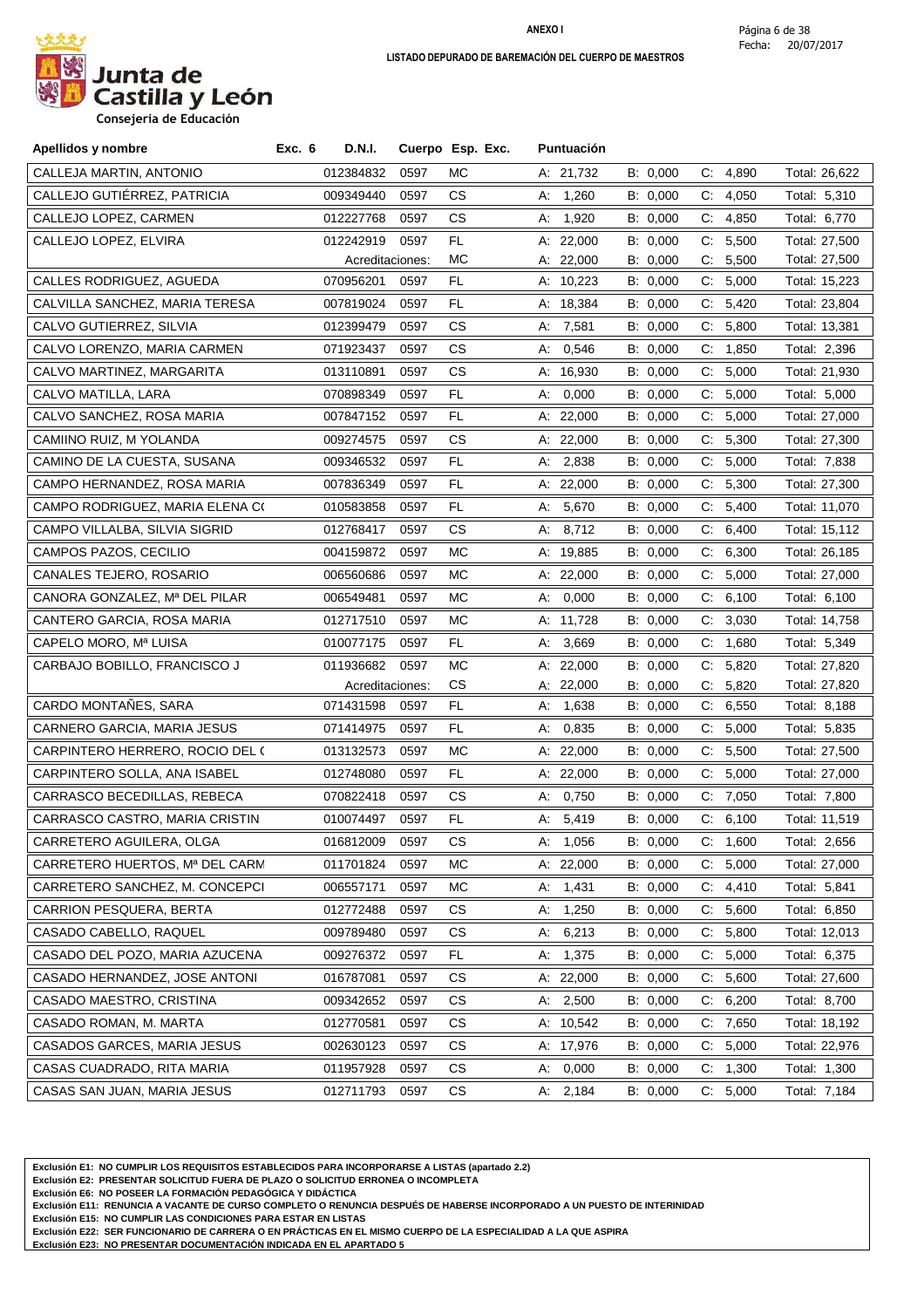

**Consejeria de Educación**

| CASASECA GONZALEZ, MARIA DOLOR<br>011942170<br>0597<br>FL<br>A: 13,682<br>B: 0,000<br>C: 5,600<br>Total: 19,282<br>CASCANTE REDONDO, CRISTINA<br>072884372<br>0597<br>CS.<br>0,500<br>B: 0,000<br>C:<br>4,120<br>Total: 4,620<br>А.<br>CASTAÑO ALVAREZ, EVA<br>0597<br>CS.<br>0,500<br>B: 0,000<br>C: 5,600<br>Total: 6,100<br>070980842<br>А.<br>CASTAÑO GALLEGO, INMACULADA<br>CS.<br>C: 6,100<br>012405084<br>0597<br>4,668<br>B: 0,000<br>Total: 10,768<br>A:<br>6,450<br>CASTELLANO VALENCIA, CRISTINA<br>070937249<br>0597<br>CS.<br>Exc.1<br>5,375<br>B: 0,000<br>C.<br>Total: 11,825<br>А.<br>5,375<br>FL.<br>6,450<br>Total: 11,825<br>Acreditaciones:<br>B: 0,000<br>C.<br>А.<br>CASTELLANOS HERNANZ, ALFREDO<br>C: 6,250<br>003464111<br>0597<br>МC<br>A: 17,905<br>B: 0,000<br>Total: 24,155<br>CASTILLA HERRERO, FRANCISCO NO<br>012377666<br>0597<br>МC<br>A: 2,574<br>C: 2,750<br>B: 0,000<br>Total: 5,324<br>CASTILLO ALONSO, MERCEDES<br>0597<br>CS Exc.15<br>0,000<br>B: 0,000<br>C: 4,870<br>071432949<br>А.<br>Total: 4,870<br>CASTRO ALVAREZ, ANA MAARIA<br>5,000<br>010026858<br>0597<br>МC<br>A: $22,000$<br>B: 0,000<br>C.<br>Total: 27,000<br>CASTRO FERNANDEZ, BLANCA DE<br>0597<br>CS.<br>0,709<br>B: 0,000<br>C: 7,150<br>012225937<br>А:<br>Total: 7,859<br>CASTRO GARCIA, EDUARDO JOSE DE<br>073908562<br>0597<br>CS.<br>A: $22,000$<br>B: 0,000<br>C.<br>4,640<br>Total: 26,640<br>CASTRO SAN JOSE, SUSANA<br>012395266<br>0597<br>FL<br>Exc.1<br>0,000<br>B: 0,000<br>5,200<br>Total: 5,200<br>А.<br>C.<br>6,150<br>FL<br>1,503<br>B: 0,000<br>C.<br>Total: 7,653<br>CASTRO VILLANUEVA, JOSE MIGUEL<br>007973623<br>0597<br>А:<br>CS<br>1,125<br>B: 0,000<br>6,150<br>Total: 7,275<br>Acreditaciones:<br>C.<br>А.<br>CATALÁN PESCADOR, MARTA<br>047527691<br>0597<br>CS.<br>Exc. 15<br>0,000<br>B: 0,000<br>C.<br>4,530<br>Total: 4,530<br>А.<br>FL<br>C: 3,800<br>CAVIA PEREZ, SARA<br>071268980<br>0597<br>2,307<br>B: 0,000<br>Total: 6,107<br>А.<br>CELEIRO COEDO, ANA ISABEL<br>010066132<br>0597<br>FL.<br>6,464<br>B: 0,000<br>C.<br>4,850<br>Total: 11,314<br>А.<br>CEREZO FERNANDEZ, MIGUEL<br>009794409<br>0597<br>CS.<br>7,078<br>B: 0,000<br>$C$ :<br>6,700<br>Total: 13,778<br>А.<br>CERMEÑO PANIAGUA, SARA<br>CS.<br>6,600<br>071945428<br>0597<br>0,000<br>B: 0,000<br>C:<br>Total: 6,600<br>А:<br>5,300<br>CHAMOSO DIAZ, MANUELA<br>070863467<br>FL<br>Exc.1<br>6,584<br>B: 0,000<br>C.<br>0597<br>А.<br>Total: 11,884<br>CHICHAS PRIETO, LAURA<br>0597<br>FL<br>Exc.1<br>0,000<br>C: 5,400<br>070982295<br>А.<br>B: 0,000<br>Total: 5,400<br>CLEMENTE DE MIGUEL, M ANGELES<br>5,000<br>016793146<br>0597<br>FL.<br>A: 11,180<br>B: 0,000<br>C:<br>Total: 16,180<br>C: 3,170<br>CLEMENTE RODRIGUEZ, MARIA BEGO<br>009714488<br>0597<br>FL.<br>A: 5,838<br>B: 0,000<br>Total: 9,008<br>COELLO VELASCO, M PILAR<br>010043034<br>0597<br>CS.<br>0,000<br>B: 0,000<br>C:<br>1,000<br>А:<br>Total: 1,000<br>COLINA DELGADO, MARIA DEL PILAR<br>013293489<br>0597<br>CS.<br>A: 22,000<br>B: 0,000<br>$C$ .<br>2,750<br>Total: 24,750<br>7,750<br>COLLAZOS MARTINEZ, ROBERTO<br>071121792<br>0597<br>CS.<br>A: 3,224<br>B: 0,000<br>C.<br>Total: 10,974<br>5,600<br>COMPAIRED DUASO, IRENE<br>017146093<br>0597<br>МC<br>A: 22,000<br>B: 0,000<br>C:<br>Total: 27,600<br>C: 5,900<br>CONDE CRIADO, JOSE MANUEL<br>007855648<br>МC<br>6,760<br>B: 0,000<br>0597<br>А:<br>Total: 12,660<br>CS.<br>Total: 12,324<br>Acreditaciones:<br>6,424<br>B: 0,000<br>C: 5,900<br>А:<br>CONDE SANTOS, MARIA DEL CARME<br>007850709 0597<br>MC.<br>6,300<br>B: 0,000<br>C: 6,300<br>А.<br>Total: 12,600<br>CORDON NOVAIS, ELISA ISABEL<br>012395657<br>0597<br>СS<br>A: 0,125<br>B: 0,000<br>C: 5,600<br>Total: 5,725 |
|--------------------------------------------------------------------------------------------------------------------------------------------------------------------------------------------------------------------------------------------------------------------------------------------------------------------------------------------------------------------------------------------------------------------------------------------------------------------------------------------------------------------------------------------------------------------------------------------------------------------------------------------------------------------------------------------------------------------------------------------------------------------------------------------------------------------------------------------------------------------------------------------------------------------------------------------------------------------------------------------------------------------------------------------------------------------------------------------------------------------------------------------------------------------------------------------------------------------------------------------------------------------------------------------------------------------------------------------------------------------------------------------------------------------------------------------------------------------------------------------------------------------------------------------------------------------------------------------------------------------------------------------------------------------------------------------------------------------------------------------------------------------------------------------------------------------------------------------------------------------------------------------------------------------------------------------------------------------------------------------------------------------------------------------------------------------------------------------------------------------------------------------------------------------------------------------------------------------------------------------------------------------------------------------------------------------------------------------------------------------------------------------------------------------------------------------------------------------------------------------------------------------------------------------------------------------------------------------------------------------------------------------------------------------------------------------------------------------------------------------------------------------------------------------------------------------------------------------------------------------------------------------------------------------------------------------------------------------------------------------------------------------------------------------------------------------------------------------------------------------------------------------------------------------------------------------------------------------------------------------------------------------------------------------------------------------------------------------------------------------------------------------------------------------------------------------------------------------------------------------------------------------------------------------------------------------------------------------------------------------------------------------------------------------------------------------------------------------------------------------------|
|                                                                                                                                                                                                                                                                                                                                                                                                                                                                                                                                                                                                                                                                                                                                                                                                                                                                                                                                                                                                                                                                                                                                                                                                                                                                                                                                                                                                                                                                                                                                                                                                                                                                                                                                                                                                                                                                                                                                                                                                                                                                                                                                                                                                                                                                                                                                                                                                                                                                                                                                                                                                                                                                                                                                                                                                                                                                                                                                                                                                                                                                                                                                                                                                                                                                                                                                                                                                                                                                                                                                                                                                                                                                                                                                                  |
|                                                                                                                                                                                                                                                                                                                                                                                                                                                                                                                                                                                                                                                                                                                                                                                                                                                                                                                                                                                                                                                                                                                                                                                                                                                                                                                                                                                                                                                                                                                                                                                                                                                                                                                                                                                                                                                                                                                                                                                                                                                                                                                                                                                                                                                                                                                                                                                                                                                                                                                                                                                                                                                                                                                                                                                                                                                                                                                                                                                                                                                                                                                                                                                                                                                                                                                                                                                                                                                                                                                                                                                                                                                                                                                                                  |
|                                                                                                                                                                                                                                                                                                                                                                                                                                                                                                                                                                                                                                                                                                                                                                                                                                                                                                                                                                                                                                                                                                                                                                                                                                                                                                                                                                                                                                                                                                                                                                                                                                                                                                                                                                                                                                                                                                                                                                                                                                                                                                                                                                                                                                                                                                                                                                                                                                                                                                                                                                                                                                                                                                                                                                                                                                                                                                                                                                                                                                                                                                                                                                                                                                                                                                                                                                                                                                                                                                                                                                                                                                                                                                                                                  |
|                                                                                                                                                                                                                                                                                                                                                                                                                                                                                                                                                                                                                                                                                                                                                                                                                                                                                                                                                                                                                                                                                                                                                                                                                                                                                                                                                                                                                                                                                                                                                                                                                                                                                                                                                                                                                                                                                                                                                                                                                                                                                                                                                                                                                                                                                                                                                                                                                                                                                                                                                                                                                                                                                                                                                                                                                                                                                                                                                                                                                                                                                                                                                                                                                                                                                                                                                                                                                                                                                                                                                                                                                                                                                                                                                  |
|                                                                                                                                                                                                                                                                                                                                                                                                                                                                                                                                                                                                                                                                                                                                                                                                                                                                                                                                                                                                                                                                                                                                                                                                                                                                                                                                                                                                                                                                                                                                                                                                                                                                                                                                                                                                                                                                                                                                                                                                                                                                                                                                                                                                                                                                                                                                                                                                                                                                                                                                                                                                                                                                                                                                                                                                                                                                                                                                                                                                                                                                                                                                                                                                                                                                                                                                                                                                                                                                                                                                                                                                                                                                                                                                                  |
|                                                                                                                                                                                                                                                                                                                                                                                                                                                                                                                                                                                                                                                                                                                                                                                                                                                                                                                                                                                                                                                                                                                                                                                                                                                                                                                                                                                                                                                                                                                                                                                                                                                                                                                                                                                                                                                                                                                                                                                                                                                                                                                                                                                                                                                                                                                                                                                                                                                                                                                                                                                                                                                                                                                                                                                                                                                                                                                                                                                                                                                                                                                                                                                                                                                                                                                                                                                                                                                                                                                                                                                                                                                                                                                                                  |
|                                                                                                                                                                                                                                                                                                                                                                                                                                                                                                                                                                                                                                                                                                                                                                                                                                                                                                                                                                                                                                                                                                                                                                                                                                                                                                                                                                                                                                                                                                                                                                                                                                                                                                                                                                                                                                                                                                                                                                                                                                                                                                                                                                                                                                                                                                                                                                                                                                                                                                                                                                                                                                                                                                                                                                                                                                                                                                                                                                                                                                                                                                                                                                                                                                                                                                                                                                                                                                                                                                                                                                                                                                                                                                                                                  |
|                                                                                                                                                                                                                                                                                                                                                                                                                                                                                                                                                                                                                                                                                                                                                                                                                                                                                                                                                                                                                                                                                                                                                                                                                                                                                                                                                                                                                                                                                                                                                                                                                                                                                                                                                                                                                                                                                                                                                                                                                                                                                                                                                                                                                                                                                                                                                                                                                                                                                                                                                                                                                                                                                                                                                                                                                                                                                                                                                                                                                                                                                                                                                                                                                                                                                                                                                                                                                                                                                                                                                                                                                                                                                                                                                  |
|                                                                                                                                                                                                                                                                                                                                                                                                                                                                                                                                                                                                                                                                                                                                                                                                                                                                                                                                                                                                                                                                                                                                                                                                                                                                                                                                                                                                                                                                                                                                                                                                                                                                                                                                                                                                                                                                                                                                                                                                                                                                                                                                                                                                                                                                                                                                                                                                                                                                                                                                                                                                                                                                                                                                                                                                                                                                                                                                                                                                                                                                                                                                                                                                                                                                                                                                                                                                                                                                                                                                                                                                                                                                                                                                                  |
|                                                                                                                                                                                                                                                                                                                                                                                                                                                                                                                                                                                                                                                                                                                                                                                                                                                                                                                                                                                                                                                                                                                                                                                                                                                                                                                                                                                                                                                                                                                                                                                                                                                                                                                                                                                                                                                                                                                                                                                                                                                                                                                                                                                                                                                                                                                                                                                                                                                                                                                                                                                                                                                                                                                                                                                                                                                                                                                                                                                                                                                                                                                                                                                                                                                                                                                                                                                                                                                                                                                                                                                                                                                                                                                                                  |
|                                                                                                                                                                                                                                                                                                                                                                                                                                                                                                                                                                                                                                                                                                                                                                                                                                                                                                                                                                                                                                                                                                                                                                                                                                                                                                                                                                                                                                                                                                                                                                                                                                                                                                                                                                                                                                                                                                                                                                                                                                                                                                                                                                                                                                                                                                                                                                                                                                                                                                                                                                                                                                                                                                                                                                                                                                                                                                                                                                                                                                                                                                                                                                                                                                                                                                                                                                                                                                                                                                                                                                                                                                                                                                                                                  |
|                                                                                                                                                                                                                                                                                                                                                                                                                                                                                                                                                                                                                                                                                                                                                                                                                                                                                                                                                                                                                                                                                                                                                                                                                                                                                                                                                                                                                                                                                                                                                                                                                                                                                                                                                                                                                                                                                                                                                                                                                                                                                                                                                                                                                                                                                                                                                                                                                                                                                                                                                                                                                                                                                                                                                                                                                                                                                                                                                                                                                                                                                                                                                                                                                                                                                                                                                                                                                                                                                                                                                                                                                                                                                                                                                  |
|                                                                                                                                                                                                                                                                                                                                                                                                                                                                                                                                                                                                                                                                                                                                                                                                                                                                                                                                                                                                                                                                                                                                                                                                                                                                                                                                                                                                                                                                                                                                                                                                                                                                                                                                                                                                                                                                                                                                                                                                                                                                                                                                                                                                                                                                                                                                                                                                                                                                                                                                                                                                                                                                                                                                                                                                                                                                                                                                                                                                                                                                                                                                                                                                                                                                                                                                                                                                                                                                                                                                                                                                                                                                                                                                                  |
|                                                                                                                                                                                                                                                                                                                                                                                                                                                                                                                                                                                                                                                                                                                                                                                                                                                                                                                                                                                                                                                                                                                                                                                                                                                                                                                                                                                                                                                                                                                                                                                                                                                                                                                                                                                                                                                                                                                                                                                                                                                                                                                                                                                                                                                                                                                                                                                                                                                                                                                                                                                                                                                                                                                                                                                                                                                                                                                                                                                                                                                                                                                                                                                                                                                                                                                                                                                                                                                                                                                                                                                                                                                                                                                                                  |
|                                                                                                                                                                                                                                                                                                                                                                                                                                                                                                                                                                                                                                                                                                                                                                                                                                                                                                                                                                                                                                                                                                                                                                                                                                                                                                                                                                                                                                                                                                                                                                                                                                                                                                                                                                                                                                                                                                                                                                                                                                                                                                                                                                                                                                                                                                                                                                                                                                                                                                                                                                                                                                                                                                                                                                                                                                                                                                                                                                                                                                                                                                                                                                                                                                                                                                                                                                                                                                                                                                                                                                                                                                                                                                                                                  |
|                                                                                                                                                                                                                                                                                                                                                                                                                                                                                                                                                                                                                                                                                                                                                                                                                                                                                                                                                                                                                                                                                                                                                                                                                                                                                                                                                                                                                                                                                                                                                                                                                                                                                                                                                                                                                                                                                                                                                                                                                                                                                                                                                                                                                                                                                                                                                                                                                                                                                                                                                                                                                                                                                                                                                                                                                                                                                                                                                                                                                                                                                                                                                                                                                                                                                                                                                                                                                                                                                                                                                                                                                                                                                                                                                  |
|                                                                                                                                                                                                                                                                                                                                                                                                                                                                                                                                                                                                                                                                                                                                                                                                                                                                                                                                                                                                                                                                                                                                                                                                                                                                                                                                                                                                                                                                                                                                                                                                                                                                                                                                                                                                                                                                                                                                                                                                                                                                                                                                                                                                                                                                                                                                                                                                                                                                                                                                                                                                                                                                                                                                                                                                                                                                                                                                                                                                                                                                                                                                                                                                                                                                                                                                                                                                                                                                                                                                                                                                                                                                                                                                                  |
|                                                                                                                                                                                                                                                                                                                                                                                                                                                                                                                                                                                                                                                                                                                                                                                                                                                                                                                                                                                                                                                                                                                                                                                                                                                                                                                                                                                                                                                                                                                                                                                                                                                                                                                                                                                                                                                                                                                                                                                                                                                                                                                                                                                                                                                                                                                                                                                                                                                                                                                                                                                                                                                                                                                                                                                                                                                                                                                                                                                                                                                                                                                                                                                                                                                                                                                                                                                                                                                                                                                                                                                                                                                                                                                                                  |
|                                                                                                                                                                                                                                                                                                                                                                                                                                                                                                                                                                                                                                                                                                                                                                                                                                                                                                                                                                                                                                                                                                                                                                                                                                                                                                                                                                                                                                                                                                                                                                                                                                                                                                                                                                                                                                                                                                                                                                                                                                                                                                                                                                                                                                                                                                                                                                                                                                                                                                                                                                                                                                                                                                                                                                                                                                                                                                                                                                                                                                                                                                                                                                                                                                                                                                                                                                                                                                                                                                                                                                                                                                                                                                                                                  |
|                                                                                                                                                                                                                                                                                                                                                                                                                                                                                                                                                                                                                                                                                                                                                                                                                                                                                                                                                                                                                                                                                                                                                                                                                                                                                                                                                                                                                                                                                                                                                                                                                                                                                                                                                                                                                                                                                                                                                                                                                                                                                                                                                                                                                                                                                                                                                                                                                                                                                                                                                                                                                                                                                                                                                                                                                                                                                                                                                                                                                                                                                                                                                                                                                                                                                                                                                                                                                                                                                                                                                                                                                                                                                                                                                  |
|                                                                                                                                                                                                                                                                                                                                                                                                                                                                                                                                                                                                                                                                                                                                                                                                                                                                                                                                                                                                                                                                                                                                                                                                                                                                                                                                                                                                                                                                                                                                                                                                                                                                                                                                                                                                                                                                                                                                                                                                                                                                                                                                                                                                                                                                                                                                                                                                                                                                                                                                                                                                                                                                                                                                                                                                                                                                                                                                                                                                                                                                                                                                                                                                                                                                                                                                                                                                                                                                                                                                                                                                                                                                                                                                                  |
|                                                                                                                                                                                                                                                                                                                                                                                                                                                                                                                                                                                                                                                                                                                                                                                                                                                                                                                                                                                                                                                                                                                                                                                                                                                                                                                                                                                                                                                                                                                                                                                                                                                                                                                                                                                                                                                                                                                                                                                                                                                                                                                                                                                                                                                                                                                                                                                                                                                                                                                                                                                                                                                                                                                                                                                                                                                                                                                                                                                                                                                                                                                                                                                                                                                                                                                                                                                                                                                                                                                                                                                                                                                                                                                                                  |
|                                                                                                                                                                                                                                                                                                                                                                                                                                                                                                                                                                                                                                                                                                                                                                                                                                                                                                                                                                                                                                                                                                                                                                                                                                                                                                                                                                                                                                                                                                                                                                                                                                                                                                                                                                                                                                                                                                                                                                                                                                                                                                                                                                                                                                                                                                                                                                                                                                                                                                                                                                                                                                                                                                                                                                                                                                                                                                                                                                                                                                                                                                                                                                                                                                                                                                                                                                                                                                                                                                                                                                                                                                                                                                                                                  |
|                                                                                                                                                                                                                                                                                                                                                                                                                                                                                                                                                                                                                                                                                                                                                                                                                                                                                                                                                                                                                                                                                                                                                                                                                                                                                                                                                                                                                                                                                                                                                                                                                                                                                                                                                                                                                                                                                                                                                                                                                                                                                                                                                                                                                                                                                                                                                                                                                                                                                                                                                                                                                                                                                                                                                                                                                                                                                                                                                                                                                                                                                                                                                                                                                                                                                                                                                                                                                                                                                                                                                                                                                                                                                                                                                  |
|                                                                                                                                                                                                                                                                                                                                                                                                                                                                                                                                                                                                                                                                                                                                                                                                                                                                                                                                                                                                                                                                                                                                                                                                                                                                                                                                                                                                                                                                                                                                                                                                                                                                                                                                                                                                                                                                                                                                                                                                                                                                                                                                                                                                                                                                                                                                                                                                                                                                                                                                                                                                                                                                                                                                                                                                                                                                                                                                                                                                                                                                                                                                                                                                                                                                                                                                                                                                                                                                                                                                                                                                                                                                                                                                                  |
|                                                                                                                                                                                                                                                                                                                                                                                                                                                                                                                                                                                                                                                                                                                                                                                                                                                                                                                                                                                                                                                                                                                                                                                                                                                                                                                                                                                                                                                                                                                                                                                                                                                                                                                                                                                                                                                                                                                                                                                                                                                                                                                                                                                                                                                                                                                                                                                                                                                                                                                                                                                                                                                                                                                                                                                                                                                                                                                                                                                                                                                                                                                                                                                                                                                                                                                                                                                                                                                                                                                                                                                                                                                                                                                                                  |
|                                                                                                                                                                                                                                                                                                                                                                                                                                                                                                                                                                                                                                                                                                                                                                                                                                                                                                                                                                                                                                                                                                                                                                                                                                                                                                                                                                                                                                                                                                                                                                                                                                                                                                                                                                                                                                                                                                                                                                                                                                                                                                                                                                                                                                                                                                                                                                                                                                                                                                                                                                                                                                                                                                                                                                                                                                                                                                                                                                                                                                                                                                                                                                                                                                                                                                                                                                                                                                                                                                                                                                                                                                                                                                                                                  |
|                                                                                                                                                                                                                                                                                                                                                                                                                                                                                                                                                                                                                                                                                                                                                                                                                                                                                                                                                                                                                                                                                                                                                                                                                                                                                                                                                                                                                                                                                                                                                                                                                                                                                                                                                                                                                                                                                                                                                                                                                                                                                                                                                                                                                                                                                                                                                                                                                                                                                                                                                                                                                                                                                                                                                                                                                                                                                                                                                                                                                                                                                                                                                                                                                                                                                                                                                                                                                                                                                                                                                                                                                                                                                                                                                  |
|                                                                                                                                                                                                                                                                                                                                                                                                                                                                                                                                                                                                                                                                                                                                                                                                                                                                                                                                                                                                                                                                                                                                                                                                                                                                                                                                                                                                                                                                                                                                                                                                                                                                                                                                                                                                                                                                                                                                                                                                                                                                                                                                                                                                                                                                                                                                                                                                                                                                                                                                                                                                                                                                                                                                                                                                                                                                                                                                                                                                                                                                                                                                                                                                                                                                                                                                                                                                                                                                                                                                                                                                                                                                                                                                                  |
|                                                                                                                                                                                                                                                                                                                                                                                                                                                                                                                                                                                                                                                                                                                                                                                                                                                                                                                                                                                                                                                                                                                                                                                                                                                                                                                                                                                                                                                                                                                                                                                                                                                                                                                                                                                                                                                                                                                                                                                                                                                                                                                                                                                                                                                                                                                                                                                                                                                                                                                                                                                                                                                                                                                                                                                                                                                                                                                                                                                                                                                                                                                                                                                                                                                                                                                                                                                                                                                                                                                                                                                                                                                                                                                                                  |
|                                                                                                                                                                                                                                                                                                                                                                                                                                                                                                                                                                                                                                                                                                                                                                                                                                                                                                                                                                                                                                                                                                                                                                                                                                                                                                                                                                                                                                                                                                                                                                                                                                                                                                                                                                                                                                                                                                                                                                                                                                                                                                                                                                                                                                                                                                                                                                                                                                                                                                                                                                                                                                                                                                                                                                                                                                                                                                                                                                                                                                                                                                                                                                                                                                                                                                                                                                                                                                                                                                                                                                                                                                                                                                                                                  |
|                                                                                                                                                                                                                                                                                                                                                                                                                                                                                                                                                                                                                                                                                                                                                                                                                                                                                                                                                                                                                                                                                                                                                                                                                                                                                                                                                                                                                                                                                                                                                                                                                                                                                                                                                                                                                                                                                                                                                                                                                                                                                                                                                                                                                                                                                                                                                                                                                                                                                                                                                                                                                                                                                                                                                                                                                                                                                                                                                                                                                                                                                                                                                                                                                                                                                                                                                                                                                                                                                                                                                                                                                                                                                                                                                  |
| C: 5,000<br>CORRAL MARTINEZ, AURELIA<br>013119739<br>FL<br>3,500<br>B: 0,000<br>Total: 8,500<br>0597<br>А.                                                                                                                                                                                                                                                                                                                                                                                                                                                                                                                                                                                                                                                                                                                                                                                                                                                                                                                                                                                                                                                                                                                                                                                                                                                                                                                                                                                                                                                                                                                                                                                                                                                                                                                                                                                                                                                                                                                                                                                                                                                                                                                                                                                                                                                                                                                                                                                                                                                                                                                                                                                                                                                                                                                                                                                                                                                                                                                                                                                                                                                                                                                                                                                                                                                                                                                                                                                                                                                                                                                                                                                                                                       |
| 4,220<br>CORRAL PEREZ, JOSE MARIA<br>013125456<br>MC<br>B: 0,000<br>Total: 18,378<br>0597<br>A: 14,158<br>C:                                                                                                                                                                                                                                                                                                                                                                                                                                                                                                                                                                                                                                                                                                                                                                                                                                                                                                                                                                                                                                                                                                                                                                                                                                                                                                                                                                                                                                                                                                                                                                                                                                                                                                                                                                                                                                                                                                                                                                                                                                                                                                                                                                                                                                                                                                                                                                                                                                                                                                                                                                                                                                                                                                                                                                                                                                                                                                                                                                                                                                                                                                                                                                                                                                                                                                                                                                                                                                                                                                                                                                                                                                     |
| C: 5,700<br>CORTES PINILLA, CARMEN<br>0597<br>B: 0,000<br>006563986<br>FL<br>A: 22,000<br>Total: 27,700                                                                                                                                                                                                                                                                                                                                                                                                                                                                                                                                                                                                                                                                                                                                                                                                                                                                                                                                                                                                                                                                                                                                                                                                                                                                                                                                                                                                                                                                                                                                                                                                                                                                                                                                                                                                                                                                                                                                                                                                                                                                                                                                                                                                                                                                                                                                                                                                                                                                                                                                                                                                                                                                                                                                                                                                                                                                                                                                                                                                                                                                                                                                                                                                                                                                                                                                                                                                                                                                                                                                                                                                                                          |
| CORVO MEDINA, MARIA DE LAS NIEVE<br>007951148<br>A: 0,000<br>B: 0,000<br>1,210<br>Total: 1,210<br>0597<br>СS<br>C.                                                                                                                                                                                                                                                                                                                                                                                                                                                                                                                                                                                                                                                                                                                                                                                                                                                                                                                                                                                                                                                                                                                                                                                                                                                                                                                                                                                                                                                                                                                                                                                                                                                                                                                                                                                                                                                                                                                                                                                                                                                                                                                                                                                                                                                                                                                                                                                                                                                                                                                                                                                                                                                                                                                                                                                                                                                                                                                                                                                                                                                                                                                                                                                                                                                                                                                                                                                                                                                                                                                                                                                                                               |
| B: 0,000<br>C: 5,200<br>COSGAYA GARCIA, MARIA PILAR<br>012722704<br>0597<br>МC<br>A: 8,924<br>Total: 14,124                                                                                                                                                                                                                                                                                                                                                                                                                                                                                                                                                                                                                                                                                                                                                                                                                                                                                                                                                                                                                                                                                                                                                                                                                                                                                                                                                                                                                                                                                                                                                                                                                                                                                                                                                                                                                                                                                                                                                                                                                                                                                                                                                                                                                                                                                                                                                                                                                                                                                                                                                                                                                                                                                                                                                                                                                                                                                                                                                                                                                                                                                                                                                                                                                                                                                                                                                                                                                                                                                                                                                                                                                                      |
| COSTOYA MOSTEIRO, JOSE ANTONI<br>C: 6,000<br>072716165<br>0597<br>FL.<br>9,364<br>B: 0,000<br>Total: 15,364<br>A:                                                                                                                                                                                                                                                                                                                                                                                                                                                                                                                                                                                                                                                                                                                                                                                                                                                                                                                                                                                                                                                                                                                                                                                                                                                                                                                                                                                                                                                                                                                                                                                                                                                                                                                                                                                                                                                                                                                                                                                                                                                                                                                                                                                                                                                                                                                                                                                                                                                                                                                                                                                                                                                                                                                                                                                                                                                                                                                                                                                                                                                                                                                                                                                                                                                                                                                                                                                                                                                                                                                                                                                                                                |
| 2,100<br>CRESPO CAMINO, MARIA LUZ<br>071437256<br>Exc. 15<br>0,000<br>B: 0,000<br>Total: 2,100<br>0597<br>CS.<br>А.<br>C.                                                                                                                                                                                                                                                                                                                                                                                                                                                                                                                                                                                                                                                                                                                                                                                                                                                                                                                                                                                                                                                                                                                                                                                                                                                                                                                                                                                                                                                                                                                                                                                                                                                                                                                                                                                                                                                                                                                                                                                                                                                                                                                                                                                                                                                                                                                                                                                                                                                                                                                                                                                                                                                                                                                                                                                                                                                                                                                                                                                                                                                                                                                                                                                                                                                                                                                                                                                                                                                                                                                                                                                                                        |
| C: 4,445<br>CRESPO GONZALEZ, ANA MARIA<br>010058891<br>0597<br>FL.<br>A: 3,418<br>B: 0,000<br>Total: 7,863                                                                                                                                                                                                                                                                                                                                                                                                                                                                                                                                                                                                                                                                                                                                                                                                                                                                                                                                                                                                                                                                                                                                                                                                                                                                                                                                                                                                                                                                                                                                                                                                                                                                                                                                                                                                                                                                                                                                                                                                                                                                                                                                                                                                                                                                                                                                                                                                                                                                                                                                                                                                                                                                                                                                                                                                                                                                                                                                                                                                                                                                                                                                                                                                                                                                                                                                                                                                                                                                                                                                                                                                                                       |
| B: 0,000<br>C: 5,200<br>CRESPO VARELA, ROSA MARIA<br>009726019<br>0597<br>FL.<br>4,956<br>Total: 10,156<br>A.                                                                                                                                                                                                                                                                                                                                                                                                                                                                                                                                                                                                                                                                                                                                                                                                                                                                                                                                                                                                                                                                                                                                                                                                                                                                                                                                                                                                                                                                                                                                                                                                                                                                                                                                                                                                                                                                                                                                                                                                                                                                                                                                                                                                                                                                                                                                                                                                                                                                                                                                                                                                                                                                                                                                                                                                                                                                                                                                                                                                                                                                                                                                                                                                                                                                                                                                                                                                                                                                                                                                                                                                                                    |
| CRIADO LOPEZ, ALBERTO<br>070878798<br>B: 0,000<br>C: 5,110<br>0597<br>СS<br>A: 1,566<br>Total: 6,676                                                                                                                                                                                                                                                                                                                                                                                                                                                                                                                                                                                                                                                                                                                                                                                                                                                                                                                                                                                                                                                                                                                                                                                                                                                                                                                                                                                                                                                                                                                                                                                                                                                                                                                                                                                                                                                                                                                                                                                                                                                                                                                                                                                                                                                                                                                                                                                                                                                                                                                                                                                                                                                                                                                                                                                                                                                                                                                                                                                                                                                                                                                                                                                                                                                                                                                                                                                                                                                                                                                                                                                                                                             |
| CRUZ RAMOS, JOSE ALICIO<br>007861721<br>A: 21,763<br>B: 0,000<br>C: 5,600<br>Total: 27,363<br>0597<br>МC                                                                                                                                                                                                                                                                                                                                                                                                                                                                                                                                                                                                                                                                                                                                                                                                                                                                                                                                                                                                                                                                                                                                                                                                                                                                                                                                                                                                                                                                                                                                                                                                                                                                                                                                                                                                                                                                                                                                                                                                                                                                                                                                                                                                                                                                                                                                                                                                                                                                                                                                                                                                                                                                                                                                                                                                                                                                                                                                                                                                                                                                                                                                                                                                                                                                                                                                                                                                                                                                                                                                                                                                                                         |

**Exclusión E1: NO CUMPLIR LOS REQUISITOS ESTABLECIDOS PARA INCORPORARSE A LISTAS (apartado 2.2)**

**Exclusión E2: PRESENTAR SOLICITUD FUERA DE PLAZO O SOLICITUD ERRONEA O INCOMPLETA**

**Exclusión E6: NO POSEER LA FORMACIÓN PEDAGÓGICA Y DIDÁCTICA**

**Exclusión E11: RENUNCIA A VACANTE DE CURSO COMPLETO O RENUNCIA DESPUÉS DE HABERSE INCORPORADO A UN PUESTO DE INTERINIDAD**

**Exclusión E15: NO CUMPLIR LAS CONDICIONES PARA ESTAR EN LISTAS**

**Exclusión E22: SER FUNCIONARIO DE CARRERA O EN PRÁCTICAS EN EL MISMO CUERPO DE LA ESPECIALIDAD A LA QUE ASPIRA**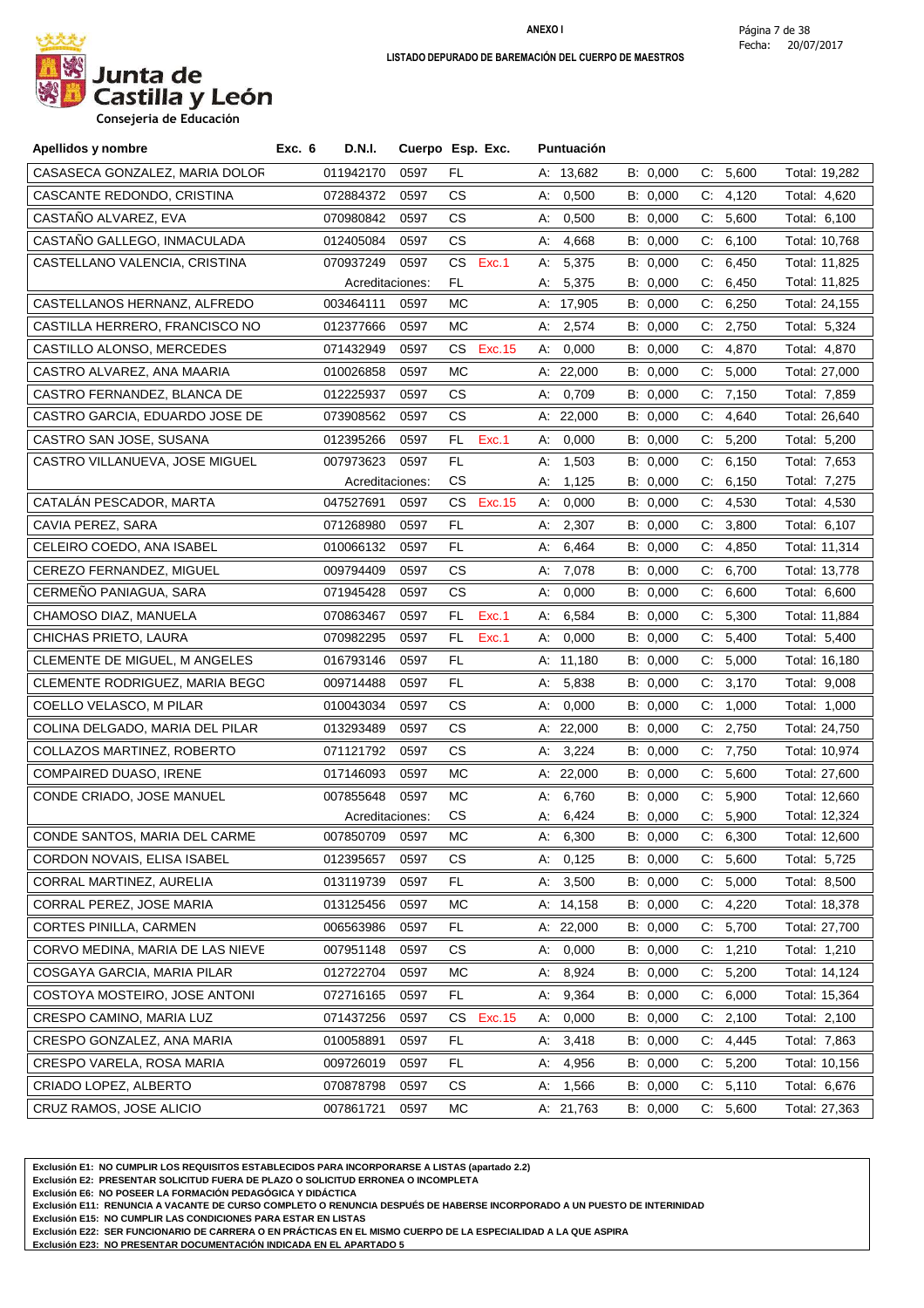

**Consejeria de Educación**

| Apellidos y nombre               | Exc. 6<br><b>D.N.I.</b> |      | Cuerpo Esp. Exc. | <b>Puntuación</b> |          |                |               |
|----------------------------------|-------------------------|------|------------------|-------------------|----------|----------------|---------------|
| CUADRADO GONZALEZ, GUADALUPE     | 009286808               | 0597 | СS               | A: 0,668          | B: 0,000 | 5,600<br>C.    | Total: 6,268  |
| CUADRADO GONZALEZ, MARIA AMPAF   | 012386768               | 0597 | СS               | 6,678<br>А.       | B: 0,000 | 6,400<br>C.    | Total: 13,078 |
| CUBAS FALCON, ANA MARIA          | 042849569               | 0597 | МC               | A: 12,650         | B: 0,000 | C:<br>6,300    | Total: 18,950 |
| CUBILLO AZCONA, MARIA LUISA      | 009278028               | 0597 | CS               | A: 22,000         | B: 0,000 | C: 5,000       | Total: 27,000 |
| CUBINO SANCHEZ, CONSUELO         | 008098257               | 0597 | FL.              | A: $22,000$       | B: 0,000 | 5,000<br>C.    | Total: 27,000 |
| CUBO ANTA, MARIA DOLORES         | 006539201               | 0597 | СS               | 1,750<br>А.       | B: 0,000 | C: 3,840       | Total: 5,590  |
| CUELLAR FERNANDEZ, ROSA MARIA    | 009311559               | 0597 | FL.              | A: $22,000$       | B: 0,000 | C: 5,200       | Total: 27,200 |
| CUÉLLAR IGLESIAS, MARIA ISABEL   | 003445974               | 0597 | СS               | A: 10,808         | B: 0,000 | C.<br>5,000    | Total: 15,808 |
| CUELLO CARABIAS, ADORACION       | 007853387               | 0597 | СS               | 2,629<br>А:       | B: 0,000 | 5,500<br>C.    | Total: 8,129  |
| CUENA MONTERO, Mª CONCEPCION     | 012713459               | 0597 | FL.              | 8,814<br>А:       | B: 0,000 | 1,700<br>C.    | Total: 10,514 |
| CUERVO BETETE, MARÍA MERCEDES    | 022732614               | 0597 | CS               | 0,000<br>А.       | B: 0,000 | C: 5,600       | Total: 5,600  |
| CUESTA ALVAREZ, MARIA EVA        | 009377266               | 0597 | СS               | 2,223<br>А.       | B: 0,000 | 5,600<br>C.    | Total: 7,823  |
| CURTO GUDINO, SARA               | 007953366               | 0597 | СS               | 8,904<br>А.       | B: 0,000 | C: 5,000       | Total: 13,904 |
| CURTO SANCHEZ, SONIA             | 070872428               | 0597 | CS.              | A: 7,375          | B: 0,000 | C: 5,600       | Total: 12,975 |
| DE ALDA LACALLE, OLGA            | 013090562               | 0597 | CS               | 1,014<br>А.       | B: 0,000 | 5,200<br>C.    | Total: 6,214  |
| DE ARRIBA BAUTISTA, ROSARIO      | 007792883               | 0597 | FL.              | A: 19,754         | B: 0,000 | C: 5,200       | Total: 24,954 |
| DE BLAS PEREZ, IGNACIO JOSE      | 041500074               | 0597 | СS               | A: 12,011         | B: 0,000 | C:<br>5,600    | Total: 17,611 |
| DE BLAS TURIENZO, ESTHER         | 071106678               | 0597 | Exc.1<br>CS.     | A: 1,500          | B: 0,000 | C: 5,000       | Total: 6,500  |
| DE CASTRO BARRIOS, SARA          | 012391266               | 0597 | FL.              | 6,004<br>А.       | B: 0,000 | 5,200<br>C.    | Total: 11,204 |
| DE CASTRO GONZALEZ, RAQUEL       | 007965838               | 0597 | CS.              | А.<br>0,000       | B: 0,000 | C: 2,010       | Total: 2,010  |
| DE CLASCA SALVADORES, MONTSERI   | 038831809               | 0597 | CS.              | 0,000<br>А:       | B: 0,000 | C: 5,600       | Total: 5,600  |
| DE FRUTOS ALVAREZ, MARIA ANGELE  | 003416404               | 0597 | CS               | A: $22,000$       | B: 0,000 | $C$ :<br>5,600 | Total: 27,600 |
| DE LA CAMARA CUADRILLERO, BELE   | 045422209               | 0597 | МC               | A: 13,363         | B: 0,000 | C: 2,470       | Total: 15,833 |
| DE LA CRUZ DE LA ROSA, ANDRES    | 009256682               | 0597 | СS               | 0,000<br>А.       | B: 0,000 | 1,000<br>C.    | Total: 1,000  |
| DE LA FLOR GARCIA, MARIA TERESA  | 003428170               | 0597 | СS               | A: 17,239         | B: 0,000 | C: 5,000       | Total: 22,239 |
| DE LA FUENTE BLASCO, ASUNCION    | 051907289               | 0597 | FL.              | A: 19,039         | B: 0,000 | C:<br>3,240    | Total: 22,279 |
| DE LA FUENTE GARCIA, ANA         | 078864416               | 0597 | МC               | A: $22,000$       | B: 0,000 | C: 4,800       | Total: 26,800 |
| DE LA FUENTE ORMAZABAL, MARIA J( | 016795306               | 0597 | FL.              | A: $20,716$       | B: 0,000 | C: 5,300       | Total: 26,016 |
| DE LA FUENTE RUBIO, VALENTINA    | 011722785               | 0597 | FL               | 0,334<br>А:       | B: 0,000 | C:<br>5,300    | Total: 5,634  |
| DE LA PUENTE GONZALEZ, M CARME   | 009714517               | 0597 | CS               | A: 20,402         | B: 0,000 | C:<br>5,300    | Total: 25,702 |
| DE LA RIVA ANDRES, CRISTINA      | 071445722               | 0597 | CS.<br>Exc. 15   | A: 0,000          | B: 0,000 | C: 1,810       | Total: 1,810  |
| DE LA ROSA GARCIA, M CONCEPCIO   | 012237803               | 0597 | CS               | A: 22,000         | B: 0,000 | 6,700<br>C:    | Total: 28,700 |
|                                  | Acreditaciones:         |      | FL.              | A: 22,000         | B: 0,000 | 6,700<br>C.    | Total: 28,700 |
| DE LA TORRE SILVAN, MARIA DEL MA | 009781557               | 0597 | CS.              | 2,303<br>A.       | B: 0,000 | 4,810<br>C.    | Total: 7,113  |
| DE LAS CUEVAS DEL AMO, ANA VANE: | 012407504               | 0597 | CS               | 3,375<br>А.       | B: 0,000 | 6,600<br>C.    | Total: 9,975  |
| DE LAS MORAS DE LA FUENTE, M JES | 009263616               | 0597 | СS               | A: 20,980         | B: 0,000 | 6,400<br>C.    | Total: 27,380 |
| DE MIER Y TERAN GONZALEZ, MARIA  | 013893312               | 0597 | МC               | A: 15,346         | B: 0,000 | 5,000<br>C.    | Total: 20,346 |
| DE MIGUEL BARTOLOME, ANA ELENA   | 016806445               | 0597 | МC               | A: 22,000         | B: 0,000 | C: 5,000       | Total: 27,000 |
| DE PEDRO MARTÍN, PATRICIA        | 070872170               | 0597 | CS               | 5,250<br>А.       | B: 0,000 | 6,300<br>C:    | Total: 11,550 |
| DE PRADA DE PRADO, SUSANA MARI   | 010070313               | 0597 | CS               | 1,260<br>А.       | B: 0,000 | C: 5,400       | Total: 6,660  |
| DE SANTOS PEREZ, MARIA ISABEL    | 003448824               | 0597 | МC               | A: 22,000         | B: 0,000 | C: 5,800       | Total: 27,800 |
|                                  | Acreditaciones:         |      | CS               | A: 22,000         | B: 0,000 | C: 5,800       | Total: 27,800 |

**Exclusión E1: NO CUMPLIR LOS REQUISITOS ESTABLECIDOS PARA INCORPORARSE A LISTAS (apartado 2.2)**

**Exclusión E2: PRESENTAR SOLICITUD FUERA DE PLAZO O SOLICITUD ERRONEA O INCOMPLETA**

**Exclusión E6: NO POSEER LA FORMACIÓN PEDAGÓGICA Y DIDÁCTICA**

**Exclusión E11: RENUNCIA A VACANTE DE CURSO COMPLETO O RENUNCIA DESPUÉS DE HABERSE INCORPORADO A UN PUESTO DE INTERINIDAD**

- **Exclusión E15: NO CUMPLIR LAS CONDICIONES PARA ESTAR EN LISTAS**
- **Exclusión E22: SER FUNCIONARIO DE CARRERA O EN PRÁCTICAS EN EL MISMO CUERPO DE LA ESPECIALIDAD A LA QUE ASPIRA**
- **Exclusión E23: NO PRESENTAR DOCUMENTACIÓN INDICADA EN EL APARTADO 5**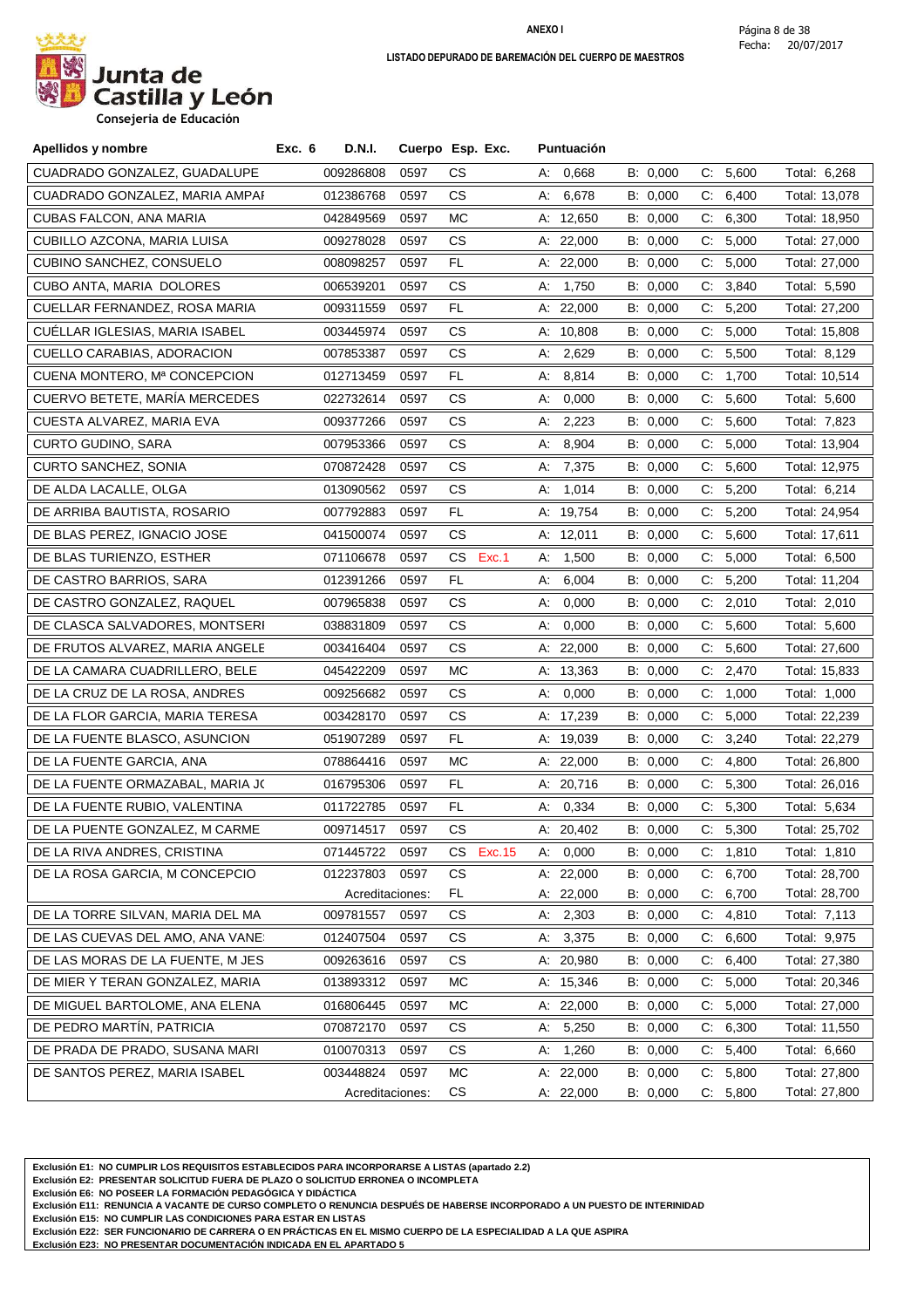

**Consejeria de Educación**

| Apellidos y nombre                | Exc. 6<br>D.N.I. |                 | Cuerpo Esp. Exc. | Puntuación  |          |                |               |
|-----------------------------------|------------------|-----------------|------------------|-------------|----------|----------------|---------------|
| DECIMAVILLA REDONDO, DAVID CARL   | 071943168        | 0597            | CS.              | A: 7,800    | B: 0,000 | C: 6,850       | Total: 14,650 |
| DEL ALAMO HERNAIZ, ANA            | 013065731        | 0597            | МC               | A: 21,807   | B: 0,000 | C: 3,240       | Total: 25,047 |
| DEL BARRIO SEJAS, ANTONIO         | 011943067        | 0597            | CS.              | A: 13,580   | B: 0,000 | C: 6,250       | Total: 19,830 |
| DEL CASTILLO VARELA, MARIA DE LOS | 012323075        | 0597            | FL.              | A: 10,118   | B: 0,000 | C: 6,000       | Total: 16,118 |
| DEL HIERRO BARCINA, Mª DEL PILAR  | 070336343        | 0597            | CS.<br>Exc.11    | A: 19,624   | B: 0,000 | C:<br>5,330    | Total: 24,954 |
| DEL POZO GARCINUÑO, ANA ISABEL    | 006551302        | 0597            | МC               | A: $22,000$ | B: 0,000 | C: 6,300       | Total: 28,300 |
| DEL RINCÓN CARBALLEDA, JUAN LUI   | 013145979        | 0597            | CS.              | 6,230<br>А: | B: 0,000 | 6,920<br>C.    | Total: 13,150 |
|                                   |                  | Acreditaciones: | FL.              | 5,894<br>А: | B: 0,000 | 6,920<br>C.    | Total: 12,814 |
| DEL RIO MORO, MARIA DEL MAR       | 007944704        | 0597            | CS.              | 0,000<br>А. | B: 0,000 | C: 5,200       | Total: 5,200  |
| DEL RIO VERDEJO, BENJAMIN         | 007955265        | 0597            | CS.              | 0,000<br>А: | B: 0,000 | C.<br>1,000    | Total: 1,000  |
| DEL TESO RODRIGUEZ, MARIA DOLOF   | 007827943        | 0597            | Exc.1<br>FL.     | A: $22,000$ | B: 0,000 | 5,600<br>C.    | Total: 27,600 |
|                                   |                  | Acreditaciones: | CS               | A: 22,000   | B: 0,000 | 5,600<br>C.    | Total: 27,600 |
| DELGADO AGUILAR, BEATRIZ          | 070981626        | 0597            | CS.              | 0,000<br>А: | B: 0,000 | 5,600<br>C:    | Total: 5,600  |
| DELGADO JIMENEZ, ROSA MARIA       | 070882494        | 0597            | CS.              | A: 7,375    | B: 0,000 | C.<br>6,250    | Total: 13,625 |
| DELGADO SANCHO, MARIA ELENA       | 009287195        | 0597            | FL.              | 2,713<br>А: | B: 0,000 | C: 5,600       | Total: 8,313  |
| DERECHO SERRANO, EVA              | 044400923        | 0597            | CS.              | 3,125<br>А: | B: 0,000 | C:<br>4,670    | Total: 7,795  |
| DIAZ ALCALDE, MARIA ISABEL        | 006556497        | 0597            | CS               | A: 12,184   | B: 0,000 | C: 5,240       | Total: 17,424 |
| DIAZ AMARO, FATIMA                | 008933161        | 0597            | CS.              | 0,000<br>А: | B: 0,000 | C: 6,750       | Total: 6,750  |
| DIAZ ARES, CRISTINA               | 033323498        | 0597            | FL.<br>Exc. 15   | 0,000<br>А. | B: 0,000 | 3,140<br>$C$ . | Total: 3,140  |
| DIAZ CRUZ, NURIA                  | 052188806        | 0597            | МC               | 2,312<br>А. | B: 0,000 | C: 5,000       | Total: 7,312  |
| DIAZ DE DIOS, RAUL                | 070882252        | 0597            | Exc.1<br>FL.     | 1,000<br>А: | B: 0,000 | 6,400<br>C.    | Total: 7,400  |
|                                   |                  | Acreditaciones: | CS.<br>Exc.1     | 1,000<br>А: | B: 0,000 | 6,400<br>C.    | Total: 7,400  |
| DIAZ DIAZ, M CARMEN               | 006548028        | 0597            | МC               | 3,841<br>А: | B: 0,000 | C: 5,000       | Total: 8,841  |
| DIAZ GARCIA, MARIA VICTORIA       | 007958802        | 0597            | CS.              | 0,000<br>A: | B: 0,000 | C: 5,800       | Total: 5,800  |
| DIAZ GONZALEZ, MARIA YOLANDA      | 009703370        | 0597            | FL<br>Exc.1      | 3,709<br>А: | B: 0,000 | 6,800<br>C.    | Total: 10,509 |
| DIAZ GUTIERREZ, PABLO             | 006530930        | 0597            | CS.              | A: 16,445   | B: 0,000 | 5,000<br>C.    | Total: 21,445 |
| DIAZ LOPEZ, MARIA JOSE            | 006548515        | 0597            | CS.              | A: 22,000   | B: 0,000 | 5,600<br>C.    | Total: 27,600 |
| DIAZ SANCHEZ, LUIS                | 007987443        | 0597            | CS               | 0,418<br>А: | B: 0,000 | C: 6,100       | Total: 6,518  |
|                                   |                  | Acreditaciones: | <b>MC</b>        | 0,418<br>А: | B: 0,000 | 6,100<br>C.    | Total: 6,518  |
| DIAZ VARAS, ANA ISABEL            | 006560042        | 0597            | МC               | A: 3,234    | B: 0,000 | C: 5,500       | Total: 8,734  |
| DIEGO MONTERO, M NIEVES DE        | 003428327        | 0597            | FL.              | A: 5,317    | B: 0,000 | C: 1,350       | Total: 6,667  |
| DIEZ - MANZANEDO, MARIA TERESA    | 009756835        | 0597            | CS.              | A: 0,501    | B: 0,000 | C: 1,210       | Total: 1,711  |
| DIEZ ANTOLIN, M JESUS             | 012718929        | 0597            | <b>FL</b>        | A: 22,000   | B: 0,000 | 5,300<br>C:    | Total: 27,300 |
|                                   |                  | Acreditaciones: | CS               | A: 22,000   | B: 0,000 | 5,300<br>C.    | Total: 27,300 |
| DIEZ DIEZ, ANA ISABEL             | 013154798        | 0597            | CS               | 0,232<br>А. | B: 0,000 | C: 6,900       | Total: 7,132  |
| DIEZ LLORENTE, ROSA MARIA         | 016801750        | 0597            | CS.              | A: 22,000   | B: 0,000 | 5,200<br>C.    | Total: 27,200 |
| DIEZ MARTIN, ARANZAZU             | 007960975        | 0597            | FL.              | A: 10,677   | B: 0,000 | C: 5,000       | Total: 15,677 |
| DIEZ ROBLES, RAQUEL MARIA         | 071934774        | 0597            | Exc.1<br>FL.     | A: 0,294    | B: 0,000 | 6,500<br>C.    | Total: 6,794  |
| DIEZ SAN JUAN, CARLOS DANIEL      | 010194912        | 0597            | МC               | 6,711<br>А. | B: 0,000 | 4,410<br>C:    | Total: 11,121 |
| DIEZ SANZ, NOEMI                  | 012766222        | 0597            | МC               | A: 11,943   | B: 0,000 | C: 5,600       | Total: 17,543 |
| DIEZ SIMON, MARIA CARMEN          | 013113090        | 0597            | FL.              | A: 22,000   | B: 0,000 | 5,400<br>C:    | Total: 27,400 |
| DOMINGUEZ CARPINTERO, FRANCISC    | 003836217        | 0597            | МC               | A: 7,752    | B: 0,000 | C: 5,600       | Total: 13,352 |
| DOMINGUEZ MUÑOZ, ASUNCION         | 003441236        | 0597            | FL               | A: 22,000   | B: 0,000 | C: 6,020       | Total: 28,020 |

**Exclusión E1: NO CUMPLIR LOS REQUISITOS ESTABLECIDOS PARA INCORPORARSE A LISTAS (apartado 2.2)**

**Exclusión E2: PRESENTAR SOLICITUD FUERA DE PLAZO O SOLICITUD ERRONEA O INCOMPLETA**

**Exclusión E6: NO POSEER LA FORMACIÓN PEDAGÓGICA Y DIDÁCTICA**

**Exclusión E11: RENUNCIA A VACANTE DE CURSO COMPLETO O RENUNCIA DESPUÉS DE HABERSE INCORPORADO A UN PUESTO DE INTERINIDAD**

**Exclusión E15: NO CUMPLIR LAS CONDICIONES PARA ESTAR EN LISTAS**

**Exclusión E22: SER FUNCIONARIO DE CARRERA O EN PRÁCTICAS EN EL MISMO CUERPO DE LA ESPECIALIDAD A LA QUE ASPIRA**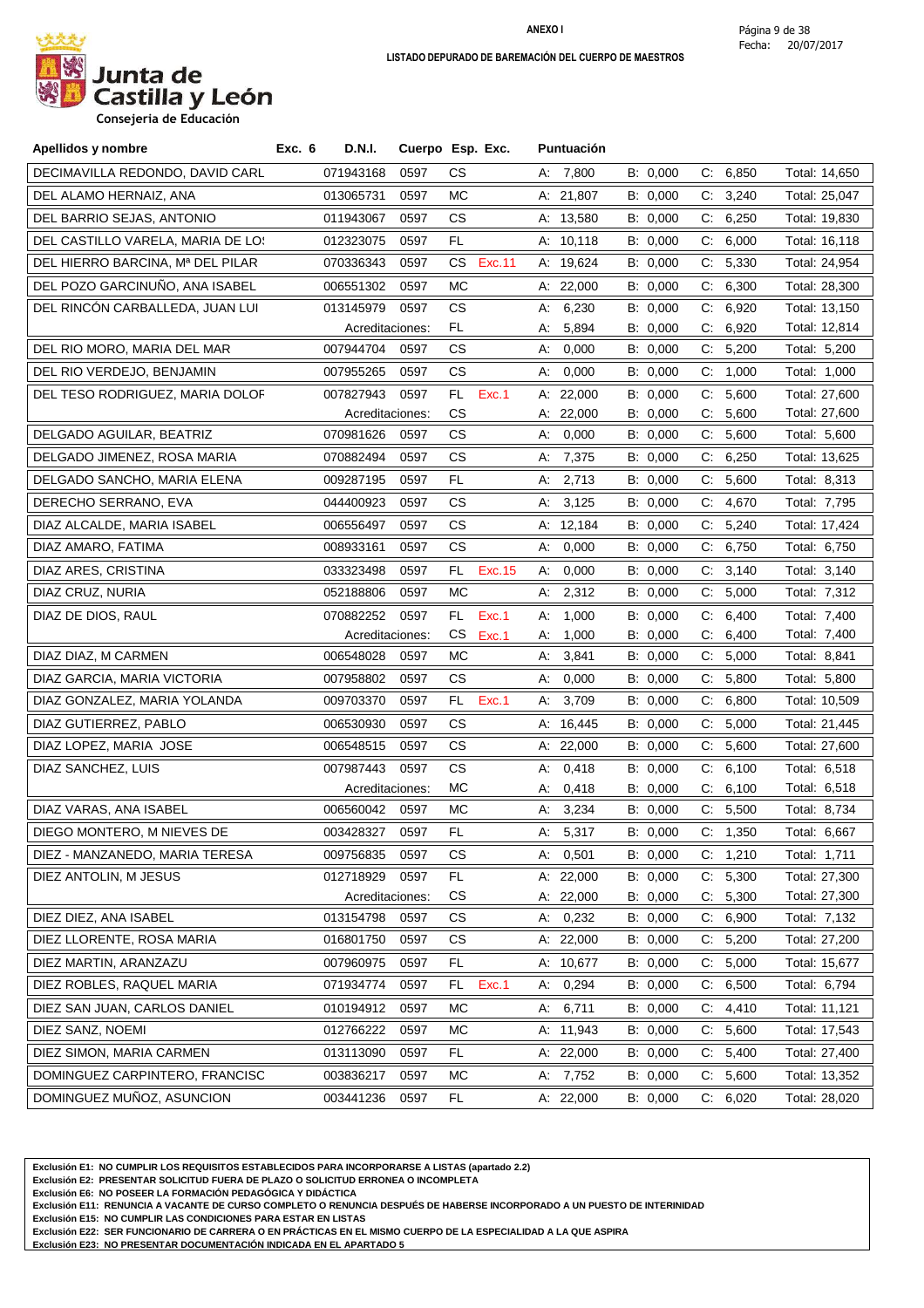

| Apellidos y nombre               | Exc. 6 | D.N.I.          | Cuerpo Esp. Exc. |           |       |    | Puntuación             |                      |    |                   |              |                                |
|----------------------------------|--------|-----------------|------------------|-----------|-------|----|------------------------|----------------------|----|-------------------|--------------|--------------------------------|
| DOMINGUEZ PEREZ, MONICA          |        | 013146651       | 0597             | СS        |       |    | A: 0,784               | B: 0,000             |    | C: 2,080          | Total: 2,864 |                                |
| DOMINGUEZ RODRIGUEZ, MARIA ELEI  |        | 011960647       | 0597             | FL        |       |    | A: 20,546              | B: 0,000             | C: | 4,500             |              | Total: 25,046                  |
| DOMINGUEZ VAS, MARIA DEL CARME   |        | 001822340       | 0597             | СS        |       |    | A: 20,104              | B: 0,000             |    | C: 2,740          |              | Total: 22,844                  |
| DONIS DOMEQUE, ROSELINA MARIA    |        | 012733869       | 0597             | FL.       |       |    | A: $22,000$            | B: 0,000             |    | C: 5,000          |              | Total: 27,000                  |
| DUARTE MORAN, SUSANA             |        | 009760598       | 0597             | FL        |       |    | A: $22,000$            | B: 0,000             | C. | 5,000             |              | Total: 27,000                  |
| DUENAS GALLEGO, EVA ADELA        |        | 071027632       | 0597             | СS        |       | A: | 0,000                  | B: 0,000             | C. | 6,500             |              | Total: 6,500                   |
| EGIDO BELDA, MARIA DEL PILAR     |        | 007867975       | 0597             | СS        |       |    | A: 22,000              | B: 0,000             | C. | 6,100             |              | Total: 28,100                  |
| EGIDO DE ARRIBA, MARIA DEL CARME |        | 007851433       | 0597             | CS        |       | А: | 0,896                  | B: 0,000             |    | C: 3,610          |              | Total: 4,506                   |
| EIRANOVA DIEZ. Mª DEL CARMEN     |        | 009751534       | 0597             | FL        |       | А: | 0,000                  | B: 0,000             | C. | 1,900             | Total: 1,900 |                                |
| ELENA CARBALLARES, M. ASUNCION   |        | 030572809       | 0597             | СS        |       | А. | 4,870                  | B: 0,000             |    | C: 2,700          |              | Total: 7,570                   |
| ESCALLADA PORTILLA, M. ANGELES   |        | 013778431       | 0597             | FL.       |       | A: | 4,311                  | B: 0,000             |    | C: 3,650          | Total: 7,961 |                                |
| ESCAÑO GONZALEZ, M TERESA        |        | 012761303       | 0597             | CS        |       | А: | 7,518                  | B: 0,000             | C. | 5,000             |              | Total: 12,518                  |
| ESCOBAR SANZ, LUIS MIGUEL        |        | 003443405       | 0597             | FL        |       |    | A: $22,000$            | B: 0,000             | C. | 5,000             |              | Total: 27,000                  |
| ESCUDERO DE LA FUENTE, PAULA     |        | 071146109       | 0597             | FL        | Exc.1 | А. | 0,352                  | B: 0,000             | C. | 6,150             |              | Total: 6,502                   |
| ESCUDERO MESONERO, HILARIA       |        | 007823439       | 0597             | FL.       |       |    | A: $22,000$            | B: 0,000             | C: | 5,000             |              | Total: 27,000                  |
| ESGUEVILLAS CASTRO, ISABEL       |        | 011730655       | 0597             | МC        |       |    | A: 7,040               | B: 0,000             | C. | 5,300             |              | Total: 12,340                  |
| ESQUIVEL JURADO, ROSA            |        | 007947434       | 0597             | СS        |       |    | A: 15,054              | B: 0,000             |    | C: 5,000          |              | Total: 20,054                  |
| ESTEBAN ABAJO, ANA MARIA         |        | 013120332       | 0597             | FL.       |       |    | A: 21,305              | B: 0,000             | C. | 5,400             |              | Total: 26,705                  |
|                                  |        | Acreditaciones: |                  | CS        |       |    | A: 21,305              | B: 0,000             | C. | 5,400             |              | Total: 26,705                  |
| ESTEBAN ANTOLIN, CRISTINA        |        | 012717753       | 0597             | <b>CS</b> |       |    | A: 17,500              | B: 0,000             | C. | 5,000             |              | Total: 22,500                  |
|                                  |        | Acreditaciones: |                  | FL.       |       |    | A: 20,398              | B: 0,000             | C. | 5,000             |              | Total: 25,398                  |
| ESTEBAN HERNANDEZ, MARIA SOLED   |        | 007868801       | 0597             | МC        |       |    | A: 22,000              | B: 0,000             |    | C: 5,600          |              | Total: 27,600                  |
| ESTEVEZ RODRIGUEZ, ANA MARIA     |        | 032802003       | 0597             | FL.       |       |    | A: 9,375               | B: 0,000             | C. | 6,200             |              | Total: 15,575                  |
| EXPOSITO CHAVARRIA, PRIMITIVA    |        | 010078659       | 0597             | МC        |       |    | A: 12,143              | B: 0,000             |    | C: 5,000          |              | Total: 17,143                  |
| FADON DE TORO, TERESA            |        | 011700656       | 0597             | CS        |       |    | A: $22,000$            | B: 0,000             | C. | 5,300             |              | Total: 27,300                  |
|                                  |        | Acreditaciones: |                  | FL.<br>МC | Exc.1 |    | A: 22,000<br>A: 22,000 | B: 0,000             | C. | 5,300             |              | Total: 27,300<br>Total: 27,300 |
| FARGUELL BARO, JORDI             |        | 043702771       | 0597             | СS        | Exc.1 | А: | 0,440                  | B: 0,000<br>B: 0,000 | C. | C: 5,300<br>4,200 |              | Total: 4,640                   |
|                                  |        | Acreditaciones: |                  | FL.       |       | А. | 0,440                  | B: 0,000             | C: | 4,200             |              | Total: 4,640                   |
| FERNANDEZ ALBA, MARIA JESUSA     |        | 010054825       | 0597             | FL        |       | А: | 1,500                  | B: 0,000             | C. | 1,840             | Total: 3,340 |                                |
| FERNANDEZ ALIJA, SANTIAGO        |        | 010056112       | 0597             | МC        |       |    | A: 22,000              | B: 0,000             |    | C: 4,430          |              | Total: 26,430                  |
| FERNANDEZ ALVAREZ, VERONICA      |        | 045434187       | 0597             | МC        |       |    | A: 1,336               | B: 0,000             |    | C: 6,300          | Total: 7,636 |                                |
| FERNANDEZ ANTON, M TERESA        |        | 009744865       | 0597             | FL.       |       |    | A: 15,854              | B: 0,000             | C. | 3,660             |              | Total: 19,514                  |
| FERNANDEZ CALLEJO, BLANCA EUGE   |        | 003864707       | 0597             | FL.       |       |    | A: 3,750               | B: 0,000             | C: | 5,600             |              | Total: 9,350                   |
| FERNANDEZ CASTRILLO, MARIA DEL F |        | 010192742       | 0597             | FL.       |       |    | A: 22,000              | B: 0,000             | C. | 5,400             |              | Total: 27,400                  |
| FERNANDEZ CHICHARRO, FRANCISC    |        | 005662948       | 0597             | СS        |       |    | A: 22,000              | B: 0,000             | C. | 5,500             |              | Total: 27,500                  |
| FERNANDEZ DE ABAJO, MARIO        |        | 010067448       | 0597             | FL.       |       |    | A: 22,000              | B: 0,000             | C: | 5,600             |              | Total: 27,600                  |
|                                  |        | Acreditaciones: |                  | CS        |       |    | A: 22,000              | B: 0,000             | C: | 5,600             |              | Total: 27,600                  |
| FERNANDEZ DE LA CRUZ, CRISTINA   |        | 070937968       | 0597             | FL.       | Exc.1 | А. | 0,000                  | B: 0,000             |    | C: 6,000          |              | Total: 6,000                   |
| FERNANDEZ DE LUCAS, TAMARA       |        | 071433567       | 0597             | FL.       |       |    | A: 3,295               | B: 0,000             |    | C: 5,860          |              | Total: 9,155                   |
| FERNANDEZ DE MIGUEL, MARIA       |        | 071450015       | 0597             | FL.       |       | А: | 4,500                  | B: 0,000             | C. | 5,300             |              | Total: 9,800                   |
| FERNANDEZ DE PABLO, MARIA DEL C  |        | 012735176       | 0597             | FL.       |       | А. | 5,587                  | B: 0,000             | C. | 4,250             |              | Total: 9,837                   |
| FERNANDEZ DEL CAMPO CARRANZA,    |        | 072256015       | 0597             | МC        |       |    | A: 22,000              | B: 0,000             |    | C: 5,800          |              | Total: 27,800                  |

**Exclusión E1: NO CUMPLIR LOS REQUISITOS ESTABLECIDOS PARA INCORPORARSE A LISTAS (apartado 2.2)**

**Exclusión E2: PRESENTAR SOLICITUD FUERA DE PLAZO O SOLICITUD ERRONEA O INCOMPLETA**

**Exclusión E6: NO POSEER LA FORMACIÓN PEDAGÓGICA Y DIDÁCTICA**

**Exclusión E11: RENUNCIA A VACANTE DE CURSO COMPLETO O RENUNCIA DESPUÉS DE HABERSE INCORPORADO A UN PUESTO DE INTERINIDAD**

**Exclusión E15: NO CUMPLIR LAS CONDICIONES PARA ESTAR EN LISTAS**

**Exclusión E22: SER FUNCIONARIO DE CARRERA O EN PRÁCTICAS EN EL MISMO CUERPO DE LA ESPECIALIDAD A LA QUE ASPIRA**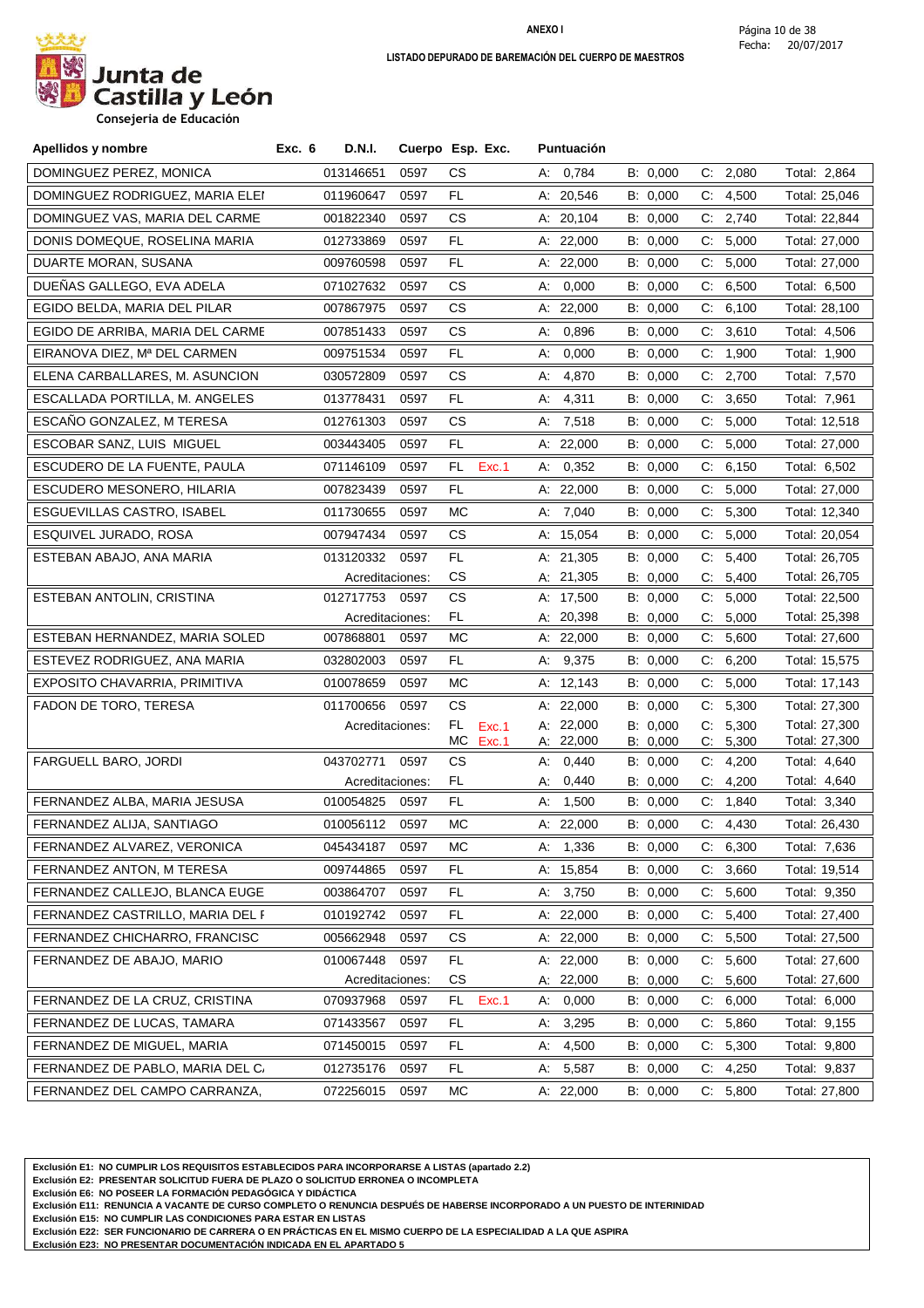

**Consejeria de Educación**

| Apellidos y nombre              | Exc. 6 | D.N.I.                       |      | Cuerpo Esp. Exc. |          | <b>Puntuación</b>  |                      |       |                   |                              |
|---------------------------------|--------|------------------------------|------|------------------|----------|--------------------|----------------------|-------|-------------------|------------------------------|
| FERNANDEZ DIEZ, M ANGELES       |        | 010041006                    | 0597 | CS.              |          | A: 2,604           | B: 0,000             |       | C: 5,000          | Total: 7,604                 |
| FERNANDEZ DURAN, ANGELITA       |        | 012370368                    | 0597 | МC               |          | A: 22,000          | B: 0,000             | C:    | 4,020             | Total: 26,020                |
| FERNANDEZ FERNANDEZ, DULCENON   |        | 074623429                    | 0597 | СS               |          | A: 22,000          | B: 0,000             |       | C: 6,100          | Total: 28,100                |
| FERNANDEZ FERNANDEZ, MARIA EST  |        | 071006014                    | 0597 | МC               |          | A: $22,000$        | B: 0,000             | C.    | 6,100             | Total: 28,100                |
| FERNANDEZ GARCIA, MARIA ELBITA  |        | 010087870                    | 0597 | МC               | А:       | 1,336              | B: 0,000             | C.    | 4,990             | Total: 6,326                 |
| FERNANDEZ GARCIA, MELANIE       |        | 009448561                    | 0597 | Exc. 15<br>CS.   | А.       | 0,000              | B: 0,000             | C.    | 4,680             | Total: 4,680                 |
| FERNANDEZ GARRIDO, MARIA JESUS  |        | 070796713                    | 0597 | FL.              |          | A: $15,006$        | B: 0,000             | C:    | 5,000             | Total: 20,006                |
| FERNANDEZ GOMEZ, MIGUEL         |        | 071341998                    | 0597 | FL.              | А.       | 1,216              | B: 0,000             |       | C: 3,160          | Total: 4,376                 |
| FERNANDEZ GONZALES, MARIA SUSA  |        | 010052698                    | 0597 | СS               | А:       | 0,798              | B: 0,000             | C.    | 4,640             | Total: 5,438                 |
| FERNANDEZ GONZALEZ, MARTA       |        | 012365052                    | 0597 | CS.              |          | A: $22,000$        | B: 0,000             |       | C: 2,470          | Total: 24,470                |
| FERNANDEZ GONZALEZ, ROSA MARI   |        | 006533899                    | 0597 | МC               |          | A: $22,000$        | B: 0,000             |       | C: 5,300          | Total: 27,300                |
| FERNANDEZ IGLESIAS, CONCEPCION  |        | 010055993                    | 0597 | MC               |          | A: 20,936          | B: 0,000             | $C$ : | 5,000             | Total: 25,936                |
| FERNANDEZ IGLESIAS, MARIA FATIM |        | 011399993                    | 0597 | FL.              |          | A: 21,141          | B: 0,000             | C.    | 5,000             | Total: 26,141                |
|                                 |        | Acreditaciones:              |      | СS<br>Exc.1      |          | A: 21,141          | B: 0,000             | $C$ : | 5,000             | Total: 26,141                |
|                                 |        |                              |      | МC<br>Exc.1      |          | A: 21,141          | B: 0,000             | C:    | 5,000             | Total: 26,141                |
| FERNANDEZ LOBATO, LUIS          |        | 071550018                    | 0597 | FL<br>Exc.1      | А:       | 0,084              | B: 0,000             | C.    | 5,000             | Total: 5,084                 |
| FERNANDEZ MAILLO, JESUS         |        | 011945559                    | 0597 | CS.              |          | A: 20,375          | B: 0,000             | C:    | 8,000             | Total: 28,375                |
| FERNANDEZ MARBAN, MARIA JESUS   |        | 011723495                    | 0597 | CS.              |          | A: $22,000$        | B: 0,000             |       | C: 5,600          | Total: 27,600                |
| FERNANDEZ MARTINEZ, ISABEL      |        | 071495619                    | 0597 | МC               |          | A: 22,000          | B: 0,000             | C.    | 5,300             | Total: 27,300                |
| FERNANDEZ MAYO, MARCELINO       |        | 009799156                    | 0597 | FL.              | А:       | 6,846              | B: 0,000             | C.    | 6,900             | Total: 13,746                |
| FERNANDEZ MIELGO, MARIA ESTRELL |        | 010193437                    | 0597 | МC               | А:       | 0,000              | B: 0,000             | C.    | 1,370             | Total: 1,370                 |
| FERNANDEZ MUÑOZ, MIRIAN         |        | 071429261                    | 0597 | CS<br>Exc.1      | А:       | 0,794              | B: 0,000             | C.    | 5,900             | Total: 6,694                 |
| FERNANDEZ PALENZUELA, ANA CELS  |        | 012759081                    | 0597 | СS               |          | A: $10,417$        | B: 0,000             | C.    | 5,150             | Total: 15,567                |
| FERNANDEZ PASCUAL, MARIA PAZ    |        | 009776062                    | 0597 | FL.              |          | A: 20,772          | B: 0,000             | C.    | 5,600             | Total: 26,372                |
|                                 |        | Acreditaciones:              |      | <b>CS</b>        |          | A: 20,226          | B: 0,000             | C.    | 5,600             | Total: 25,826                |
| FERNANDEZ POLO, ALEJANDRO       |        | 071519554                    | 0597 | CS.              | А:       | 0,000              | B: 0,000             |       | C: 4,680          | Total: 4,680                 |
| FERNANDEZ PRIETO, M BEGOÑA      |        | 011723985                    | 0597 | CS.<br>Exc.1     |          | A: $22,000$        | B: 0,000             | C.    | 5,000             | Total: 27,000                |
|                                 |        | Acreditaciones:<br>009710505 |      | FL.              |          | A: 22,000          | B: 0,000             | C.    | 5,000             | Total: 27,000                |
| FERNANDEZ PULGAR, ADELA GENAR   |        |                              | 0597 | МC               |          | A: 22,000          | B: 0,000             | C.    | 5,000             | Total: 27,000                |
| FERNANDEZ REDONDO, MARTA ELEN   |        | 009753584                    | 0597 | МC               |          | A: 21,433          | B: 0,000             |       | C: 6,100          | Total: 27,533                |
| FERNÁNDEZ RODRÍGUEZ, ESTHER     |        | 051395136                    | 0597 | FL               |          | A: 3,926           | B: 0,000             |       | C: 1,350          | Total: 5,276                 |
| FERNANDEZ RODRIGUEZ, Mª ASUNCI( |        | 010039045                    | 0597 | МC               | А.       | 0,000              | B: 0,000             |       | C: 1,070          | Total: 1,070                 |
| FERNANDEZ ROMO, MARIA ANGELES   |        | 007955172<br>Acreditaciones: | 0597 | FL.<br>CS        | А.       | 3,223              | B: 0,000             | C.    | 5,300             | Total: 8,523<br>Total: 8,523 |
| FERNANDEZ SILLERO, FRANCISCA    |        | 007870515                    | 0597 | Exc.1<br>FL      | А.       | 3,223<br>A: 10,719 | B: 0,000<br>B: 0,000 | C.    | 5,300<br>C: 4,920 | Total: 15,639                |
| FERNANDEZ SOTO, MARIA LOURDES   |        | 011964827                    | 0597 | FL.              |          | 2,875              | B: 0,000             | C.    | 6,370             | Total: 9,245                 |
| FERNANDEZ TARILONTE, ESTHER     |        | 071942411                    | 0597 | СS               | A:<br>А. | 1,889              | B: 0,000             | C:    | 5,800             | Total: 7,689                 |
| FERNANDEZ VECILLAS, ROSA BELEN  |        |                              |      |                  |          |                    | B: 0,000             |       |                   |                              |
| FERNANDEZ VIDAL, RICARDO        |        | 009749301                    | 0597 | МC               |          | A: 22,000          |                      |       | C: 5,200          | Total: 27,200                |
|                                 |        | 071553511                    | 0597 | СS               | А:       | 0,875              | B: 0,000             | C.    | 5,000             | Total: 5,875                 |
| FERNANDEZ-VIÑA HERNANDEZ, MART  |        | 011961909                    | 0597 | FL.              | А:       | 8,500              | B: 0,000             |       | C: 5,200          | Total: 13,700                |
| FERRERO DE LUCAS, ELENA         |        | 071418452                    | 0597 | СS               | А.       | 6,346              | B: 0,000             | C.    | 5,750             | Total: 12,096                |
| FERRERO FERRERO, BEATRIZ        |        | 011721038                    | 0597 | СS               |          | A: 21,808          | B: 0,000             | C.    | 5,300             | Total: 27,108                |
| FIDALGO DIEZ, DIEGO             |        | 071420186                    | 0597 | CS Exc.15        |          | A: 2,058           | B: 0,000             |       | C: 5,900          | Total: 7,958                 |

**Exclusión E1: NO CUMPLIR LOS REQUISITOS ESTABLECIDOS PARA INCORPORARSE A LISTAS (apartado 2.2)**

**Exclusión E2: PRESENTAR SOLICITUD FUERA DE PLAZO O SOLICITUD ERRONEA O INCOMPLETA**

**Exclusión E6: NO POSEER LA FORMACIÓN PEDAGÓGICA Y DIDÁCTICA**

**Exclusión E11: RENUNCIA A VACANTE DE CURSO COMPLETO O RENUNCIA DESPUÉS DE HABERSE INCORPORADO A UN PUESTO DE INTERINIDAD**

**Exclusión E15: NO CUMPLIR LAS CONDICIONES PARA ESTAR EN LISTAS**

**Exclusión E22: SER FUNCIONARIO DE CARRERA O EN PRÁCTICAS EN EL MISMO CUERPO DE LA ESPECIALIDAD A LA QUE ASPIRA**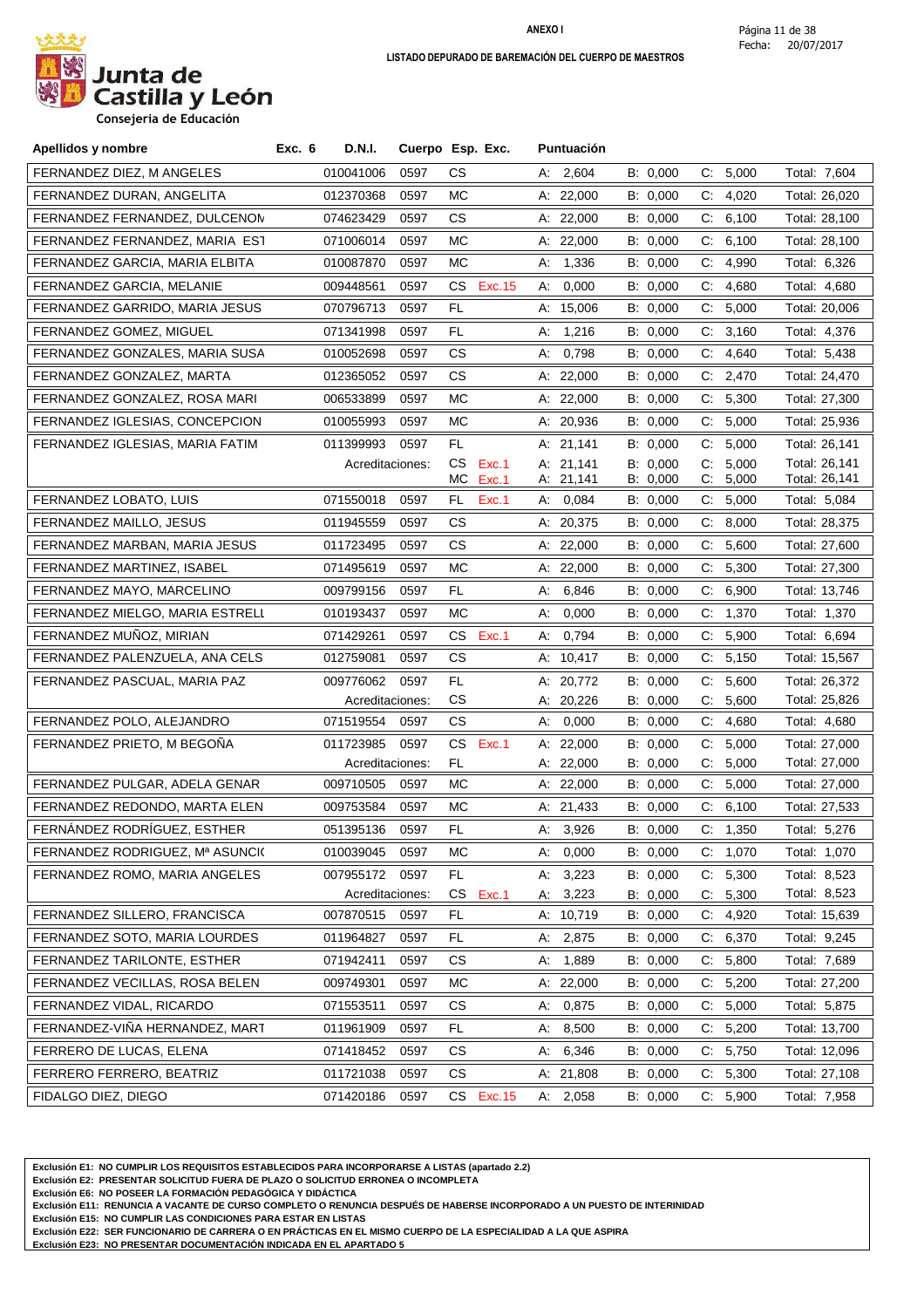

**Consejeria de Educación**

| Apellidos y nombre                  | <b>D.N.I.</b><br>Exc. 6           |      | Cuerpo Esp. Exc. | <b>Puntuación</b>        |                      |                            |                                |
|-------------------------------------|-----------------------------------|------|------------------|--------------------------|----------------------|----------------------------|--------------------------------|
| FLORES SANCHEZ, JOSE                | 007786748                         | 0597 | СS               | A: 22,000                | B: 0,000             | C: 6,100                   | Total: 28,100                  |
| FLOREZ CAÑAS, MARIA CONCEPCION      | 009720119                         | 0597 | МC               | A: 22,000                | B: 0,000             | C: 5,300                   | Total: 27,300                  |
| FLOREZ RODRIGUEZ, MARIA DEL MA      | 009779081                         | 0597 | MC               | A: 17,855                | B: 0,000             | C:<br>4,640                | Total: 22,495                  |
| FOLGUEIRAS LOPEZ, ENRIQUE           | 033854832                         | 0597 | МC               | 1,372<br>А:              | B: 0,000             | C: 2,750                   | Total: 4,122                   |
| FONSECA GONZÁLEZ, Mª ÁNGELES        | 007872929                         | 0597 | CS.              | A: 2,310                 | B: 0,000             | C: 5,340                   | Total: 7,650                   |
| FONSECA SIERRA, MARIA ANGELES       | 007968077                         | 0597 | МC               | 3,125<br>А:              | B: 0,000             | C: 7,100                   | Total: 10,225                  |
|                                     | Acreditaciones:                   |      | FL.              | 3,125<br>А:              | B: 0,000             | C: 7,100                   | Total: 10,225                  |
| FONTANILLO RAMIREZ, MARIA JOSE      | 011952416                         | 0597 | FL               | A: 22,000                | B: 0,000             | C: 6,000                   | Total: 28,000                  |
| FORTUN ESQUIFINO, MARIA MERCEDI     | 050842699                         | 0597 | МC               | A: 17,397                | B: 0,000             | C.<br>4,470                | Total: 21,867                  |
| FRAILE AREVALO, JULIA               | 007797210                         | 0597 | СS               | A: 14,126                | B: 0,000             | C: 1,210                   | Total: 15,336                  |
| FRAILE BUSTOS, MARIA JOSE           | 007851709                         | 0597 | FL               | A: 22,000                | B: 0,000             | 5,000<br>$C_{\cdot}$       | Total: 27,000                  |
|                                     | Acreditaciones:                   |      | СS<br>МC         | A: 22,000<br>A: 22,000   | B: 0,000<br>B: 0,000 | 5,000<br>C.<br>C:<br>5,000 | Total: 27,000<br>Total: 27,000 |
| <b>FRAILE FERNANDEZ. ANA ISABEL</b> | 009332010                         | 0597 | FL.<br>Exc.11    | A: 8,125                 | B: 0,000             | 5,000<br>C:                | Total: 13,125                  |
| FRAILE RODRIGUEZ, TOMASA ELENA      | 010168748                         | 0597 | МC               | A: 22,000                | B: 0,000             | 5,000<br>C.                | Total: 27,000                  |
| FRANCES MAHAMUD, FCO JAVIER         | 013062864                         | 0597 | CS.              | A: 22,000                | B: 0,000             | 5,000<br>С.                | Total: 27,000                  |
| FRANCO CASTAÑO, LUCIA               | 007942154                         | 0597 | FL               | A: 12,585                | B: 0,000             | C:<br>5,200                | Total: 17,785                  |
| FRANCO IBAÑEZ, MATILDE              | 012704719                         | 0597 | CS               | A: 22,000                | B: 0,000             | C: 5,400                   | Total: 27,400                  |
|                                     | Acreditaciones:                   |      | FL               | A: 22,000                | B: 0,000             | 5,400<br>C.                | Total: 27,400                  |
|                                     |                                   |      | МC               | 22,000<br>А:             | B: 0,000             | C:<br>5,400                | Total: 27,400                  |
| FREILE GARCIA, MARIA ANGELES        | 010182163                         | 0597 | СS               | A: 22,000                | B: 0,000             | C: 5,300                   | Total: 27,300                  |
|                                     | Acreditaciones:                   |      | FL               | A: 22,000                | B: 0,000             | 5,300<br>C.                | Total: 27,300                  |
| FUENTE DIEZ, BEATRIZ                | 012782038                         | 0597 | FL.<br>Exc.1     | 0,000<br>A:              | B: 0,000             | C: 4,150                   | Total: 4,150                   |
| FUENTE RUBIO, AMELIA                | 011732356                         | 0597 | МC               | A: 22,000                | B: 0,000             | 5,300<br>C:                | Total: 27,300                  |
| FUENTES MARTINEZ, BEGOÑA            | 013289942                         | 0597 | МC               | A: $22,000$              | B: 0,000             | 4,630<br>C.                | Total: 26,630                  |
| FUENTES YUDEGO, LUIS IGNACIO        | 012778886                         | 0597 | FL               | 4,516<br>А:              | B: 0,000             | 3,240<br>C:                | Total: 7,756                   |
| FUERTES MENDOZA, ANASTASIA          | 010175855                         | 0597 | СS               | 0,334<br>А.              | B: 0,000             | C: 1,000                   | Total: 1,334                   |
| <b>GAGO MARTIN, LORENZO</b>         | 011955520                         | 0597 | CS.              | A: 22,000                | B: 0,000             | C.<br>5,000                | Total: 27,000                  |
| GAGO OLMOS, JOSE CARLOS             | 012408336                         | 0597 | CS.              | 0,000<br>А.              | B: 0,000             | 6,550<br>C.                | Total: 6,550                   |
| <b>GAISAN ORTEGA, ANTONIO</b>       | 012713128                         | 0597 | CS               | A: 14,549                | B: 0,000             | 4,920<br>C.                | Total: 19,469                  |
| GALÁN CASTAÑO, MARÍA ISABEL         | 007811818                         | 0597 | FL               | A: $22,000$              | B: 0,000             | C: 5,000                   | Total: 27,000                  |
| GALAN LOPEZ, FRANCISCO JAVIER       | 006547702                         | 0597 | МC               | A: 13,417                | B: 0,000             | C.<br>5,000                | Total: 18,417                  |
| <b>GALAN MARTIN, MARTA</b>          | 007970959                         | 0597 | CS               | 0,000<br>А.              | B: 0,000             | 6,400<br>C.                | Total: 6,400                   |
| GALIANO CONDE, MARIA DEL MAR        | 006554424                         | 0597 | <b>MC</b>        | A: 13,852                | B: 0,000             | C: 5,400                   | Total: 19,252                  |
| GALLARDO ROMERO, CELIA              | 016794191                         | 0597 | CS.              | A: 22,000                | B: 0,000             | 5,600<br>C.                | Total: 27,600                  |
| GALLEGO DE PEDRO, MARIA TERESA      | 003437994                         | 0597 | FL               | 0,000<br>А.              | B: 0,000             | C: 5,700                   | Total: 5,700                   |
| GALLEGO DEZA, SONIA                 | 071137371                         | 0597 | СS               | A: 1,919                 | B: 0,000             | C: 6,300                   | Total: 8,219                   |
| GALLEGO GALLEGO, MARIA DEL PILA     | 012731628                         | 0597 | <b>MC</b>        | 9,018<br>А.              | B: 0,000             | C:<br>5,000                | Total: 14,018                  |
| GALLEGO GARDIAZABAL, Mª BELEN       | 006561531                         | 0597 | СS               | A: 22,000                | B: 0,000             | 4,170<br>C.                | Total: 26,170                  |
| GALLEGO GONZALEZ, JOSEFA            | 007841183                         | 0597 | FL.              | 7,506<br>A:              | B: 0,000             | 5,000<br>$C$ :             | Total: 12,506                  |
| <b>GALLEGO MATEOS, MARIA ISABEL</b> | Acreditaciones:<br>007827152 0597 |      | CS<br>FL         | 6,750<br>А.<br>A: 22,000 | B: 0,000<br>B: 0,000 | C:<br>5,000<br>C: 5,000    | Total: 11,750<br>Total: 27,000 |
|                                     | Acreditaciones:                   |      | <b>MC</b>        | A: 22,000                | B: 0,000             | C: 5,000                   | Total: 27,000                  |
| GALLEGO MUÑOZ, MARTA                | 007990436                         | 0597 | MC               | A: 3,924                 | B: 0,000             | C: 5,600                   | Total: 9,524                   |
|                                     |                                   |      |                  |                          |                      |                            |                                |

**Exclusión E1: NO CUMPLIR LOS REQUISITOS ESTABLECIDOS PARA INCORPORARSE A LISTAS (apartado 2.2)**

**Exclusión E2: PRESENTAR SOLICITUD FUERA DE PLAZO O SOLICITUD ERRONEA O INCOMPLETA**

**Exclusión E6: NO POSEER LA FORMACIÓN PEDAGÓGICA Y DIDÁCTICA**

**Exclusión E11: RENUNCIA A VACANTE DE CURSO COMPLETO O RENUNCIA DESPUÉS DE HABERSE INCORPORADO A UN PUESTO DE INTERINIDAD**

**Exclusión E15: NO CUMPLIR LAS CONDICIONES PARA ESTAR EN LISTAS**

**Exclusión E22: SER FUNCIONARIO DE CARRERA O EN PRÁCTICAS EN EL MISMO CUERPO DE LA ESPECIALIDAD A LA QUE ASPIRA**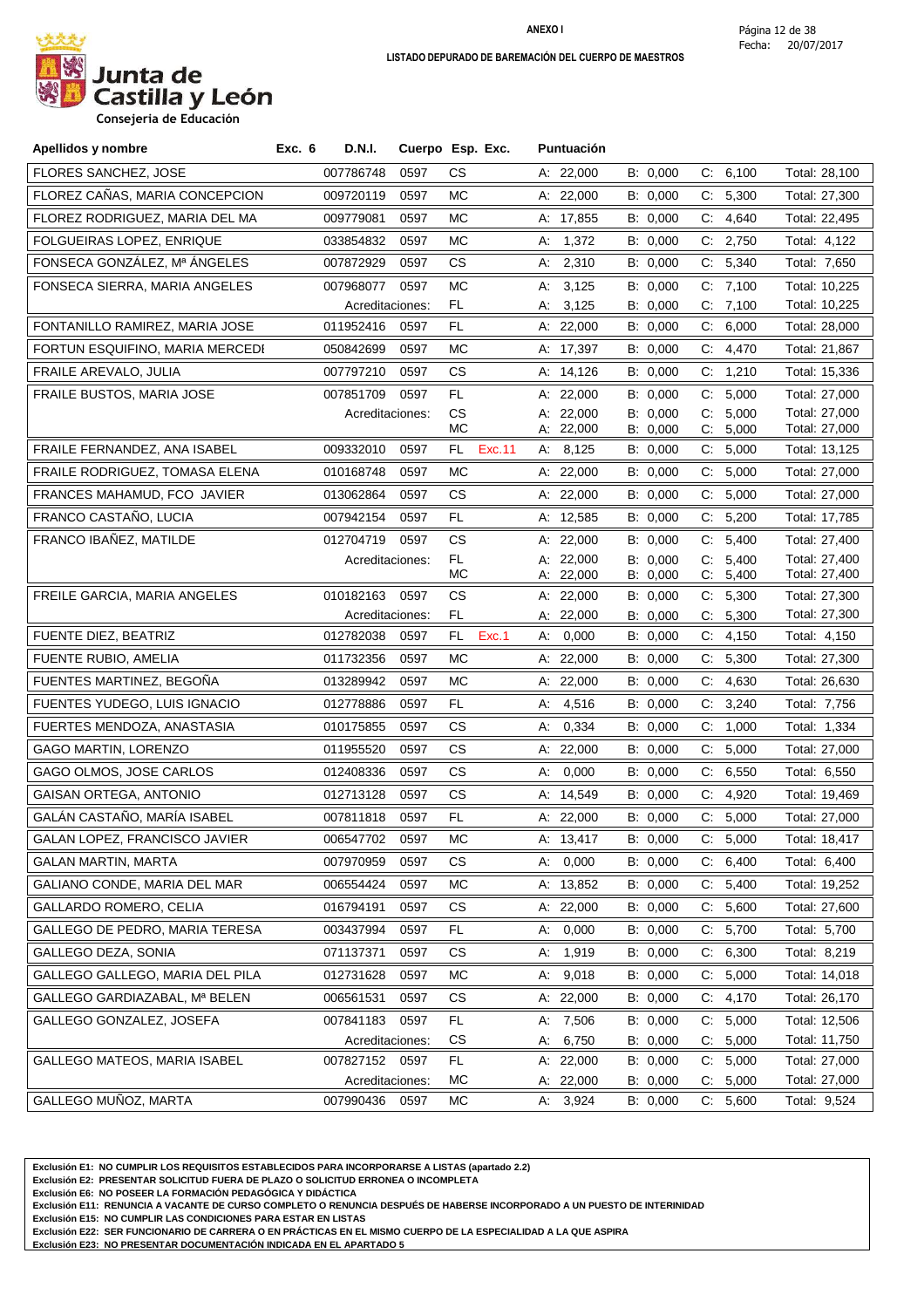

**Consejeria de Educación**

| Apellidos y nombre               | <b>D.N.I.</b><br>Exc. 6 |                 | Cuerpo Esp. Exc. | <b>Puntuación</b> |          |                |               |
|----------------------------------|-------------------------|-----------------|------------------|-------------------|----------|----------------|---------------|
| GALLEGO SALVADOR, ROSA LUZ       | 011714984               | 0597            | СS               | A: 0,672          | B: 0,000 | C:<br>5,000    | Total: 5,672  |
| GALLEGO VIDALES, CESAR           | 071556197               | 0597            | СS               | А:<br>0,250       | B: 0,000 | C:<br>5,600    | Total: 5,850  |
| GALOCHA GARCIA, MANUELA          | 007862041               | 0597            | СS               | A: 12,645         | B: 0,000 | C:<br>5,200    | Total: 17,845 |
| <b>GARCIA ALMEIDA, LAURA</b>     | 070804388               | 0597            | Exc.1<br>FL.     | A: 8,715          | B: 0,000 | C: 6,500       | Total: 15,215 |
| GARCIA ALONSO, FATIMA            | 052412037               | 0597            | СS               | 2,668<br>A:       | B: 0,000 | 6,750<br>C.    | Total: 9,418  |
| GARCIA ALONSO, MARIA MERCEDES    | 071013398               | 0597            | СS               | 0,000<br>А.       | B: 0,000 | C: 5,190       | Total: 5,190  |
| GARCIA ALVAREZ, YOLANDA          | 009758423               | 0597            | FL.              | A: $22,000$       | B: 0,000 | C: 5,200       | Total: 27,200 |
| <b>GARCIA ANDRES, CONCEPCION</b> | 011946312               | 0597            | СS               | 0,966<br>А.       | B: 0,000 | C:<br>1,420    | Total: 2,386  |
| GARCIA ANDRES, INMACULADA        | 071262203               | 0597            | СS               | А.<br>0,000       | B: 0,000 | 5,610<br>C.    | Total: 5,610  |
| GARCIA ASENSIO, CAROLINA         | 072887955               | 0597            | FL               | 0,750<br>А:       | B: 0,000 | C: 5,110       | Total: 5,860  |
| <b>GARCIA BAENA, M PILAR</b>     | 006552446               | 0597            | МC               | A: 22,000         | B: 0,000 | C: 5,500       | Total: 27,500 |
| GARCIA BERNARDO, MARIA DEL PILA  | 011401757               | 0597            | СS               | 3,754<br>А.       | B: 0,000 | C:<br>5,800    | Total: 9,554  |
| GARCIA BLANCO, BEGOÑA RAQUEL     | 012751585               | 0597            | МC               | A: 16,766         | B: 0,000 | 5,950<br>C.    | Total: 22,716 |
|                                  |                         | Acreditaciones: | FL.              | A: 15,212         | B: 0,000 | C:<br>5,950    | Total: 21,162 |
| GARCÍA BLANCO, LORENA            | 071441223               | 0597            | CS.<br>Exc.1     | 0,000<br>А:       | B: 0,000 | C: 2,400       | Total: 2,400  |
|                                  |                         | Acreditaciones: | МC<br>Exc.1      | 0,000<br>А.       | B: 0,000 | 2,400<br>C.    | Total: 2,400  |
| GARCIA CALLEJA, MARIA NURIA      | 009781864               | 0597            | МC               | A: $22,000$       | B: 0,000 | C.<br>5,300    | Total: 27,300 |
| <b>GARCIA CAMINO, REBECA</b>     | 070865737               | 0597            | FL.              | 4,481<br>А.       | B: 0,000 | 3,960<br>C.    | Total: 8,441  |
| <b>GARCIA CONDE, LUCIA</b>       | 006564655               | 0597            | СS               | A: $22,000$       | B: 0,000 | 5,800<br>C.    | Total: 27,800 |
| <b>GARCIA CORREA, FRANCISCA</b>  | 007042759               | 0597            | <b>CS</b>        | A: 22,000         | B: 0,000 | C: 5,600       | Total: 27,600 |
| GARCIA CREGO, ANA Mª             | 072880290               | 0597            | CS.              | A: 3,233          | B: 0,000 | 6,700<br>C.    | Total: 9,933  |
| <b>GARCIA CUESTA, ANA BELEN</b>  | 012758105               | 0597            | <b>CS</b>        | 0,375<br>А.       | B: 0,000 | 6,100<br>C:    | Total: 6,475  |
| GARCIA DE SANTOS, FRANCISCO JAV  | 003445137               | 0597            | FL.              | 0,000<br>А:       | B: 0,000 | C: 1,550       | Total: 1,550  |
| GARCIA DIEGO, MARIA YOLANDA      | 007961367               | 0597            | FL.              | A: 18,647         | B: 0,000 | C:<br>6,400    | Total: 25,047 |
| <b>GARCIA DIEZ, M CARMEN</b>     | 071260180               | 0597            | СS               | 4,923<br>А.       | B: 0,000 | C: 6,500       | Total: 11,423 |
| GARCIA FERNANDEZ, FRANCISCO      | 011406042               | 0597            | МC               | A: 22,000         | B: 0,000 | 5,400<br>C.    | Total: 27,400 |
|                                  |                         | Acreditaciones: | FL.              | A: 22,000         | B: 0,000 | 5,400<br>C.    | Total: 27,400 |
| GARCIA FERNANDEZ, Mª BLANCA      | 012349588               | 0597            | MC               | 8,243<br>A:       | B: 0,000 | 5,000<br>C.    | Total: 13,243 |
| <b>GARCIA FERREIRO, ANDRES</b>   | 013156634               | 0597            | CS.              | 8,837<br>А:       | B: 0,000 | 6,750<br>C.    | Total: 15,587 |
| GARCIA FERRERAS, PIEDAD          | 009720188               | 0597            | <b>CS</b>        | A: 22,000         | B: 0,000 | C: 5,000       | Total: 27,000 |
| GARCIA FREILE, DAVID             | 070802787               | 0597            | СS<br>EXC.1      | А.<br>4,754       | B: 0,000 | C.<br>6,400    | Total: 11,154 |
| GARCIA GALINDO, ISMAEL           | 003460373               | 0597            | МC               | A: 19,043         | B: 0,000 | 6,250<br>C.    | Total: 25,293 |
| GARCIA GARCIA, ANTONIO           | 009698415               | 0597            | МC               | 1,002<br>А.       | B: 0,000 | 1,900<br>C.    | Total: 2,902  |
| GARCIA GARCIA, CRISTINA          | 070803595               | 0597            | FL.              | 0,000<br>А.       | B: 0,000 | C.<br>4,230    | Total: 4,230  |
| <b>GARCIA GARCIA, FATIMA</b>     | 012777028               | 0597            | CS               | 8,125<br>А:       | B: 0,000 | 6,400<br>$C$ : | Total: 14,525 |
| GARCIA GARCIA, MARIA AMPARO      | 012736831               | 0597            | FL.              | 3,095<br>А.       | B: 0,000 | 5,000<br>C.    | Total: 8,095  |
| GARCIA GARCIA, MARIA ISABEL      | 007803307               | 0597            | CS               | 6,132<br>А.       | B: 0,000 | 5,800<br>C.    | Total: 11,932 |
| GARCIA GARCIA, MARIA TERESA      | 007833621               | 0597            | CS               | 0,936<br>А:       | B: 0,000 | C: 5,220       | Total: 6,156  |
| <b>GARCIA GARCIA, SILVIA</b>     | 070891407               | 0597            | FL.              | 2,500<br>А.       | B: 0,000 | 5,950<br>C.    | Total: 8,450  |
| GARCIA GARCIA, VIRGINIA          | 007832365               | 0597            | МC               | A: 22,000         | B: 3,110 | 5,000<br>C.    | Total: 30,110 |
|                                  |                         | Acreditaciones: | CS               | A: 22,000         | B: 0,000 | C: 5,000       | Total: 27,000 |
| GARCIA GARNELO, MARIA SUSANA     | 010083511               | 0597            | MC               | 0,000<br>А:       | B: 0,000 | 1,700<br>C.    | Total: 1,700  |
| GARCIA GARRIDO, JULIA ELVIRA     | 012760650               | 0597            | FL               | 3,500<br>А.       | B: 0,000 | C: 4,360       | Total: 7,860  |

**Exclusión E1: NO CUMPLIR LOS REQUISITOS ESTABLECIDOS PARA INCORPORARSE A LISTAS (apartado 2.2)**

**Exclusión E2: PRESENTAR SOLICITUD FUERA DE PLAZO O SOLICITUD ERRONEA O INCOMPLETA**

**Exclusión E6: NO POSEER LA FORMACIÓN PEDAGÓGICA Y DIDÁCTICA**

**Exclusión E11: RENUNCIA A VACANTE DE CURSO COMPLETO O RENUNCIA DESPUÉS DE HABERSE INCORPORADO A UN PUESTO DE INTERINIDAD**

**Exclusión E15: NO CUMPLIR LAS CONDICIONES PARA ESTAR EN LISTAS**

**Exclusión E22: SER FUNCIONARIO DE CARRERA O EN PRÁCTICAS EN EL MISMO CUERPO DE LA ESPECIALIDAD A LA QUE ASPIRA**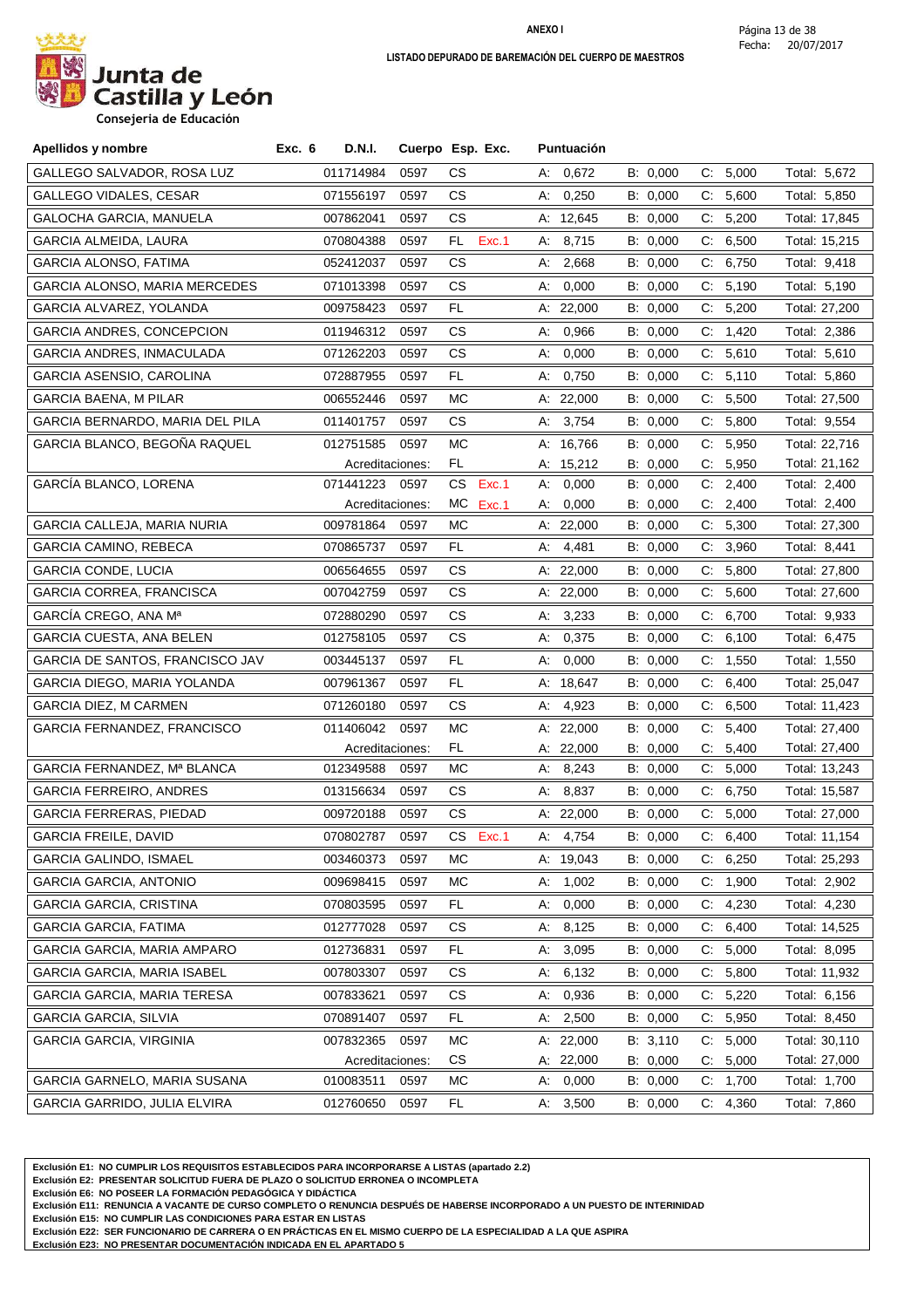

**Consejeria de Educación**

| Apellidos y nombre                   | Exc. 6<br>D.N.I. |                 | Cuerpo Esp. Exc.          |    | <b>Puntuación</b>      |                      |    |                   |                                |
|--------------------------------------|------------------|-----------------|---------------------------|----|------------------------|----------------------|----|-------------------|--------------------------------|
| <b>GARCIA GOMEZ, BERNARDINO</b>      | 007966072        | 0597            | FL                        |    | A: 12,866              | B: 0,000             |    | C: 5,250          | Total: 18,116                  |
|                                      |                  | Acreditaciones: | CS.<br>Exc.1<br><b>MC</b> |    | A: 12,866              | B: 0,000             |    | C: 5,250          | Total: 18,116                  |
| <b>GARCIA GONZALEZ, MARIA PALOMA</b> | 007863837        | 0597            | CS.                       |    | A: 12,866<br>A: 22,000 | B: 0,000<br>B: 0,000 | C: | 5,250<br>C: 5,800 | Total: 18,116<br>Total: 27,800 |
| GARCIA GONZALEZ, MARIA PILAR         | 011423851        | 0597            | CS.                       |    | A: 10,191              | B: 0,000             | C. | 5,600             | Total: 15,791                  |
| GARCIA GRANDE, M. ISABEL             | 070935745        | 0597            | FL.                       | А: | 0,000                  | B: 0,000             | C. | 1,600             | Total: 1,600                   |
| GARCIA HERNANDEZ, MARIA              | 070900929        | 0597            | FL.                       | А: | 0,000                  | B: 0,000             | C: | 5,450             | Total: 5,450                   |
| <b>GARCIA HERRERO, ANTONIA</b>       | 007814280        | 0597            | FL<br>Exc. 15             | А. | 0,000                  | B: 0,000             | C. | 3,260             | Total: 3,260                   |
| GARCIA HONORATO, MARIA ISABEL        | 070977871        | 0597            | МC                        |    | A: 12,859              | B: 0,000             | C. | 5,600             | Total: 18,459                  |
|                                      |                  | Acreditaciones: | CS                        |    | A: 10,045              | B: 0,000             | C. | 5,600             | Total: 15,645                  |
| <b>GARCIA IZQUIERDO, LOURDES</b>     | 071128157        | 0597            | CS.                       | А: | 0,000                  | B: 0,000             | C. | 6,250             | Total: 6,250                   |
| GARCIA JIMENEZ, MARIA DEL CAMEN      | 006565355        | 0597            | CS.                       |    | A: 17,775              | B: 0,000             |    | C: 6,050          | Total: 23,825                  |
| GARCIA JIMENEZ, MARIA TERESA         | 007954387        | 0597            | MC.<br>Exc.11             |    | A: 16,491              | B: 0,000             |    | C: 2,650          | Total: 19,141                  |
| GARCIA LEAL, VICTORIA EUGENIA        | 071027215        | 0597            | <b>CS</b>                 | А: | 0,000                  | B: 0,000             | C. | 5,750             | Total: 5,750                   |
| GARCIA LOPEZ, SUSANA ISABEL          | 011970387        | 0597            | CS.                       | А: | 2,750                  | B: 0,000             | C. | 5,600             | Total: 8,350                   |
| <b>GARCIA MARCOS, MARINA</b>         | 070888849        | 0597            | Exc.1<br>FL.              | А: | 0,168                  | B: 0,000             | C. | 3,120             | Total: 3,288                   |
| GARCIA MARCOS, YASMINA               | 071276257        | 0597            | CS.                       | А. | 0,459                  | B: 0,000             |    | C: 6,250          | Total: 6,709                   |
| <b>GARCIA MARTIN, ANGELES</b>        | 006569607        | 0597            | МC                        |    | A: 22,000              | B: 0,000             | C. | 5,500             | Total: 27,500                  |
| <b>GARCIA MARTIN, JUAN GABRIEL</b>   | 052414263        | 0597            | Exc.1<br>FL.              | А: | 0,000                  | B: 0,000             |    | C: 5,300          | Total: 5,300                   |
| GARCIA MARTIN, MARIA LUISA           | 007946444        | 0597            | CS.                       |    | A: $22,000$            | B: 0,000             |    | C: 5,520          | Total: 27,520                  |
| GARCIA MARTIN, PETRA LUCIA           | 006527708        | 0597            | CS                        |    | A: 22,000              | B: 0,000             | C. | 5,480             | Total: 27,480                  |
| GARCIA MARTINEZ, PETRA MARIA         | 016784622        | 0597            | CS.                       |    | A: 22,000              | B: 0,000             | C. | 5,000             | Total: 27,000                  |
| GARCIA MONROY, MARIA DOLORES         | 012319488        | 0597            | МC                        | А: | 5,678                  | B: 0,000             | C: | 1,000             | Total: 6,678                   |
| <b>GARCIA MORALES, MONICA</b>        | 072887288        | 0597            | FL                        | А: | 0,000                  | B: 0,000             |    | C: 5,000          | Total: 5,000                   |
| <b>GARCIA MORIS, ROBERTO</b>         | 076961491        | 0597            | CS.<br>Exc. 15            | А: | 0,968                  | B: 0,000             | C. | 7,000             | Total: 7,968                   |
| GARCIA OLMEDO, BLANCA MARIA          | 012386166        | 0597            | CS<br>Exc. 15             |    | A: 2,352               | B: 0,000             |    | C: 5,120          | Total: 7,472                   |
| GARCÍA OSORIO, VICTORIA              | 009797570        | 0597            | CS.                       |    | A: 19,085              | B: 0,000             |    | C: 5,900          | Total: 24,985                  |
| GARCIA PAEZ, MARI LUZ                | 010061807        | 0597            | МC                        |    | A: 11,063              | B: 0,000             | C: | 6,100             | Total: 17,163                  |
| GARCIA PELLITERO, MARIA DIAMANTII    | 009700508        | 0597            | CS.                       |    | A: 22,000              | B: 0,000             | C. | 6,400             | Total: 28,400                  |
|                                      |                  | Acreditaciones: | FL.                       |    | A: 22,000              | B: 0,000             | C. | 6,400             | Total: 28,400                  |
| GARCIA POZA, ALMUDENA                | 050416156        | 0597            | <b>CS</b>                 |    | A: $22,000$            | B: 0,000             |    | C: 5,000          | Total: 27,000                  |
| <b>GARCIA PULIDO, SONIA</b>          | 070887637        | 0597            | CS.                       | А. | 6,004                  | B: 0,000             |    | C: 6,250          | Total: 12,254                  |
| GARCÍA RAMÍREZ, MARÍA JOSÉ           | 016812640        | 0597            | FL                        | А. | 0,000                  | B: 0,000             | C. | 5,000             | Total: 5,000                   |
| <b>GARCIA REY, ANA</b>               | 009765690        | 0597            | CS                        | А. | 0,000                  | B: 0,000             |    | C: 5,200          | Total: 5,200                   |
| GARCÍA ROCES, Mª BEATRIZ             | 076946330        | 0597            | CS.                       | А: | 4,488                  | B: 0,000             | C. | 6,700             | Total: 11,188                  |
| GARCIA RODRIGUEZ, ANA BELEN          | 071019876        | 0597            | CS                        | А. | 3,625                  | B: 0,000             | C. | 5,900             | Total: 9,525                   |
| GARCIA RODRIGUEZ, MARIA ANGELE       | 012736808        | 0597            | CS                        |    | A: 22,000              | B: 0,000             |    | C: 5,000          | Total: 27,000                  |
| GARCIA RODRIGUEZ, MARIA LUISA        | 007977064        | 0597            | CS.                       | А. | 0,587                  | B: 0,000             | C. | 5,160             | Total: 5,747                   |
| <b>GARCIA RODRIGUEZ, VICTOR</b>      | 009441592        | 0597            | CS                        | А. | 0,000                  | B: 0,000             |    | C: 5,600          | Total: 5,600                   |
| <b>GARCIA ROPERO, CINTIA</b>         | 070983737        | 0597            | CS.                       | А. | 0,000                  | B: 0,000             | C. | 5,000             | Total: 5,000                   |
| <b>GARCIA SAEZ, MARIA</b>            | 071279393        | 0597            | CS                        | А. | 2,963                  | B: 0,000             |    | C: 6,600          | Total: 9,563                   |
| GARCIA SANCHEZ, MARIA DE LA VEG      | 070898806        | 0597            | FL                        | А: | 1,848                  | B: 0,000             | C. | 5,300             | Total: 7,148                   |
| GARCIA SANCHEZ, MIRYAM               | 070892569        | 0597            | FL.                       | А. | 1,948                  | B: 0,000             |    | C: 6,000          | Total: 7,948                   |

**Exclusión E1: NO CUMPLIR LOS REQUISITOS ESTABLECIDOS PARA INCORPORARSE A LISTAS (apartado 2.2)**

**Exclusión E2: PRESENTAR SOLICITUD FUERA DE PLAZO O SOLICITUD ERRONEA O INCOMPLETA**

**Exclusión E6: NO POSEER LA FORMACIÓN PEDAGÓGICA Y DIDÁCTICA**

**Exclusión E11: RENUNCIA A VACANTE DE CURSO COMPLETO O RENUNCIA DESPUÉS DE HABERSE INCORPORADO A UN PUESTO DE INTERINIDAD**

**Exclusión E15: NO CUMPLIR LAS CONDICIONES PARA ESTAR EN LISTAS**

**Exclusión E22: SER FUNCIONARIO DE CARRERA O EN PRÁCTICAS EN EL MISMO CUERPO DE LA ESPECIALIDAD A LA QUE ASPIRA**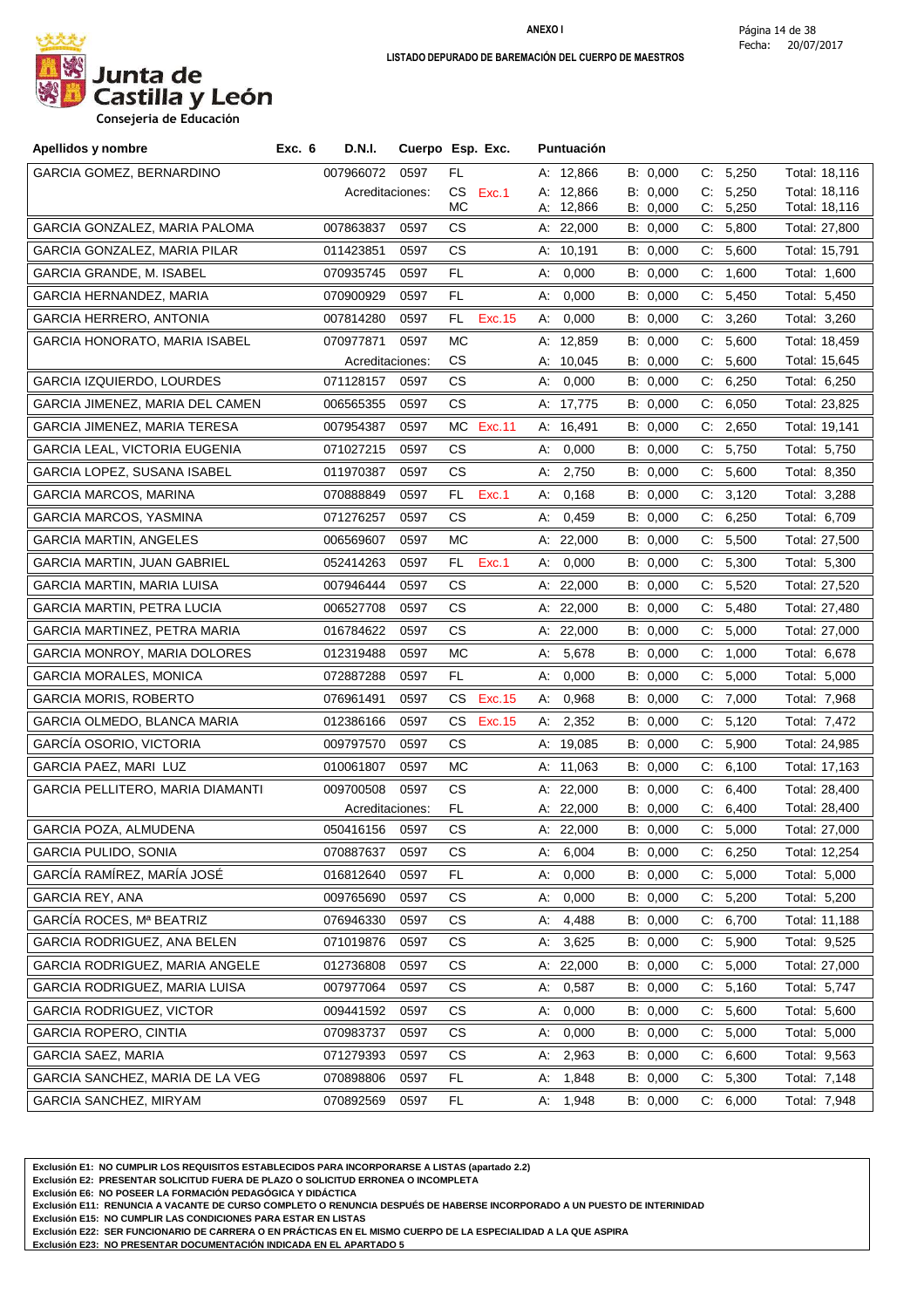

**Consejeria de Educación**

| Apellidos y nombre                    | Exc. 6<br>D.N.I. |                         | Cuerpo Esp. Exc. |    | Puntuación             |                      |             |                |                                |
|---------------------------------------|------------------|-------------------------|------------------|----|------------------------|----------------------|-------------|----------------|--------------------------------|
| GARCIA SANCHEZ, ROSA MARIA            | 007958679        | 0597                    | FL               |    | A: 1,547               | B: 0,000             |             | C: 4,800       | Total: 6,347                   |
| GARCIA SANTOS, M CAMINO               | 010188922        | 0597                    | FL               |    | A: 22,000              | B: 0,000             |             | C: 5,000       | Total: 27,000                  |
| GARCIA SERRANO, SONIA                 | 071271286        | 0597                    | CS.              |    | A: 17,355              | B: 0,000             |             | C: 6,400       | Total: 23,755                  |
| <b>GARCIA TORRES, JOSE MANUEL</b>     | 007942029        | 0597                    | CS.              |    | A: $22,000$            | B: 0,000             |             | C: 5,160       | Total: 27,160                  |
| GARCIA VALLEJO, CARMEN                | 070243587        | 0597                    | CS.<br>Exc.11    | А. | 3,500                  | B: 0,000             | C.          | 6,650          | Total: 10,150                  |
| GARCIA VIDAL, FRANCISCO JAVIER        | 070869854        | 0597                    | FL.<br>Exc.1     | А: | 6,125                  | B: 0,000             |             | C: 5,900       | Total: 12,025                  |
|                                       |                  | Acreditaciones:         | СS               | A: | 6,125                  | B: 0,000             | $C_{\cdot}$ | 5,900          | Total: 12,025                  |
| <b>GARCIA ZAPATERO, MARIA DOLORES</b> | 007857124        | 0597                    | CS.              |    | A: 1,670               | B: 0,000             | C.          | 5,200          | Total: 6,870                   |
| GARDIAZABAL SERRANO, MARIA PIL        | 006547140        | 0597                    | Exc.1<br>CS.     |    | A: $22,000$            | B: 0,000             |             | C: 6,100       | Total: 28,100                  |
| GARMILLA MARTINEZ, CAROLINA           | 071270486        | 0597                    | CS.              | А. | 1,500                  | B: 0,000             | C.          | 6,000          | Total: 7,500                   |
| GARNELO ALFONSO, MARIA LOURDE         | 010050408        | 0597                    | CS               |    | A: $22,000$            | B: 0,000             | C.          | 5,000          | Total: 27,000                  |
| GARNELO ALVAREZ, LORENA               | 071509244        | 0597                    | CS.              |    | A: 7,348               | B: 0,000             |             | C: 5,600       | Total: 12,948                  |
| GARNELO HERMOSA, MIGUEL               | 010088268        | 0597                    | <b>CS</b>        | А: | 2,212                  | B: 0,000             | C:          | 5,600          | Total: 7,812                   |
| GARRAN CARBALLO, BEGOÑA               | 010060256        | 0597                    | FL.              |    | A: 15,696              | B: 0,000             |             | C: 5,380       | Total: 21,076                  |
| GARRIDO FERNANDEZ, LAURA              | 072792143        | 0597                    | CS.              | А: | 0,058                  | B: 0,000             | C:          | 5,800          | Total: 5,858                   |
| GARRIDO MONGE, M. INMACULADA          | 016808306        | 0597                    | CS Exc.15        |    | A: 0,000               | B: 0,000             |             | C: 5,600       | Total: 5,600                   |
| GARRIDO SENIS, MARIA LUISA            | 012334151        | 0597                    | CS.              | А: | 0,000                  | B: 0,000             |             | C: 5,750       | Total: 5,750                   |
| GARZON CAMAÑO, Mª TERESA              | 006563744        | 0597                    | CS.<br>Exc. 15   | А. | 0,000                  | B: 0,000             | C.          | 4,020          | Total: 4,020                   |
| <b>GATO MATEOS, MIRIAM</b>            | 011968805        | 0597                    | CS.              | А: | 0,000                  | B: 0,000             |             | C: 5,520       | Total: 5,520                   |
| <b>GENICIO GENICIO, TERESA</b>        | 011956649        | 0597                    | МC               | А: | 2,505                  | B: 0,000             | C.          | 5,500          | Total: 8,005                   |
| GIJON DIEZ, ANA BELEN                 | 012768304        | 0597                    | FL.              |    | A: 13,088              | B: 0,000             |             | C: 2,050       | Total: 15,138                  |
| GIL DE FRUTOS, OLGA                   | 028960078        | 0597                    | FL.<br>Exc.11    | А. | 0,501                  | B: 0,000             |             | C: 8,000       | Total: 8,501                   |
| GIL PERELETEGUI, CRISTINA             | 009342387        | 0597                    | CS.              |    | A: 20,815              | B: 0,000             |             | C: 6,100       | Total: 26,915                  |
| GIL RÍOS, FERNANDO                    | 025588142        | 0597                    | МC               | А: | 1,670                  | B: 0,000             | C.          | 5,300          | Total: 6,970                   |
|                                       |                  | Acreditaciones:         | CS               | А: | 1,670                  | B: 0,000             | C:          | 5,300          | Total: 6,970                   |
|                                       |                  |                         | FL.              | А: | 1,670                  | B: 0,000             | C:          | 5,300          | Total: 6,970                   |
| GILSANZ MUÑOZ, MARIA ELENA            | 003469741        | 0597                    | CS               |    | A: 11,231              | B: 0,000             |             | C: 6,100       | Total: 17,331                  |
| GIMENO GUTIERREZ, CAROLINA            | 014943498        | 0597                    | FL.              |    | A: 14,305              | B: 0,000             | C:          | 4,720          | Total: 19,025                  |
| GIRALDO SANCHEZ, JOSE ANTONIO         | 012365814        | 0597                    | CS.              |    | A: 22,000              | B: 0,000             |             | C: 5,600       | Total: 27,600                  |
| GOMEZ CANDUELA, MARIA DEL CARM        | 009281293        | 0597                    | МC               | А: | 0,000                  | B: 0,000             | C:          | 6,100          | Total: 6,100                   |
| GOMEZ DOMINGUEZ, DANIEL               |                  | Acreditaciones:         | CS               |    | A: 0,000               | B: 0,000             |             | C: 6,100       | Total: 6,100                   |
|                                       | 071013800        | 0597                    | Exc.1<br>CS.     |    | A: 3,831               | B: 0,000             |             | C: 5,600       | Total: 9,431                   |
| <b>GOMEZ GARCIA, M ISABEL</b>         | 003426843        | 0597<br>Acreditaciones: | FL.<br>CS        |    | A: 22,000<br>A: 22,000 | B: 0,000<br>B: 0,000 | С.<br>C:    | 5,800<br>5,800 | Total: 27,800<br>Total: 27,800 |
| GOMEZ GONZALEZ, ISABEL                | 022727452        | 0597                    | CS               |    | A: 22,000              | B: 0,000             |             | C: 5,000       | Total: 27,000                  |
| GOMEZ HERNANDEZ, MONICA               | 009344856        | 0597                    | Exc.1<br>CS.     | А. | 0,000                  | B: 0,000             | C.          | 3,700          | Total: 3,700                   |
|                                       |                  | Acreditaciones:         | FL               | А. | 0,000                  | B: 0,000             | C.          | 3,700          | Total: 3,700                   |
| GOMEZ HERNANDEZ, PRIMITIVA            | 007941097        | 0597                    | CS.              |    | A: 22,000              | B: 0,000             | C:          | 5,300          | Total: 27,300                  |
| GOMEZ JIMENEZ, MARIA DE LOS ANGI      | 006552707        | 0597                    | CS               |    | A: 9,185               | B: 0,000             |             | C: 5,900       | Total: 15,085                  |
| GOMEZ MANSO, RAQUEL                   | 071154988        | 0597                    | FL.              |    | A: 0,334               | B: 0,000             |             | C: 5,900       | Total: 6,234                   |
| GÓMEZ MODAMIO, Mª ESPERANZA           | 072880044        | 0597                    | CS               |    | A: 22,000              | B: 0,000             | C.          | 6,100          | Total: 28,100                  |
| GÓMEZ MUÑOZ, RAISA                    | 076131909        | 0597                    | CS               | А. | 1,116                  | B: 0,000             | C.          | 6,550          | Total: 7,666                   |
|                                       |                  | Acreditaciones:         | FL.<br>Exc.1     |    | A: 1,116               | B: 0,000             |             | C: 6,550       | Total: 7,666                   |

**Exclusión E1: NO CUMPLIR LOS REQUISITOS ESTABLECIDOS PARA INCORPORARSE A LISTAS (apartado 2.2)**

**Exclusión E2: PRESENTAR SOLICITUD FUERA DE PLAZO O SOLICITUD ERRONEA O INCOMPLETA**

**Exclusión E6: NO POSEER LA FORMACIÓN PEDAGÓGICA Y DIDÁCTICA**

**Exclusión E11: RENUNCIA A VACANTE DE CURSO COMPLETO O RENUNCIA DESPUÉS DE HABERSE INCORPORADO A UN PUESTO DE INTERINIDAD**

**Exclusión E15: NO CUMPLIR LAS CONDICIONES PARA ESTAR EN LISTAS**

**Exclusión E22: SER FUNCIONARIO DE CARRERA O EN PRÁCTICAS EN EL MISMO CUERPO DE LA ESPECIALIDAD A LA QUE ASPIRA**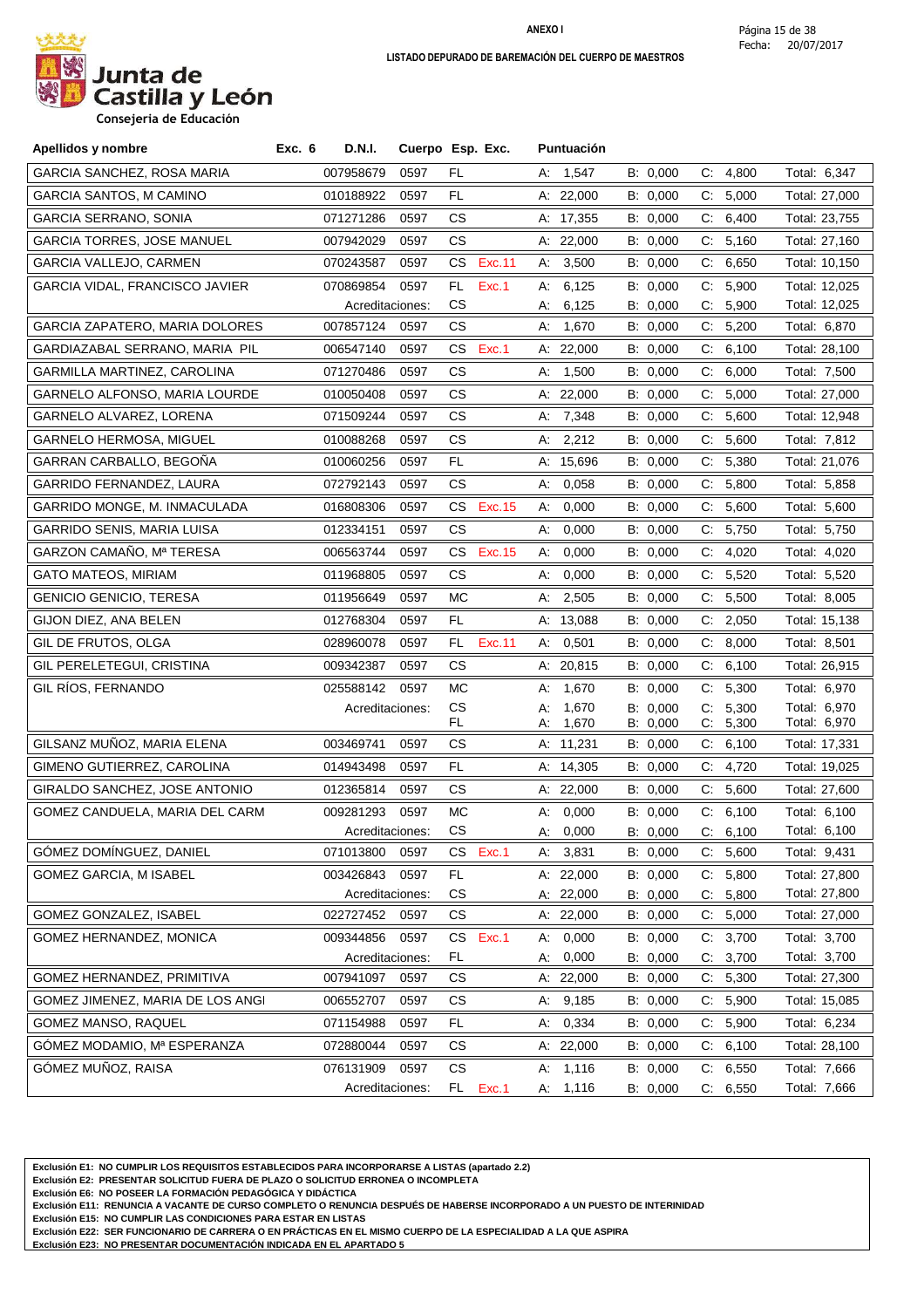

| Apellidos y nombre              | Exc. 6<br><b>D.N.I.</b> |                         | Cuerpo Esp. Exc.   | <b>Puntuación</b>          |                      |                         |                               |
|---------------------------------|-------------------------|-------------------------|--------------------|----------------------------|----------------------|-------------------------|-------------------------------|
| <b>GOMEZ NIETO, NOELIA</b>      | 052879457               | 0597                    | Exc.1<br>CS.       | A: 0,000                   | B: 0,000             | C: 5,200                | Total: 5,200                  |
|                                 |                         | Acreditaciones:         | FL.<br>Exc.1       | 0,000<br>А.                | B: 0,000             | C: 5,200                | Total: 5,200                  |
| GOMEZ NUÑEZ, ROSA MARIA         | 000681204               | 0597                    | МC<br>Exc.1<br>СS  | 0,000<br>А:<br>A: 22,000   | B: 0,000<br>B: 0,000 | C:<br>5,200<br>C: 5,000 | Total: 5,200<br>Total: 27,000 |
|                                 |                         |                         |                    |                            |                      |                         |                               |
| GOMEZ PEÑA, FELISA              | 013116135               | 0597                    | МC                 | A: 22,000                  | B: 0,000             | 5,000<br>C:             | Total: 27,000                 |
| GOMEZ PEREZ, ZAIDA              | 007873055               | 0597                    | CS.                | A: 10,834                  | B: 0,000             | C: 5,900                | Total: 16,734                 |
| GOMEZ POLO, FABIOLA             | 070236245               | 0597                    | MC Exc.15          | A: 1,837                   | B: 0,000             | C: 2,690                | Total: 4,527                  |
| GOMEZ TORME, MARIA TRINIDAD DEL | 013110577               | 0597                    | FL                 | A: 22,000                  | B: 0,000             | C:<br>5,500             | Total: 27,500                 |
| GONZALEZ ALVAREZ, SUSANA        | 009783350               | 0597                    | FL.                | A: 16,500                  | B: 0,000             | C: 5,000                | Total: 21,500                 |
| GONZALEZ ALVARO, MARTA          | 071938904               | 0597                    | CS.                | 0,000<br>А.                | B: 0,000             | C: 6,100                | Total: 6,100                  |
| GONZALEZ BARRIO, DANIEL         | 011963997               | 0597                    | CS.                | 7,772<br>А:                | B: 0,000             | C: 6,100                | Total: 13,872                 |
| GONZALEZ BLANCO, NARCISA        | 009264573               | 0597                    | CS.                | А:<br>0,000                | B: 0,000             | 5,000<br>C:             | Total: 5,000                  |
| GONZALEZ CABAL, M. DEL PILAR    | 009387962               | 0597                    | FL                 | 0,000<br>А.                | B: 0,000             | C: 2,270                | Total: 2,270                  |
| GONZALEZ CARBAJO, M CONSUELO    | 011729772 0597          |                         | МC                 | 4,883<br>А:                | B: 0,000             | C: 5,400                | Total: 10,283                 |
|                                 |                         | Acreditaciones:         | CS Exc.1           | 3,875<br>А.                | B: 0,000             | C: 5,400                | Total: 9,275                  |
| GONZALEZ CASTAÑO, MARIA DEL CAN | 010064053               | 0597                    | <b>CS</b>          | A: 22,000                  | B: 0,000             | 5,800<br>C:             | Total: 27,800                 |
|                                 |                         | Acreditaciones:         | МC                 | A: 22,000                  | B: 0,000             | 5,800<br>C.             | Total: 27,800                 |
| GONZALEZ CECOS, HERMINIA        | 009782630               | 0597                    | МC                 | A: 11,316                  | B: 0,000             | C: 6,450                | Total: 17,766                 |
| GONZALEZ CONDE, ANA CARMEN      | 007967535               | Acreditaciones:<br>0597 | CS.<br>CS.         | 8,544<br>А.                | B: 0,000             | C: 6,450<br>C: 6,180    | Total: 14,994                 |
|                                 |                         |                         |                    | 0,834<br>А:                | B: 0,000             | C: 4,210                | Total: 7,014                  |
| GONZALEZ DEL ALAMO, INMACULAD   | 013108540               | 0597                    | МC                 | 1,500<br>А.                | B: 0,000             |                         | Total: 5,710                  |
| GONZALEZ DEL RIO, ANA ISABEL    | 007954598               | 0597<br>Acreditaciones: | СS<br>FL.<br>Exc.1 | 2,001<br>А:<br>2,001<br>А: | B: 0,000<br>B: 0,000 | C: 6,900<br>C.<br>6,900 | Total: 8,901<br>Total: 8,901  |
| GONZALEZ DELGADO, ELENA         | 070818104               | 0597                    | CS.                | 0,126<br>А.                | B: 0,000             | C: 6,250                | Total: 6,376                  |
| GONZALEZ ESTEBAN, ANGELA        | 051358169               | 0597                    | CS.                | A: 14,156                  | B: 0,000             | C: 5,600                | Total: 19,756                 |
| GONZALEZ ESTEBAN, CARLOS        | 070887557               | 0597                    | CS.                | 1,539<br>А:                | B: 0,000             | 6,500<br>C.             | Total: 8,039                  |
| GONZALEZ FERNANDEZ, M ROSA      | 009774442               | 0597                    | CS.                | A: 22,000                  | B: 0,000             | C:<br>5,000             | Total: 27,000                 |
| GONZALEZ FERNANDEZ, Mª NIEVES   | 071338405               | 0597                    | CS.                | A: 22,000                  | B: 0,000             | C: 5,600                | Total: 27,600                 |
| GONZALEZ FERNANDEZ, MARIA DEL F | 071339527               | 0597                    | МC                 | A: 1,395                   | B: 0,000             | C: 2,610                | Total: 4,005                  |
| GONZÁLEZ FIERRO, MARÍA ASUNCIÓ  | 009783034               | 0597                    | CS.                | A: 11,584                  | B: 0,000             | C: 5,900                | Total: 17,484                 |
| GONZALEZ FUENTE, M. SOL         | 070810991               | 0597                    | CS.                | A: 0,000                   | B: 0,000             | C: 6,100                | Total: 6,100                  |
| GONZALEZ GAISAN, M` ISABEL      | 009289676 0597          |                         | CS                 | A: 22,000                  | B: 0,000             | C: 6,800                | Total: 28,800                 |
| GONZALEZ GARCIA, PATRICIA       | 044913942               | 0597                    | СS                 | 0,000<br>А:                | B: 0,000             | 6,700<br>C.             | Total: 6,700                  |
| GONZALEZ GARCIA, SILVIA         | 011961107               | 0597                    | МC                 | A: 20,150                  | B: 0,000             | 6,100<br>C:             | Total: 26,250                 |
|                                 |                         | Acreditaciones:         | CS                 | A: 20,150                  | B: 0,000             | 6,100<br>C.             | Total: 26,250                 |
| GONZALEZ GIL, ANA CRISTINA      | 071940977               | 0597                    | CS.                | A: 0,000                   | B: 0,000             | C: 5,450                | Total: 5,450                  |
| GONZALEZ GOMEZ, ESPERANZA       | 013061810               | 0597                    | МC                 | A: 22,000                  | B: 0,000             | 4,890<br>C.             | Total: 26,890                 |
| GONZALEZ GONZALEZ, ALCIA        | 013075964               | 0597                    | МC                 | A: 22,000                  | B: 0,000             | 1,630<br>C.             | Total: 23,630                 |
| GONZALEZ GONZALEZ, ANTONIO      | 070806280               | 0597                    | FL.                | A: 8,085                   | B: 0,000             | C: 5,300                | Total: 13,385                 |
| GONZALEZ GONZALEZ, M ISABEL     | 009698292               | 0597                    | FL.                | A: 22,000                  | B: 0,000             | $C$ :<br>5,200          | Total: 27,200                 |
| GONZALEZ GONZALEZ, MARIA JESUS  | 010183399               | 0597                    | МC                 | A: 22,000                  | B: 3,154             | 5,000<br>C.             | Total: 30,154                 |
| GONZALEZ GONZALEZ, MARIA JOSE   | 032628365               | 0597                    | CS.                | 0,835<br>А.                | B: 0,000             | 1,840<br>C.             | Total: 2,675                  |
| GONZÁLEZ GUTIÉRREZ, CONSUELO D  | 071407588               | 0597                    | МC                 | A: 22,000                  | B: 0,000             | C: 5,400                | Total: 27,400                 |
| GONZALEZ GUZMAN, MARIA ASCENSI  | 012368744               | 0597                    | CS.                | A: 22,000                  | B: 0,000             | C: 5,000                | Total: 27,000                 |
|                                 |                         |                         |                    |                            |                      |                         |                               |

**Exclusión E1: NO CUMPLIR LOS REQUISITOS ESTABLECIDOS PARA INCORPORARSE A LISTAS (apartado 2.2)**

**Exclusión E2: PRESENTAR SOLICITUD FUERA DE PLAZO O SOLICITUD ERRONEA O INCOMPLETA**

**Exclusión E6: NO POSEER LA FORMACIÓN PEDAGÓGICA Y DIDÁCTICA**

**Exclusión E11: RENUNCIA A VACANTE DE CURSO COMPLETO O RENUNCIA DESPUÉS DE HABERSE INCORPORADO A UN PUESTO DE INTERINIDAD**

**Exclusión E15: NO CUMPLIR LAS CONDICIONES PARA ESTAR EN LISTAS**

**Exclusión E22: SER FUNCIONARIO DE CARRERA O EN PRÁCTICAS EN EL MISMO CUERPO DE LA ESPECIALIDAD A LA QUE ASPIRA**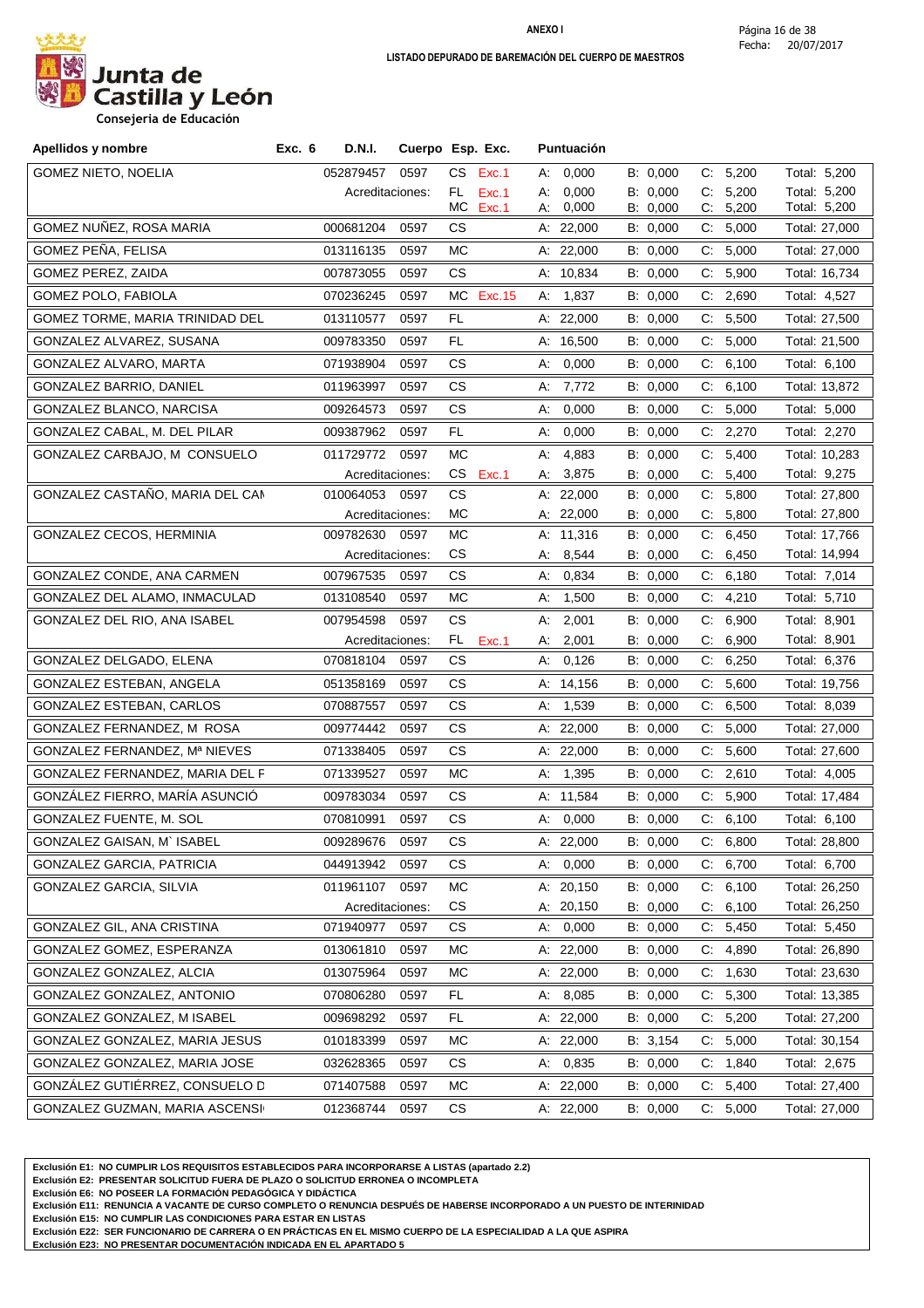

**Consejeria de Educación**

| Apellidos y nombre              | Exc. 6 | <b>D.N.I.</b>   |      | Cuerpo Esp. Exc. |    | Puntuación             |                      |          |                |                                |
|---------------------------------|--------|-----------------|------|------------------|----|------------------------|----------------------|----------|----------------|--------------------------------|
| GONZALEZ HERNANDEZ, EMILIO      |        | 006578591       | 0597 | CS .<br>Exc.1    |    | A: 7,375               | B: 0,000             |          | C: 5,800       | Total: 13,175                  |
| GONZALEZ HERNANDEZ, FRANCISCO   |        | 007879105       | 0597 | СS               | А: | 8,960                  | B: 0,000             | C:       | 5,600          | Total: 14,560                  |
| GONZALEZ HERNANDEZ, MARIA TERE  |        | 006558513       | 0597 | FL.              |    | A: 19,103              | B: 0,000             |          | C: 2,330       | Total: 21,433                  |
| GONZALEZ HERNANDEZ, RAUL        |        | 006578590       | 0597 | CS<br>Exc.1      | А: | 0,205                  | B: 0,000             |          | C: 6,670       | Total: 6,875                   |
| GONZALEZ HERNANDEZ, ROBERTO     |        | 007964966       | 0597 | <b>MC</b>        |    | A: 15,215              | B: 0,000             | C.       | 6,400          | Total: 21,615                  |
| GONZALEZ HERRERA, ANGEL DAVID   |        | 052412718       | 0597 | Exc.1<br>FL.     | А. | 0,000                  | B: 0,000             |          | C: 6,200       | Total: 6,200                   |
| GONZALEZ LABRADOR, MARIA CARME  |        | 071412913       | 0597 | <b>MC</b>        |    | A: 22,000              | B: 0,000             | C.       | 5,000          | Total: 27,000                  |
|                                 |        | Acreditaciones: |      | CS.<br>FL.       |    | A: 22,000<br>A: 22,000 | B: 0,000<br>B: 0,000 | C.<br>C: | 5,000<br>5,000 | Total: 27,000<br>Total: 27,000 |
| GONZALEZ LOPEZ, ROSARIO         |        | 007841985       | 0597 | CS.              |    | A: 22,000              | B: 0,000             | C.       | 4,340          | Total: 26,340                  |
| <b>GONZALEZ MARTIN, VICTOR</b>  |        | 044913392       | 0597 | CS.              | А: | 1,760                  | B: 0,000             |          | C: 6,700       | Total: 8,460                   |
| GONZALEZ MAYOR, MARIA VICTORIA  |        | 009288288       | 0597 | FL               | А: | 6,655                  | B: 0,000             | C:       | 5,180          | Total: 11,835                  |
| GONZALEZ MAYORAL, RUBEN         |        | 006578442       | 0597 | CS.              | А. | 1,344                  | B: 0,000             |          | C: 6,200       | Total: 7,544                   |
| GONZALEZ MERIEL, Mª ASUNCION    |        | 012734898       | 0597 | FL.              | А: | 0,000                  | B: 0,000             |          | C: 3,843       | Total: 3,843                   |
| GONZALEZ NAVA, M. AUXILIADORA   |        | 070862279       | 0597 | CS<br>Exc.1      | А. | 4,294                  | B: 0,000             | C:       | 6,500          | Total: 10,794                  |
| GONZALEZ PAUL, MARIA TERESA     |        | 012391310       | 0597 | FL.              | А: | 0,667                  | B: 0,000             | C.       | 3,420          | Total: 4,087                   |
| GONZALEZ PEREZ, MªANGELES       |        | 009290418       | 0597 | CS.              | А: | 0,000                  | B: 0,000             | C.       | 5,200          | Total: 5,200                   |
| GONZALEZ RAMOS, FRANCISCO JAVIE |        | 007838268       | 0597 | FL.              |    | A: 22,000              | B: 0,000             |          | C: 5,270       | Total: 27,270                  |
| GONZALEZ REYES, MARIA ENGRACIA  |        | 070867771       | 0597 | CS.              | А: | 0,000                  | B: 0,000             | C:       | 2,160          | Total: 2,160                   |
| GONZALEZ RICO, CRISTINA         |        | 070821895       | 0597 | Exc.1<br>FL.     | А: | 0,000                  | B: 0,000             | C:       | 4,500          | Total: 4,500                   |
| GONZALEZ RIVAS, MARIA JOSE      |        | 033322501       | 0597 | CS.              | А: | 0,000                  | B: 0,000             | C.       | 3,350          | Total: 3,350                   |
| GONZALEZ RODRIGUEZ, LUIS IGNACI |        | 007972585       | 0597 | CS.              | А. | 9,152                  | B: 0,000             | C:       | 5,600          | Total: 14,752                  |
| GONZALEZ RODRIGUEZ, LUIS MIGUE  |        | 010197165       | 0597 | CS.              |    | A: 16,613              | B: 0,000             |          | C: 5,210       | Total: 21,823                  |
| GONZALEZ RODRIGUEZ, SARAY       |        | 071127674       | 0597 | CS.              | А: | 0,616                  | B: 0,000             | C.       | 5,750          | Total: 6,366                   |
| GONZALEZ RUIZ, EVANGELINA       |        | 006582373       | 0597 | МC               | А. | 5,792                  | B: 0,000             |          | C: 6,300       | Total: 12,092                  |
| GONZALEZ SANCHEZ, AMADOR        |        | 070884826       | 0597 | FL.<br>Exc.1     | А: | 0,000                  | B: 0,000             | C.       | 5,500          | Total: 5,500                   |
| GONZALEZ SANCHEZ, CARMELA       |        | 009272523       | 0597 | МC               | А: | 1,837                  | B: 0,000             |          | C: 5,000       | Total: 6,837                   |
| GONZALEZ SANCHEZ, LUIS          |        | 007989196       | 0597 | FL.<br>Exc.1     | A: | 8,589                  | B: 0,000             | C:       | 6,100          | Total: 14,689                  |
| GONZALEZ SANCHEZ, MARIA BELEN   |        | 006569713       | 0597 | CS.              |    | A: $22,000$            | B: 0,000             | C:       | 5,800          | Total: 27,800                  |
| GONZÁLEZ SANTOS, BELÉN          |        | 071516681       | 0597 | FL               |    | A: 3,232               | B: 0,000             |          | C: 6,240       | Total: 9,472                   |
| GONZALEZ SILVA, MARIA SOLEDAD   |        | 010056597 0597  |      | CS               |    | A: 0,336               | B: 0,000             |          | C: 3,250       | Total: 3,586                   |
| GONZALEZ SUATEZ, MONICA         |        | 071425237       | 0597 | CS               |    | A: 4,447               | B: 0,000             |          | C: 5,800       | Total: 10,247                  |
| GONZALEZ TABOADA, PAMELA        |        | 071773068       | 0597 | CS.              | А. | 3,104                  | B: 0,000             | C:       | 5,600          | Total: 8,704                   |
| GONZALEZ VICENTE, VERONICA      |        | 070877915       | 0597 | CS.              |    | A: 1,064               | B: 0,000             |          | C: 6,050       | Total: 7,114                   |
| GONZALEZ-GAY MANTECON, SERGIO   |        | 013763094       | 0597 | CS.              |    | A: 22,000              | B: 0,000             |          | C: 5,000       | Total: 27,000                  |
| GONZALO MARTIN, ALBERTO         |        | 051081453       | 0597 | СS               |    | A: 1,875               | B: 0,000             |          | C: 8,000       | Total: 9,875                   |
| GONZALO MARTIN, MARIA SOCORRO   |        | 007861707       | 0597 | CS.              |    | A: $22,000$            | B: 0,000             |          | C: 5,100       | Total: 27,100                  |
| GONZALO PEREZ, MARIA NURIA      |        | 016799789       | 0597 | FL.              | А. | 0,000                  | B: 0,000             |          | C: 1,700       | Total: 1,700                   |
| <b>GRAFF MUNARO, JACQUELINE</b> |        | 070903214       | 0597 | СS               |    | A: 22,000              | B: 0,000             |          | C: 5,660       | Total: 27,660                  |
| GRANADO FERNANDEZ, CARMEN MAF   |        | 071013716       | 0597 | CS.              | А. | 0,000                  | B: 0,000             |          | C: 5,600       | Total: 5,600                   |
| GUARNIDO CALVO, NURIA           |        | 072734773       | 0597 | CS.              | А. | 0,000                  | B: 0,000             |          | C: 6,400       | Total: 6,400                   |
| GUERREIRO PEREZ, OSCAR          |        | 016792530       | 0597 | FL.              |    | A: 22,000              | B: 0,000             |          | C: 5,000       | Total: 27,000                  |

**Exclusión E1: NO CUMPLIR LOS REQUISITOS ESTABLECIDOS PARA INCORPORARSE A LISTAS (apartado 2.2)**

**Exclusión E2: PRESENTAR SOLICITUD FUERA DE PLAZO O SOLICITUD ERRONEA O INCOMPLETA**

**Exclusión E6: NO POSEER LA FORMACIÓN PEDAGÓGICA Y DIDÁCTICA**

**Exclusión E11: RENUNCIA A VACANTE DE CURSO COMPLETO O RENUNCIA DESPUÉS DE HABERSE INCORPORADO A UN PUESTO DE INTERINIDAD**

**Exclusión E15: NO CUMPLIR LAS CONDICIONES PARA ESTAR EN LISTAS**

**Exclusión E22: SER FUNCIONARIO DE CARRERA O EN PRÁCTICAS EN EL MISMO CUERPO DE LA ESPECIALIDAD A LA QUE ASPIRA**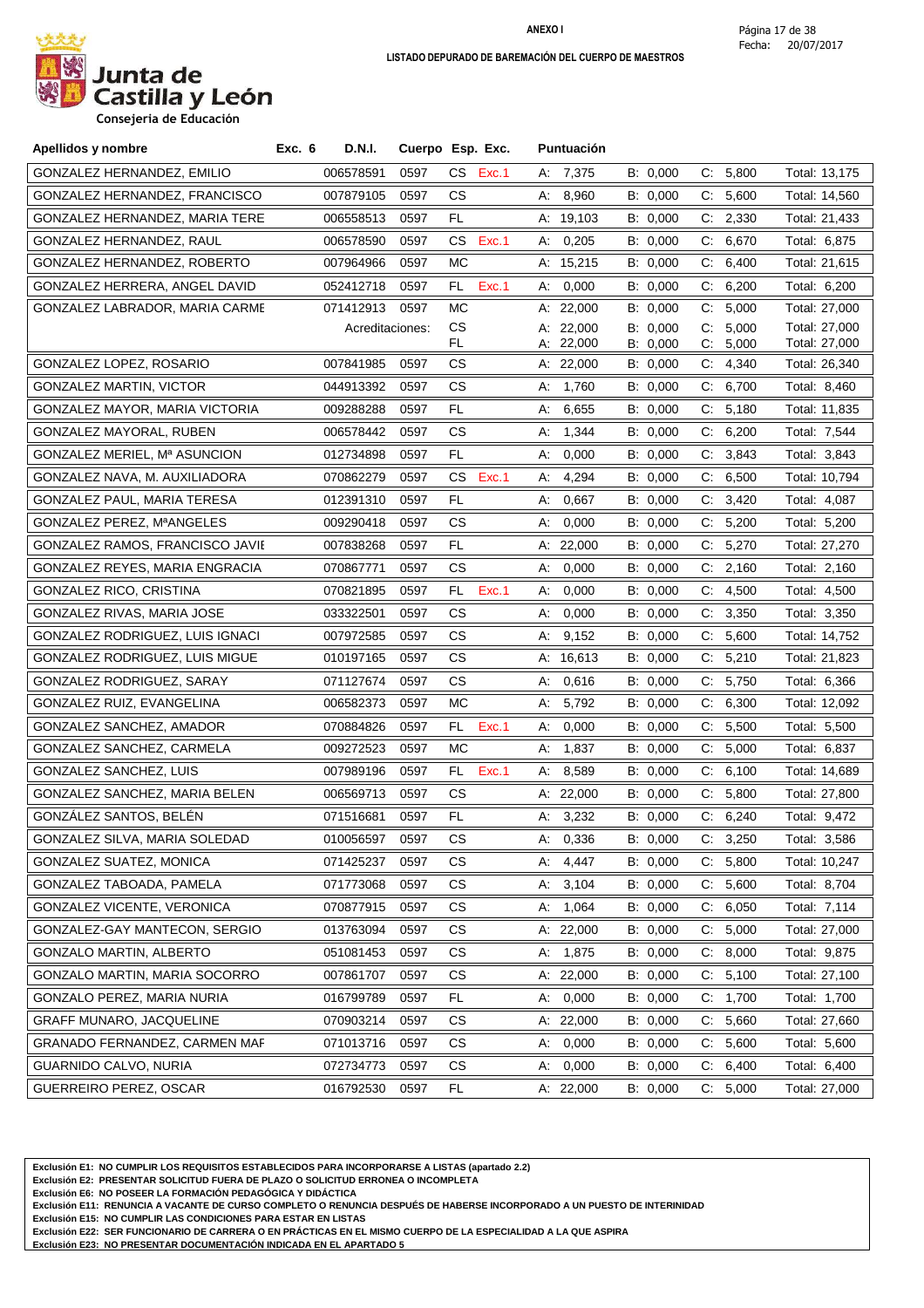

**Consejeria de Educación**

| Apellidos y nombre                | Exc. 6<br><b>D.N.I.</b> |      | Cuerpo Esp. Exc. | <b>Puntuación</b> |          |                       |               |
|-----------------------------------|-------------------------|------|------------------|-------------------|----------|-----------------------|---------------|
| GUERRERO ARMIDA, ISABEL           | 032012653               | 0597 | МC               | A: 11,854         | B: 0,000 | C:<br>5,000           | Total: 16,854 |
| GUERRERO VIDA, MARIA JOSE         | 024877586               | 0597 | МC               | A: 19,729         | B: 0,000 | C:<br>6,690           | Total: 26,419 |
| GUILLEN QUINTANA, MARIA JOSE      | 008878715               | 0597 | FL               | 5,984<br>А:       | B: 0,000 | 5,800<br>C.           | Total: 11,784 |
| GUINALDO DIEZ, ANUNCIACION        | 070890007               | 0597 | FL               | 0,000<br>А.       | B: 0,000 | C:<br>4,000           | Total: 4,000  |
| GUTIERREZ ANDRES, J M CARMEN      | 015981744               | 0597 | МC               | A: 19,962         | B: 0,000 | 5,600<br>C.           | Total: 25,562 |
| GUTIERREZ AVALOS, MARCELINA       | 006563712               | 0597 | FL.              | A: 22,000         | B: 0,000 | C: 5,500              | Total: 27,500 |
| GUTIERREZ CACHON, ENRIQUE ALBEI   | 011709267               | 0597 | FL               | A: 7,669          | B: 0,000 | C: 5,000              | Total: 12,669 |
|                                   | Acreditaciones:         |      | CS.              | 7,375<br>А.       | B: 0,000 | 5,000<br>C.           | Total: 12,375 |
| GUTIERREZ CANO, DULCE MARIA BAS   | 006536058               | 0597 | CS               | 1,169<br>А:       | B: 0,000 | 5,520<br>C:           | Total: 6,689  |
|                                   | Acreditaciones:         |      | FL.              | 0,875<br>А:       | B: 0,000 | 5,520<br>С.           | Total: 6,395  |
| GUTIERREZ CUESTA, MARIA BELEN     | 009742962               | 0597 | FL               | A: 22,000         | B: 0,000 | C: 5,600              | Total: 27,600 |
|                                   | Acreditaciones:         |      | CS.              | A: 22,000         | B: 0,000 | C: 5,600              | Total: 27,600 |
| GUTIERREZ DE LA LOMA, MARIA VISIT | 012721543               | 0597 | МC               | 0,000<br>A:       | B: 0,000 | C: 1,700              | Total: 1,700  |
| GUTIERREZ FERNANDEZ, MARIA DE LI  | 011971662               | 0597 | CS.              | 1,546<br>А.       | B: 0,000 | $C$ :<br>5,800        | Total: 7,346  |
| GUTIÉRREZ GONZÁLEZ, HERMENEGIL    | 007820287               | 0597 | FL.<br>Exc.11    | 2,750<br>A:       | B: 0,000 | 5,600<br>C.           | Total: 8,350  |
| GUTIERREZ GONZALEZ, MARIA DOLOI   | 071413920               | 0597 | FL.              | A: 22,000         | B: 0,000 | C:<br>5,000           | Total: 27,000 |
|                                   | Acreditaciones:         |      | CS<br>Exc.1      | A: 22,000         | B: 0,000 | C:<br>5,000           | Total: 27,000 |
| GUTIERREZ GUTIERREZ, MARIA ESTH   | 010076157               | 0597 | МC               | 6,847<br>A:       | B: 0,000 | C: 5,320              | Total: 12,167 |
| GUTIERREZ HERNANDEZ, MARIA ARAI   | 006569111               | 0597 | МC               | A: 11,816         | B: 0,000 | C: 4,650              | Total: 16,466 |
| GUTIERREZ IGLESIAS, ISABEL        | 007863720               | 0597 | МC               | A: 22,000         | B: 0,000 | 5,600<br>C.           | Total: 27,600 |
| GUTIERREZ LOPEZ, ELENA            | 012396338               | 0597 | CS<br>Exc.1      | A: 3,875          | B: 0,000 | 5,700<br>C.           | Total: 9,575  |
| GUTIERREZ LOPEZ, MARIA DE LA ALM  | 006575362               | 0597 | СS               | A: 14,382         | B: 0,000 | 5,000<br>C:           | Total: 19,382 |
| GUTIERREZ MAESTRE, JOSE ANTONI    | 011940973               | 0597 | CS               | A: 20,948         | B: 0,000 | C: 5,900              | Total: 26,848 |
| GUTIERREZ MARTIN, MARIA YOLAND    | 012736926               | 0597 | FL               | A: 22,000         | B: 0,000 | 5,600<br>C.           | Total: 27,600 |
|                                   | Acreditaciones:         |      | CS               | A: 22,000         | B: 0,000 | C:<br>5,600           | Total: 27,600 |
| GUTIERREZ MORALES, MARIA PURIFI(  | 003788845               | 0597 | FL               | A: 22,000         | B: 0,000 | 5,900<br>C:           | Total: 27,900 |
|                                   | Acreditaciones:         |      | CS               | A: 20,048         | B: 0,000 | C: 5,900              | Total: 25,948 |
| GUTIERREZ PLAZA, ALMUDENA         | 070981616               | 0597 | FL.              | 0,252<br>A:       | B: 0,000 | C: 5,200              | Total: 5,452  |
| GUTIERREZ RODRIGUEZ, M. CONSUEI   | 012724645               | 0597 | МC               | A: 15,821         | B: 0,000 | $\mathsf{C}$<br>5,000 | Total: 20,821 |
| GUTIERREZ SANCHIDRIAN, MARIA RC   | 006532443               | 0597 | CS.              | A: 22,000         | B: 0,000 | C: 5,900              | Total: 27,900 |
| GUZMAN FIDALGO, MARIA ISABEL      | 010188996               | 0597 | МC               | A: 0,875          | B: 0,000 | C: 4,350              | Total: 5,225  |
| HERANDEZ MANDADO, RAUL            | 076116548               | 0597 | FL.              | A: 11,586         | B: 0,000 | C: 7,300              | Total: 18,886 |
|                                   | Acreditaciones:         |      | CS               | A: 11,586         | B: 0,000 | 7,300<br>C:           | Total: 18,886 |
| HEREDIA RUIZ, ROSALIA             | 012712413               | 0597 | FL               | A: 22,000         | B: 0,000 | C: 5,000              | Total: 27,000 |
| HERMOSILLA REVILLA, ANA           | 013140955               | 0597 | FL               | A: 22,000         | B: 0,000 | 5,000<br>C.           | Total: 27,000 |
| HERNANDEZ CACHO, ELENA            | 007992051               | 0597 | CS               | 0,676<br>А.       | B: 0,000 | C: 6,400              | Total: 7,076  |
| HERNANDEZ FERNANDEZ, DIOSCOR      | 006535611               | 0597 | FL               | A: $22,000$       | B: 0,000 | 5,600<br>C.           | Total: 27,600 |
| HERNANDEZ GALLEGO, M GUADALUP     | 007851342               | 0597 | FL               | A: 22,000         | B: 0,000 | C: 5,650              | Total: 27,650 |
| HERNANDEZ GARCIA, ALICIA          | 071161284               | 0597 | СS               | A: $2,500$        | B: 0,000 | C: 6,180              | Total: 8,680  |
| HERNANDEZ GARCIA, JOSE IGNACIO    | 011940914               | 0597 | CS.              | 9,602<br>А:       | B: 0,000 | 5,600<br>C.           | Total: 15,202 |
| HERNANDEZ GARCIA, JOSE MANUEL     | 007874275               | 0597 | FL               | A: 22,000         | B: 0,000 | 5,000<br>C:           | Total: 27,000 |
| HERNANDEZ GARCIA, LOURDES         | 070863998               | 0597 | СS               | 0,000<br>А:       | B: 0,000 | 5,800<br>C:           | Total: 5,800  |
| HERNANDEZ GOMEZ, MARIA NIEVES     | 007870012               | 0597 | CS               | 0,668<br>A:       | B: 0,000 | C: 5,300              | Total: 5,968  |

**Exclusión E1: NO CUMPLIR LOS REQUISITOS ESTABLECIDOS PARA INCORPORARSE A LISTAS (apartado 2.2)**

**Exclusión E2: PRESENTAR SOLICITUD FUERA DE PLAZO O SOLICITUD ERRONEA O INCOMPLETA**

**Exclusión E6: NO POSEER LA FORMACIÓN PEDAGÓGICA Y DIDÁCTICA**

**Exclusión E11: RENUNCIA A VACANTE DE CURSO COMPLETO O RENUNCIA DESPUÉS DE HABERSE INCORPORADO A UN PUESTO DE INTERINIDAD**

**Exclusión E15: NO CUMPLIR LAS CONDICIONES PARA ESTAR EN LISTAS**

**Exclusión E22: SER FUNCIONARIO DE CARRERA O EN PRÁCTICAS EN EL MISMO CUERPO DE LA ESPECIALIDAD A LA QUE ASPIRA**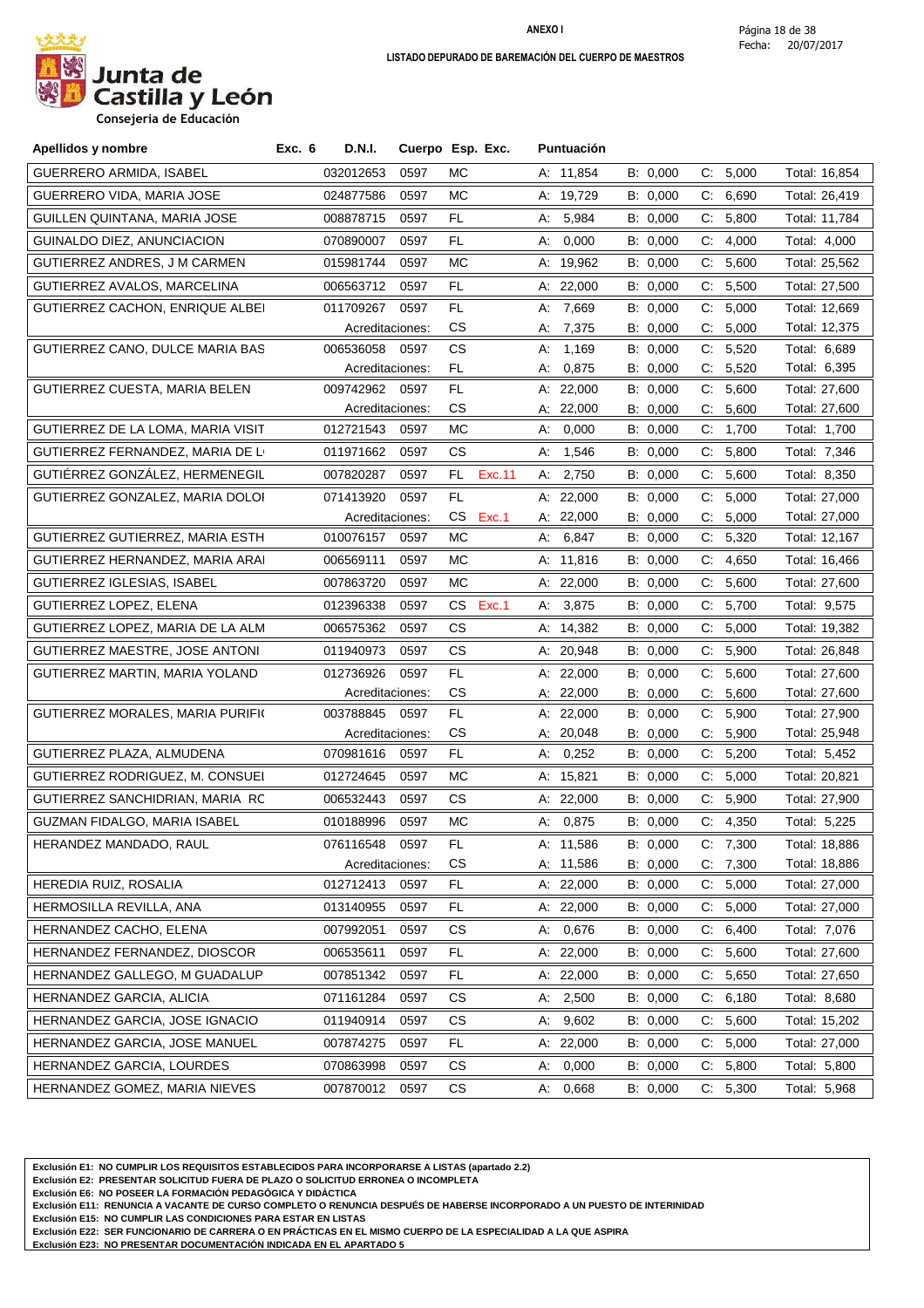

**Consejeria de Educación**

| Apellidos y nombre              | Exc. 6<br><b>D.N.I.</b> |      | Cuerpo Esp. Exc.   |    | <b>Puntuación</b>      |                      |                      |                |                                |
|---------------------------------|-------------------------|------|--------------------|----|------------------------|----------------------|----------------------|----------------|--------------------------------|
| HERNANDEZ GONZALEZ, RAQUEL      | 006573015               | 0597 | FL                 |    | A: 7,730               | B: 0,000             | $\mathsf{C}$         | 5,500          | Total: 13,230                  |
| HERNANDEZ HERNANDEZ, MARIA TER  | 007984203               | 0597 | FL.                |    | A: 17,191              | B: 0,000             | C.                   | 6,150          | Total: 23,341                  |
| HERNANDEZ INGELMO, DANIEL ANDRI | 007964732               | 0597 | МC                 | А: | 5,376                  | B: 0,000             | C:                   | 6,700          | Total: 12,076                  |
| HERNANDEZ MARTIN, JOSE ANTONIO  | 007949160               | 0597 | CS Exc.15          |    | A: 1,500               | B: 0,000             |                      | C: 2,740       | Total: 4,240                   |
| HERNANDEZ MARTIN, MARIA VICTORI | 011719230               | 0597 | FL                 |    | A: $22,000$            | B: 0,000             | C.                   | 5,500          | Total: 27,500                  |
| HERNANDEZ MARTINEZ, M EVANGELI  | 016787908               | 0597 | МC                 |    | A: 22,000              | B: 0,000             | C.                   | 5,000          | Total: 27,000                  |
| HERNANDEZ MATEOS, MARIA ANGELE  | 006539005               | 0597 | FL.                |    | A: $18,058$            | B: 0,000             |                      | C: 5,500       | Total: 23,558                  |
| HERNANDEZ NIETO, MANUELA        | 006544985               | 0597 | МC                 |    | A: $22,000$            | B: 7,816             | C.                   | 5,500          | Total: 35,316                  |
| HERNANDEZ PASCUAL, JOSE MARIA   | 016560777               | 0597 | МC                 | А: | 0,000                  | B: 0,000             | C.                   | 5,940          | Total: 5,940                   |
| HERNANDEZ PEDRERO, MARTA        | 046362931               | 0597 | CS.                | А: | 1,053                  | B: 0,000             | C.                   | 5,600          | Total: 6,653                   |
| HERNANDEZ PEÑUELAS, MARIA LUI   | 016792656               | 0597 | CS.                |    | A: 22,000              | B: 0,000             | C.                   | 5,000          | Total: 27,000                  |
| HERNANDEZ RIVERA, MARIA DEL CAR | 007837773               | 0597 | FL                 |    | A: $22,000$            | B: 0,000             | C.                   | 5,000          | Total: 27,000                  |
| HERNANDEZ ROBLEDO, MARIA ASCEN  | 007951699               | 0597 | МC                 |    | A: $22,000$            | B: 0,000             |                      | C: 5,000       | Total: 27,000                  |
| HERNANDEZ RODRIGUEZ, LOURDES    | 045681686               | 0597 | CS                 | А: | 4,756                  | B: 0,000             |                      | C: 5,600       | Total: 10,356                  |
|                                 | Acreditaciones:         |      | FL.                | А: | 4,756                  | B: 0,000             | C.                   | 5,600          | Total: 10,356                  |
| HERNANDEZ ROMERO, MARIA ASUNC   | 006554515               | 0597 | FL.                | А: | 1,500                  | B: 0,000             | C.                   | 6,100          | Total: 7,600                   |
| HERNANDEZ SANCHEZ, MANUEL JESL  | 007955046               | 0597 | МC                 | А: | 4,989                  | B: 0,000             |                      | C: 2,630       | Total: 7,619                   |
| HERNANDEZ SANCHEZ, SONIA        | 006587505               | 0597 | СS                 | А: | 0,000                  | B: 0,000             | C.                   | 6,250          | Total: 6,250                   |
| HERNANDEZ SEOANE, ADELA         | 011735693               | 0597 | FL.                | А: | 2,500                  | B: 0,000             |                      | C: 3,660       | Total: 6,160                   |
| HERNANDEZ TABERNERO, MONTSERI   | 007865617               | 0597 | CS.                |    | A: 7,379               | B: 0,000             |                      | C: 3,390       | Total: 10,769                  |
| HERRANZ LOPEZ, RAQUEL           | 006562214               | 0597 | CS<br>Exc. 15      | А. | 0,000                  | B: 0,000             | C.                   | 2,300          | Total: 2,300                   |
| HERRARTE SANZ, MARTA MARIA      | 009347694               | 0597 | Exc.1<br>CS.       | А: | 0,000                  | B: 0,000             | C.                   | 1,000          | Total: 1,000                   |
| HERRERA GUZMAN, HILDA MARIA     | 009763781               | 0597 | СS                 |    | A: 21,495              | B: 0,000             | C.                   | 5,000          | Total: 26,495                  |
| HERRERAS ALONSO, MARIA          | 071426408               | 0597 | МC                 | А: | 0,000                  | B: 0,000             | C.                   | 4,280          | Total: 4,280                   |
| HERRERO GONZALEZ, EULALIA       | 009254484               | 0597 | FL.                |    | A: 22,000              | B: 0,000             | C:                   | 5,000          | Total: 27,000                  |
| HERRERO GORJON, JULIA           | 007798314               | 0597 | СS                 |    | A: 22,000              | B: 0,000             | C:                   | 5,600          | Total: 27,600                  |
|                                 | Acreditaciones:         |      | MC                 |    | A: 22,000              | B: 0,000             |                      | C: 5,600       | Total: 27,600                  |
| HERRERO LORETEGUI, AMAYA        | 035772229               | 0597 | СS                 | А. | 6,678                  | B: 0,000             | C.                   | 6,400          | Total: 13,078                  |
| HERRERO MARTIN, JOSE MANUEL     | 003441942               | 0597 | МC                 | А: | 1,170                  | B: 0,000             | C.                   | 4,540          | Total: 5,710                   |
| HERRERO ROSADO, MARIA           | 070862603               | 0597 | FL.                | A: | 0,000                  | B: 0,000             |                      | C: 5,700       | Total: 5,700                   |
| HERRERO VARAS, VICENTA          | 007942214               | 0597 | СS                 |    | A: 22,000              | B: 0,000             |                      | C: 4,400       | Total: 26,400                  |
| HERRERO YUDEGO, SUSANA          | 013153587               | 0597 | СS                 | А: | 1,974                  | B: 0,000             |                      | C: 2,510       | Total: 4,484                   |
| HERREROS HERRERO, MARIA DEL PIL | 009279199               | 0597 | МC                 | А. | 5,375                  | B: 0,000             | C.                   | 6,200          | Total: 11,575                  |
| HERVAS BLANCO, M LUISA          | 071100472               | 0597 | CS                 |    | A: 22,000              | B: 0,000             |                      | C: 5,800       | Total: 27,800                  |
|                                 | Acreditaciones:         |      | Exc.1<br>FL.<br>MC |    | A: 22,000<br>A: 22,000 | B: 0,000<br>B: 0,000 | $C_{\cdot}$<br>$C$ : | 5,800<br>5,800 | Total: 27,800<br>Total: 27,800 |
| HIDALGO BULLON, CARLINA         | 007834814               | 0597 | MC                 |    | A: 22,000              | B: 0,000             | C.                   | 5,000          | Total: 27,000                  |
| HIDALGO BULLON, MARIA JOSEFA    | 007824768               | 0597 | МC                 |    | A: 22,000              | B: 0,000             | C.                   | 5,300          | Total: 27,300                  |
| HIERRO SASTRE, TEODORO          | 071127920               | 0597 | MC                 | А: | 5,557                  | B: 0,000             | $C$ :                | 5,900          | Total: 11,457                  |
| HIGUERA LORENZO, FELISA         | 012354193               | 0597 | СS                 |    | A: 22,000              | B: 0,000             |                      | C: 6,100       | Total: 28,100                  |
| HOLGADO RODRIGUEZ, JULIA        | 007841629               | 0597 | СS                 | А. | 0,000                  | B: 0,000             | C:                   | 5,000          | Total: 5,000                   |
| HORAS MORAN, JUSTINA            | 011716374               | 0597 | МC                 | Α. | 1,008                  | B: 0,000             |                      | C: 5,000       | Total: 6,008                   |
| HUERTA MARTIN, MERCEDES         | 008103109               | 0597 | FL.                |    | A: 18,507              | B: 0,000             |                      | C: 5,000       | Total: 23,507                  |

**Exclusión E1: NO CUMPLIR LOS REQUISITOS ESTABLECIDOS PARA INCORPORARSE A LISTAS (apartado 2.2)**

**Exclusión E2: PRESENTAR SOLICITUD FUERA DE PLAZO O SOLICITUD ERRONEA O INCOMPLETA**

**Exclusión E6: NO POSEER LA FORMACIÓN PEDAGÓGICA Y DIDÁCTICA**

**Exclusión E11: RENUNCIA A VACANTE DE CURSO COMPLETO O RENUNCIA DESPUÉS DE HABERSE INCORPORADO A UN PUESTO DE INTERINIDAD**

**Exclusión E15: NO CUMPLIR LAS CONDICIONES PARA ESTAR EN LISTAS**

**Exclusión E22: SER FUNCIONARIO DE CARRERA O EN PRÁCTICAS EN EL MISMO CUERPO DE LA ESPECIALIDAD A LA QUE ASPIRA**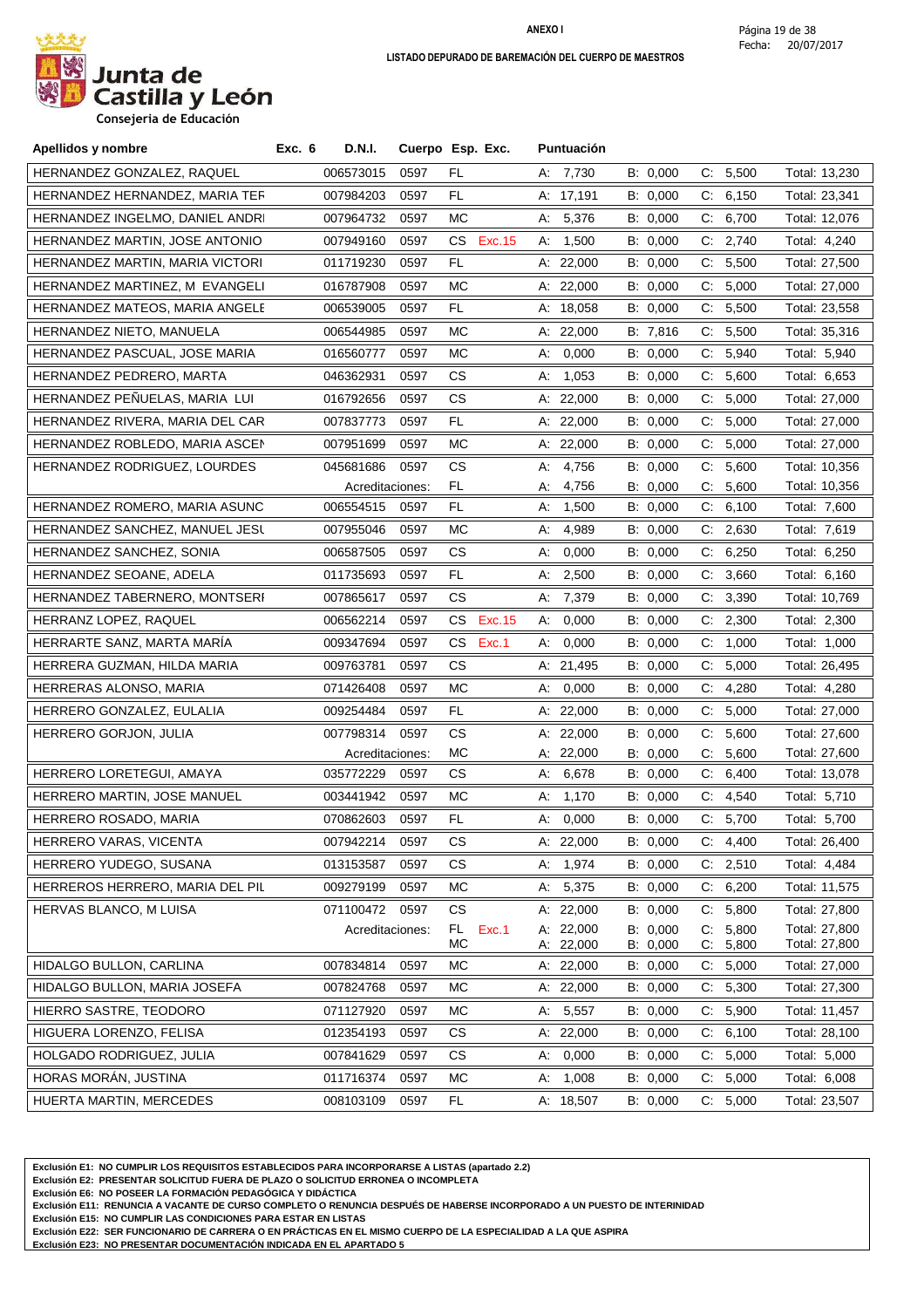

| Apellidos y nombre                     | Exc. 6 | D.N.I.          | Cuerpo Esp. Exc. |           |           |    | Puntuación  |          |             |          |               |
|----------------------------------------|--------|-----------------|------------------|-----------|-----------|----|-------------|----------|-------------|----------|---------------|
| HUIDOBRO MARTINEZ, JOSE M.             |        | 071917641       | 0597             | FL.       |           |    | A: 22,000   | B: 0,000 |             | C: 5,000 | Total: 27,000 |
| IBAN HERRERO, MARIA SOLEDAD            |        | 009758519       | 0597             | FL        |           |    | A: 22,000   | B: 0,000 |             | C: 5,000 | Total: 27,000 |
| <b>IBAÑEZ HERRERO, SONIA</b>           |        | 072887656       | 0597             | СS        |           | А. | 0,000       | B: 0,000 |             | C: 5,900 | Total: 5,900  |
| <b>IGLESIAS CASAHORRAN, MARIA DOLC</b> |        | 007973095       | 0597             | FL.       |           | А: | 0,000       | B: 0,000 |             | C: 2,240 | Total: 2,240  |
| <b>IGLESIAS CASAHORRAN, RICARDO</b>    |        | 007870865       | 0597             | CS        |           |    | A: $22,000$ | B: 0,000 | C:          | 6,400    | Total: 28,400 |
| <b>IGLESIAS DUARTE, SUSANA</b>         |        | 070983216       | 0597             | СS        |           | А. | 0,000       | B: 0,000 | C.          | 4,600    | Total: 4,600  |
| <b>IGLESIAS GALAN, M MILAGROS</b>      |        | 016790415       | 0597             | FL.       |           | А. | 7,462       | B: 0,000 | C.          | 5,400    | Total: 12,862 |
| IGLESIAS NUÑEZ, MARIA ALICIA           |        | 051920698       | 0597             | CS        |           | А. | 4,555       | B: 0,000 |             | C: 5,300 | Total: 9,855  |
| INCLAN ZAMORA, SUSANA                  |        | 009400910       | 0597             | МC        |           | А: | 5,204       | B: 0,000 | C.          | 1,000    | Total: 6,204  |
| INGELMO GUEVARA, MARIA DEL CARN        |        | 007834279       | 0597             | МC        |           | А. | 6,650       | B: 0,000 | C.          | 4,350    | Total: 11,000 |
| IZQUIERDO HERNANDEZ, M. TERESA         |        | 016798868       | 0597             | FL.       |           | А. | 0,000       | B: 0,000 |             | C: 5,000 | Total: 5,000  |
| IZQUIERDO MARTINEZ, PATRICIO           |        | 039663577       | 0597             | CS        | Exc. 15   | А: | 1,848       | B: 0,000 | C.          | 2,510    | Total: 4,358  |
| IZQUIERDO SANCHEZ, MARIA LOURDE        |        | 007956804       | 0597             | МC        |           | A: | 1,500       | B: 0,000 |             | C: 5,500 | Total: 7,000  |
| JAMBRINA BERMEJO, CARMELA MARI         |        | 012328516       | 0597             | СS        |           |    | A: 10,981   | B: 0,000 | C.          | 6,100    | Total: 17,081 |
| JAMBRINA PRIETO, ALFONSA               |        | 011723705       | 0597             | МC        |           |    | A: 21,019   | B: 0,000 |             | C: 5,300 | Total: 26,319 |
| JAÑEZ ALVAREZ, MARIA TERESA            |        | 010047354       | 0597             | FL        |           |    | A: 12,290   | B: 0,000 | C.          | 5,600    | Total: 17,890 |
|                                        |        | Acreditaciones: |                  | CS        |           |    | A: 10,115   | B: 0,000 | C.          | 5,600    | Total: 15,715 |
| JARERO PEREZ, ALICIA                   |        | 011950352       | 0597             | FL.       |           |    | A: 22,000   | B: 0,000 |             | C: 5,700 | Total: 27,700 |
| JATO BARON, MARIA                      |        | 071949531       | 0597             | СS        |           | А. | 0,000       | B: 0,000 | C.          | 6,250    | Total: 6,250  |
| JIMENEZ DIEZ, JUAN CARLOS              |        | 007864869       | 0597             | СS        |           |    | A: $22,000$ | B: 0,000 | C.          | 5,600    | Total: 27,600 |
| JIMENEZ GONZALEZ, MARIA ISABEL         |        | 007805846       | 0597             | FL.       |           |    | A: $22,000$ | B: 0,000 |             | C: 5,300 | Total: 27,300 |
| JIMENEZ HERNANDEZ, PABLO               |        | 070896168       | 0597             | FL.       | Exc.1     | А: | 0,000       | B: 0,000 | C.          | 5,900    | Total: 5,900  |
| JIMENEZ HERNANDEZ, TERESA MARG         |        | 006558674       | 0597             | СS        |           | А: | 0,000       | B: 0,000 |             | C: 5,500 | Total: 5,500  |
| JIMENEZ LOPEZ, TERESA                  |        | 070822582       | 0597             | FL.       | Exc.1     | А: | 0,000       | B: 0,000 | C.          | 1,640    | Total: 1,640  |
| JIMENEZ MARTIN, M MILAGROS             |        | 070234245       | 0597             | <b>CS</b> |           |    | A: $22,000$ | B: 0,000 |             | C: 5,300 | Total: 27,300 |
| JIMENEZ SUAREZ, MARIA TERESA           |        | 006552558       | 0597             | FL.       |           |    | A: $22,000$ | B: 0,000 | C.          | 5,500    | Total: 27,500 |
| JIMENO ESGUEVA, MARIA SOLEDAD          |        | 009260745       | 0597             | FL        |           |    | A: 22,000   | B: 0,000 | C.          | 5,500    | Total: 27,500 |
| JUAN FERNANDEZ, CAMINO                 |        | 071422493       | 0597             | СS        |           | А. | 0,625       | B: 0,000 |             | C: 6,100 | Total: 6,725  |
| JUARROS FERNANDEZ, LUISA MARIA         |        | 013144947       | 0597             | МC        |           | А: | 0,440       | B: 0,000 | C:          | 5,000    | Total: 5,440  |
| JUEZ GUZMAN, ROSA M.                   |        | 011905173       | 0597             |           | CS Exc.11 |    | A: 22,000   | B: 0,000 |             | C: 6,500 | Total: 28,500 |
| JULVE DIARTE, M DEL CARMEN             |        | 025431709       | 0597             | СS        |           |    | A: 0,000    | B: 0,000 |             | C: 6,450 | Total: 6,450  |
| JUNQUERA SAN SALVADOR, PATRICI         |        | 012412066       | 0597             | CS        |           | А. | 5,000       | B: 0,000 |             | C: 5,600 | Total: 10,600 |
| JUSTEL MARTINEZ, MARIA YOLANDA         |        | 007848805       | 0597             | МC        |           |    | A: 22,000   | B: 0,000 | C.          | 5,600    | Total: 27,600 |
| LABAJOS GARCIA, MARIA ANGELES          |        | 052414043       | 0597             | CS        | Exc.1     | А. | 9,926       | B: 0,000 | C.          | 5,300    | Total: 15,226 |
| LANTADA RODRIGUEZ, ROSA MARIA          |        | 012732896       | 0597             | FL.       |           |    | A: 10,086   | B: 0,000 |             | C: 5,400 | Total: 15,486 |
| LAPRESTA SANZ, M.YOLANDA               |        | 016802685       | 0597             | FL.       |           | А: | 1,500       | B: 0,000 | $C_{\cdot}$ | 5,400    | Total: 6,900  |
|                                        |        | Acreditaciones: |                  | <b>MC</b> |           | А: | 1,500       | B: 0,000 | C.          | 5,400    | Total: 6,900  |
| LARGO PALAZUELO, MIGUEL ANGEL          |        | 011734667       | 0597             | CS        |           |    | A: 22,000   | B: 0,000 |             | C: 5,600 | Total: 27,600 |
| LASO LASO, MARIA TERESA                |        | 012727306       | 0597             | FL.       |           |    | A: 16,310   | B: 0,000 |             | C: 5,200 | Total: 21,510 |
| LASO MARTIN, SILVIA                    |        | 007485114       | 0597             | CS        |           | А. | 6,666       | B: 0,000 | C.          | 6,400    | Total: 13,066 |
| LASTRA JUAN, MONTSERRAT                |        | 009762934       | 0597             | FL.       |           | А: | 2,940       | B: 0,000 | C.          | 5,000    | Total: 7,940  |
| LAZARO PINELA, M. ROSA                 |        | 003424479       | 0597             | MC        |           | А. | 0,000       | B: 0,000 |             | C: 5,000 | Total: 5,000  |

**Exclusión E1: NO CUMPLIR LOS REQUISITOS ESTABLECIDOS PARA INCORPORARSE A LISTAS (apartado 2.2)**

**Exclusión E2: PRESENTAR SOLICITUD FUERA DE PLAZO O SOLICITUD ERRONEA O INCOMPLETA**

**Exclusión E6: NO POSEER LA FORMACIÓN PEDAGÓGICA Y DIDÁCTICA**

**Exclusión E11: RENUNCIA A VACANTE DE CURSO COMPLETO O RENUNCIA DESPUÉS DE HABERSE INCORPORADO A UN PUESTO DE INTERINIDAD**

**Exclusión E15: NO CUMPLIR LAS CONDICIONES PARA ESTAR EN LISTAS**

**Exclusión E22: SER FUNCIONARIO DE CARRERA O EN PRÁCTICAS EN EL MISMO CUERPO DE LA ESPECIALIDAD A LA QUE ASPIRA**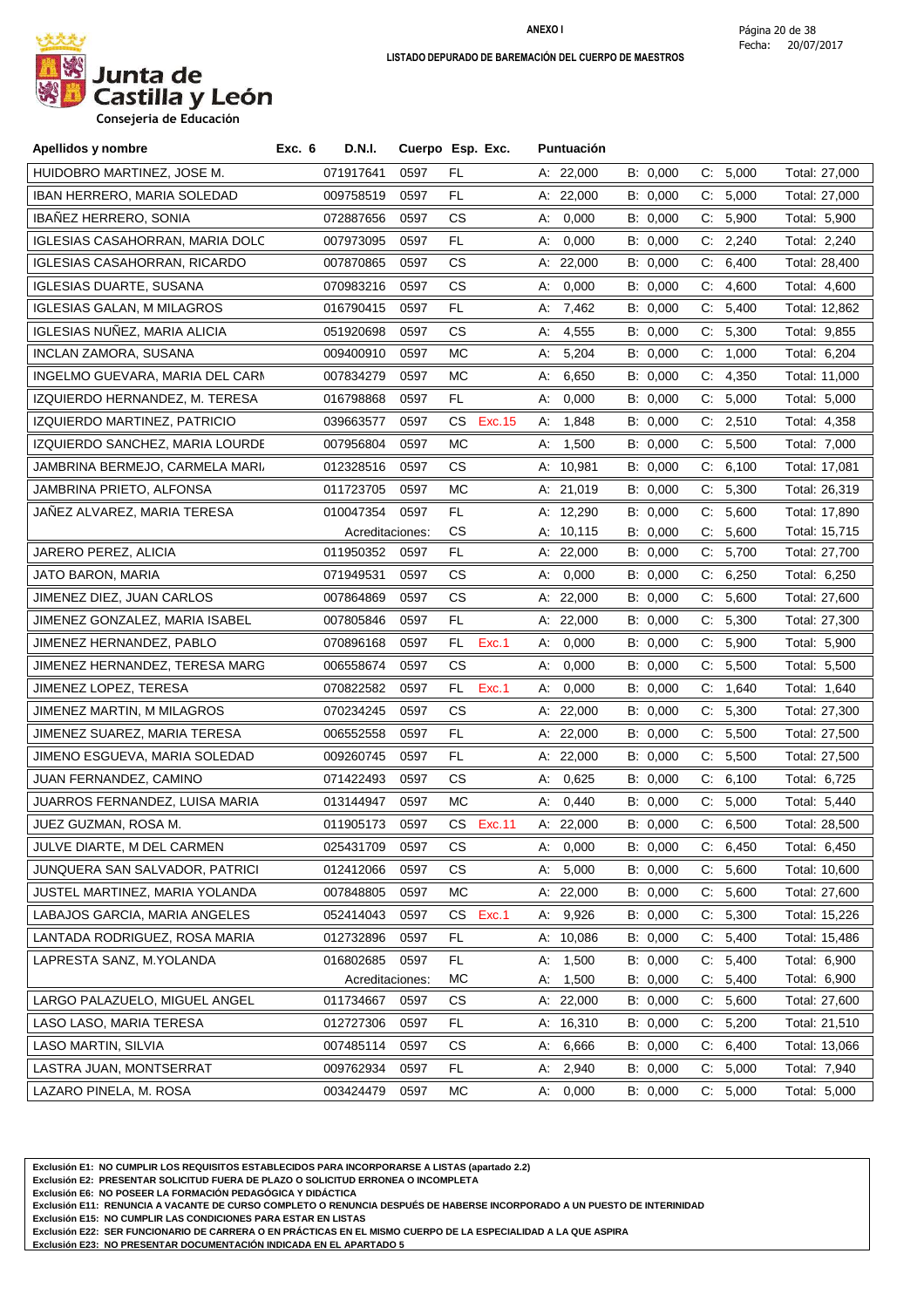

**Consejeria de Educación**

| Apellidos y nombre              | Exc. 6<br>D.N.I. |                 | Cuerpo Esp. Exc. | Puntuación  |          |                      |               |
|---------------------------------|------------------|-----------------|------------------|-------------|----------|----------------------|---------------|
| LAZARO POVEDA, SOLEDAD          | 070859217        | 0597            | CS.              | A: 22,000   | B: 0,000 | C: 5,580             | Total: 27,580 |
| LAZCANO HOSPITAL, JOSE MARIA    | 012718838        | 0597            | CS.              | A: 1,753    | B: 0,000 | C:<br>5,300          | Total: 7,053  |
| LEDESMA GALLEGO, MARIA JOSEFA L | 007815884        | 0597            | FL.              | A: 22,000   | B: 0,000 | C: 6,400             | Total: 28,400 |
| LEON REBOLLO, JAIME             | 012750941        | 0597            | МC               | A: 5,678    | B: 0,000 | 5,000<br>C:          | Total: 10,678 |
| LEON SIMON, EMELINA             | 012738488        | 0597            | FL               | A: 19,160   | B: 0,000 | C.<br>4,710          | Total: 23,870 |
| LERA GARCIA, LAURA DE           | 071442933        | 0597            | CS.              | A: 2,500    | B: 0,000 | C: 7,000             | Total: 9,500  |
| LIMIA CORDERO, M PILAR          | 011724180        | 0597            | FL               | A: 12,301   | B: 0,000 | $C_{\cdot}$<br>4,610 | Total: 16,911 |
| LINACERO BRAVO, LAURA           | 071938877        | 0597            | CS.              | 1,750<br>А: | B: 0,000 | C: 6,400             | Total: 8,150  |
| LINAZA SEBASTIAN, JUAN          | 004847288        | 0597            | МC               | 0,000<br>А: | B: 0,000 | C.<br>6,200          | Total: 6,200  |
| LLAMAS BRIONGOS, LARA           | 072890465        | 0597            | CS.              | 1,848<br>А: | B: 0,000 | C: 7,050             | Total: 8,898  |
| LLAMAS GARCIA, M MONSERRAT      | 009772339        | 0597            | FL.              | A: 15,504   | B: 0,000 | C: 5,000             | Total: 20,504 |
| LLANOS PEREZ, M. VICTORIA       | 012372825        | 0597            | CS.              | 0,500<br>А. | B: 0,000 | 6,100<br>C.          | Total: 6,600  |
| LLARENA GARCIA, ANA MARIA       | 013114080        | 0597            | CS.              | 7,938<br>А: | B: 0,000 | 4,080<br>C.          | Total: 12,018 |
| LLORENTE LOPEZ, JULIA           | 012726339        | 0597            | CS.              | A: 22,000   | B: 0,000 | C.<br>6,950          | Total: 28,950 |
| LLORENTE LOPEZUAZO, ANGELA BEN  | 009258507        | 0597            | CS.              | A: 10,240   | B: 0,000 | C: 5,500             | Total: 15,740 |
| LOBO VIRSEDA, YOLANDA           | 003437954        | 0597            | МC               | A: 22,000   | B: 0,000 | 3,100<br>C.          | Total: 25,100 |
| LOPEZ ALVAREZ, M. MERCEDES EUGI | 051595253        | 0597            | МC               | A: 13,810   | B: 0,000 | C: 5,600             | Total: 19,410 |
| LOPEZ AVILA, JOSE ANTONIO       | 006546906        | 0597            | CS               | A: 10,519   | B: 0,000 | C: 5,000             | Total: 15,519 |
|                                 |                  | Acreditaciones: | FL.              | A: 8,125    | B: 0,000 | 5,000<br>C.          | Total: 13,125 |
| LOPEZ CALVO, ANA MARIA          | 007855926        | 0597            | FL.              | A: 22,000   | B: 0,000 | 5,600<br>C:          | Total: 27,600 |
|                                 |                  | Acreditaciones: | CS               | A: 22,000   | B: 0,000 | С.<br>5,600          | Total: 27,600 |
| LOPEZ DE ROJAS, GABRIELA        | 071147616        | 0597            | CS.              | 0,000<br>А: | B: 0,000 | C: 5,750             | Total: 5,750  |
| LOPEZ FERNANDES, VANESSA        | 011952056        | 0597            | CS.              | 0,000<br>А: | B: 0,000 | 5,600<br>C.          | Total: 5,600  |
| LOPEZ GALAN, FERNANDO           | 070884812        | 0597            | FL.<br>Exc.1     | 0,000<br>А. | B: 0,000 | C:<br>5,300          | Total: 5,300  |
| LOPEZ GARCIA, MARIA BEGOÑA      | 007872088        | 0597            | FL               | A: $22,000$ | B: 0,000 | C:<br>4,830          | Total: 26,830 |
| LOPEZ GARCIA, RAFAEL            | 030538252        | 0597            | <b>CS</b>        | 6,434<br>А: | B: 0,000 | 4,280<br>C.          | Total: 10,714 |
|                                 |                  | Acreditaciones: | MC               | 7,904<br>А: | B: 0,000 | $C_{\cdot}$<br>4,280 | Total: 12,184 |
| LOPEZ GOMEZ, JOSE DAVID         | 007019005        | 0597            | FL.              | A: 17,727   | B: 0,000 | C: 5,300             | Total: 23,027 |
| LOPEZ GONZALEZ, M. LUISA        | 011065233        | 0597            | CS.              | 6,876<br>А: | B: 0,000 | 5,750<br>C.          | Total: 12,626 |
|                                 |                  | Acreditaciones: | MC               | 8,388<br>А: | B: 0,000 | C:<br>5,750          | Total: 14,138 |
| LOPEZ GUERRERO, ANA MARIA       | 003430188        | 0597            | FL               | A: 22,000   | B: 0,000 | C: 5,900             | Total: 27,900 |
| LOPEZ HERNANDEZ, M PILAR        | 035078994        | 0597            | CS.              | A: 3,517    | B: 0,000 | 2,400<br>C:          | Total: 5,917  |
| LÓPEZ HERRADOR, ROCÍO NIEVES    | 009270334        | 0597            | CS.              | A: 22,000   | B: 0,000 | 6,100<br>C:          | Total: 28,100 |
| LOPEZ LOPEZ, MARI CARMEN        | 006561437        | 0597            | CS               | A: 22,000   | B: 0,000 | C: 5,000             | Total: 27,000 |
|                                 |                  | Acreditaciones: | FL               | A: 22,000   | B: 0,000 | 5,000<br>C.          | Total: 27,000 |
| LOPEZ LOPEZ, MARIA AURORA EVELI | 013101369        | 0597            | МC               | 3,507<br>А. | B: 0,000 | 4,460<br>C.          | Total: 7,967  |
| LOPEZ LOPEZ, OLVIDO             | 010049433        | 0597            | CS               | 1,843<br>А. | B: 0,000 | C: 5,000             | Total: 6,843  |
| LOPEZ MARTIN, BEATRIZ           | 013304114        | 0597            | FL               | A: 10,482   | B: 0,000 | 5,550<br>C.          | Total: 16,032 |
| LOPEZ MARTIN, BEATRIZ           | 070238633        | 0597            | FL.              | 6,000<br>А. | B: 0,000 | 6,700<br>C.          | Total: 12,700 |
| LOPEZ MUÑOYERRO, ANA ISABEL     | 006545689        | 0597            | СS               | A: 13,593   | B: 0,000 | C: 4,420             | Total: 18,013 |
| LOPEZ MUÑOZ, MARIA CONSUELO     | 052098633        | 0597            | CS               | A: 22,000   | B: 0,000 | 5,600<br>C:          | Total: 27,600 |
| LOPEZ MUÑOZ, MARIA DEL ROSARIO  | 052098548        | 0597            | MC               | A: 17,683   | B: 0,000 | C: 5,700             | Total: 23,383 |
| LOPEZ ORTEGA, NAZARET           | 072888345        | 0597            | СS               | A: 0,000    | B: 0,000 | C: 6,250             | Total: 6,250  |

**Exclusión E1: NO CUMPLIR LOS REQUISITOS ESTABLECIDOS PARA INCORPORARSE A LISTAS (apartado 2.2)**

**Exclusión E2: PRESENTAR SOLICITUD FUERA DE PLAZO O SOLICITUD ERRONEA O INCOMPLETA**

**Exclusión E6: NO POSEER LA FORMACIÓN PEDAGÓGICA Y DIDÁCTICA**

**Exclusión E11: RENUNCIA A VACANTE DE CURSO COMPLETO O RENUNCIA DESPUÉS DE HABERSE INCORPORADO A UN PUESTO DE INTERINIDAD**

**Exclusión E15: NO CUMPLIR LAS CONDICIONES PARA ESTAR EN LISTAS**

**Exclusión E22: SER FUNCIONARIO DE CARRERA O EN PRÁCTICAS EN EL MISMO CUERPO DE LA ESPECIALIDAD A LA QUE ASPIRA**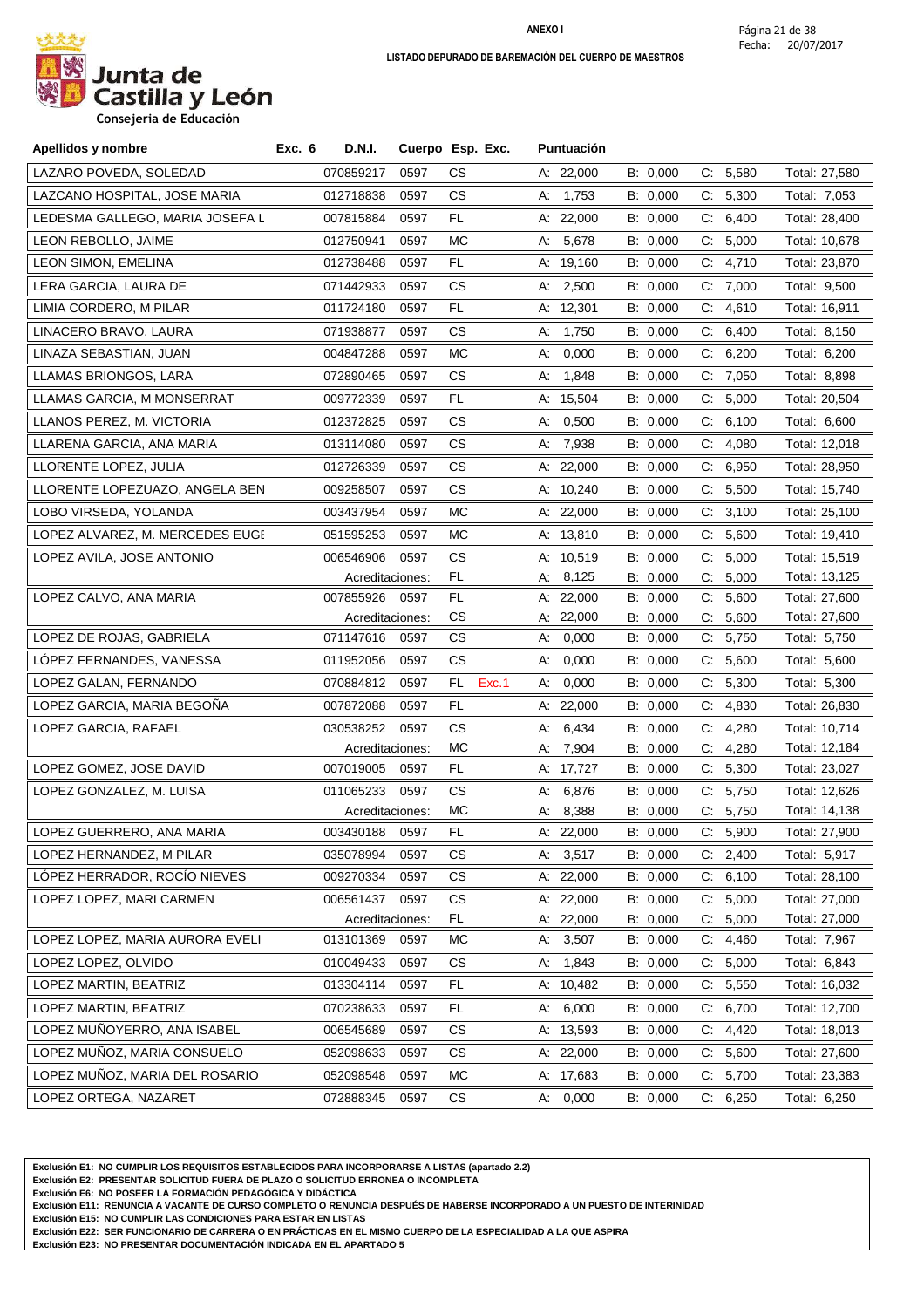

| Apellidos y nombre             | Exc. 6<br><b>D.N.I.</b> |                 | Cuerpo Esp. Exc. | Puntuación  |          |                      |               |
|--------------------------------|-------------------------|-----------------|------------------|-------------|----------|----------------------|---------------|
| LOPEZ PAJARO, MARTA            | 010060731               | 0597            | CS.              | A: 22,000   | B: 0,000 | 5,600<br>C:          | Total: 27,600 |
| LOPEZ ROBLES, MARIA ANGELES    | 009724361               | 0597            | CS.              | A: 22,000   | B: 0.000 | C: 5,300             | Total: 27,300 |
| LOPEZ RODRIGUEZ, ESTHER        | 071447855               | 0597            | CS.              | A: 0,625    | B: 0,000 | C: 5,600             | Total: 6,225  |
| LOPEZ RODRIGUEZ, M CONCEPCION  | 006558637               | 0597            | FL.              | A: $22,000$ | B: 0,000 | C: 5,400             | Total: 27,400 |
| LOPEZ RODRIGUEZ, M PILAR       | 042777268               | 0597            | МC               | 0,000<br>А: | B: 0,000 | C.<br>5,400          | Total: 5,400  |
| LOPEZ RODRIGUEZ, SUSANA        | 024240709               | 0597            | MC Exc.1         | 0,000<br>А. | B: 0,000 | C: 2,880             | Total: 2,880  |
| LOPEZ RODRIGUEZ, TANIA         | 011969335               | 0597            | CS.              | 6,000<br>А: | B: 0,000 | 7,050<br>C.          | Total: 13,050 |
| LOPEZ SANCHEZ, RAQUEL          | 004173561               | 0597            | FL               | A: 17,424   | B: 0,000 | C:<br>5,900          | Total: 23,324 |
| LOPEZ SANTOS, IRENE            | 070818533               | 0597            | CS.              | A: 4,379    | B: 0,000 | 5,600<br>C.          | Total: 9,979  |
| LOPEZ SANZ, ROSA M             | 007815482               | 0597            | CS.              | A: 22,000   | B: 0,000 | C: 5,900             | Total: 27,900 |
| LOPEZ SERRANO, ROSARIO         | 001112517               | 0597            | FL.              | A: $22,000$ | B: 0,000 | C: 5,600             | Total: 27,600 |
| LOPEZ VALLEJO, MARIA DEL PILAR | 012383718               | 0597            | МC               | A: 22,000   | B: 0,000 | $C$ :<br>5,800       | Total: 27,800 |
| LÓPEZ VAZQUEZ, MARÍA JOSEFA    | 034256473               | 0597            | FL.              | 4,534<br>А. | B: 0,000 | C: 2,610             | Total: 7,144  |
| LORA ROMON, M.DEL CARMEN       | 009250081               | 0597            | CS.              | 0,000<br>A: | B: 0,000 | C.<br>4,420          | Total: 4,420  |
| LORENZO GALLARDO, ELISA        | 012766708               | 0597            | CS.              | A: 0,167    | B: 0,000 | C.<br>4,480          | Total: 4,647  |
| LORENZO LOPEZ, JOSEFA MARIA    | 011706653               | 0597            | FL.              | A: 10,973   | B: 0,000 | 5,000<br>C.          | Total: 15,973 |
| LORENZO MARTINEZ, MARIA JESUS  | 012236498               | 0597            | CS.              | A: 15,878   | B: 0,000 | C.<br>6,400          | Total: 22,278 |
| LORENZO RODRÍGUEZ, LETICIA     | 071022527               | 0597            | CS.              | A: 4,382    | B: 0,000 | C: 3,780             | Total: 8,162  |
| LOZANO GARCIA, AURORA          | 050957769               | 0597            | МC               | A: 19,050   | B: 0,000 | 5,750<br>C.          | Total: 24,800 |
|                                |                         | Acreditaciones: | CS               | A: 19,050   | B: 0,000 | 5,750<br>C.          | Total: 24,800 |
| LOZANO HERNANDEZ, M. SOLEDAD   | 011717551               | 0597            | CS.              | A: 2,016    | B: 0,000 | 6,100<br>C.          | Total: 8,116  |
| LOZOYA MARTIN, CONCEPCION      | 012234767               | 0597            | CS.              | A: 22,000   | B: 0,000 | C.<br>6,100          | Total: 28,100 |
| LUCAS HUERTAS, MARIA HENAR DE  | 003436504               | 0597            | МC               | A: 16,257   | B: 0,000 | C.<br>5,700          | Total: 21,957 |
| LUCAS MONJE, NURIA             | 071269108               | 0597            | CS.              | A: 1,399    | B: 0,000 | 6,250<br>C.          | Total: 7,649  |
| LUCAS SANTERO, PAULA           | 070872825               | 0597            | FL.              | 0,000<br>А: | B: 0,000 | C: 5,700             | Total: 5,700  |
| LUCIA OTERO, DIEGO             | 003459925               | 0597            | CS.              | 5,895<br>A: | B: 0,000 | 5,600<br>C.          | Total: 11,495 |
| LUENGOS VEGA, ROSA MARIA       | 012316295               | 0597            | CS.              | A: 22,000   | B: 0,000 | C.<br>4,860          | Total: 26,860 |
| LUIS LAZARO, ROSANNA MARIA     | 011957141               | 0597            | CS.              | A: 13,151   | B: 0,000 | C: 5,600             | Total: 18,751 |
| LUMBRERAS RODRIGUEZ, MILAGROS  | 011761422               | 0597            | CS               | A: 3,366    | B: 0,000 | C: 5,600             | Total: 8,966  |
|                                |                         | Acreditaciones: | FL.              | A: 3,366    | B: 0,000 | C: 5,600             | Total: 8,966  |
| LUNA GONZALEZ, YOLANDA         | 010057345 0597          |                 | CS               | A: 9,717    | B: 0,000 | C: 6,200             | Total: 15,917 |
| MACIAS LOPEZ, MARIA ISABEL     | 006551726               | 0597            | МC               | A: 22,000   | B: 0,000 | 5,000<br>C.          | Total: 27,000 |
| MACIAS RABANO, M. CARMEN       | 007844028               | 0597            | CS               | 4,008<br>А. | B: 0,000 | 5,500<br>C.          | Total: 9,508  |
| MADRID RODRIGUEZ, JUAN-LUIS    | 007874634               | 0597            | CS.              | 9,064<br>А. | B: 0,000 | 5,900<br>C.          | Total: 14,964 |
| MAILLO PELAEZ, SANDRA          | 071028076               | 0597            | Exc. 15<br>FL.   | 1,687<br>А. | B: 0,000 | 6,500<br>C:          | Total: 8,187  |
| MALANDA GARRIDO, ALMUDENA      | 012732574               | 0597            | FL.              | А.<br>0,000 | B: 0,000 | 1,350<br>C.          | Total: 1,350  |
| MALDONADO BARBON, CANDIDO      | 044913011               | 0597            | CS.              | 1,505<br>А. | B: 0,000 | 5,030<br>C.          | Total: 6,535  |
| MANCHADO GARCIA, MARIA         | 007824098               | 0597            | МC               | A: 16,934   | B: 0,000 | C: 5,500             | Total: 22,434 |
| MANGAS MANGAS, MARIA PILAR     | 009279285               | 0597            | FL.              | A: 22,000   | B: 0,000 | 5,000<br>C.          | Total: 27,000 |
|                                |                         | Acreditaciones: | CS               | A: 22,000   | B: 0,000 | 5,000<br>C.          | Total: 27,000 |
| MANSO CAMPO, CONCEPCION        | 011703929               | 0597            | CS               | A: 22,000   | B: 0,000 | 5,800<br>C.          | Total: 27,800 |
| MANSO GONZALEZ, MANUEL JESUS   | 007876899               | 0597            | CS.              | A: 19,192   | B: 0,000 | 5,300<br>C.          | Total: 24,492 |
| MANZANERA GRANDA, MARIA DEL CA | 010052459               | 0597            | FL.              | A: 3,250    | B: 0,000 | $C_{\cdot}$<br>4,080 | Total: 7,330  |

**Exclusión E1: NO CUMPLIR LOS REQUISITOS ESTABLECIDOS PARA INCORPORARSE A LISTAS (apartado 2.2)**

**Exclusión E2: PRESENTAR SOLICITUD FUERA DE PLAZO O SOLICITUD ERRONEA O INCOMPLETA**

**Exclusión E6: NO POSEER LA FORMACIÓN PEDAGÓGICA Y DIDÁCTICA**

**Exclusión E11: RENUNCIA A VACANTE DE CURSO COMPLETO O RENUNCIA DESPUÉS DE HABERSE INCORPORADO A UN PUESTO DE INTERINIDAD**

**Exclusión E15: NO CUMPLIR LAS CONDICIONES PARA ESTAR EN LISTAS**

**Exclusión E22: SER FUNCIONARIO DE CARRERA O EN PRÁCTICAS EN EL MISMO CUERPO DE LA ESPECIALIDAD A LA QUE ASPIRA**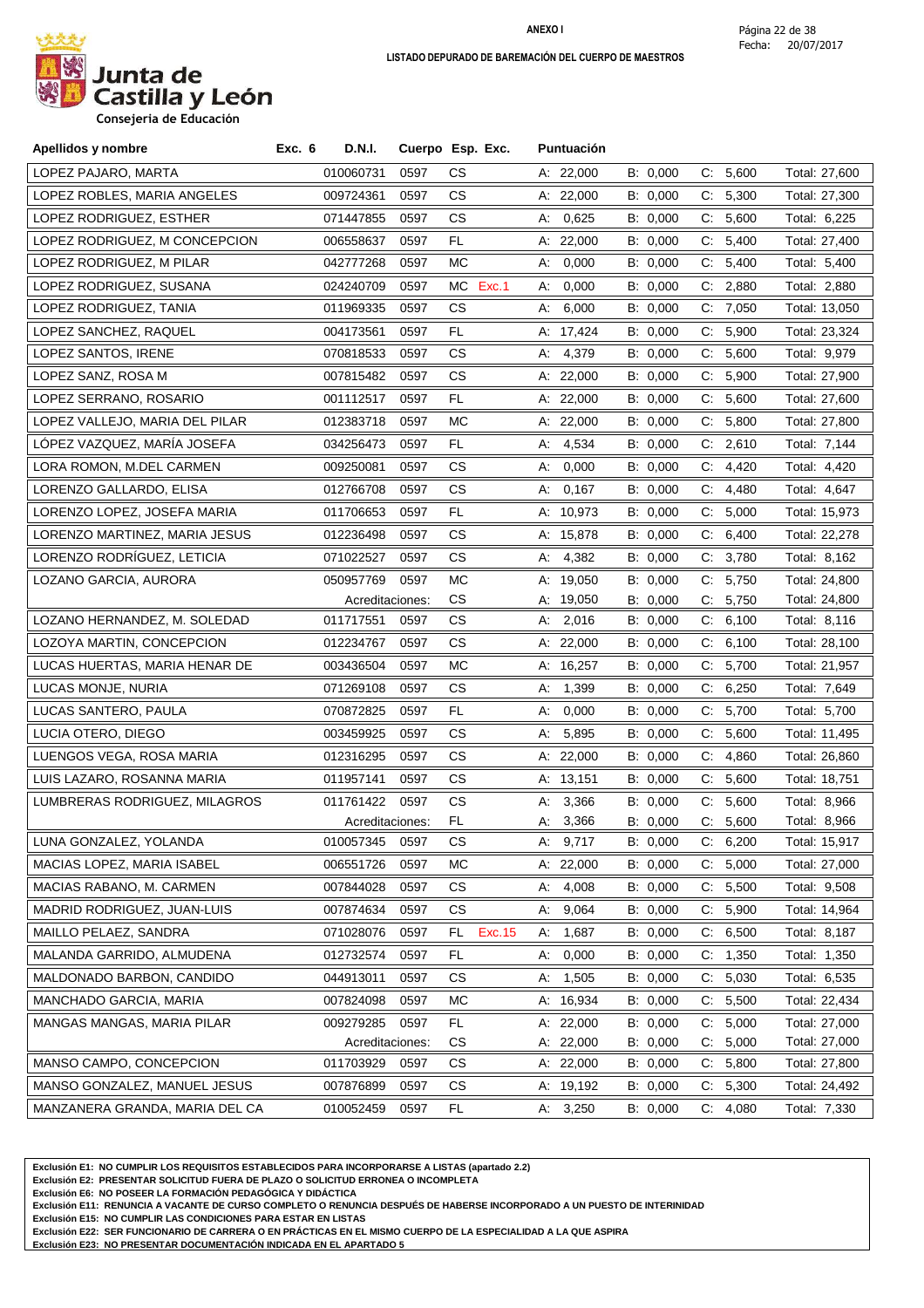

| Apellidos y nombre               | Exc. 6<br>D.N.I. |                 | Cuerpo Esp. Exc. | Puntuación  |          |             |               |
|----------------------------------|------------------|-----------------|------------------|-------------|----------|-------------|---------------|
| MAÑOSO DE MATIAS, ANGELA         | 006554711        | 0597            | FL               | A: 22,000   | B: 0,000 | C: 5,000    | Total: 27,000 |
| MARBAN ALVAREZ, ELVIRA           | 009756704        | 0597            | МC               | A: 0,000    | B: 0,000 | C: 2,110    | Total: 2,110  |
| MARBAN IBAÑEZ, YOLANDA           | 011955715        | 0597            | MC.              | A: 16,517   | B: 0,000 | C: 5,000    | Total: 21,517 |
| MARCOS CARRETERO, MARIA JESUS    | 009263596        | 0597            | СS               | A: 7,420    | B: 0,000 | C: 7,100    | Total: 14,520 |
| MARCOS DEL POZO, LUIS MANUEL     | 010188021        | 0597            | CS               | A: 14,678   | B: 0,000 | C:<br>3,800 | Total: 18,478 |
| MARCOS GARCIA, M DE LAS NIEVES   | 012737217        | 0597            | МC               | A: 9,139    | B: 0,000 | 5,400<br>C. | Total: 14,539 |
|                                  |                  | Acreditaciones: | FL<br>Exc.1      | A: 8,173    | B: 0,000 | C: 5,400    | Total: 13,573 |
| MARCOS GUTIERREZ, Mª ESTHER      | 009266134        | 0597            | СS               | 0,000<br>А. | B: 0,000 | 5,000<br>C. | Total: 5,000  |
| MARCOS ROMAN, MARIA CRUZ         | 070979308        | 0597            | CS               | A: 22,000   | B: 0,000 | 6,400<br>C: | Total: 28,400 |
| MARCOS TAVERA, MARIA FERMINA     | 007838683        | 0597            | FL.              | A: 22,000   | B: 0,000 | 5,800<br>C: | Total: 27,800 |
| MARIA SOTO, MARIA ALMUDENA       | 003452284        | 0597            | CS               | 3,232<br>А. | B: 0,000 | 5,000<br>C. | Total: 8,232  |
| MARTIN AGUSTIN, LAURA            | 070893541        | 0597            | FL               | 2,500<br>А. | B: 0,000 | 6,000<br>C: | Total: 8,500  |
| <b>MARTIN BELDA, ESTER</b>       | 070897767        | 0597            | FL.<br>Exc.1     | 0,000<br>А. | B: 0,000 | C.<br>4,600 | Total: 4,600  |
| MARTIN BELDA, RUT                | 070892556        | 0597            | CS               | A: 0,000    | B: 0,000 | C: 8,000    | Total: 8,000  |
| MARTIN BLAZQUEZ, ESTEBAN         | 006562834        | 0597            | FL               | A: 22,000   | B: 0.000 | 6,000<br>C. | Total: 28,000 |
|                                  |                  | Acreditaciones: | CS               | A: 22,000   | B: 0,000 | C:<br>6,000 | Total: 28,000 |
| <b>MARTIN CARDIEL, CESAR</b>     | 003457827        | 0597            | CS               | A: 22,000   | B: 0,000 | C: 5,000    | Total: 27,000 |
| MARTIN CASADO, MARIA JOSE        | 007870624        | 0597            | CS               | A: $22,000$ | B: 0,000 | C: 5,300    | Total: 27,300 |
| MARTIN CASADO, SONIA             | 003463667        | 0597            | CS               | A: 11,928   | B: 0,000 | 6,000<br>C: | Total: 17,928 |
|                                  |                  | Acreditaciones: | FL               | A: 11,928   | B: 0,000 | 6,000<br>C. | Total: 17,928 |
| MARTIN COSGAYA, RUTH             | 071280749        | 0597            | CS               | 0,000<br>А. | B: 0,000 | 6,900<br>C. | Total: 6,900  |
| MARTIN CRUZ, MARIA MONTSERRAT    | 011946439        | 0597            | FL               | A: 10,797   | B: 0,000 | 5,600<br>C. | Total: 16,397 |
| MARTIN DEL REY, M DE LA VEGA     | 052411887        | 0597            | FL.              | A: 0,000    | B: 0,000 | C: 5,500    | Total: 5,500  |
| MARTIN DEL RIO, MARIA LOURDES    | 012731982        | 0597            | MC.              | A: 0,000    | B: 0,000 | C: 3,100    | Total: 3,100  |
| MARTIN DIEZ, MIGUEL ANGEL        | 070875254        | 0597            | CS               | 9,296<br>А. | B: 0,000 | 5,900<br>C. | Total: 15,196 |
| MARTIN ESPINEL, CONSOLACION      | 012365531        | 0597            | МC               | 2,595<br>А. | B: 0,000 | 5,500<br>C: | Total: 8,095  |
| MARTIN FERNANDEZ, MARIA ANUNCIA  | 006544752        | 0597            | CS               | A: 22,000   | B: 0,000 | C:<br>4,750 | Total: 26,750 |
| MARTIN GARCIA, MANUELA           | 011727394        | 0597            | FL.              | A: $22,000$ | B: 0,000 | C: 5,120    | Total: 27,120 |
| MARTIN GARCIA, MARIA TERESA      | 009733811        | 0597            | FL.              | A: 12,505   | B: 0,000 | 5,000<br>C. | Total: 17,505 |
| MARTIN GIL, ENCARNACION          | 008105882        | 0597            | СS               | A: 17,449   | B: 0,000 | C: 6,100    | Total: 23,549 |
| MARTIN GONZALEZ, EVA MARIA       | 070869837        | 0597            | FL               | A: 2,667    | B: 0,000 | C: 5.750    | Total: 8,417  |
| MARTIN HERNANDEZ, JOSE ANTONIO   | 007877370        | 0597            | СS               | A: 15,073   | B: 0,000 | C: 5,600    | Total: 20,673 |
| MARTIN HERNANDEZ, JOSE MANUEL    | 007955962        | 0597            | FL.<br>Exc.11    | A: 0,000    | B: 0,000 | 5,600<br>C. | Total: 5,600  |
| MARTIN HERNANDEZ, MARIA FRANCIS  | 007959006        | 0597            | МC               | A: 19,103   | B: 0,000 | 6,600<br>C: | Total: 25,703 |
| MARTÍN JIMÉNEZ, REMEDIOS         | 006574372        | 0597            | FL.              | A: $7,182$  | B: 0,000 | C: 5,500    | Total: 12,682 |
| MARTIN MAGDALENO, TERESITA DE JI | 012716587        | 0597            | СS               | A: 22,000   | B: 0,000 | 5,600<br>C. | Total: 27,600 |
| MARTÍN MARTÍN, ELENA             | 006995850        | 0597            | CS Exc.1         | A: 0,000    | B: 0,000 | C: 6,400    | Total: 6,400  |
| MARTIN MARTIN, JUANA BLANCA      | 003422058        | 0597            | МC               | A: 22,000   | B: 0,000 | C: 5,600    | Total: 27,600 |
| MARTIN MARTIN, M. MERCEDES       | 070934358        | 0597            | Exc.1<br>FL.     | A: 0,000    | B: 0,000 | 1,400<br>С. | Total: 1,400  |
| MARTIN MARTIN, Mª PIEDAD         | 009252425        | 0597            | МC               | A: 22,000   | B: 0,000 | C: 5,900    | Total: 27,900 |
| MARTIN MERINO, ANA CRISTINA      | 012747520        | 0597            | МC               | A: 22,000   | B: 0,000 | 5,300<br>C. | Total: 27,300 |
| MARTIN MERINO, YOLANDA           | 070932902        | 0597            | СS               | A: 0,835    | B: 0,000 | 4,190<br>C. | Total: 5,025  |
| MARTIN MUÑOZ, MARIA TERESA       | 007969933        | 0597            | CS.              | 0,000<br>А. | B: 0,000 | C: 2,730    | Total: 2,730  |
|                                  |                  |                 |                  |             |          |             |               |

**Exclusión E1: NO CUMPLIR LOS REQUISITOS ESTABLECIDOS PARA INCORPORARSE A LISTAS (apartado 2.2)**

**Exclusión E2: PRESENTAR SOLICITUD FUERA DE PLAZO O SOLICITUD ERRONEA O INCOMPLETA**

**Exclusión E6: NO POSEER LA FORMACIÓN PEDAGÓGICA Y DIDÁCTICA**

**Exclusión E11: RENUNCIA A VACANTE DE CURSO COMPLETO O RENUNCIA DESPUÉS DE HABERSE INCORPORADO A UN PUESTO DE INTERINIDAD**

**Exclusión E15: NO CUMPLIR LAS CONDICIONES PARA ESTAR EN LISTAS**

**Exclusión E22: SER FUNCIONARIO DE CARRERA O EN PRÁCTICAS EN EL MISMO CUERPO DE LA ESPECIALIDAD A LA QUE ASPIRA**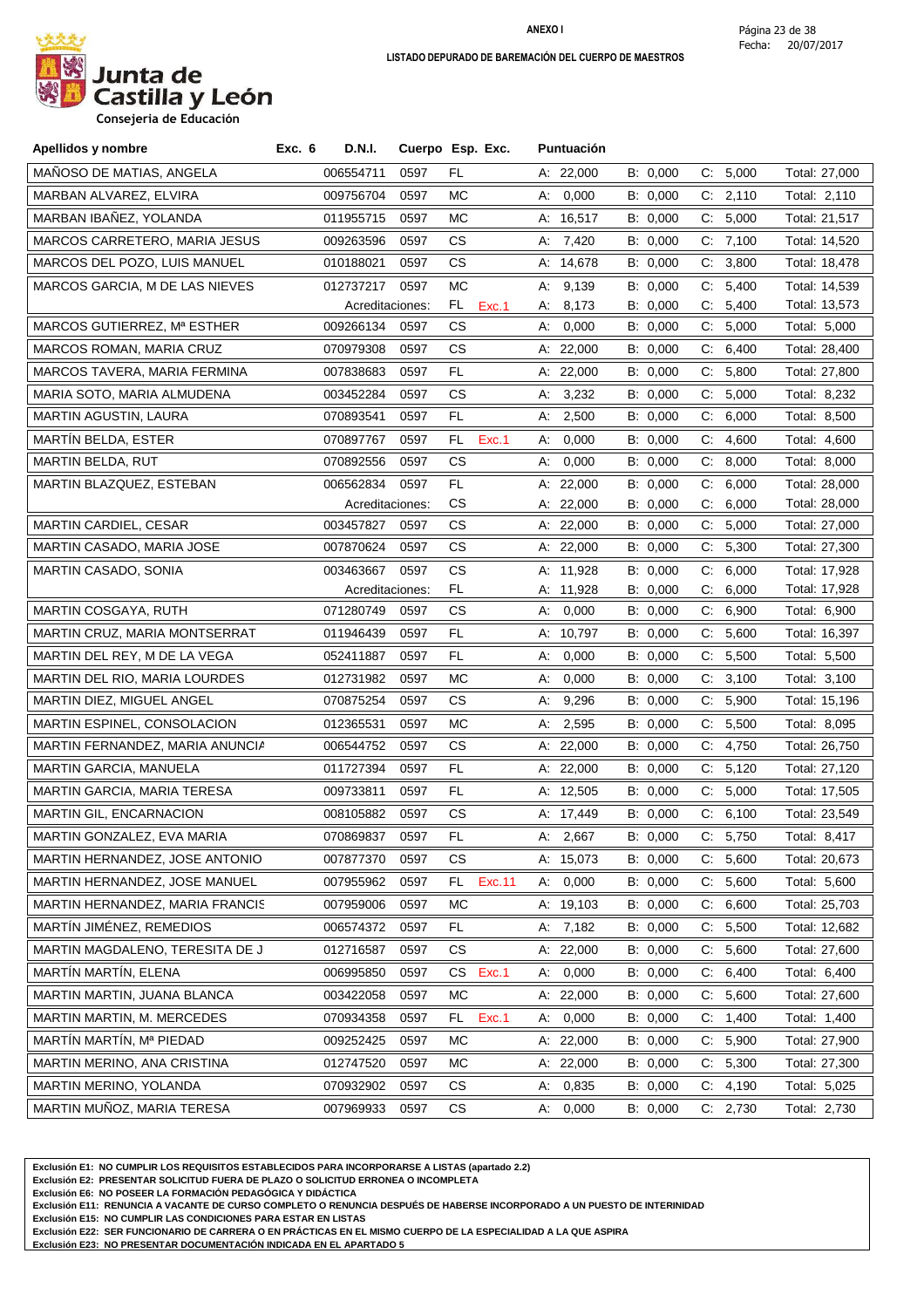

**Consejeria de Educación**

| Apellidos y nombre               | Exc. 6 | <b>D.N.I.</b>                |      | Cuerpo Esp. Exc. |    | <b>Puntuación</b>      |                      |       |                   |                                |
|----------------------------------|--------|------------------------------|------|------------------|----|------------------------|----------------------|-------|-------------------|--------------------------------|
| MARTIN PARDO, ANA MARIA          |        | 006541468                    | 0597 | СS               |    | A: 6,000               | B: 0,000             |       | C: 5,600          | Total: 11,600                  |
| MARTIN PEDRON, ALFONSA           |        | 011728614                    | 0597 | МC               |    | A: 22,000              | B: 0,000             |       | C: 5,900          | Total: 27,900                  |
| MARTIN PEREZ, RAQUEL             |        | 070890163                    | 0597 | FL               |    | A: 3,625               | B: 0,000             |       | C: 7,000          | Total: 10,625                  |
| MARTIN RODRIGUEZ, ANTONIO        |        | 007948418                    | 0597 | CS<br>Exc.1      |    | A: 19,181              | B: 0,000             | C:    | 3,590             | Total: 22,771                  |
| MARTIN RODRIGUEZ, ROSABEL        |        | 009813585                    | 0597 | СS               |    | A: 7,548               | B: 0,000             |       | C: 5,320          | Total: 12,868                  |
| MARTIN RUEDA, MARIA ZANI         |        | 070811857                    | 0597 | СS               | А: | 0,000                  | B: 0,000             |       | C: 7,220          | Total: 7,220                   |
| MARTIN SANCHEZ, DAVID            |        | 070806785                    | 0597 | CS.<br>Exc.11    |    | A: 7,812               | B: 0,000             |       | C: 6,280          | Total: 14,092                  |
| MARTIN SANCHEZ, VICENTE          |        | 070880113                    | 0597 | FL<br>Exc.1      | А: | 4,482                  | B: 0,000             | C.    | 6,100             | Total: 10,582                  |
| MARTIN SANCHEZ, VIRGINIA         |        | 070818445                    | 0597 | СS               | А: | 0,000                  | B: 0,000             |       | C: 5,600          | Total: 5,600                   |
| MARTIN SANTOS, ANA ISABEL        |        | 015386288                    | 0597 | FL.              | A: | 0,334                  | B: 0,000             |       | C: 5,950          | Total: 6,284                   |
| MARTIN SANTOS, IRAMA             |        | 072577890                    | 0597 | CS               | А. | 0,000                  | B: 0,000             | $C$ . | 6,500             | Total: 6,500                   |
| MARTIN SANZ, CARMEN              |        | 009264950                    | 0597 | МC               |    | A: $16,401$            | B: 0,000             | C.    | 5,000             | Total: 21,401                  |
| MARTIN SASTRE, Mª ASUNCION       |        | 003407324                    | 0597 | FL<br>Exc.1      |    | A: 22,000              | B: 0,000             | C:    | 5,500             | Total: 27,500                  |
| MARTIN SUAREZ, FERNANDO          |        | 076125823                    | 0597 | FL.              |    | A: 0,000               | B: 0,000             |       | C: 4,960          | Total: 4,960                   |
| MARTIN SUAREZ, MARIA TERESA      |        | 007871800                    | 0597 | СS               |    | A: 11,451              | B: 0,000             | C:    | 6,400             | Total: 17,851                  |
|                                  |        | Acreditaciones:              |      | FL.              |    | A: 11,451              | B: 0,000             | C:    | 6,400             | Total: 17,851                  |
| MARTIN TEJEDA, MARIA YOLANDA     |        | 051647899                    | 0597 | CS               |    | A: 0,000               | B: 0,000             |       | C: 5,400          | Total: 5,400                   |
| MARTIN VELASCO, AGUSTIN          |        | 009274451                    | 0597 | MC.<br>Exc.11    |    | A: 18,515              | B: 0,000             | C.    | 4,700             | Total: 23,215                  |
| MARTIN VICENTE, MARIA DEL CARME  |        | 007853058                    | 0597 | СS               | А. | 1,500                  | B: 0,000             | C.    | 5,600             | Total: 7,100                   |
| <b>MARTIN VICENTE, VICTOR</b>    |        | 071927829                    | 0597 | CS.              |    | A: 0,000               | B: 0,000             |       | C: 1,140          | Total: 1,140                   |
| MARTINEZ AGUILERA, CRISTINA      |        | 016612961                    | 0597 | СS               |    | A: 1,000               | B: 0,000             |       | C: 6,250          | Total: 7,250                   |
| MARTINEZ ALONSO, SAGRARIO        |        | 071260507                    | 0597 | СS               |    | A: 22,000              | B: 0,000             |       | C: 5,600          | Total: 27,600                  |
| MARTINEZ BAILEZ, DELFINA         |        | 009275343                    | 0597 | CS.              |    | A: 10,810              | B: 0,000             | C.    | 5,600             | Total: 16,410                  |
| MARTINEZ BANDERA, MIGUEL ANGEL   |        | 071426040                    | 0597 | СS               |    | A: 1,375               | B: 0,000             |       | C: 1,600          | Total: 2,975                   |
| MARTINEZ CALLEJA, MARIA DEL CARN |        | 071933460                    | 0597 | FL.              |    | A: 11,043              | B: 0,000             | C.    | 5,400             | Total: 16,443                  |
| MARTINEZ CORTES, ANASTASIA       |        | 010200711                    | 0597 | CS<br>Exc. 15    |    | A: 1,232               | B: 0,000             | C.    | 6,700             | Total: 7,932                   |
| MARTINEZ ESPADAS, MARIA JESUS    |        | 009729857                    | 0597 | CS<br>Exc.1      |    | A: 22,000              | B: 0,000             |       | C: 5,800          | Total: 27,800                  |
|                                  |        | Acreditaciones:              |      | FL.              |    | A: 22,000              | B: 0,000             | C.    | 5,800             | Total: 27,800                  |
| MARTINEZ FREIJO, FLORINDA        |        | 071339594                    | 0597 | СS               |    | A: 6,228               | B: 0,000             |       | C: 6,150          | Total: 12,378                  |
| MARTINEZ FUERTES, JOSE MANUEL    |        | 010196154 0597               |      | CS Exc.11        |    | A: 5,166               | B: 0,000             |       | C: 6,500          | Total: 11,666                  |
|                                  |        | Acreditaciones:              |      | FL.<br>Exc.11    | A: | 5,306                  | B: 0,000             |       | C: 6,500          | Total: 11,806                  |
| MARTINEZ GUTIERREZ, BEATRIZ      |        | 071934160                    | 0597 | FL.              |    | A: 16,512              | B: 0,000             | C.    | 5,000             | Total: 21,512                  |
| MARTINEZ MARCOS, ALFONSO         |        | 010174264                    | 0597 | MC               |    | A: 22,000              | B: 0,000             | $C$ : | 5,600             | Total: 27,600                  |
| MARTINEZ MARCOS, BEATRIZ         |        | 007985355                    | 0597 | Exc.1<br>FL.     |    | A: 0,000               | B: 0,000             |       | C: 5,200          | Total: 5,200                   |
| MARTINEZ MARTINEZ, JUANA         |        | 042975253                    | 0597 | MC               |    | A: 22,000              | B: 0,000             | C:    | 5,500             | Total: 27,500                  |
| MARTINEZ MUÑOZ, AMELIA           |        | 025950082<br>Acreditaciones: | 0597 | МC<br>CS         |    | A: 21,987<br>A: 20,013 | B: 0,000<br>B: 0,000 | C.    | 5,200<br>C: 5,200 | Total: 27,187<br>Total: 25,213 |
| MARTINEZ PARDO, MARIA DEL CARME  |        | 072878916                    | 0597 | CS               |    | A: 0,125               | B: 0,000             | C.    | 5,000             | Total: 5,125                   |
| MARTINEZ SAN ROMAN, BLANCA       |        | 012358756                    | 0597 | FL.              |    | A: 13,723              | B: 0,000             | C:    | 2,120             | Total: 15,843                  |
| MARTINEZ SANTOS, MARIA GORETTI   |        | 013140342                    | 0597 | FL.              |    | A: 22,000              | B: 0,000             |       | C: 5,220          | Total: 27,220                  |
| MARTINEZ TABERNERO, MARIA DEL R  |        | 016800563                    | 0597 | CS               |    | A: 22,000              | B: 0,000             | C.    | 5,000             | Total: 27,000                  |
| MARTINEZ VAZQUEZ, MARÍA ISABEL S |        | 003420634                    | 0597 | CS.              | А. | 0,000                  | B: 0,000             |       | C: 5,000          | Total: 5,000                   |
| MARTINS MAYORAL, MONTSERRAT      |        | 070868699                    | 0597 | CS               | А: | 0,000                  | B: 0,000             |       | C: 5,450          | Total: 5,450                   |
|                                  |        |                              |      |                  |    |                        |                      |       |                   |                                |

**Exclusión E1: NO CUMPLIR LOS REQUISITOS ESTABLECIDOS PARA INCORPORARSE A LISTAS (apartado 2.2)**

**Exclusión E2: PRESENTAR SOLICITUD FUERA DE PLAZO O SOLICITUD ERRONEA O INCOMPLETA**

**Exclusión E6: NO POSEER LA FORMACIÓN PEDAGÓGICA Y DIDÁCTICA**

**Exclusión E11: RENUNCIA A VACANTE DE CURSO COMPLETO O RENUNCIA DESPUÉS DE HABERSE INCORPORADO A UN PUESTO DE INTERINIDAD**

**Exclusión E15: NO CUMPLIR LAS CONDICIONES PARA ESTAR EN LISTAS**

**Exclusión E22: SER FUNCIONARIO DE CARRERA O EN PRÁCTICAS EN EL MISMO CUERPO DE LA ESPECIALIDAD A LA QUE ASPIRA**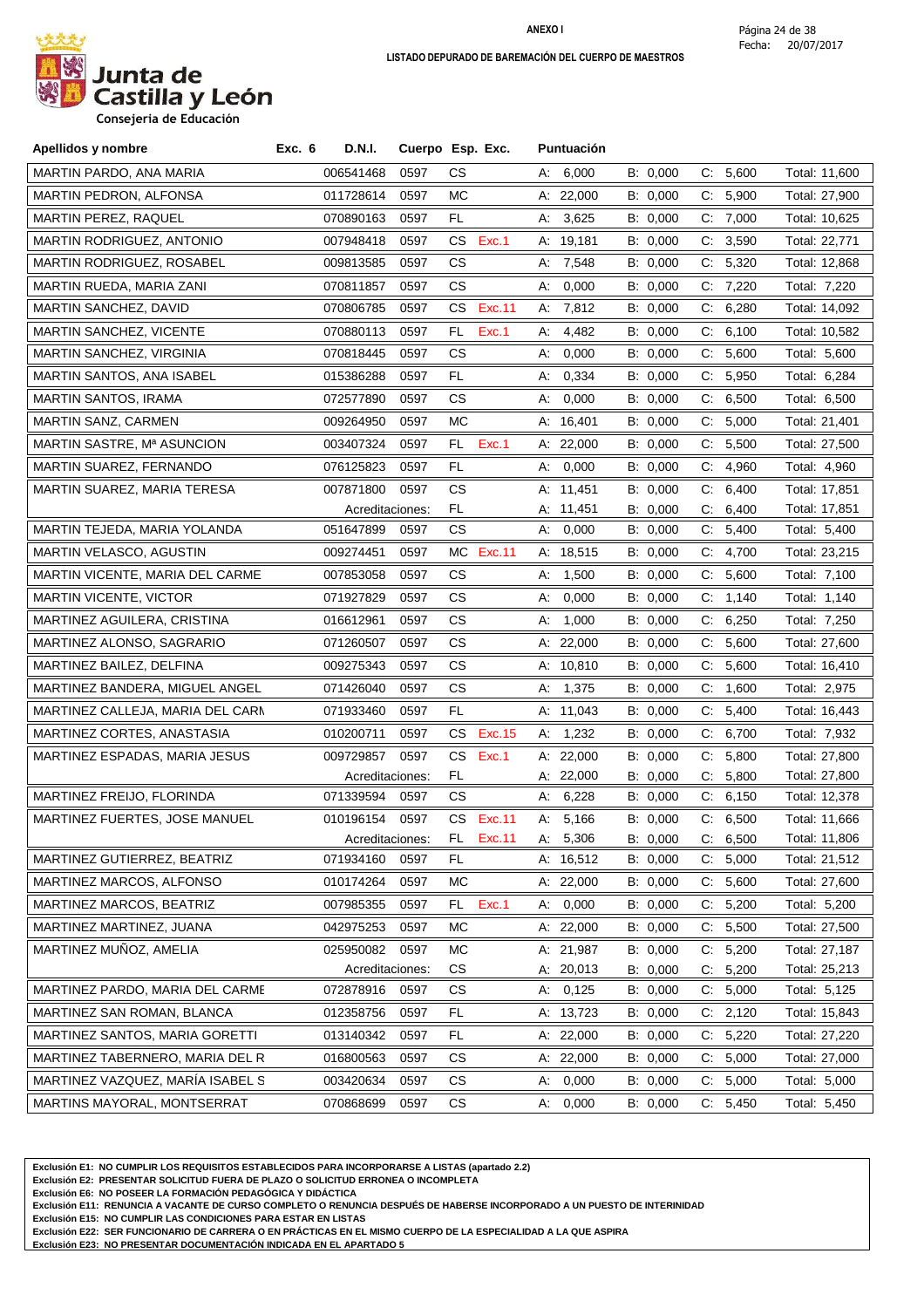

| Apellidos y nombre                | Exc. 6 | D.N.I.          | Cuerpo Esp. Exc. |           |        |    | Puntuación             |                      |    |                   |                                |
|-----------------------------------|--------|-----------------|------------------|-----------|--------|----|------------------------|----------------------|----|-------------------|--------------------------------|
| MATA GONZALEZ, JUANA              |        | 072879564       | 0597             | FL        |        |    | A: 4,500               | B: 0,000             |    | C: 5,000          | Total: 9,500                   |
|                                   |        | Acreditaciones: |                  | СS        |        | А: | 5,004                  | B: 0,000             |    | C: 5,000          | Total: 10,004                  |
| <b>MATA RUBIO, NIEVES</b>         |        | 070932433       | 0597             | СS        |        |    | A: 7,066               | B: 0,000             |    | C: 6,400          | Total: 13,466                  |
| MATANZA RODRIGUEZ, MARIA DEL CA   |        | 009719515       | 0597             | FL.       |        |    | A: $22,000$            | B: 0,000             | C. | 5,000             | Total: 27,000                  |
|                                   |        | Acreditaciones: |                  | CS        |        |    | A: 22,000              | B: 0,000             |    | C: 5,000          | Total: 27,000                  |
| MATEO VALERIO, MARIA DOLORES      |        | 009274188       | 0597             | MC        |        |    | A: 0,000               | B: 0,000             |    | C: 5,800          | Total: 5,800                   |
| MATEOS GOMEZ, MARIA LUISA         |        | 007850570       | 0597             | MC        |        |    | A: 19,244              | B: 0,000             |    | C: 5,600          | Total: 24,844                  |
|                                   |        | Acreditaciones: |                  | СS        |        |    | A: 15,212              | B: 0,000             | C. | 5,600             | Total: 20,812                  |
| MATEOS PEREZ, JOSE MARIA          |        | 011722727       | 0597             | СS        |        | А. | 0,000                  | B: 0,000             |    | C: 3,700          | Total: 3,700                   |
| <b>MATEOS SAN MARTIN, AURORA</b>  |        | 071012218       | 0597             | CS.       |        | А: | 0,000                  | B: 0,000             |    | C: 5,600          | Total: 5,600                   |
| MATILLA MARTINEZ, MARIA PILAR     |        | 009721823       | 0597             | СS        |        |    | A: 18,287              | B: 0,000             | C. | 5,000             | Total: 23,287                  |
| MAYORAL LORO, MARIA LUISA         |        | 000387267       | 0597             | СS        |        |    | A: 13,379              | B: 0,000             | C: | 6,100             | Total: 19,479                  |
| MEDIAVILLA GONZALEZ, MONICA       |        | 009321622       | 0597             | FL        |        |    | A: 11,251              | B: 0,000             | C. | 5,210             | Total: 16,461                  |
| MEDIAVILLA MARCOS, MARIA VICTORI  |        | 013117810       | 0597             | СS        |        |    | A: 22,000              | B: 0,000             |    | C: 5,000          | Total: 27,000                  |
| MEDIAVILLA MEDIAVILLA, M NATIVIDA |        | 013066269       | 0597             | МC        |        |    | A: 22,000              | B: 0,000             | C. | 5,000             | Total: 27,000                  |
| MEDINA CÁRDENAS, SANDRA LILIANA   |        | 070915947       | 0597             | CS.       |        | А: | 0,000                  | B: 0,000             |    | C: 6,000          | Total: 6,000                   |
| MEDINA CUESTA, M.MERCEDES         |        | 012355173       | 0597             | МC        |        |    | A: 17,309              | B: 0,000             |    | C: 5,000          | Total: 22,309                  |
| MEDINA PAYO, TERESA               |        | 013166882       | 0597             | СS        |        |    | A: 14,345              | B: 0,000             | C. | 5,750             | Total: 20,095                  |
| <b>MEDINA TORRES, MARIA</b>       |        | 070978865       | 0597             | FL.       |        |    | A: 5,836               | B: 0,000             |    | C: 5,150          | Total: 10,986                  |
| MEJIAS BAUTISTA, MARTA AMELIA     |        | 050709411       | 0597             | МC        | Exc.11 |    | A: 14,651              | B: 0,000             | C. | 5,000             | Total: 19,651                  |
| MELERO RECIO, MARIA ISABEL        |        | 009805404       | 0597             | МC        |        | А. | 1,002                  | B: 0,000             |    | C: 6,500          | Total: 7,502                   |
| MELLADO GRANDE, SUSANA            |        | 007992612       | 0597             | СS        |        | А: | 4,840                  | B: 0,000             | C. | 6,450             | Total: 11,290                  |
| MELLADO SANCHEZ, DAVID            |        | 070892086       | 0597             | СS        |        | А. | 0,000                  | B: 0,000             |    | C: 6,300          | Total: 6,300                   |
|                                   |        | Acreditaciones: |                  | FL.       | Exc.1  | А. | 0,000                  | B: 0,000             |    | C: 6,300          | Total: 6,300                   |
| MÉNDEZ GÓMEZ, ÁLVARO              |        | 070887670       | 0597             | FL.       | Exc.1  |    | A: 0,784               | B: 0,000             |    | C: 5,500          | Total: 6,284                   |
| MENDEZ GOMEZ, JOSEFA              |        | 007819039       | 0597             | FL        |        | А: | 0,000                  | B: 0,000             | C. | 2,400             | Total: 2,400                   |
| MENDEZ SANCHEZ, CARMEN            |        | 007849904       | 0597             | FL.       |        |    | A: $22,000$            | B: 0,000             |    | C: 6,300          | Total: 28,300                  |
| MENDUIÑA MARTIN, VIRGINIA         |        | 006569152       | 0597             | СS        |        | А. | 1,995                  | B: 0,000             | C. | 4,920             | Total: 6,915                   |
| MENENDEZ LOREDO, IVAN             |        | 032883736       | 0597             | СS        |        | А. | 0,203                  | B: 0,000             | C. | 6,000             | Total: 6,203                   |
|                                   |        | Acreditaciones: |                  | МC        |        | А: | 0,203                  | B: 0,000             |    | C: 6,000          | Total: 6,203                   |
| <b>MERCHAN SENDIN, MATILDE</b>    |        | 007961139       | 0597             | MC        |        |    | A: 12,145              | B: 0,000             |    | C: 6,100          | Total: 18,245                  |
|                                   |        | Acreditaciones: |                  | CS        |        |    | A: 10,171              | B: 0,000             | C: | 6,100             | Total: 16,271                  |
| MERINO BOCOS, MARIA PURA          |        | 012233534       | 0597             | FL.       |        |    | A: 14,530              | B: 0,000             | C. | 4,610             | Total: 19,140                  |
| MERINO GONZALEZ, MARIA DOLORE     |        | 007950705       | 0597             | CS        |        |    | A: 19,008              | B: 0,000             | C. | 5,600             | Total: 24,608                  |
| MERINO PASCUA, JOSE ANGEL         |        | 003446340       | 0597             | СS        |        |    | A: 22,000              | B: 0,000             | C. | 6,700             | Total: 28,700                  |
|                                   |        | Acreditaciones: |                  | FL.<br>MC |        |    | A: 22,000<br>A: 22,000 | B: 0,000<br>B: 0,000 | C: | 6,700<br>C: 6,700 | Total: 28,700<br>Total: 28,700 |
| MERINO REBOLLO, M ARANZAZU        |        | 009284505       | 0597             | СS        |        |    | A: 17,176              | B: 0,000             | C. | 5,600             | Total: 22,776                  |
| MESA GUZMAN, M CARMEN C           |        | 004159231       | 0597             | FL.       |        |    | A: 22,000              | B: 0,000             | C. | 5,500             | Total: 27,500                  |
| MESA GUZMÁN, MARÍA JESÚS          |        | 004162546       | 0597             | МC        |        | А. | 0,000                  | B: 0,000             | C. | 4,930             | Total: 4,930                   |
| MESONERO VALDIVIESO, MONICA       |        | 009315911       | 0597             | <b>CS</b> |        | А. | 0,000                  | B: 0,000             | C: | 6,100             | Total: 6,100                   |
| MIGUEL JIMENEZ, JOSE ANTONIO      |        | 006564083       | 0597             | CS        |        | А: | 1,837                  | B: 0,000             |    | C: 5,500          | Total: 7,337                   |
| MIGUEL MARTIN, MARIA ELENA        |        | 007859128       | 0597             | СS        |        | А. | 9,710                  | B: 0,000             | C: | 5,000             | Total: 14,710                  |
| MIGUEL MIGUEL, ANA MARIA          |        | 045682403       | 0597             | СS        |        |    | A: 3,173               | B: 0,000             |    | C: 6,350          | Total: 9,523                   |
|                                   |        |                 |                  |           |        |    |                        |                      |    |                   |                                |

**Exclusión E1: NO CUMPLIR LOS REQUISITOS ESTABLECIDOS PARA INCORPORARSE A LISTAS (apartado 2.2)**

**Exclusión E2: PRESENTAR SOLICITUD FUERA DE PLAZO O SOLICITUD ERRONEA O INCOMPLETA**

**Exclusión E6: NO POSEER LA FORMACIÓN PEDAGÓGICA Y DIDÁCTICA**

**Exclusión E11: RENUNCIA A VACANTE DE CURSO COMPLETO O RENUNCIA DESPUÉS DE HABERSE INCORPORADO A UN PUESTO DE INTERINIDAD**

**Exclusión E15: NO CUMPLIR LAS CONDICIONES PARA ESTAR EN LISTAS**

**Exclusión E22: SER FUNCIONARIO DE CARRERA O EN PRÁCTICAS EN EL MISMO CUERPO DE LA ESPECIALIDAD A LA QUE ASPIRA**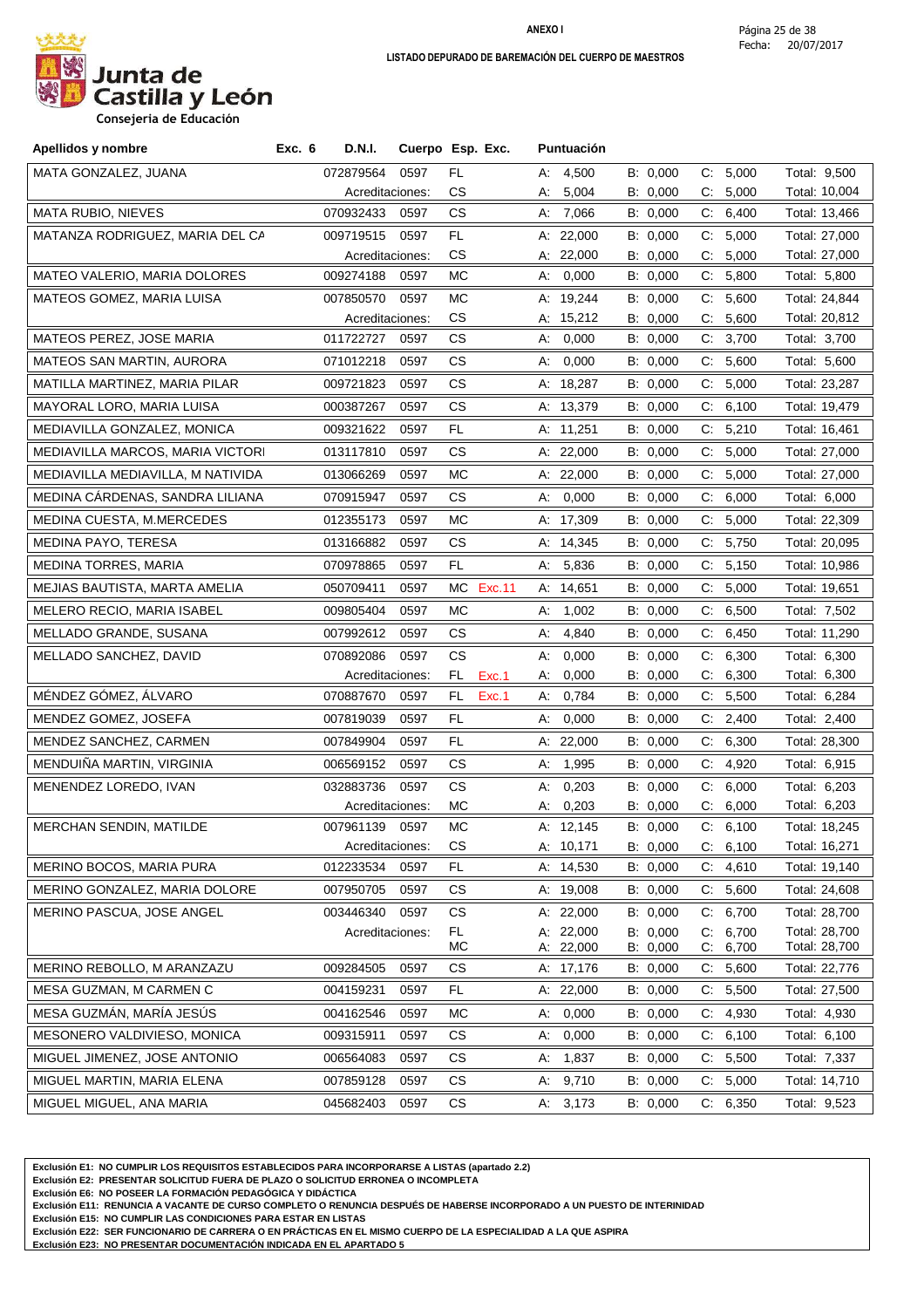

**Consejeria de Educación**

| Apellidos y nombre             | <b>D.N.I.</b><br>Exc. 6 |                 | Cuerpo Esp. Exc. |    | <b>Puntuación</b> |          |       |          |               |  |
|--------------------------------|-------------------------|-----------------|------------------|----|-------------------|----------|-------|----------|---------------|--|
| MIGUEL SANCHEZ, GEMINIANA      | 011721474               | 0597            | CS .<br>Exc. 15  |    | A: 1,056          | B: 0,000 | C:    | 5,450    | Total: 6,506  |  |
| MIGUEL VIÑUELA, JAVIER         | 071025527               | 0597            | СS               | А. | 0,042             | B: 0,000 | C:    | 3,100    | Total: 3,142  |  |
| MIGUELEZ REY, LAURA            | 071449331               | 0597            | FL               | А: | 1,344             | B: 0,000 | C.    | 7,300    | Total: 8,644  |  |
| MOLINA SALAZAR, TOMAS          | 001106383               | 0597            | СS               | А. | 4,857             | B: 0,000 |       | C: 4,920 | Total: 9,777  |  |
| MOLINERO FRANCISCO, EVANGELIST | 007943918               | 0597            | МC               | А. | 1,002             | B: 0,000 | C.    | 5,500    | Total: 6,502  |  |
| MONEO VARGA, MIRIAN            | 071286791               | 0597            | СS               | А. | 0,000             | B: 0,000 |       | C: 5,900 | Total: 5,900  |  |
| MONJAS CAÑAS, PILAR            | 003454742               | 0597            | МC               | А: | 7,090             | B: 0,000 | C.    | 5,600    | Total: 12,690 |  |
| MONTALBAN PIGAZO, RUTH         | 071941050               | 0597            | СS               | А. | 5,511             | B: 0,000 | C.    | 5,670    | Total: 11,181 |  |
| MONTERO CARRILLO, ALBERTO      | 071276489               | 0597            | СS               | А. | 0,746             | B: 0,000 | C.    | 5,520    | Total: 6,266  |  |
| MONTERO FERNANDEZ, M. MERCEDE  | 013919504               | 0597            | МC               | А: | 0,897             | B: 0,000 | C:    | 5,900    | Total: 6,797  |  |
| MONTERO SALVADOR, BLANCA CRIST | 007978704               | 0597            | FL.              | А. | 0,625             | B: 0,000 |       | C: 6,250 | Total: 6,875  |  |
| MORAL ALONSO, MARIA PILAR      | 007957469               | 0597            | FL.              | А: | 8,450             | B: 0,000 | C:    | 6,700    | Total: 15,150 |  |
| MORALES PAINO, JOSE MANUEL     | 007992427               | 0597            | СS               | А. | 0,336             | B: 0,000 | C.    | 7,000    | Total: 7,336  |  |
| MORALES PIQUERAS, MIRIAM       | 053490666               | 0597            | Exc.1<br>CS.     | A: | 0,000             | B: 0,000 | C.    | 4,680    | Total: 4,680  |  |
| MORALES SANCHEZ, MARIO AUGUST  | 024258104               | 0597            | CS               |    | A: 11,713         | B: 0,000 | C.    | 5,200    | Total: 16,913 |  |
| MORAN DATO, M. VICTORIA        | 011725995               | 0597            | СS               | А: | 0,000             | B: 0,000 | C.    | 4,430    | Total: 4,430  |  |
| MORAN RICO, DOLORES            | 024797088               | 0597            | FL.              |    | A: 22,000         | B: 0,000 | $C$ : | 5,300    | Total: 27,300 |  |
| MORANTE ALONSO, JUAN CARLOS    | 011732955               | 0597            | CS               |    | A: 22,000         | B: 0,000 |       | C: 4,360 | Total: 26,360 |  |
| MORCILLO DURAN, ISABEL MARIA   | 052356966               | 0597            | СS               |    | A: 12,055         | B: 0,000 | C:    | 7,350    | Total: 19,405 |  |
| MORENO CARBONE, MARIA ESTHER   | 001926004               | 0597            | CS               | А: | 0,000             | B: 0,000 | C.    | 6,530    | Total: 6,530  |  |
|                                |                         | Acreditaciones: | FL.              | А. | 0,000             | B: 0,000 |       | C: 6,530 | Total: 6,530  |  |
| MORENO DIAZ, ANA LUISA         | 000821932               | 0597            | СS               | А. | 3,024             | B: 0,000 | C:    | 5,200    | Total: 8,224  |  |
| MORENO GUZMAN, MARIA DOLORES   | 016791235               | 0597            | CS               | А: | 7,181             | B: 0,000 | C.    | 5,000    | Total: 12,181 |  |
| MORIN ARROYO, ANA ISABEL       | 007960666               | 0597            | СS               | А. | 0,000             | B: 0,000 |       | C: 4,550 | Total: 4,550  |  |
| MORO DE ANDRES, FUENCISLA      | 003421944               | 0597            | CS<br>Exc. 15    |    | A: 11,550         | B: 0,000 | C:    | 5,600    | Total: 17,150 |  |
| MOTA PRIETO, BEATRIZ           | 009814446               | 0597            | СS               | А. | 4,112             | B: 0,000 |       | C: 5,600 | Total: 9,712  |  |
| MOYA LOPEZ, MONICA             | 046646942               | 0597            | CS               | А: | 4,343             | B: 0,000 |       | C: 7,300 | Total: 11,643 |  |
|                                | Acreditaciones:         |                 | FL.              | А: | 4,343             | B: 0,000 | C:    | 7,300    | Total: 11,643 |  |
| MUIÑO MONTERO, JOSE MANUEL     | 032664360               | 0597            | MC               | А. | 0,000             | B: 0,000 | C.    | 5,150    | Total: 5,150  |  |
| MUÑOZ FRANCISCO, AZUCENA       | 009306445               | 0597            | СS               |    | A: 17,484         | B: 0,000 |       | C: 6,300 | Total: 23,784 |  |
| MUÑOZ LUENGO, MARIA JOSEFA     | 008106428               | 0597            | CS               |    | A: 22,000         | B: 0,000 |       | C: 5,500 | Total: 27,500 |  |
| MUNOZ MARTIN, CANDELAS         | 006575469               | 0597            | FL.              |    | A: 22,000         | B: 0,000 |       | C: 7,100 | Total: 29,100 |  |
| MUÑOZ MENDEZ, LOURDES          | 006530074               | 0597            | СS               | А. | 0,000             | B: 0,000 | C.    | 4,570    | Total: 4,570  |  |
| MUÑOZ PEDRIZA, MARIA JESUS     | 003449211               | 0597            | FL.              |    | A: 15,795         | B: 0,000 |       | C: 5,600 | Total: 21,395 |  |
| MUÑOZ REDONDO, GREGORIO JOSE   | 003453002               | 0597            | СS               |    | A: 22,000         | B: 0,000 | C:    | 5,300    | Total: 27,300 |  |
| MUÑOZ RODRIGUEZ, M TERESA      | 006563334               | 0597            | CS               |    | A: 22,000         | B: 0,000 | $C$ : | 5,000    | Total: 27,000 |  |
| MURCIEGO DEL POZO, Mª TERESA   | 071443254               | 0597            | Exc.1<br>CS      | А. | 0,000             | B: 0,000 | C.    | 4,920    | Total: 4,920  |  |
| NARROS MUÑOZ, PILAR            | 003469231               | 0597            | FL.              | А. | 0,000             | B: 0,000 | C:    | 2,950    | Total: 2,950  |  |
| NAVA CASILLAS, MARIA ESTRELLA  | 007947882               | 0597            | Exc. 15<br>CS    | А. | 1,336             | B: 0,000 |       | C: 3,100 | Total: 4,436  |  |
| NAVAJO GARCIA, MARIA EUGENIA   | 003444787               | 0597            | CS               | А. | 1,963             | B: 0,000 | C.    | 5,600    | Total: 7,563  |  |
|                                | Acreditaciones:         |                 | МC               | А. | 1,501             | B: 0,000 | C:    | 5,600    | Total: 7,101  |  |
| NAVARRO RODRIGUEZ, PIEDAD      | 007859523               | 0597            | MC               |    | A: 14,028         | B: 0,000 |       | C: 2,120 | Total: 16,148 |  |
| NAVAS GONZALEZ, MARISOL        | 009300912               | 0597            | CS.              |    | A: 17,432         | B: 0,000 |       | C: 6,200 | Total: 23,632 |  |
|                                |                         | Acreditaciones: | МC               |    | A: 18,902         | B: 0,000 |       | C: 6,200 | Total: 25,102 |  |

**Exclusión E1: NO CUMPLIR LOS REQUISITOS ESTABLECIDOS PARA INCORPORARSE A LISTAS (apartado 2.2)**

**Exclusión E2: PRESENTAR SOLICITUD FUERA DE PLAZO O SOLICITUD ERRONEA O INCOMPLETA**

**Exclusión E6: NO POSEER LA FORMACIÓN PEDAGÓGICA Y DIDÁCTICA**

**Exclusión E11: RENUNCIA A VACANTE DE CURSO COMPLETO O RENUNCIA DESPUÉS DE HABERSE INCORPORADO A UN PUESTO DE INTERINIDAD**

**Exclusión E15: NO CUMPLIR LAS CONDICIONES PARA ESTAR EN LISTAS**

**Exclusión E22: SER FUNCIONARIO DE CARRERA O EN PRÁCTICAS EN EL MISMO CUERPO DE LA ESPECIALIDAD A LA QUE ASPIRA**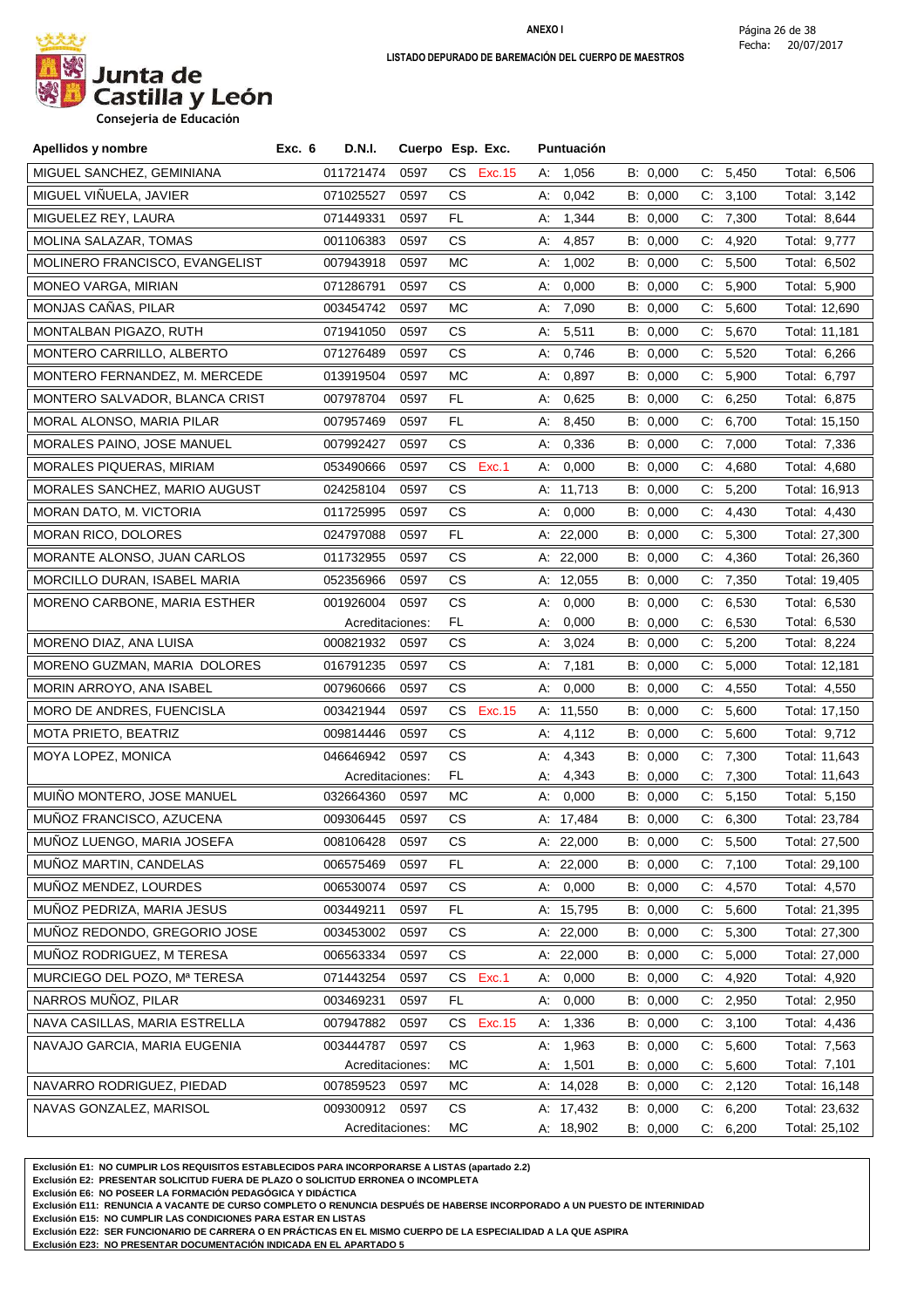

**Consejeria de Educación**

| Apellidos y nombre               | <b>D.N.I.</b><br>Exc. 6 |                 | Cuerpo Esp. Exc.    | <b>Puntuación</b> |          |             |               |
|----------------------------------|-------------------------|-----------------|---------------------|-------------------|----------|-------------|---------------|
| NAVAZO MERINO, CRISITNA          | 071264266               | 0597            | СS                  | A: 0,000          | B: 0,000 | C: 5,310    | Total: 5,310  |
| NEBREDA SOLORZANO, Mª LUISA      | 012750879               | 0597            | <b>Exc.15</b><br>CS | A: 6,846          | B: 0,000 | C: 5,600    | Total: 12,446 |
|                                  |                         | Acreditaciones: | FL.<br>Exc. 15      | A: 6,846          | B: 0,000 | C: 5,600    | Total: 12,446 |
| NEGRO ALONSO, ASCENSION          | 009723132               | 0597            | МC                  | A: 20,524         | B: 0,000 | C: 3,450    | Total: 23,974 |
| NEILA HERNANDEZ, NURIA           | 008109934               | 0597            | CS                  | A: $16,003$       | B: 0,000 | C:<br>6,100 | Total: 22,103 |
| NIETO CARPINTERO, MARIA TERESA   | 009758726               | 0597            | МC                  | A: 9,625          | B: 0,000 | 4,450<br>C. | Total: 14,075 |
| NIETO CUESTA, MARIA FRANCISCA    | 007839487               | 0597            | МC                  | A: 22,000         | B: 0,000 | 6,100<br>C. | Total: 28,100 |
|                                  |                         | Acreditaciones: | CS                  | A: 22,000         | B: 0,000 | 6,100<br>C. | Total: 28,100 |
| NIÑO RUIZ, JUDIT                 | 070816613               | 0597            | Exc.1<br>FL.        | A: 0,000          | B: 0,000 | C: 4,920    | Total: 4,920  |
| NOGALES CORRAL, MARGARITA        | 051417386               | 0597            | CS.<br>Exc.11       | A: $7,428$        | B: 0,000 | C: 6,280    | Total: 13,708 |
| NORIEGA FERNANDEZ, MARIA EUGEN   | 076958823               | 0597            | CS                  | 0,000<br>А.       | B: 0,000 | C: 6,300    | Total: 6,300  |
| NUÑEZ ALLER, NESTOR              | 071447240               | 0597            | CS.                 | A: 3,715          | B: 0,000 | C: 6,850    | Total: 10,565 |
| NUÑEZ BARRIO, MARIA CARMEN       | 010053881               | 0597            | <b>CS</b>           | 3,802<br>А:       | B: 0,000 | C: 3,310    | Total: 7,112  |
| NUÑEZ DE MIGUEL, MARGARITA ELVIF | 051609502               | 0597            | FL.                 | A: 22,000         | B: 0,000 | C: 5,500    | Total: 27,500 |
|                                  |                         | Acreditaciones: | МC                  | A: 22,000         | B: 0,000 | C: 5,500    | Total: 27,500 |
| NUNEZ TOBARRA, MANUEL            | 007550288               | 0597            | CS                  | A: 14,625         | B: 0,000 | C: 5,000    | Total: 19,625 |
| NUNEZ VARELA, VERONICA MARIA     | 033343044               | 0597            | FL.                 | A: 0,000          | B: 0,000 | C: 6,100    | Total: 6,100  |
| ODRIOZOLA LOPEZ, ALFONSO         | 034109126               | 0597            | MC Exc.15           | A: 0,000          | B: 0,000 | C: 5,730    | Total: 5,730  |
| OLMEDO GENTO, ROSA M INMACULAE   | 009278590               | 0597            | FL                  | 0,294<br>А.       | B: 0,000 | C:<br>5,000 | Total: 5,294  |
| OLMO DE FUENTES, MARIA ELENA DE  | 009305682               | 0597            | FL.                 | A: 20,875         | B: 0,000 | C: 5,200    | Total: 26,075 |
| OREJA MARTIN, ELOINA MARIA       | 007868067               | 0597            | СS                  | 3,546<br>А.       | B: 0,000 | 5,800<br>C: | Total: 9,346  |
| ORGUEIRA PRIETO, ELENA           | 010178228               | 0597            | FL.                 | A: 10,049         | B: 0,000 | C: 5,000    | Total: 15,049 |
| ORTEGA BLANCO, RAQUEL            | 071274730               | 0597            | СS                  | A: $2,210$        | B: 0,000 | 6,050<br>C. | Total: 8,260  |
| ORTEGA CENTENO, Mª LUZ           | 012685184               | 0597            | МC                  | A: $22,000$       | B: 0,000 | C: 5,000    | Total: 27,000 |
| ORTEGA GARCIA, JESUS ANGEL       | 012704277               | 0597            | МC                  | A: $22,000$       | B: 0,000 | C.<br>5,000 | Total: 27,000 |
| ORTEGA PEREZ, MARIA DEL PILAR    | 009253756               | 0597            | CS.                 | A: 22,000         | B: 0,000 | C:<br>6,400 | Total: 28,400 |
| ORTIZ DIAZ, ISABEL               | 006548262               | 0597            | CS.                 | A: $22,000$       | B: 0,000 | C: 5,600    | Total: 27,600 |
| ORTIZ HURTADO, MARIA NIEVES      | 071414311               | 0597            | CS.                 | A: 22,000         | B: 0,000 | C: 5,600    | Total: 27,600 |
| OTERO BAUN, M. ESTHER            | 016803332               | 0597            | CS.                 | A: 0,000          | B: 0,000 | C: 4,540    | Total: 4,540  |
| OVEJERO CAMPELO, MARGARITA MEI   | 009732561               | 0597            | FL                  | A: $22,000$       | B: 0,000 | C: 5,600    | Total: 27,600 |
| OVIEDO PEREZ, CRISTINA           |                         | 053527105 0597  | CS Exc.15           | A: 11,198         | B: 0,000 | C: 6,250    | Total: 17,448 |
| PACHECO SANZ, LORENA             | 072889402               | 0597            | FL                  | A: $2,500$        | B: 0,000 | 6,400<br>C. | Total: 8,900  |
| PACHO MERINO, JULIA PILAR        | 009688993               | 0597            | CS                  | A: 22,000         | B: 0,000 | 5,000<br>C. | Total: 27,000 |
| PADIAL MELGUIZO, MARIA DEL CARM  | 024270597               | 0597            | CS                  | 0,000<br>A:       | B: 0,000 | 4,990<br>C. | Total: 4,990  |
| PADORNO GONZALEZ, SAGRARIO       | 033837944               | 0597            | СS                  | 8,375<br>А.       | B: 0,000 | 5,000<br>C. | Total: 13,375 |
| PADRONES PRIETO, JOSE ALBERTO    | 012244816               | 0597            | МC                  | A: 13,177         | B: 0,000 | C: 5,000    | Total: 18,177 |
| PALACIOS DEL PRADO, CASILDA      | 013163047               | 0597            | СS                  | 0,000<br>А:       | B: 0,000 | 6,400<br>C. | Total: 6,400  |
| PALENZUELA MUSLARES, INES        | 012766389               | 0597            | FL.                 | A: 10,418         | B: 0,000 | C: 6,500    | Total: 16,918 |
|                                  |                         |                 |                     |                   |          |             |               |
| PALOMO DEL BLANCO, ROSA          | 009703403               | 0597            | СS                  | A: $22,000$       | B: 0,000 | C: 5,000    | Total: 27,000 |
| PANERO LEDESMA, JOSE ALFONSO     | 011934116               | 0597            | MC                  | 0,000<br>А.       | B: 0,000 | 1,200<br>C. | Total: 1,200  |
| PANIAGUA ARIAS, MARIA BLANCA     | 012363540               | 0597            | СS                  | 0,501<br>А.       | B: 0,000 | C: 2,190    | Total: 2,691  |
| PANIEGO ANDRES, ALICIA           | 071278964               | 0597            | <b>CS</b>           | 7,337<br>А.       | B: 0,000 | 5,600<br>C: | Total: 12,937 |
| PARDO LOPEZ, SERGIO DAVID        | 071292701               | 0597            | CS Exc.15           | A: 0,000          | B: 0,000 | C: 5,750    | Total: 5,750  |

**Exclusión E1: NO CUMPLIR LOS REQUISITOS ESTABLECIDOS PARA INCORPORARSE A LISTAS (apartado 2.2)**

**Exclusión E2: PRESENTAR SOLICITUD FUERA DE PLAZO O SOLICITUD ERRONEA O INCOMPLETA**

**Exclusión E6: NO POSEER LA FORMACIÓN PEDAGÓGICA Y DIDÁCTICA**

**Exclusión E11: RENUNCIA A VACANTE DE CURSO COMPLETO O RENUNCIA DESPUÉS DE HABERSE INCORPORADO A UN PUESTO DE INTERINIDAD**

**Exclusión E15: NO CUMPLIR LAS CONDICIONES PARA ESTAR EN LISTAS**

**Exclusión E22: SER FUNCIONARIO DE CARRERA O EN PRÁCTICAS EN EL MISMO CUERPO DE LA ESPECIALIDAD A LA QUE ASPIRA**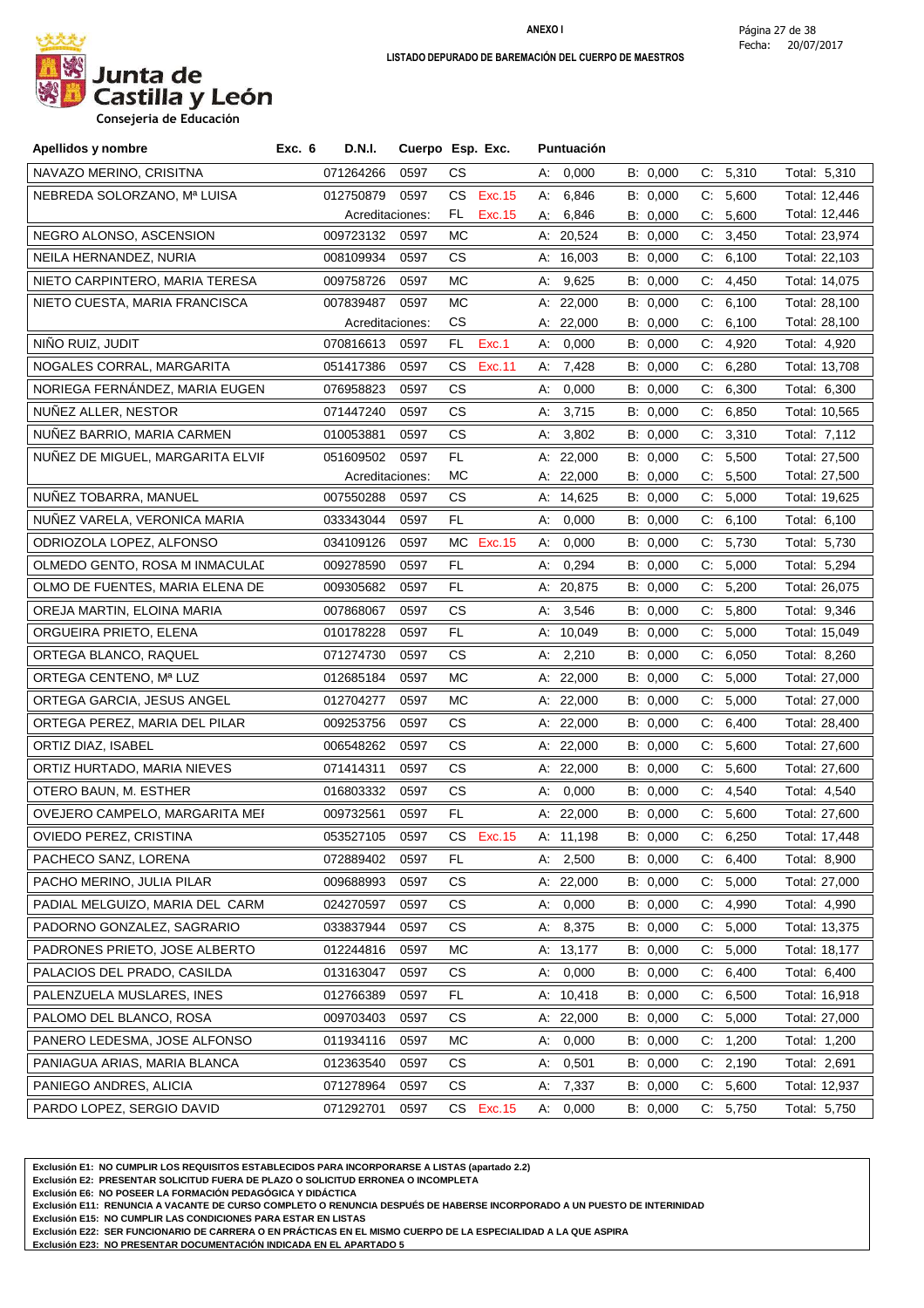

| Apellidos y nombre               | Exc. 6 | <b>D.N.I.</b>   |      | Cuerpo Esp. Exc. |    | <b>Puntuación</b> |          |    |          |               |
|----------------------------------|--------|-----------------|------|------------------|----|-------------------|----------|----|----------|---------------|
| PARDO RAMOS, MARIA CRISTINA      |        | 071093922       | 0597 | СS               |    | A: 0,252          | B: 0,000 |    | C: 5,310 | Total: 5,562  |
| PARRA NIETO, GABRIEL             |        | 076125941       | 0597 | СS               | А: | 2,000             | B: 0,000 |    | C: 5,900 | Total: 7,900  |
| PASCUA PINTADO, ANTONIA          |        | 007947343       | 0597 | СS               |    | A: 22,000         | B: 0,000 |    | C: 5,900 | Total: 27,900 |
| PASCUAL AYUSO, MIRIAM            |        | 003446653       | 0597 | МC               |    | A: 0,000          | B: 0,000 |    | C: 3,310 | Total: 3,310  |
| PASCUAL MOLPECERES, MARÍA ROSA   |        | 009252206       | 0597 | МC               |    | A: 0,000          | B: 0,000 |    | C: 3,426 | Total: 3,426  |
| PASTOR GUTIERREZ, SUSANA         |        | 010203061       | 0597 | СS               |    | A: 12,379         | B: 0,000 |    | C: 6,600 | Total: 18,979 |
| PASTOR MORAN, MARIA DEL ROSARI   |        | 011735333       | 0597 | CS               |    | A: 20,982         | B: 0,000 |    | C: 5,000 | Total: 25,982 |
| PATA GALANTE, MARIA ISABEL       |        | 070859519       | 0597 | FL.              | А. | 0,501             | B: 0,000 | C: | 3,450    | Total: 3,951  |
| PATO GONZALEZ, CRISTINA FELISA   |        | 008100753       | 0597 | МC               |    | A: 22,000         | B: 0,000 |    | C: 5,300 | Total: 27,300 |
|                                  |        | Acreditaciones: |      | CS               |    | A: $22,000$       | B: 0,000 |    | C: 5,300 | Total: 27,300 |
| PAZ BARRON, JULIA MARIA          |        | 045683091       | 0597 | FL.              |    | A: 9,975          | B: 0,000 |    | C: 5,500 | Total: 15,475 |
| PAZ CANURIA, MARIA DE            |        | 009689497       | 0597 | CS               |    | A: 20,639         | B: 0,000 |    | C: 5,600 | Total: 26,239 |
|                                  |        | Acreditaciones: |      | FL.              |    | A: 20,639         | B: 0,000 |    | C: 5,600 | Total: 26,239 |
| PAZOS VARA, MONICA               |        | 011964784       | 0597 | СS               |    | A: 10,732         | B: 0,000 |    | C: 5,600 | Total: 16,332 |
| PECCI DÍAZ, RUT                  |        | 070806935       | 0597 | СS               | А: | 0,000             | B: 0,000 | C: | 6,400    | Total: 6,400  |
| PECHARROMAN ACEBES, MARIA INMA   |        | 003443424       | 0597 | FL.              |    | A: 12,727         | B: 0,000 |    | C: 5,650 | Total: 18,377 |
| PEDRAZUELA FRIAS, GLORIA ISABEL  |        | 003436716       | 0597 | FL.              |    | A: 17,837         | B: 0,000 |    | C: 5,000 | Total: 22,837 |
| PELAEZ MERCHAN, MARIA JESUS      |        | 045681763       | 0597 | СS               |    | A: 3,943          | B: 0,000 |    | C: 5,750 | Total: 9,693  |
| PELAEZ RIVERA, BELEN             |        | 002853617       | 0597 | FL.              |    | A: 19,759         | B: 0,000 | C. | 7,300    | Total: 27,059 |
| PENILLAS GARCIA, RAQUEL          |        | 010077405       | 0597 | МC               |    | A: 12,853         | B: 0,000 |    | C: 5,400 | Total: 18,253 |
| PEÑA DIAZ, MARIA                 |        | 071143512       | 0597 | СS               |    | A: $1,250$        | B: 0,000 |    | C: 5,600 | Total: 6,850  |
| PEÑA GRANDE, AMPARO              |        | 007839860       | 0597 | <b>CS</b>        |    | A: 22,000         | B: 0,000 |    | C: 5,300 | Total: 27,300 |
| PEÑA MARTINEZ, ROSALIA DOLORES   |        | 016794871       | 0597 | CS               |    | A: 1,344          | B: 0,000 |    | C: 1,980 | Total: 3,324  |
| PEÑA SANCHEZ, MARIA ESTHER       |        | 007837572       | 0597 | МC               |    | A: 22,000         | B: 0,000 |    | C: 5,390 | Total: 27,390 |
|                                  |        | Acreditaciones: |      | СS               |    | A: 22,000         | B: 0,000 | C: | 5,390    | Total: 27,390 |
| PEÑAS MERINO, PEDRO              |        | 050835628       | 0597 | МC               |    | A: 0,176          | B: 0,000 |    | C: 1,350 | Total: 1,526  |
| PEÑUELAS RUIZ, Mª DOLORES        |        | 016781894       | 0597 | МC               |    | A: 22,000         | B: 0,000 |    | C: 5,000 | Total: 27,000 |
| PEQUE TOSTON, RAQUEL             |        | 011951510       | 0597 | СS               |    | A: 22,000         | B: 0,000 |    | C: 5,500 | Total: 27,500 |
|                                  |        | Acreditaciones: |      | МC               |    | A: 22,000         | B: 0,000 |    | C: 5,500 | Total: 27,500 |
| PEREIRA MARTINEZ, MARIA DEL CARN |        | 012377679       | 0597 | CS               |    | A: 0,000          | B: 0,000 |    | C: 2,730 | Total: 2,730  |
| PEREIRA PEÑALBA, ANA ISABEL      |        | 013094587 0597  |      | МC               |    | A: 22,000         | B: 0,000 |    | C: 5,000 | Total: 27,000 |
| PEREZ ALONSO, MANUEL             |        | 010185138       | 0597 | CS Exc.15        |    | A: 0,000          | B: 0,000 |    | C: 0,000 | Total: 0,000  |
| PEREZ ALONSO, VICENTE JAVIER     |        | 070875154       | 0597 | FL.              |    | A: 1,991          | B: 0,000 |    | C: 5,500 | Total: 7,491  |
| PEREZ ALORS, MANUELA             |        | 030809676       | 0597 | CS               |    | A: 1,002          | B: 0,000 |    | C: 5,600 | Total: 6,602  |
| PEREZ ALVAREZ, MAXIMA            |        | 007816638       | 0597 | CS.              |    | A: 14,014         | B: 0,000 |    | C: 5,000 | Total: 19,014 |
| PEREZ ANDRES, MARIA CRUZ         |        | 012778072       | 0597 | CS.              |    | A: 10,118         | B: 0,000 |    | C: 6,750 | Total: 16,868 |
| PEREZ BERNAL, LORENA             |        | 071702734       | 0597 | СS               |    | A: 0,000          | B: 0,000 |    | C: 4,070 | Total: 4,070  |
| PEREZ CABEZAS, ADELINA           |        | 010182939       | 0597 | CS.              |    | A: 22,000         | B: 0,000 |    | C: 5,800 | Total: 27,800 |
| PEREZ CALVO, M DEL CAMINO        |        | 009744230       | 0597 | FL.              |    | A: 1,750          | B: 0,000 |    | C: 3,930 | Total: 5,680  |
| PEREZ CAMACHO, RAFAEL            |        | 013303410       | 0597 | Exc.1<br>FL.     |    | A: $1,260$        | B: 0,000 |    | C: 5,200 | Total: 6,460  |
| PEREZ CASTRILLO, ALICIA          |        | 012386019       | 0597 | CS               |    | A: 14,468         | B: 0,000 |    | C: 6,700 | Total: 21,168 |
| PEREZ DUQUE, JESUS               |        | 009290856       | 0597 | FL.              |    | A: 22,000         | B: 0,000 |    | C: 5,500 | Total: 27,500 |
| PEREZ EDO, ESTHER                |        | 040441790       | 0597 | FL.              |    | A: 0,000          | B: 0,000 |    | C: 5,950 | Total: 5,950  |

**Exclusión E1: NO CUMPLIR LOS REQUISITOS ESTABLECIDOS PARA INCORPORARSE A LISTAS (apartado 2.2)**

**Exclusión E2: PRESENTAR SOLICITUD FUERA DE PLAZO O SOLICITUD ERRONEA O INCOMPLETA**

**Exclusión E6: NO POSEER LA FORMACIÓN PEDAGÓGICA Y DIDÁCTICA**

**Exclusión E11: RENUNCIA A VACANTE DE CURSO COMPLETO O RENUNCIA DESPUÉS DE HABERSE INCORPORADO A UN PUESTO DE INTERINIDAD**

**Exclusión E15: NO CUMPLIR LAS CONDICIONES PARA ESTAR EN LISTAS**

**Exclusión E22: SER FUNCIONARIO DE CARRERA O EN PRÁCTICAS EN EL MISMO CUERPO DE LA ESPECIALIDAD A LA QUE ASPIRA**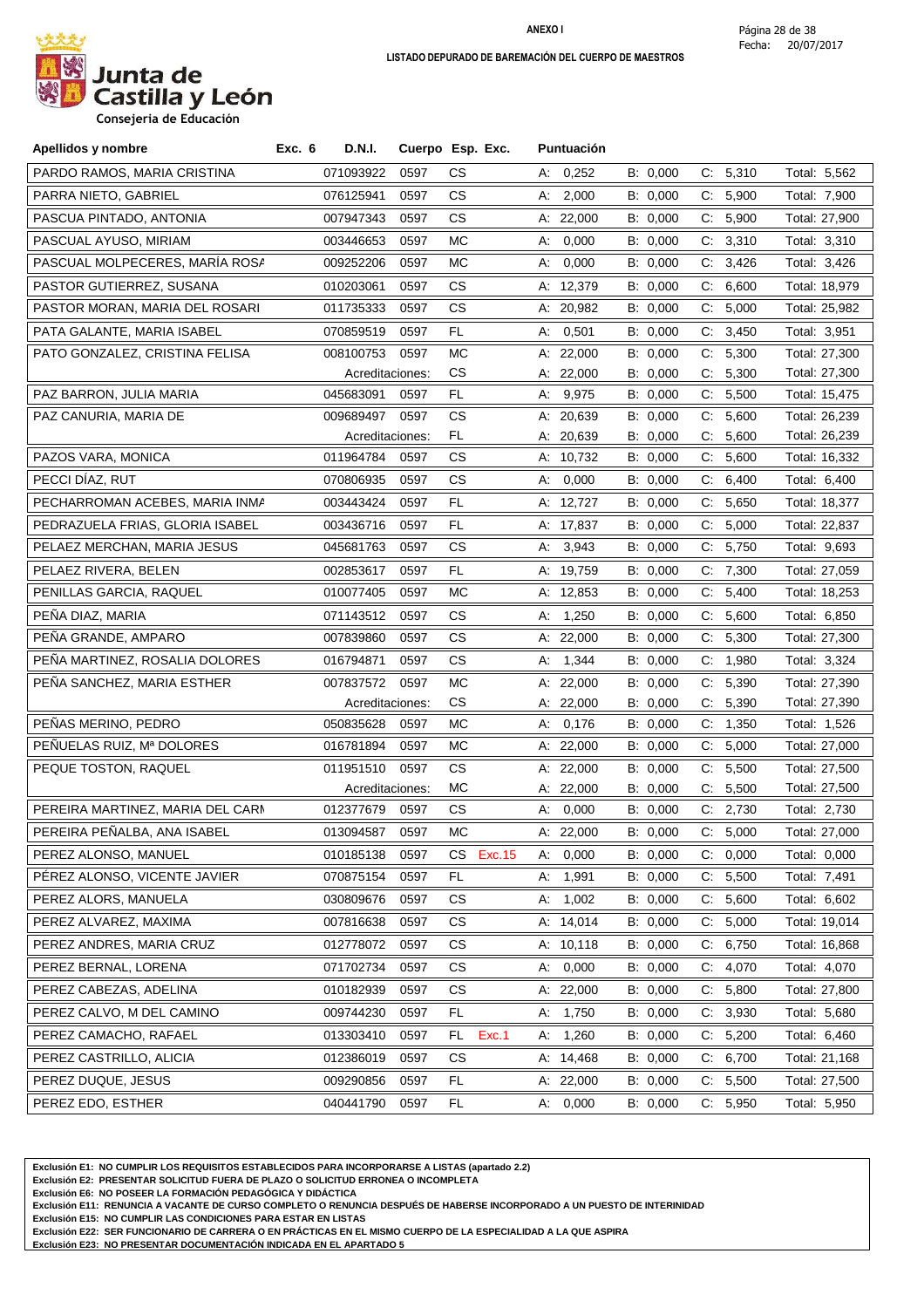

| Apellidos y nombre             | Exc. 6    | <b>D.N.I.</b>   | Cuerpo Esp. Exc. |           |         |    | Puntuación  |          |    |          |               |
|--------------------------------|-----------|-----------------|------------------|-----------|---------|----|-------------|----------|----|----------|---------------|
| PEREZ ESTEBAN, M MERCEDES      | 003434342 |                 | 0597             | FL.       |         |    | A: 22,000   | B: 0,000 |    | C: 3,950 | Total: 25,950 |
| PEREZ ESTEBAN, MARIA ANTONIA   | 011963751 |                 | 0597             | FL.       |         |    | A: 17,442   | B: 0,000 |    | C: 5,210 | Total: 22,652 |
| PEREZ FERNANDEZ, ISABEL        | 070900962 |                 | 0597             | FL.       |         |    | A: 2,125    | B: 0,000 |    | C: 7,150 | Total: 9,275  |
| PÉREZ GAÍNZA, NIEVES           | 013103131 |                 | 0597             | CS        |         |    | A: 22,000   | B: 0,000 |    | C: 5,600 | Total: 27,600 |
|                                |           | Acreditaciones: |                  | FL.       |         |    | A: 22,000   | B: 0,000 |    | C: 5,600 | Total: 27,600 |
| PEREZ GARCIA, ANTONIO          | 006559159 |                 | 0597             | МC        |         |    | A: 10,518   | B: 0,000 | C. | 5,700    | Total: 16,218 |
| PEREZ GARCIA, ISABEL           | 003461384 |                 | 0597             | МC        |         |    | A: $3,272$  | B: 0,000 |    | C: 6,100 | Total: 9,372  |
| PEREZ GARCIA, MARIA            | 007827167 |                 | 0597             | МC        |         |    | A: 3,674    | B: 0,000 | C: | 4,500    | Total: 8,174  |
| PEREZ GARCIA, MARIA DIANA      | 007856777 |                 | 0597             | FL.       |         |    | A: 22,000   | B: 0,000 |    | C: 5,600 | Total: 27,600 |
| PEREZ GONZALEZ, MARIA ANGELES  | 011056474 |                 | 0597             | МC        |         |    | A: $22,000$ | B: 0,000 |    | C: 5,800 | Total: 27,800 |
| PEREZ JIMENEZ, MARIA HENAR     | 009340455 |                 | 0597             | FL.       |         | А: | 0,584       | B: 0,000 |    | C: 3,270 | Total: 3,854  |
| PEREZ JIMENO, M DOLORES        | 009260771 |                 | 0597             | FL.       |         |    | A: 22,000   | B: 0,000 |    | C: 6,100 | Total: 28,100 |
| PEREZ LASPRA, M. ISABEL        | 035298643 |                 | 0597             | FL        | Exc. 15 | А. | 0,000       | B: 0,000 |    | C: 6,100 | Total: 6,100  |
| PEREZ MARTIN, MARTA            | 007473989 |                 | 0597             | МC        |         | А: | 6,751       | B: 0,000 |    | C: 8,000 | Total: 14,751 |
|                                |           | Acreditaciones: |                  | CS.       | Exc.1   | А. | 6,247       | B: 0,000 |    | C: 8,000 | Total: 14,247 |
| PEREZ MARTINEZ, LUIS           | 010192736 |                 | 0597             | FL.       |         |    | A: 20,930   | B: 0,000 |    | C: 5,000 | Total: 25,930 |
| PEREZ MARTINEZ, MARIA JESUSA   | 010045168 |                 | 0597             | FL.       |         |    | A: 5,334    | B: 0,000 |    | C: 5,000 | Total: 10,334 |
| PEREZ PANIZO, MARIA JOSE       | 010069026 |                 | 0597             | МC        |         |    | A: 15,030   | B: 0,000 |    | C: 5,800 | Total: 20,830 |
| PEREZ PEREZ, M DEL CARMEN      | 007854697 |                 | 0597             | МC        |         | A: | 5,342       | B: 0,000 | C: | 5,000    | Total: 10,342 |
| PEREZ PEREZ, MARIA JOSE        | 007856427 |                 | 0597             | МC        |         |    | A: 22,000   | B: 0,000 |    | C: 5,600 | Total: 27,600 |
| PEREZ PRADO, CYNTIA            | 070865366 |                 | 0597             | СS        |         | А: | 0,000       | B: 0,000 | C: | 5,800    | Total: 5,800  |
| PEREZ REFOYO, ANA ISABEL       | 007953439 |                 | 0597             | СS        |         |    | A: $21,466$ | B: 0,000 |    | C: 5,600 | Total: 27,066 |
| PEREZ RIESCO, INMACULADA       | 002898384 |                 | 0597             | СS        |         |    | A: 9,111    | B: 0,000 |    | C: 6,600 | Total: 15,711 |
| PEREZ RIESCO, MARTA            | 002898383 |                 | 0597             | МC        |         |    | A: 6,845    | B: 0,000 |    | C: 5,150 | Total: 11,995 |
| PEREZ ROMERO, MARIA VICTORIA   | 071011619 |                 | 0597             | CS        | Exc.1   |    | A: 10,125   | B: 0,000 |    | C: 6,250 | Total: 16,375 |
| PEREZ SANCHEZ, CRISTINA        | 015393792 |                 | 0597             | <b>CS</b> |         | А: | 0,000       | B: 0,000 |    | C: 5,600 | Total: 5,600  |
| PEREZ TARRERO, ANGELA LUCIA    | 012735178 |                 | 0597             | СS        |         |    | A: 19,194   | B: 0,000 |    | C: 5,000 | Total: 24,194 |
| PEREZ TRIGUERO, GLORIA         | 012228342 |                 | 0597             | СS        |         |    | A: 18,500   | B: 0,000 |    | C: 5,300 | Total: 23,800 |
|                                |           | Acreditaciones: |                  | FL.       |         |    | A: 18,500   | B: 0,000 |    | C: 5,300 | Total: 23,800 |
| PEREZ VALLE, FRANCISCA         | 007814376 |                 | 0597             | FL.       |         |    | A: 22,000   | B: 0,000 |    | C: 5,000 | Total: 27,000 |
| PEREZ VARGAS, MARIA ANTONIA    | 013289464 |                 | 0597             | MC.       |         |    | A: 16,757   | B: 0,000 |    | C: 5.950 | Total: 22,707 |
| PEREZ VILLAN, MARIA CONCEPCION | 012736443 |                 | 0597             | FL.       |         |    | A: 22,000   | B: 0,000 |    | C: 6,500 | Total: 28,500 |
| PERROTE PERROTE, VALENTINA     | 012720592 |                 | 0597             | МC        |         |    | A: 0,000    | B: 0,000 |    | C: 5,000 | Total: 5,000  |
| PESCADOR BARTOLOME, ANA BELEN  | 070880869 |                 | 0597             | CS        | Exc.15  | А: | 0,000       | B: 0,000 |    | C: 5,800 | Total: 5,800  |
| PINCHETE SUAREZ, DAVID         | 005324354 |                 | 0597             | CS        |         |    | A: 0,000    | B: 0,000 |    | C: 2,300 | Total: 2,300  |
| PINDADO RODRIGUEZ, JAVIER      | 012386006 |                 | 0597             | СS        |         |    | A: 0,000    | B: 0,000 |    | C: 2,930 | Total: 2,930  |
| PINTO DE DIOS, MARINA          | 070891117 |                 | 0597             | FL.       |         |    | A: 0,000    | B: 0,000 |    | C: 5,700 | Total: 5,700  |
| PIORNO LOPEZ, ANA              | 045684405 |                 | 0597             | СS        |         |    | A: 0,084    | B: 0,000 |    | C: 5,600 | Total: 5,684  |
| PIZARRO CALVO, FRANCISCO       | 007946416 |                 | 0597             | МC        |         |    | A: 13,965   | B: 0,000 |    | C: 5,500 | Total: 19,465 |
| PLAZA IZQUIERDO, SARA          | 016794791 |                 | 0597             | МC        |         |    | A: 7,849    | B: 0,000 |    | C: 5,200 | Total: 13,049 |
| POLO HIDALGO, MARIA CARIDAD    | 070870136 |                 | 0597             | FL.       | Exc.1   |    | A: 0,917    | B: 0,000 |    | C: 5,300 | Total: 6,217  |
| POSADO LOPEZ, MARTA            | 071514130 |                 | 0597             | FL.       |         |    | A: 2,500    | B: 0,000 |    | C: 6,400 | Total: 8,900  |
| POSTIGO ALBARRAN, MARIA ANGELE | 003442532 |                 | 0597             | CS.       |         |    | A: 17,652   | B: 0,000 |    | C: 5,300 | Total: 22,952 |

**Exclusión E1: NO CUMPLIR LOS REQUISITOS ESTABLECIDOS PARA INCORPORARSE A LISTAS (apartado 2.2)**

**Exclusión E2: PRESENTAR SOLICITUD FUERA DE PLAZO O SOLICITUD ERRONEA O INCOMPLETA**

**Exclusión E6: NO POSEER LA FORMACIÓN PEDAGÓGICA Y DIDÁCTICA**

**Exclusión E11: RENUNCIA A VACANTE DE CURSO COMPLETO O RENUNCIA DESPUÉS DE HABERSE INCORPORADO A UN PUESTO DE INTERINIDAD**

**Exclusión E15: NO CUMPLIR LAS CONDICIONES PARA ESTAR EN LISTAS**

**Exclusión E22: SER FUNCIONARIO DE CARRERA O EN PRÁCTICAS EN EL MISMO CUERPO DE LA ESPECIALIDAD A LA QUE ASPIRA**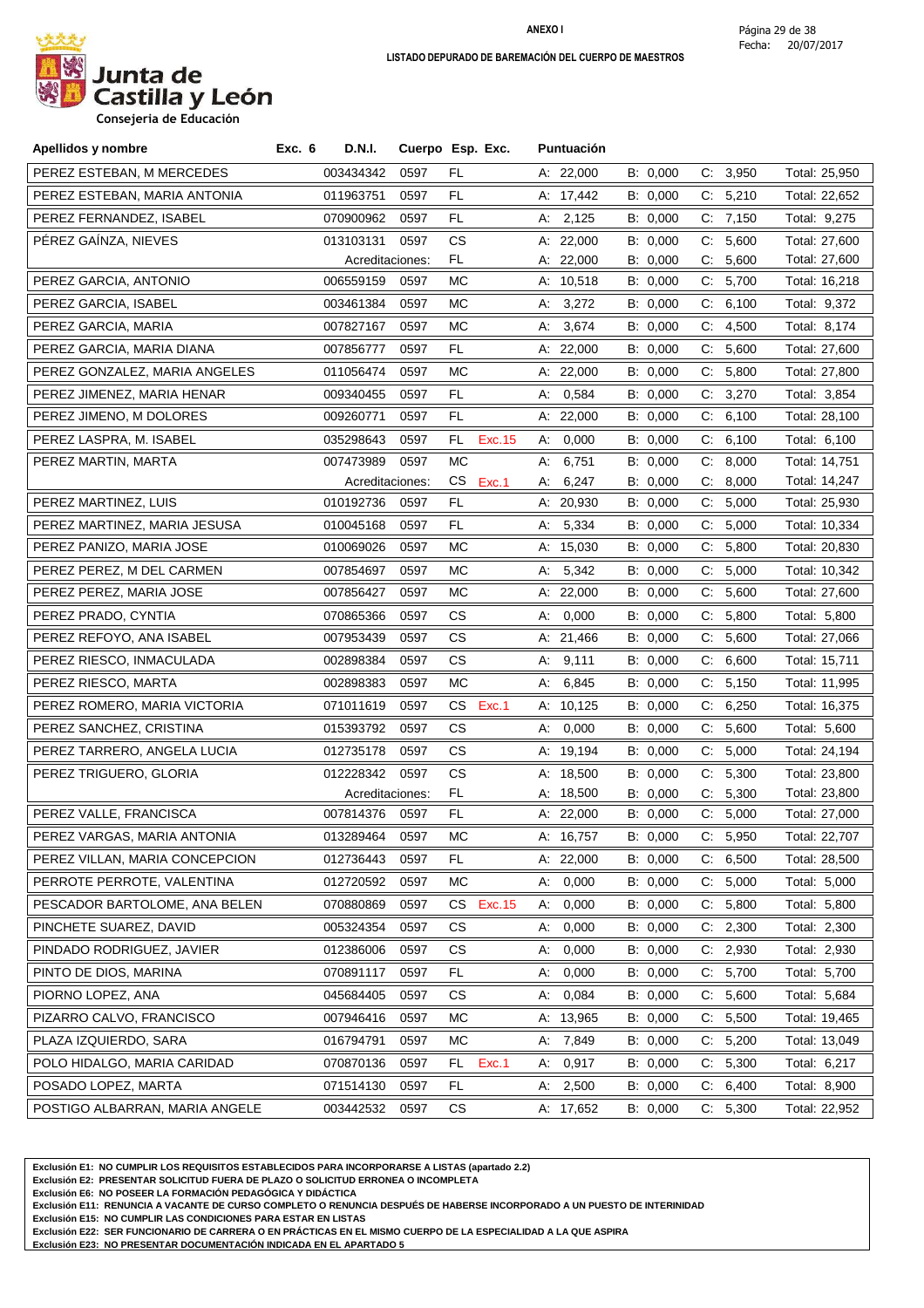

**Consejeria de Educación**

| Apellidos y nombre              | Exc. 6<br>D.N.I. |                 | Cuerpo Esp. Exc. | Puntuación            |                      |                            |                               |
|---------------------------------|------------------|-----------------|------------------|-----------------------|----------------------|----------------------------|-------------------------------|
| POZA BARBERO, Mª MERCEDES       | 009265662        | 0597            | CS.              | A: 22,000             | B: 0,000             | C: 6,100                   | Total: 28,100                 |
| PRADO VALBUENA, JUAN LUIS DE    | 009691754        | 0597            | CS.              | A: 22,000             | B: 0,000             | C: 5,200                   | Total: 27,200                 |
| PRIETO CRESPO, MARIA TERESA     | 011937770        | 0597            | МC               | A: 2,838              | B: 0,000             | C: 5,000                   | Total: 7,838                  |
| PRIETO CRESPO, SUSANA           | 007868007        | 0597            | CS.              | 0,000<br>A:           | B: 0,000             | C: 5,200                   | Total: 5,200                  |
| PRIETO ELICES, ELIXABETE        | 071012384        | 0597            | CS               | 0,000<br>А:           | B: 0,000             | C:<br>6,300                | Total: 6,300                  |
| PRIETO JUAN, MARIA DOLORES      | 009714819        | 0597            | FL.              | A: 22,000             | B: 0,000             | 5,400<br>C.                | Total: 27,400                 |
|                                 |                  | Acreditaciones: | CS.<br>Exc.1     | A: 22,000             | B: 0,000             | 5,400<br>C:                | Total: 27,400                 |
| PRIETO MARTIN, MARIA JUDIT      | 007978387        | 0597            | МC<br>CS.        | A: 22,000<br>A: 0,000 | B: 0,000<br>B: 0,000 | C:<br>5,400<br>5,100<br>C. | Total: 27,400<br>Total: 5,100 |
| PRIETO MIRANDA, ANGUSTIAS       | 010046678        | 0597            | МC               | A: 13,093             | B: 0,000             | 5,000<br>C.                | Total: 18,093                 |
| PRIETO SAMPEDRO, CONCEPCION     | 010059465        | 0597            | FL.              | A: 13,181             | B: 0,000             | C: 5,200                   | Total: 18,381                 |
| PRIETO SANTOS, MARIA BLANCA     | 012358718        | 0597            | FL.              | A: 22,000             | B: 0,000             | C.<br>4,090                | Total: 26,090                 |
| PRIETO TORAL, MARIA ESTELA      | 009336229        | 0597            | FL.              | A: 0,625              | B: 0,000             | 4,780<br>C.                | Total: 5,405                  |
| PUENTE PARRA, LUIS CARLOS       | 011727263        | 0597            | FL               | A: $22,000$           | B: 0,000             | 5,000<br>C.                | Total: 27,000                 |
| PULLON NAVARRO, MARTA           | 071278878        | 0597            | FL               | 2,586<br>А.           | B: 0,000             | 3,240<br>C.                | Total: 5,826                  |
| PURAS SANZ, JOSE MARIA          | 013126367        | 0597            | CS.              | 0,000<br>А:           | B: 0,000             | 2,400<br>C.                | Total: 2,400                  |
| QUINTANO DEL OLMO, ESTHER       | 071343473        | 0597            | CS.              | 0,500<br>А:           | B: 0,000             | 5,600<br>C.                | Total: 6,100                  |
| QUINTERO MARTINEZ, AURORA       | 009263194        | 0597            | <b>MC</b>        | A: 13,649             | B: 0,000             | C: 5,300                   | Total: 18,949                 |
| QUIÑONES ALVAREZ, LETICIA       | 071433453        | 0597            | CS.              | A: 0,145              | B: 0,000             | 5,520<br>C.                | Total: 5,665                  |
| RALLO CARRERA, ANA MARIA        | 010048936        | 0597            | FL.              | A: 17,254             | B: 0,000             | C: 5,000                   | Total: 22,254                 |
| RAMIRO GUTIERREZ, TAMARA        | 070816282        | 0597            | CS.              | 0,000<br>А:           | B: 0,000             | 6,400<br>C.                | Total: 6,400                  |
| RAMOS APARICIO, SANDRA          | 009806481        | 0597            | CS<br>Exc. 15    | 5,434<br>А.           | B: 0,000             | C.<br>6,700                | Total: 12,134                 |
| RAMOS BAZ, MARTA                | 071094064        | 0597            | CS.              | 0,000<br>A:           | B: 0,000             | 3,570<br>C.                | Total: 3,570                  |
| RAMOS BERROCAL, JAVIER          | 007991058        | 0597            | FL.<br>Exc.1     | 0,000<br>A:           | B: 0,000             | 6,000<br>C:                | Total: 6,000                  |
| RAMOS DE PRADO, MARINA          | 071923280        | 0597            | FL               | A: $22,000$           | B: 0,000             | C: 5,900                   | Total: 27,900                 |
| RAMOS DIEZ, JESUS               | 009782226        | 0597            | FL.<br>Exc.1     | 5,418<br>А.           | B: 0,000             | 3,580<br>C.                | Total: 8,998                  |
| RAMOS GARCIA, OLIVIA            | 052413663        | 0597            | CS.              | 9,464<br>А:           | B: 0,000             | 6,250<br>C.                | Total: 15,714                 |
| RAMOS GARCIA, ROSA MARIA        | 007844449        | 0597            | CS.              | A: $22,000$           | B: 0,000             | 5,900<br>C.                | Total: 27,900                 |
| RAMOS MAROTO, MARIA TERESA      | 051639963        | 0597            | FL               | A: 13,445             | B: 0,000             | C:<br>6,500                | Total: 19,945                 |
| RAMOS SANCHEZ, JOSE MANUEL      | 011939606        | 0597            | FL               | A: 20,001             | B: 0,000             | C: 5,500                   | Total: 25,501                 |
| RAMOS SANTOS, DOMNINA MARIA RE  |                  | 009270929 0597  | MC.              | A: 22,000             | B: 0,000             | C: 7,600                   | Total: 29,600                 |
| RANGEL GUDINO, ANA MARIA        | 050964776        | 0597            | CS.              | A: 0,000              | B: 0,000             | C: 6,250                   | Total: 6,250                  |
| RAPADO FRAILE, ARSENIA MARIA    | 011964128        | 0597            | CS.              | 3,990<br>А.           | B: 0,000             | 4,460<br>C.                | Total: 8,450                  |
| REBAQUE GARCIA, MARIA DEL PILAR | 010184828        | 0597            | CS               | A: 1,961              | B: 0,000             | C: 5,000                   | Total: 6,961                  |
| REBOLLO DOMINGUEZ, BEGOÑA       | 071425714        | 0597            | Exc.1<br>FL.     | A: 6,250              | B: 0,000             | C: 5,000                   | Total: 11,250                 |
| REBOLLO JIMENEZ, ANA ISABEL     | 006556112        | 0597            | CS.              | A: 9,682              | B: 0,000             | C: 3,480                   | Total: 13,162                 |
| RECUERO GUERRA, JAVIER          | 071668373        | 0597            | Exc.1<br>CS.     | A: 0,000              | B: 0,000             | C: 6,150                   | Total: 6,150                  |
| REDONDO LOPEZ, RAQUEL           | 070936884        | 0597            | CS.              | 0,000<br>A:           | B: 0,000             | C: 4,830                   | Total: 4,830                  |
| REDONDO MONZON, ANA ISABEL      | 012775078        | 0597            | FL.              | A: 8,125              | B: 0,000             | C: 4,910                   | Total: 13,035                 |
| REGO BORRALLO, MARIA SONIA      | 011973984        | 0597            | CS.              | A: 4,215              | B: 0,000             | C: 5,900                   | Total: 10,115                 |
| REGUILON LOZANO, CARMEN         | 011959343        | 0597            | МC               | A: 9,136              | B: 0,000             | C: 5,600                   | Total: 14,736                 |
|                                 |                  | Acreditaciones: | CS               | A: 7,750              | B: 0,000             | C: 5,600                   | Total: 13,350                 |
| RENGEL JIMENEZ, MONICA          | 007996691        | 0597            | CS.              | A: 6,313              | B: 0,000             | C: 5,580                   | Total: 11,893                 |

**Exclusión E1: NO CUMPLIR LOS REQUISITOS ESTABLECIDOS PARA INCORPORARSE A LISTAS (apartado 2.2)**

**Exclusión E2: PRESENTAR SOLICITUD FUERA DE PLAZO O SOLICITUD ERRONEA O INCOMPLETA**

**Exclusión E6: NO POSEER LA FORMACIÓN PEDAGÓGICA Y DIDÁCTICA**

**Exclusión E11: RENUNCIA A VACANTE DE CURSO COMPLETO O RENUNCIA DESPUÉS DE HABERSE INCORPORADO A UN PUESTO DE INTERINIDAD**

**Exclusión E15: NO CUMPLIR LAS CONDICIONES PARA ESTAR EN LISTAS**

**Exclusión E22: SER FUNCIONARIO DE CARRERA O EN PRÁCTICAS EN EL MISMO CUERPO DE LA ESPECIALIDAD A LA QUE ASPIRA**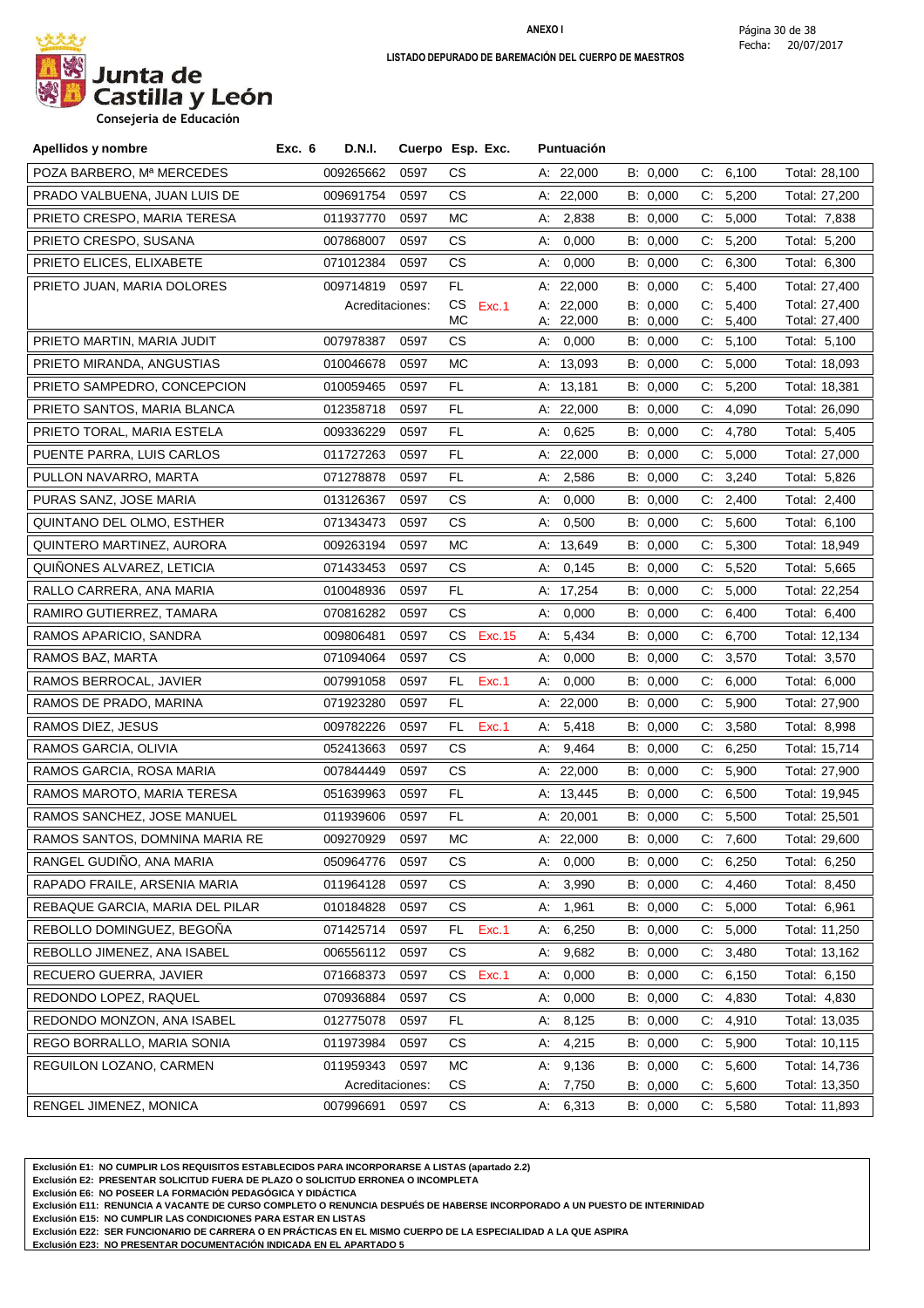

| Apellidos y nombre              | Exc. 6 | D.N.I.          | Cuerpo Esp. Exc. |            |                    |          | Puntuación     |                      |       |                      |                              |
|---------------------------------|--------|-----------------|------------------|------------|--------------------|----------|----------------|----------------------|-------|----------------------|------------------------------|
| REOYO SERRANO, NATALIA          |        | 012416883       | 0597             | СS         |                    | А:       | 0,750          | B: 0,000             |       | C: 7,100             | Total: 7,850                 |
| REQUENA GARCIA, SOFIA           |        | 007966482       | 0597             | CS.        |                    | А:       | 3,968          | B: 0,000             |       | C: 5,600             | Total: 9,568                 |
| RESA FERNÁNDEZ DE MANZANOS, JE  |        | 016525647       | 0597             | CS.        |                    | А.       | 4,576          | B: 0,000             |       | C: 5,800             | Total: 10,376                |
| RETUERTO MATIA, MARGARITA       |        | 012778138       | 0597             | CS.        |                    | А:       | 0,000          | B: 0,000             |       | C: 5,800             | Total: 5,800                 |
| REVENGA IGLESIAS, EVA MARIA     |        | 012742510       | 0597             | МC         |                    |          | A: 14,896      | B: 0,000             | C:    | 2,960                | Total: 17,856                |
| REVILLA DIEZ, Mª CARMEN         |        | 012738013       | 0597             | FL.        |                    | А:       | 0,000          | B: 0,000             |       | C: 3,280             | Total: 3,280                 |
| REVUELTA FERNANDEZ, ESTEBBAN    |        | 013113814       | 0597             | FL.        |                    | А.       | 8,837          | B: 0,000             | C.    | 5,000                | Total: 13,837                |
| REVUELTA RODRIGUEZ, MARIA DE LA |        | 009322160       | 0597             | МC         |                    | А.       | 8,851          | B: 0,000             |       | C: 5,200             | Total: 14,051                |
| REVUELTA SANCHEZ, PETRA         |        | 012245943       | 0597             | CS         | Exc. 15            | А:       | 0,000          | B: 0,000             | C.    | 1,000                | Total: 1,000                 |
| <b>REY LOBATO, ASUNCION</b>     |        | 009296145       | 0597             | МC         |                    | А:       | 2,004          | B: 0,000             |       | C: 5,500             | Total: 7,504                 |
| RIERA REÑONES, M SOLEDAD        |        | 009708072       | 0597             | FL.        |                    |          | A: 3,750       | B: 0,000             |       | C: 5,000             | Total: 8,750                 |
| RIESCO MARTIN, FERNANDO         |        | 070865631       | 0597             | FL.        | Exc.1              | А.       | 0,000          | B: 0,000             | $C$ : | 6,000                | Total: 6,000                 |
| RIO CARRO, PILAR L              |        | 009714407       | 0597             | МC         |                    |          | A: $22,000$    | B: 6,960             | C.    | 5,000                | Total: 33,960                |
| RISUEÑO MARTIN, ESPERANZA       |        | 007946727       | 0597             | FL         |                    |          | A: $22,000$    | B: 0,000             | C.    | 5,900                | Total: 27,900                |
| RIVAS CARBAJO, Mª TERESA        |        | 011720847       | 0597             | МC         |                    | А:       | 0,000          | B: 0,000             |       | C: 5,000             | Total: 5,000                 |
| <b>RIVAS VIVENS, JAVIER</b>     |        | 007873130       | 0597             | МC         |                    |          | A: 10,339      | B: 0,000             | C.    | 5,000                | Total: 15,339                |
| RIVERA GARCIA, SOLEDAD INES     |        | 011726119       | 0597             | FL.        | Exc.11             |          | A: 11,909      | B: 0,000             | C.    | 5,000                | Total: 16,909                |
| RIVERA REVUELTA, VERONICA       |        | 071506038       | 0597             | СS         |                    | А:       | 9,803          | B: 0,000             |       | C: 6,100             | Total: 15,903                |
| RIVERAS GORDO, MARIA TERESA     |        | 011728821       | 0597             | МC         |                    | А.       | 6,884          | B: 0,000             | C:    | 6,100                | Total: 12,984                |
| RIVERO GARCIA, JUNCAL           |        | 071451765       | 0597             | CS.        | Exc.1              | A:       | 0,000          | B: 0,000             | C.    | 6,400                | Total: 6,400                 |
| ROALES URUEÑA, MARIA CRUZ       |        | 012362258       | 0597             | СS         |                    |          | A: 22,000      | B: 0,000             | C.    | 6,900                | Total: 28,900                |
| ROBLAS ARROGANTE, VIRGINIA      |        | 053420569       | 0597             | CS.        |                    | А:       | 2,004          | B: 0,000             |       | C: 6,300             | Total: 8,304                 |
| RODERA ALONSO, ALEXANDRA        |        | 044433560       | 0597             | СS         |                    | А:       | 2,283          | B: 0,000             | C.    | 6,850                | Total: 9,133                 |
| RODRIGO LOZANO, ANA MARIA       |        | 040431284       | 0597             | СS         |                    |          | A: $22,000$    | B: 0,000             |       | C: 6,400             | Total: 28,400                |
| RODRIGUEZ ALONSO, MARIA LOURDE  |        | 012746403       | 0597             | FL.        |                    |          | A: 3,424       | B: 0,000             |       | C: 4,360             | Total: 7,784                 |
| RODRIGUEZ BAÑEZ, IRENE          |        | 070811195       | 0597             | FL         |                    | А:       | 0,000          | B: 0,000             | C:    | 5,300                | Total: 5,300                 |
| RODRIGUEZ BARES, EMILIANA       |        | 007944657       | 0597             | FL         |                    |          | A: 22,000      | B: 0,000             |       | C: 5,500             | Total: 27,500                |
| RODRIGUEZ BARRIGON, M PURIFICAC |        | 009293846       | 0597             | <b>CS</b>  |                    |          | A: 15,127      | B: 0,000             | C.    | 5,600                | Total: 20,727                |
|                                 |        | Acreditaciones: |                  | МC         |                    |          | A: 17,941      | B: 0,000             | C:    | 5,600                | Total: 23,541                |
| RODRIGUEZ CALZADO, MARIA DEL CA |        | 010184763       | 0597             | МC         |                    |          | A: 5,861       | B: 0,000             |       | C: 1,910             | Total: 7,771                 |
| RODRIGUEZ CANCELAS, JOSEFA      |        | 011705291       | 0597             | FL.        |                    |          | A: 22,000      | B: 0,000             |       | C: 5,000             | Total: 27,000                |
| RODRIGUEZ CARRASCO, M ISABEL    |        | 011717728       | 0597             | CS         |                    |          | A: 12,184      | B: 0,000             |       | C: 5,500             | Total: 17,684                |
| RODRIGUEZ CERON, MARIA ANGELE   |        | 012773276       | 0597             | СS         |                    | А.       | 0,000          | B: 0,000             | C.    | 5,800                | Total: 5,800                 |
| RODRIGUEZ CHANA, JULIO          |        | 010185082       | 0597             | МC         | Exc. 15            | А:       | 0,000          | B: 0,000             | C.    | 2,530                | Total: 2,530                 |
|                                 |        | Acreditaciones: |                  | CS.<br>FL. | Exc. 15<br>Exc. 15 | А:<br>А: | 0,000<br>0,000 | B: 0,000<br>B: 0,000 |       | C: 2,530<br>C: 2,530 | Total: 2,530<br>Total: 2,530 |
| RODRIGUEZ DE LA TORRE, RAQUEL   |        | 012740384       | 0597             | CS         |                    |          | A: 16,192      | B: 0,000             | C.    | 5,500                | Total: 21,692                |
| RODRIGUEZ ESTEBAN, JULIA ISABEL |        | 011948862       | 0597             | MC         |                    |          | A: 22,000      | B: 0,000             |       | C: 5,000             | Total: 27,000                |
| RODRIGUEZ FERNANDEZ, MARIA DEL  |        | 006567252       | 0597             | FL.        |                    | А.       | 5,671          | B: 0,000             | C:    | 3,110                | Total: 8,781                 |
| RODRIGUEZ FERNANDEZ, MONICA     |        | 010080991       | 0597             | FL.        |                    | А:       | 8,368          | B: 0,000             |       | C: 5,000             | Total: 13,368                |
| RODRIGUEZ GARCIA, CESAREO       |        | 007834198       | 0597             | CS.        |                    |          | A: 22,000      | B: 0,000             |       | C: 3,990             | Total: 25,990                |
| RODRIGUEZ GARCIA, LAURA         |        | 071026087       | 0597             | CS         |                    | А.       | 6,875          | B: 0,000             | C.    | 8,000                | Total: 14,875                |
| RODRIGUEZ GARCIA, OSCAR SOTER   |        | 012752936       | 0597             | СS         |                    | А.       | 0,000          | B: 0,000             |       | C: 2,270             | Total: 2,270                 |

**Exclusión E1: NO CUMPLIR LOS REQUISITOS ESTABLECIDOS PARA INCORPORARSE A LISTAS (apartado 2.2)**

**Exclusión E2: PRESENTAR SOLICITUD FUERA DE PLAZO O SOLICITUD ERRONEA O INCOMPLETA**

**Exclusión E6: NO POSEER LA FORMACIÓN PEDAGÓGICA Y DIDÁCTICA**

**Exclusión E11: RENUNCIA A VACANTE DE CURSO COMPLETO O RENUNCIA DESPUÉS DE HABERSE INCORPORADO A UN PUESTO DE INTERINIDAD**

**Exclusión E15: NO CUMPLIR LAS CONDICIONES PARA ESTAR EN LISTAS**

**Exclusión E22: SER FUNCIONARIO DE CARRERA O EN PRÁCTICAS EN EL MISMO CUERPO DE LA ESPECIALIDAD A LA QUE ASPIRA**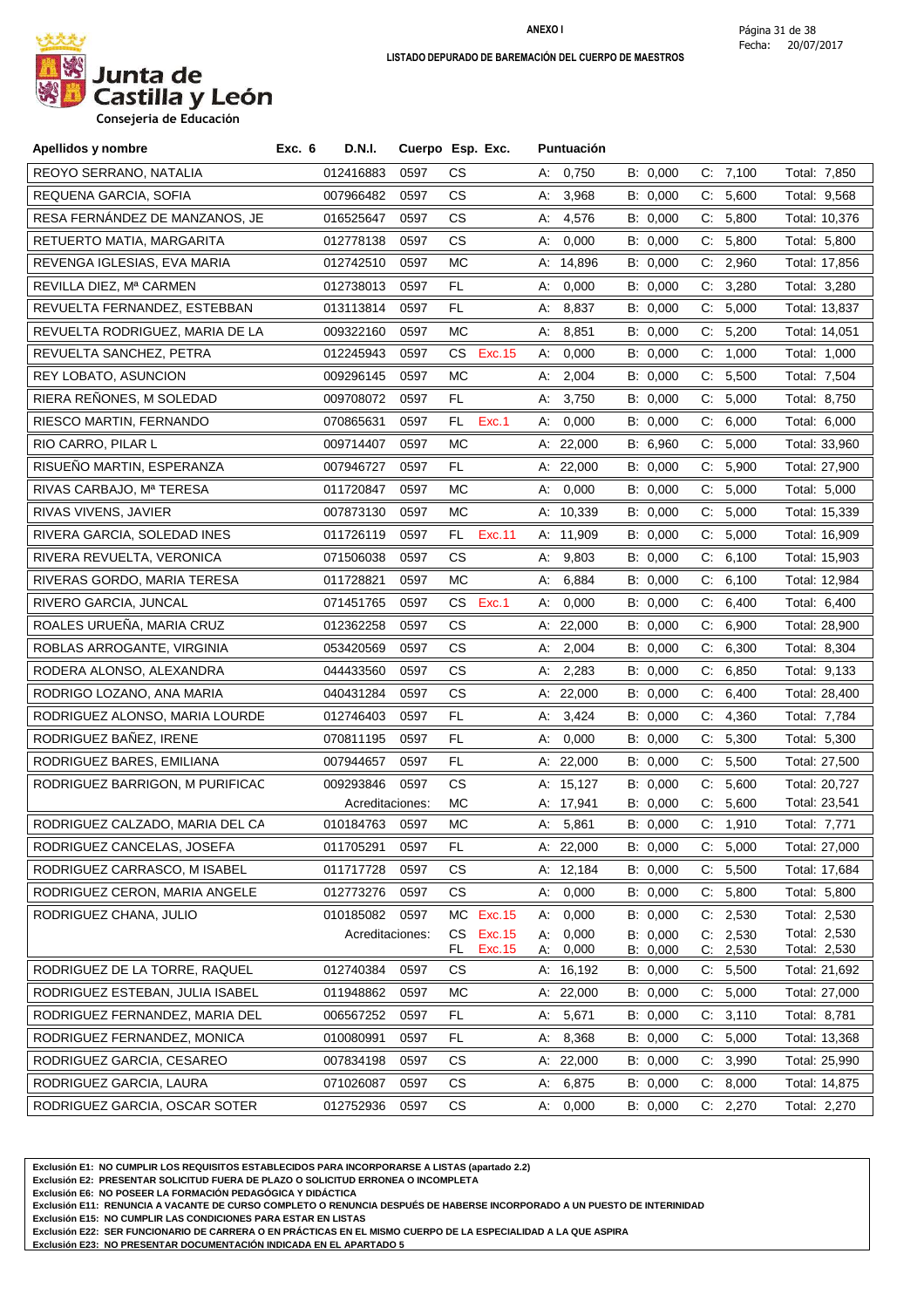

| Apellidos y nombre              | Exc. 6 | D.N.I.          | Cuerpo Esp. Exc. |     |       |    | <b>Puntuación</b> |          |             |          |               |
|---------------------------------|--------|-----------------|------------------|-----|-------|----|-------------------|----------|-------------|----------|---------------|
| RODRIGUEZ GATO, MAURO           |        | 071005088       | 0597             | СS  |       |    | A: 0,000          | B: 0,000 |             | C: 3,450 | Total: 3,450  |
| RODRIGUEZ GOMEZ, INES           |        | 006527801       | 0597             | CS. |       | А: | 0,000             | B: 0,000 |             | C: 2,650 | Total: 2,650  |
| RODRIGUEZ GONZALEZ, MARIA VICTC |        | 009257634       | 0597             | FL. |       |    | A: $22,000$       | B: 0,000 |             | C: 5,300 | Total: 27,300 |
| RODRIGUEZ GUERRERO, CRISTINA    |        | 010067654       | 0597             | МC  |       | А: | 6,836             | B: 0,000 |             | C: 5,000 | Total: 11,836 |
| RODRIGUEZ HERNANDEZ, ALBA       |        | 070896496       | 0597             | CS  |       | А. | 0,000             | B: 0,000 | $C_{\cdot}$ | 5,470    | Total: 5,470  |
| RODRIGUEZ HERNANDEZ, PATRICIA   |        | 070893353       | 0597             | CS. |       | А. | 0,000             | B: 0,000 | C.          | 4,600    | Total: 4,600  |
| RODRIGUEZ HERNANDO, MARIA REY   |        | 016296291       | 0597             | СS  |       |    | A: 22,000         | B: 0,000 | C.          | 5,000    | Total: 27,000 |
| RODRIGUEZ LOPEZ, LUISA CATALINA |        | 011964850       | 0597             | МC  |       |    | A: 17,065         | B: 0,000 |             | C: 5,600 | Total: 22,665 |
| RODRIGUEZ MARTINEZ, MARIA ARANZ |        | 009277368       | 0597             | СS  |       | А: | 1,610             | B: 0,000 | C.          | 6,100    | Total: 7,710  |
| RODRIGUEZ MATOS, ESTHER         |        | 011732910       | 0597             | FL. |       |    | A: 21,496         | B: 0,000 |             | C: 5,500 | Total: 26,996 |
| RODRIGUEZ MERINO, MARIA MERCED  |        | 012374918       | 0597             | CS. |       |    | A: 0,000          | B: 0,000 |             | C: 4,550 | Total: 4,550  |
| RODRIGUEZ NICOLAS, BERNARDINO   |        | 009290195       | 0597             | CS  |       |    | A: 12,959         | B: 0,000 |             | C: 2,290 | Total: 15,249 |
| RODRÍGUEZ NISTAL, MARÍA BENITA  |        | 011947203       | 0597             | CS. |       | А: | 6,617             | B: 0,000 |             | C: 6,500 | Total: 13,117 |
| RODRIGUEZ PEDRUELO, JUAN MANUE  |        | 009327501       | 0597             | FL  |       |    | A: 15,872         | B: 0,000 | C.          | 5,000    | Total: 20,872 |
| RODRIGUEZ PEREZ, JOSE IGNACIO   |        | 006563771       | 0597             | МC  |       |    | A: $7,348$        | B: 0,000 |             | C: 5,800 | Total: 13,148 |
| RODRIGUEZ POLONIO, MARIA DEL CA |        | 030800149       | 0597             | МC  |       | А. | 4,292             | B: 0,000 |             | C: 5,000 | Total: 9,292  |
| RODRIGUEZ REVILLA, DOMINIQUE    |        | 012772237       | 0597             | МC  |       | А: | 0,500             | B: 0,000 | C:          | 7,460    | Total: 7,960  |
|                                 |        | Acreditaciones: |                  | FL. | Exc.1 | А. | 0,500             | B: 0,000 |             | C: 7,460 | Total: 7,960  |
| RODRIGUEZ RIESCO, ANA ISABEL    |        | 009762977       | 0597             | FL  |       |    | A: 22,000         | B: 0,000 | C.          | 4,010    | Total: 26,010 |
| RODRIGUEZ RODRIGO, FRANCISCO J/ |        | 011731474       | 0597             | СS  |       | А. | 4,246             | B: 0,000 | C.          | 5,000    | Total: 9,246  |
| RODRIGUEZ RODRIGUEZ, MARIA ASUI |        | 018003054       | 0597             | СS  |       |    | A: 20,370         | B: 0,000 |             | C: 6,700 | Total: 27,070 |
| RODRIGUEZ SANCHEZ, MARIA DE LAS |        | 070818736       | 0597             | CS  |       | А: | 0,000             | B: 0,000 | C.          | 6,100    | Total: 6,100  |
| RODRIGUEZ SANCHEZ, MARIA ESPER. |        | 007956693       | 0597             | FL  |       |    | A: 18,610         | B: 0,000 | C:          | 5,900    | Total: 24,510 |
|                                 |        | Acreditaciones: |                  | CS  |       |    | A: 17,560         | B: 0,000 |             | C: 5,900 | Total: 23,460 |
| RODRIGUEZ SANZ, MARIA JESUS     |        | 009257255       | 0597             | CS  |       | А: | 3,250             | B: 0,000 |             | C: 6,100 | Total: 9,350  |
|                                 |        | Acreditaciones: |                  | FL. |       | A: | 3,502             | B: 0,000 |             | C: 6,100 | Total: 9,602  |
| RODRIGUEZ TERRON, M INMACULAD   |        | 010058789       | 0597             | МC  |       |    | A: 22,000         | B: 0,000 | C.          | 5,000    | Total: 27,000 |
| RODRIGUEZ TOQUERO, NOELIA MARI  |        | 071931441       | 0597             | FL. |       |    | A: 0,000          | B: 0,000 |             | C: 5,500 | Total: 5,500  |
| RODRIGUEZ VAZQUEZ, LORENA       |        | 009435893       | 0597             | CS. |       | А: | 2,839             | B: 0,000 | C.          | 5,600    | Total: 8,439  |
| ROGADO SANZ, JOSE PABLO         |        | 071013322       | 0597             | СS  |       | А. | 1,008             | B: 0,000 |             | C: 5,600 | Total: 6,608  |
| ROJO GOMEZ. M ANGELES           |        | 009708725       | 0597             | FL  |       |    | A: 20,821         | B: 0,000 |             | C: 4.080 | Total: 24,901 |
| ROJO PEREZ, LUCIA CONSAGRACION  |        | 010184761       | 0597             | МC  |       |    | A: $2,507$        | B: 0,000 |             | C: 4,500 | Total: 7,007  |
| ROMAN LUCERO, MARGARITA         |        | 011942647       | 0597             | CS. |       |    | A: 22,000         | B: 0,000 |             | C: 5,000 | Total: 27,000 |
| ROMÁN SÁNCHEZ-GUERRA, LAURA     |        | 076040449       | 0597             | FL. |       | А. | 0,476             | B: 0,000 | C:          | 5,500    | Total: 5,976  |
| ROMANO MUÑOZ, ARTURO            |        | 011960971       | 0597             | CS  |       |    | A: 1,336          | B: 0,000 |             | C: 5,800 | Total: 7,136  |
| ROMERO SANCHEZ, ITSASO          |        | 025171467       | 0597             | CS  |       | А. | 3,860             | B: 0,000 |             | C: 5,600 | Total: 9,460  |
| RONCERO ARIAS, VIRGINIA         |        | 076262351       | 0597             | CS. |       | А. | 0,672             | B: 0,000 |             | C: 6,100 | Total: 6,772  |
| RONDA LOPEZ, GEMA               |        | 071263338       | 0597             | CS. |       |    | A: 3,397          | B: 0,000 |             | C: 5,600 | Total: 8,997  |
| ROVIRA VALVERDE, JORGE LUIS     |        | 009321157       | 0597             | CS  |       | А. | 0,000             | B: 0,000 |             | C: 2,810 | Total: 2,810  |
| RUANO GONZALEZ, M. JESUS        |        | 006938853       | 0597             | FL. |       |    | A: 22,000         | B: 0,000 |             | C: 5,000 | Total: 27,000 |
| RUBIAL PEREZ, ANA MARIA         |        | 009755913       | 0597             | MC  |       |    | A: 13,714         | B: 0,000 | C.          | 6,300    | Total: 20,014 |
| RUBIO ALIJA, MARIA PILAR        |        | 009737364       | 0597             | CS. |       |    | A: 3,375          | B: 0,000 |             | C: 5,600 | Total: 8,975  |
| RUBIO MONTERO, LUIS MIGUEL      |        | 008810654       | 0597             | CS  |       |    | A: 22,000         | B: 0,000 |             | C: 4,490 | Total: 26,490 |

**Exclusión E1: NO CUMPLIR LOS REQUISITOS ESTABLECIDOS PARA INCORPORARSE A LISTAS (apartado 2.2)**

**Exclusión E2: PRESENTAR SOLICITUD FUERA DE PLAZO O SOLICITUD ERRONEA O INCOMPLETA**

**Exclusión E6: NO POSEER LA FORMACIÓN PEDAGÓGICA Y DIDÁCTICA**

**Exclusión E11: RENUNCIA A VACANTE DE CURSO COMPLETO O RENUNCIA DESPUÉS DE HABERSE INCORPORADO A UN PUESTO DE INTERINIDAD**

**Exclusión E15: NO CUMPLIR LAS CONDICIONES PARA ESTAR EN LISTAS**

**Exclusión E22: SER FUNCIONARIO DE CARRERA O EN PRÁCTICAS EN EL MISMO CUERPO DE LA ESPECIALIDAD A LA QUE ASPIRA**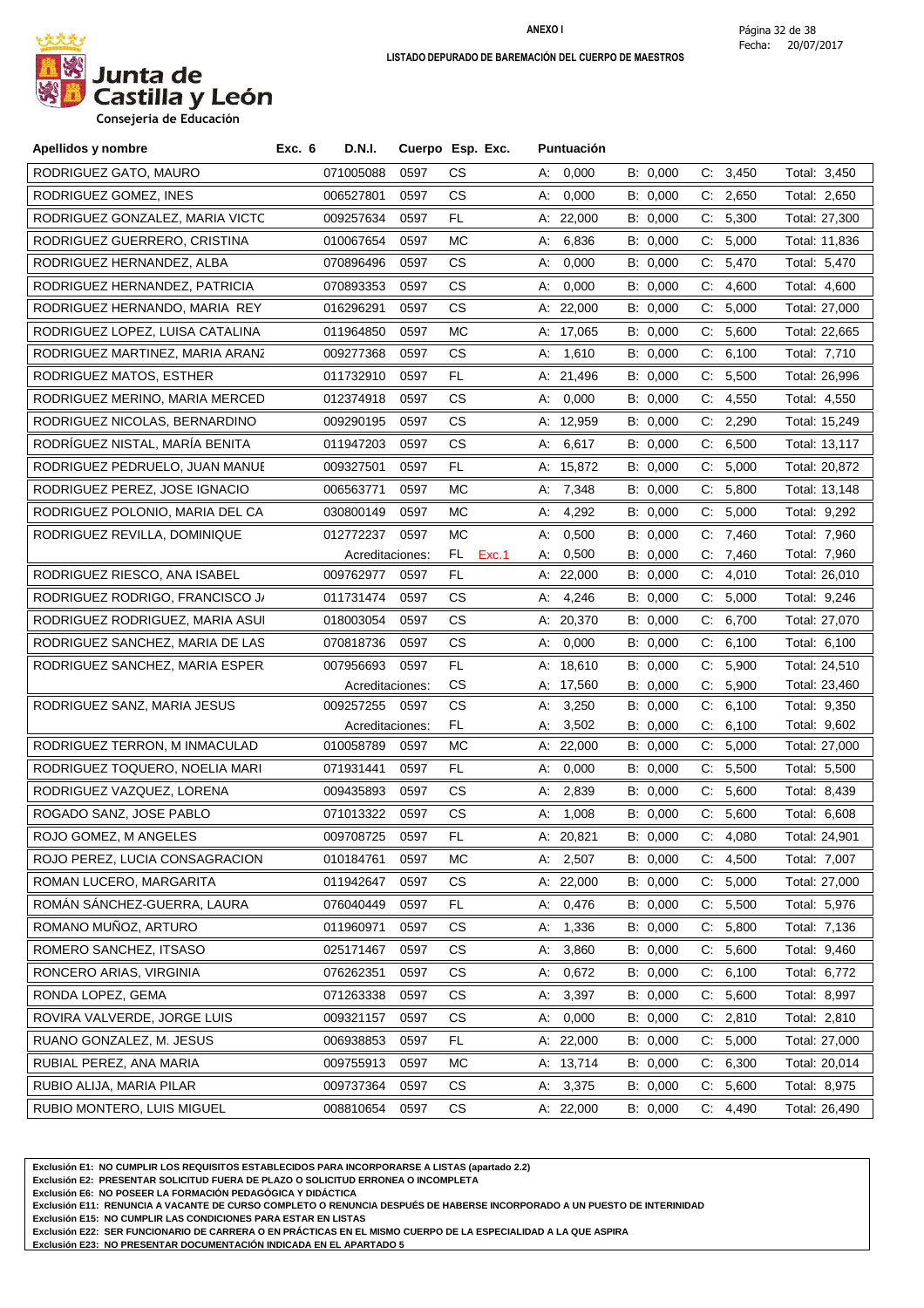

| Apellidos y nombre               | Exc. 6<br><b>D.N.I.</b> |                 | Cuerpo Esp. Exc. | Puntuación  |          |                      |               |
|----------------------------------|-------------------------|-----------------|------------------|-------------|----------|----------------------|---------------|
| RUBIO PINILLOS, ROCIO            | 071928179               | 0597            | СS               | A: 0,672    | B: 0,000 | C: 4,260             | Total: 4,932  |
| RUBIO RUIZ, IRENE                | 070888901               | 0597            | CS.              | 0,000<br>А: | B: 0,000 | C:<br>6,100          | Total: 6,100  |
| RUEDA BERMEJO, MARIA ZANITA      | 006542974               | 0597            | CS.              | A: 22,000   | B: 0,000 | C: 4,870             | Total: 26,870 |
| RUEDA RICO, MARIA ESPERANZA      | 009256306               | 0597            | CS.              | 0,000<br>A: | B: 0,000 | 1,000<br>C.          | Total: 1,000  |
| RUIZ DE ANGULO DE LA HERA, ESTHE | 013297473               | 0597            | CS               | 8,347<br>А. | B: 0,000 | C:<br>5,750          | Total: 14,097 |
| RUIZ DEL RIO, ELENA              | 011963553               | 0597            | CS.              | 0,000<br>А. | B: 0,000 | 1,600<br>C.          | Total: 1,600  |
| RUIZ GALLARDO, MARIA             | 071275164               | 0597            | CS.              | 8,000<br>А. | B: 0,000 | 5,600<br>C:          | Total: 13,600 |
| RUIZ GALLARDO, MARIA DEL MAR     | 002248146               | 0597            | MC               | A: 14,964   | B: 0,000 | C: 5,500             | Total: 20,464 |
| RUIZ GARCIA, ANGELA              | 016795967               | 0597            | CS.              | A: 22,000   | B: 0,000 | 5,000<br>C.          | Total: 27,000 |
| RUIZ GARCIA, MARIA GEMA          | 012743422               | 0597            | FL.              | A: 14,841   | B: 0,000 | C: 4,720             | Total: 19,561 |
| RUIZ RODRIGUEZ, MARIA CARIDAD    | 013110171               | 0597            | МC               | A: 15,234   | B: 0,000 | C: 5,000             | Total: 20,234 |
| RUIZ ROMERA, Mª OLIVIA           | 016798649               | 0597            | FL               | 0,000<br>А. | B: 0,000 | 1,420<br>C.          | Total: 1,420  |
| RUIZ ROMERO, ISABEL INMACULADA   | 016253967               | 0597            | CS.              | A: 22,000   | B: 0,000 | 5,600<br>C.          | Total: 27,600 |
| RUIZ VAZQUEZ, MARIA BEGOÑA       | 009275790               | 0597            | CS.              | 7,197<br>А: | B: 0,000 | C.<br>5,600          | Total: 12,797 |
| RUIZ-GALLEGOS MARTIN, ANTONIO    | 007981715               | 0597            | FL.              | 1,463<br>А. | B: 0,000 | C: 3,480             | Total: 4,943  |
| SAEZ HERNANDEZ, JOSEFA           | 006537668               | 0597            | CS.              | 9,857<br>А. | B: 0,000 | 5,000<br>C.          | Total: 14,857 |
| SAINZ ORTEGA, RAQUEL             | 012231833               | 0597            | Exc.1<br>CS.     | 4,000<br>А: | B: 0,000 | 5,600<br>C:          | Total: 9,600  |
|                                  |                         | Acreditaciones: | FL.              | 4,000<br>А: | B: 0,000 | C: 5,600             | Total: 9,600  |
| SAINZ RUIZ-ROZAS, JUDIT          | 013170446               | 0597            | CS.              | 8,296<br>A: | B: 0,000 | 5,600<br>C.          | Total: 13,896 |
| SAIZ ALONSO, ALFONSO             | 013083670               | 0597            | FL               | 0,000<br>А: | B: 0,000 | C:<br>5,000          | Total: 5,000  |
| SAIZ ARCE, ROBERTO               | 071267556               | 0597            | FL.              | 5,500<br>A: | B: 0,000 | C: 5,600             | Total: 11,100 |
| SALAS HOSPITAL, MARIA DEL PILAR  | 007961110               | 0597            | CS.              | A: 22,000   | B: 0,000 | 6,000<br>C:          | Total: 28,000 |
| SALGADO MARTIN, ELVIRA           | 011693173               | 0597            | FL               | A: 16,586   | B: 0,000 | 1,850<br>C.          | Total: 18,436 |
|                                  |                         | Acreditaciones: | CS               | A: 16,586   | B: 0,000 | 1,850<br>C.          | Total: 18,436 |
| SAN CIPRIANO SANTOS, BEATRIZ EV  | 071025321               | 0597            | CS.              | 0,000<br>А: | B: 0,000 | C: 5,320             | Total: 5,320  |
| SAN GREGORIO FREIJOO, MARIA TER  | 015243388               | 0597            | CS.              | 8,504<br>А. | B: 0,000 | $C_{\cdot}$<br>5,400 | Total: 13,904 |
| SAN MIGUEL MUÑOZ, BEGOÑA         | 013089568               | 0597            | FL.              | 0,375<br>А. | B: 0,000 | C: 2,260             | Total: 2,635  |
| SAN MILLAN SANCHEZ, JAVIER       | 073996009               | 0597            | FL               | 9,511<br>А. | B: 0,000 | C: 6,200             | Total: 15,711 |
|                                  |                         | Acreditaciones: | CS<br>Exc.1      | 9,511<br>А. | B: 0,000 | 6,200<br>C.          | Total: 15,711 |
| SAN TELESFORO AMARO, MARIA LUZ   | 007858974               | 0597            | FL.              | A: 18,500   | B: 0,000 | C: 4,720             | Total: 23,220 |
| SANCHEZ ALONSO, JORGE            | 044908764               | 0597            | СS               | A: 4.254    | B: 0,000 | C: 6.100             | Total: 10,354 |
| SANCHEZ ALVAREZ, MARTA           | 007877504               | 0597            | FL               | A: $1,626$  | B: 0,000 | C: 6,000             | Total: 7,626  |
| SANCHEZ APARICIO, MARIA DOLORE   | 076118919               | 0597            | FL.              | 0,000<br>А. | B: 0,000 | C: 5,020             | Total: 5,020  |
| SANCHEZ BARBERO, Mª DEL PILAR    | 007854279               | 0597            | FL.              | 0,750<br>А. | B: 0,000 | C: 1,500             | Total: 2,250  |
| SANCHEZ BOADA, M CONCEPCION      | 012741236               | 0597            | MC               | A: 22,000   | B: 0,000 | C: 3,490             | Total: 25,490 |
| SANCHEZ BURGO, ANA BELÉN         | 045687324               | 0597            | FL.              | A: 2,464    | B: 0,000 | 5,600<br>C.          | Total: 8,064  |
| SANCHEZ CARRAMAL, AUREA          | 028954881               | 0597            | СS               | A: 2,142    | B: 0,000 | C: 4,490             | Total: 6,632  |
| SANCHEZ CORCHETE, INMACULADA C   | 007942152               | 0597            | МC               | A: 17,751   | B: 0,000 | C: 5,000             | Total: 22,751 |
| SANCHEZ CREGO, RUBEN             | 070937723               | 0597            | Exc.1<br>FL.     | 0,000<br>А. | B: 0,000 | 5,700<br>C.          | Total: 5,700  |
| SANCHEZ DEL MORAL, MARIA ROSAR   | 006553260               | 0597            | МC               | A: 8,684    | B: 0,000 | C: 5,600             | Total: 14,284 |
| SANCHEZ DIAZ, CRISTINA           | 014586366               | 0597            | СS               | A: 5,839    | B: 0,000 | C: 5,000             | Total: 10,839 |
| SANCHEZ FERRERO, MARIA DEL CARI  | 008099770               | 0597            | СS               | 4,008<br>A: | B: 0,000 | C: 5,000             | Total: 9,008  |
| SANCHEZ FRANCO, ANA MARIA        | 012322812               | 0597            | МC               | 5,511<br>A: | B: 0,000 | C: 4,990             | Total: 10,501 |

**Exclusión E1: NO CUMPLIR LOS REQUISITOS ESTABLECIDOS PARA INCORPORARSE A LISTAS (apartado 2.2)**

**Exclusión E2: PRESENTAR SOLICITUD FUERA DE PLAZO O SOLICITUD ERRONEA O INCOMPLETA**

**Exclusión E6: NO POSEER LA FORMACIÓN PEDAGÓGICA Y DIDÁCTICA**

**Exclusión E11: RENUNCIA A VACANTE DE CURSO COMPLETO O RENUNCIA DESPUÉS DE HABERSE INCORPORADO A UN PUESTO DE INTERINIDAD**

**Exclusión E15: NO CUMPLIR LAS CONDICIONES PARA ESTAR EN LISTAS**

**Exclusión E22: SER FUNCIONARIO DE CARRERA O EN PRÁCTICAS EN EL MISMO CUERPO DE LA ESPECIALIDAD A LA QUE ASPIRA**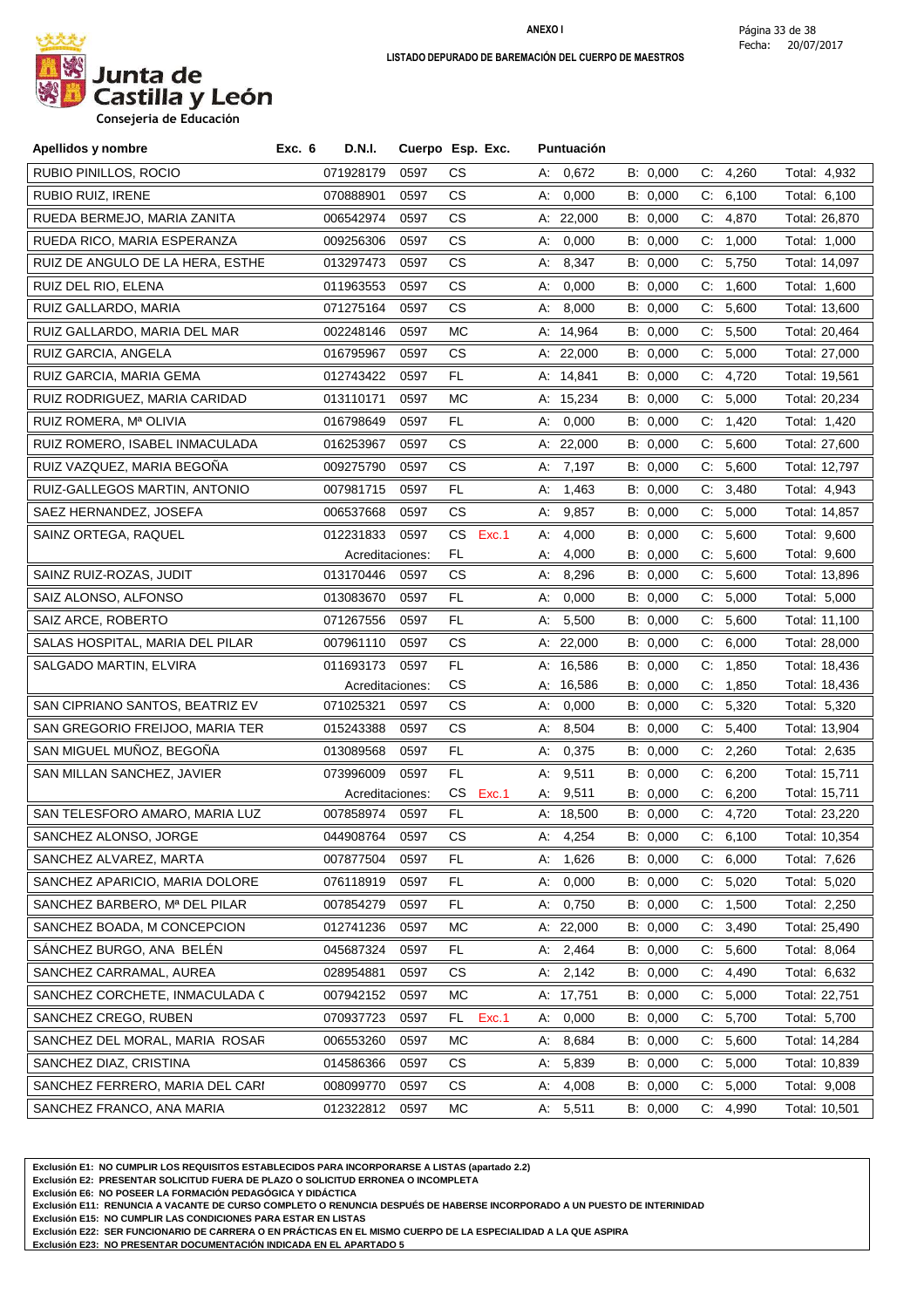

**Consejeria de Educación**

| Apellidos y nombre               | Exc. 6 | D.N.I.          |      | Cuerpo Esp. Exc. |    | Puntuación  |          |    |          |               |
|----------------------------------|--------|-----------------|------|------------------|----|-------------|----------|----|----------|---------------|
| SANCHEZ GARCIA, ANTONIO          |        | 070879537       | 0597 | FL.<br>Exc.1     |    | A: 0,000    | B: 0,000 |    | C: 5,200 | Total: 5,200  |
| SANCHEZ GARCIA, LUCIANO          |        | 007817692       | 0597 | CS<br>Exc.1      |    | A: 22,000   | B: 0,000 | C: | 5,900    | Total: 27,900 |
| SANCHEZ GARCIA, M NICOLASA       |        | 007949780       | 0597 | FL.              | А: | 0,000       | B: 0,000 |    | C: 1,000 | Total: 1,000  |
| SANCHEZ GIL, ROBERTO             |        | 009318860       | 0597 | FL               |    | A: 7,377    | B: 0,000 | C. | 5,000    | Total: 12,377 |
| SANCHEZ GONZALEZ, CARMEN         |        | 008101307       | 0597 | CS               |    | A: $22,000$ | B: 0,000 | C: | 6,090    | Total: 28,090 |
| SANCHEZ HERNANDEZ, FELIX         |        | 052413320       | 0597 | СS               | А: | 1,162       | B: 0,000 | C: | 5,900    | Total: 7,062  |
|                                  |        | Acreditaciones: |      | FL<br>Exc.1      | А: | 1,162       | B: 0,000 | C. | 5,900    | Total: 7,062  |
| SANCHEZ HERNANDEZ, IRENE         |        | 007840784       | 0597 | FL               | А: | 5,968       | B: 0,000 | C: | 4,990    | Total: 10,958 |
| SANCHEZ HERNANDO, ELISA          |        | 071158547       | 0597 | СS               | А: | 0,000       | B: 0,000 | C. | 5,600    | Total: 5,600  |
| SANCHEZ JIMENEZ, M ISABEL        |        | 006558460       | 0597 | СS               |    | A: 11,550   | B: 0,000 | C. | 5,600    | Total: 17,150 |
| SANCHEZ LOPEZ, MARIA NIEVES      |        | 012716762       | 0597 | CS               |    | A: 21,209   | B: 0,000 | C. | 5,000    | Total: 26,209 |
| SANCHEZ MARTIN, ALEXANDRA SONS   |        | 070817414       | 0597 | CS.              |    | A: 0,250    | B: 0,000 | C. | 6,000    | Total: 6,250  |
| SANCHEZ MARTIN, MARIA DEL PILAR  |        | 007848806       | 0597 | СS               |    | A: 13,584   | B: 0,000 | C. | 5,600    | Total: 19,184 |
| SANCHEZ MARTIN, MGERTRUDIS       |        | 007824593       | 0597 | CS.              |    | A: $22,000$ | B: 0,000 |    | C: 5,000 | Total: 27,000 |
| SANCHEZ MARTIN, RODRIGO          |        | 007968383       | 0597 | FL.<br>Exc.1     | А. | 3,507       | B: 0,000 | C: | 5,300    | Total: 8,807  |
| SANCHEZ MATE, JULIA ESTHER       |        | 007845339       | 0597 | СS               | А: | 0,000       | B: 0,000 | C. | 6,750    | Total: 6,750  |
| SANCHEZ NIETO, MARIA CONSUELO    |        | 007848636       | 0597 | CS.              | А: | 0,000       | B: 0,000 | C. | 4,920    | Total: 4,920  |
| SANCHEZ OREJA, MARIA ANGELES     |        | 070884033       | 0597 | FL               | А. | 5,336       | B: 0,000 | C. | 5,300    | Total: 10,636 |
| SANCHEZ PARADINAS, MONTSERRAT    |        | 070890455       | 0597 | FL.<br>Exc.1     | А. | 0,504       | B: 0,000 | C. | 5,950    | Total: 6,454  |
| SANCHEZ PARRA, MARIA DE LA PAZ   |        | 006572682       | 0597 | <b>CS</b>        | А. | 0,798       | B: 0,000 | C. | 2,340    | Total: 3,138  |
| SANCHEZ PASCUAL, ANA MARIA       |        | 007968623       | 0597 | FL.              |    | A: 9,910    | B: 0,000 |    | C: 2,120 | Total: 12,030 |
| SANCHEZ PEREZ, MARIA ISABEL      |        | 007875899       | 0597 | FL.<br>Exc.1     |    | A: 22,000   | B: 0,000 | C: | 5,600    | Total: 27,600 |
| SANCHEZ PRIETO, ALBERTO          |        | 070983315       | 0597 | СS               | А. | 1,336       | B: 0,000 | C. | 5,900    | Total: 7,236  |
| SANCHEZ REDONDO, MARIA ISABEL F  |        | 011718272       | 0597 | FL.              |    | A: 19,972   | B: 0,000 | C. | 5,000    | Total: 24,972 |
| SANCHEZ RIVERO, ROSA MARÍA       |        | 007804686       | 0597 | МC               | А: | 1,794       | B: 0,000 |    | C: 5,200 | Total: 6,994  |
| SANCHEZ ROMAN, MARIA BELEN       |        | 050432758       | 0597 | МC               |    | A: 15,590   | B: 0,000 | C. | 6,000    | Total: 21,590 |
| SANCHEZ SANCHEZ, CONCEPCION BE   |        | 008105850       | 0597 | СS               |    | A: 22,000   | B: 0,000 | C: | 5,600    | Total: 27,600 |
| SANCHEZ SANCHEZ, VEGA            |        | 070897799       | 0597 | FL.              | А: | 0,000       | B: 0,000 |    | C: 2,820 | Total: 2,820  |
| SANCHEZ SASTRE, ROSA ANA         |        | 007857134       | 0597 | FL.              |    | A: 19,252   | B: 0,000 | C: | 5,000    | Total: 24,252 |
| SANCHEZ SOBRINO, MONTSERRAT      |        | 006546963       | 0597 | FL               |    | A: 22,000   | B: 0,000 |    | C: 5,500 | Total: 27,500 |
| SANCHEZ SOBRINO, SOLEDAD         |        | 006551092       | 0597 | FL               |    | A: 22,000   | B: 0,000 | C: | 4,850    | Total: 26,850 |
| SANCHEZ VICENTE, ISABEL MARIA    |        | 007843251       | 0597 | MC               |    | A: 22,000   | B: 0,000 | C. | 6,400    | Total: 28,400 |
|                                  |        | Acreditaciones: |      | CS               |    | A: 22,000   | B: 0,000 | C. | 6,400    | Total: 28,400 |
| SANCHO CALLEJA, MARCOS JOSE      |        | 029131424       | 0597 | CS               | А: | 0,058       | B: 0,000 | C. | 6,100    | Total: 6,158  |
| SANCHO LOPEZ, PILAR              |        | 071520997       | 0597 | СS               | А. | 0,000       | B: 0,000 | C. | 5,600    | Total: 5,600  |
| SANJUAN RODRIGUEZ, EUMENIA       |        | 009708921       | 0597 | СS               |    | A: 11,158   | B: 0,000 | C. | 5,600    | Total: 16,758 |
| SANJUAN VACA, NAZARIO            |        | 011700429       | 0597 | МC               |    | A: $22,000$ | B: 0,000 | C. | 5,900    | Total: 27,900 |
| SANTA CIRILA ZAMORANO, MERCEDE   |        | 071007598       | 0597 | МC               |    | A: 22,000   | B: 0,000 | C. | 3,520    | Total: 25,520 |
| SANTA EUFEMIA RODRIGUEZ, MARIA / |        | 012742435       | 0597 | CS               |    | A: 16,521   | B: 0,000 | C. | 5,540    | Total: 22,061 |
| SANTACATALINA RODRIGUEZ, ROSAR   |        | 007811936       | 0597 | CS               |    | A: 22,000   | B: 0,000 | C. | 5,300    | Total: 27,300 |
| SANTAMARIA GARCIA, M SONSOLES    |        | 006574602       | 0597 | CS               |    | A: 14,897   | B: 0,000 | C. | 6,100    | Total: 20,997 |
| SANTAMARIA OLMOS, JUAN CARLOS    |        | 009271990       | 0597 | CS               |    | A: 16,312   | B: 0,000 |    | C: 4,810 | Total: 21,122 |

**Exclusión E1: NO CUMPLIR LOS REQUISITOS ESTABLECIDOS PARA INCORPORARSE A LISTAS (apartado 2.2)**

**Exclusión E2: PRESENTAR SOLICITUD FUERA DE PLAZO O SOLICITUD ERRONEA O INCOMPLETA**

**Exclusión E6: NO POSEER LA FORMACIÓN PEDAGÓGICA Y DIDÁCTICA**

**Exclusión E11: RENUNCIA A VACANTE DE CURSO COMPLETO O RENUNCIA DESPUÉS DE HABERSE INCORPORADO A UN PUESTO DE INTERINIDAD**

**Exclusión E15: NO CUMPLIR LAS CONDICIONES PARA ESTAR EN LISTAS**

**Exclusión E22: SER FUNCIONARIO DE CARRERA O EN PRÁCTICAS EN EL MISMO CUERPO DE LA ESPECIALIDAD A LA QUE ASPIRA**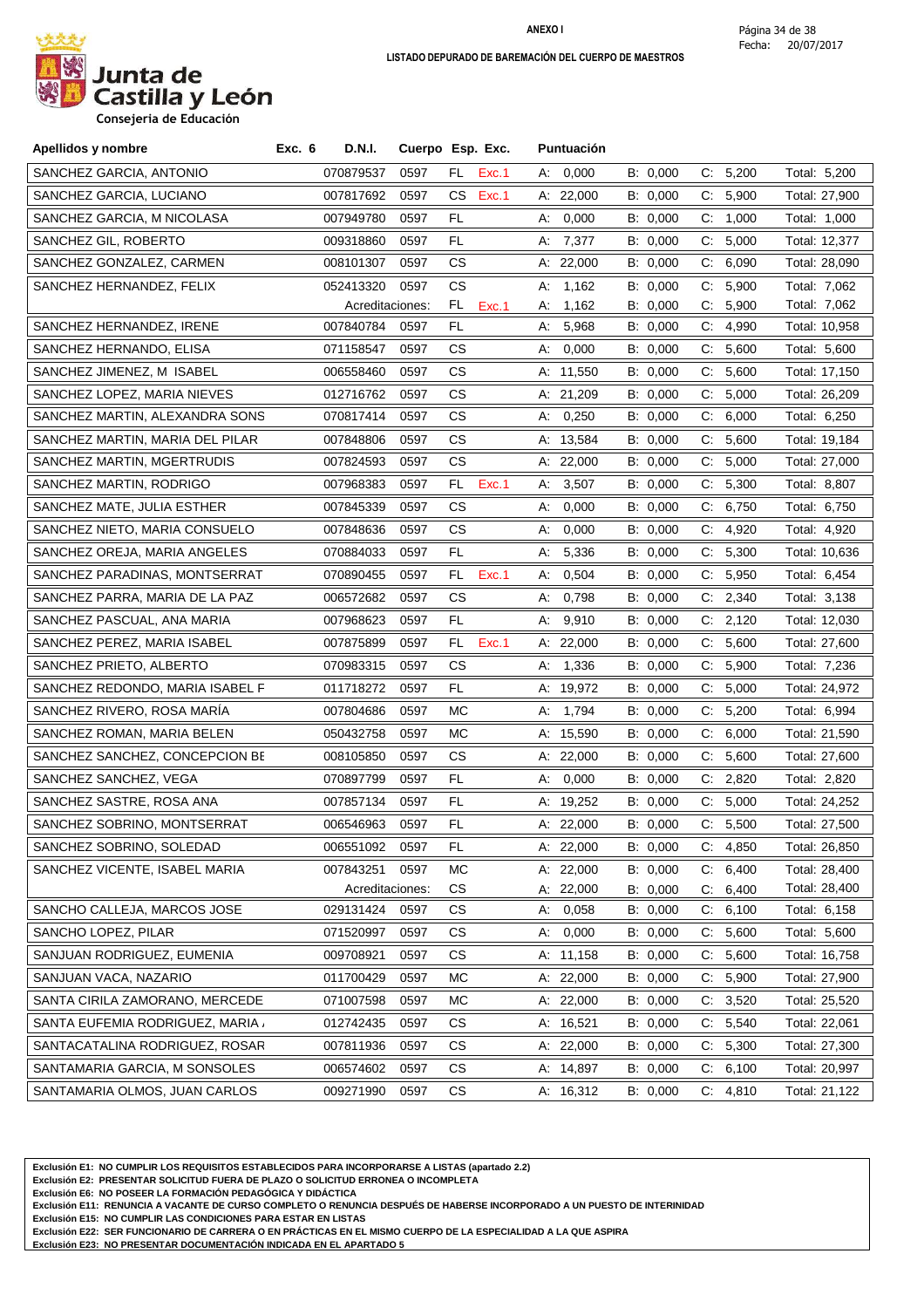

**Consejeria de Educación**

| Apellidos y nombre              | <b>D.N.I.</b><br>Exc. 6 |                 | Cuerpo Esp. Exc. | <b>Puntuación</b> |          |             |               |
|---------------------------------|-------------------------|-----------------|------------------|-------------------|----------|-------------|---------------|
| SANTAMARTA LOZANO, JAVIER       | 016034249               | 0597            | МC               | A: 22,000         | B: 0,000 | C: 6,400    | Total: 28,400 |
| SANTAMARTA MEDINA, MARIA LUZ    | 009773698               | 0597            | МC               | A: 13,942         | B: 0,000 | C: 5,600    | Total: 19,542 |
|                                 |                         | Acreditaciones: | CS.              | A: 11,380         | B: 0,000 | 5,600<br>C: | Total: 16,980 |
| SANTERVAS PUERTAS, M PURIFICACI | 011905520               | 0597            | МC               | A: 22,000         | B: 0,000 | C:<br>5,000 | Total: 27,000 |
| SANTIAGO GAMAZO, MILAGROS       | 071939155               | 0597            | CS.              | 0,000<br>A:       | B: 0,000 | C: 5,260    | Total: 5,260  |
| SANTIAGO RIESCO, OLGA DOLORES   | 010054599               | 0597            | FL.              | 0,584<br>A:       | B: 0,000 | C: 5,200    | Total: 5,784  |
| SANTILLANA ARRIBAS, SANDRA      | 071270703               | 0597            | Exc.1<br>CS.     | 0,000<br>А.       | B: 0,000 | C:<br>6,400 | Total: 6,400  |
| SANTILLANA SANCHEZ, CARMEN      | 012410129               | 0597            | FL               | 3,340<br>А:       | B: 0,000 | 5,830<br>C: | Total: 9,170  |
|                                 |                         | Acreditaciones: | CS.              | 2,500<br>А.       | B: 0,000 | C: 5,830    | Total: 8,330  |
| SANTOS GONZALEZ, CRISTINA       | 071935217               | 0597            | FL               | A: 15,190         | B: 0,000 | 2,010<br>C: | Total: 17,200 |
| SANTOS GONZALEZ, RAQUEL         | 007871799               | 0597            | FL.              | A: 21,521         | B: 0,000 | C: 5,000    | Total: 26,521 |
| SANTOS MARTIN, CECILIA          | 012713224               | 0597            | FL.              | A: 1,630          | B: 0,000 | 2,820<br>C. | Total: 4,450  |
| SANTOS MIGUELEZ, ROCIO          | 010190030               | 0597            | МC               | A: 22,000         | B: 0,000 | C: 5,000    | Total: 27,000 |
| SANTOS RODRIGUEZ, AMELIA        | 006522076               | 0597            | МC               | A: $22,000$       | B: 0,000 | 5,000<br>C. | Total: 27,000 |
| SANZ ACEBES, BEGOÑA             | 070236064               | 0597            | МC               | A: 22,000         | B: 0,000 | C.<br>5,350 | Total: 27,350 |
| SANZ BLANCO, RAQUEL             | 071123294               | 0597            | FL.              | A: 0,000          | B: 0,000 | C: 2,800    | Total: 2,800  |
| SANZ DIEGUEZ, RAQUEL            | 009763565               | 0597            | СS               | 0,000<br>А:       | B: 0,000 | C: 6,100    | Total: 6,100  |
| SANZ MARTIN, MARIA MONTSERRAT   | 003439181               | 0597            | МC               | A: 22,000         | B: 0,000 | C: 5,300    | Total: 27,300 |
| SANZ SANCHEZ, RAQUEL            | 071939443               | 0597            | CS.              | 0,000<br>А:       | B: 0,000 | 3,640<br>C: | Total: 3,640  |
| SANZ SANTOS, LUISA MARIA        | 012359814               | 0597            | <b>CS</b>        | 0,000<br>А:       | B: 0,000 | C: 5,000    | Total: 5,000  |
| SANZ SANZ, CLOTILDE             | 006556127               | 0597            | FL.              | A: 22,000         | B: 0,000 | C: 5,700    | Total: 27,700 |
|                                 |                         | Acreditaciones: | CS.              | A: 22,000         | B: 0,000 | 5,700<br>C. | Total: 27,700 |
| SANZ SANZ, MARIA PILAR          | 006547100               | 0597            | СS               | A: 22,000         | B: 0,000 | C: 5,700    | Total: 27,700 |
|                                 |                         | Acreditaciones: | <b>MC</b>        | A: 22,000         | B: 0,000 | 5,700<br>C. | Total: 27,700 |
| SANZ SANZ, RAFAEL               | 012399767               | 0597            | FL.              | 0,000<br>A:       | B: 0,000 | C: 6,400    | Total: 6,400  |
| SEDANO MORAS, ROSA MARIA        | 013118602               | 0597            | МC               | A: $22,000$       | B: 0,000 | C: 5,000    | Total: 27,000 |
| SEGOVIA MARTINEZ, RODRIGO       | 004599788               | 0597            | CS<br>Exc.11     | 2,500<br>A:       | B: 0,000 | C.<br>5,600 | Total: 8,100  |
| SERNA ARENAS, M MONTSERRAT      | 006549959               | 0597            | FL.              | 0,000<br>A:       | B: 0,000 | C: 5,440    | Total: 5,440  |
| SERNA MILAN, VERONICA           | 071121187               | 0597            | CS.              | A: 7,965          | B: 0,000 | C:<br>6,750 | Total: 14,715 |
| SERRADILLA BARBA, M DEL CAMINO  | 010067629               | 0597            | CS.              | A: 21,413         | B: 0,000 | C: 5,000    | Total: 26,413 |
| SERRANO RODRIGUEZ, Mª PILAR     | 009749027               | 0597            | CS.              | A: 0,000          | B: 0,000 | C: 1,690    | Total: 1,690  |
| SERRANO SERRANO, SABINA         | 009705112               | 0597            | CS.              | A: 21,793         | B: 0,000 | C: 5,600    | Total: 27,393 |
| SERRANO VILLARES, CRISTINA      | 013155965               | 0597            | МC               | A: 0,000          | B: 0,000 | C: 2,250    | Total: 2,250  |
| SESMA YAGUE, JOSE CARLOS        | 003456736               | 0597            | CS.              | A: 12,341         | B: 0,000 | C: 5,800    | Total: 18,141 |
| SESMERO MEDIERO, JOAQUIN        | 006553402               | 0597            | FL.              | A: 22,000         | B: 0,000 | C: 5,600    | Total: 27,600 |
| SILVA CORRAL, ANA MARIA         | 071414308               | 0597            | CS               | A: 9,841          | B: 0,000 | C: 5,300    | Total: 15,141 |
|                                 |                         | Acreditaciones: | FL.              | A: 9,337          | B: 0,000 | 5,300<br>C. | Total: 14,637 |
| SOBRIN ARIAS, ANA MARIA         | 010063275               | 0597            | FL               | A: 8,711          | B: 0,000 | C: 5,000    | Total: 13,711 |
| SOGO PUENTE, M ISABEL           | 011947016               | 0597            | СS               | A: 13,444         | B: 0,000 | C: 5,200    | Total: 18,644 |
| SONLLEVA VELASCO, MIRIAM        | 070253248               | 0597            | CS.              | A: 0,000          | B: 0,000 | C: 6,300    | Total: 6,300  |
| SOTODOSO ALOSNO, LUCIA          | 003445779               | 0597            | МC               | A: 0,000          | B: 0,000 | C: 1,970    | Total: 1,970  |
| SOUTO BALADRON, MARIA CARMEN    | 071004674               | 0597            | МC               | A: 16,391         | B: 0,000 | C: 5,000    | Total: 21,391 |
| SUAREZ CANO, TRINIDAD           | 045434738               | 0597            | СS               | A: 0,000          | B: 0,000 | C: 6,400    | Total: 6,400  |

**Exclusión E1: NO CUMPLIR LOS REQUISITOS ESTABLECIDOS PARA INCORPORARSE A LISTAS (apartado 2.2)**

**Exclusión E2: PRESENTAR SOLICITUD FUERA DE PLAZO O SOLICITUD ERRONEA O INCOMPLETA**

**Exclusión E6: NO POSEER LA FORMACIÓN PEDAGÓGICA Y DIDÁCTICA**

**Exclusión E11: RENUNCIA A VACANTE DE CURSO COMPLETO O RENUNCIA DESPUÉS DE HABERSE INCORPORADO A UN PUESTO DE INTERINIDAD**

**Exclusión E15: NO CUMPLIR LAS CONDICIONES PARA ESTAR EN LISTAS**

**Exclusión E22: SER FUNCIONARIO DE CARRERA O EN PRÁCTICAS EN EL MISMO CUERPO DE LA ESPECIALIDAD A LA QUE ASPIRA**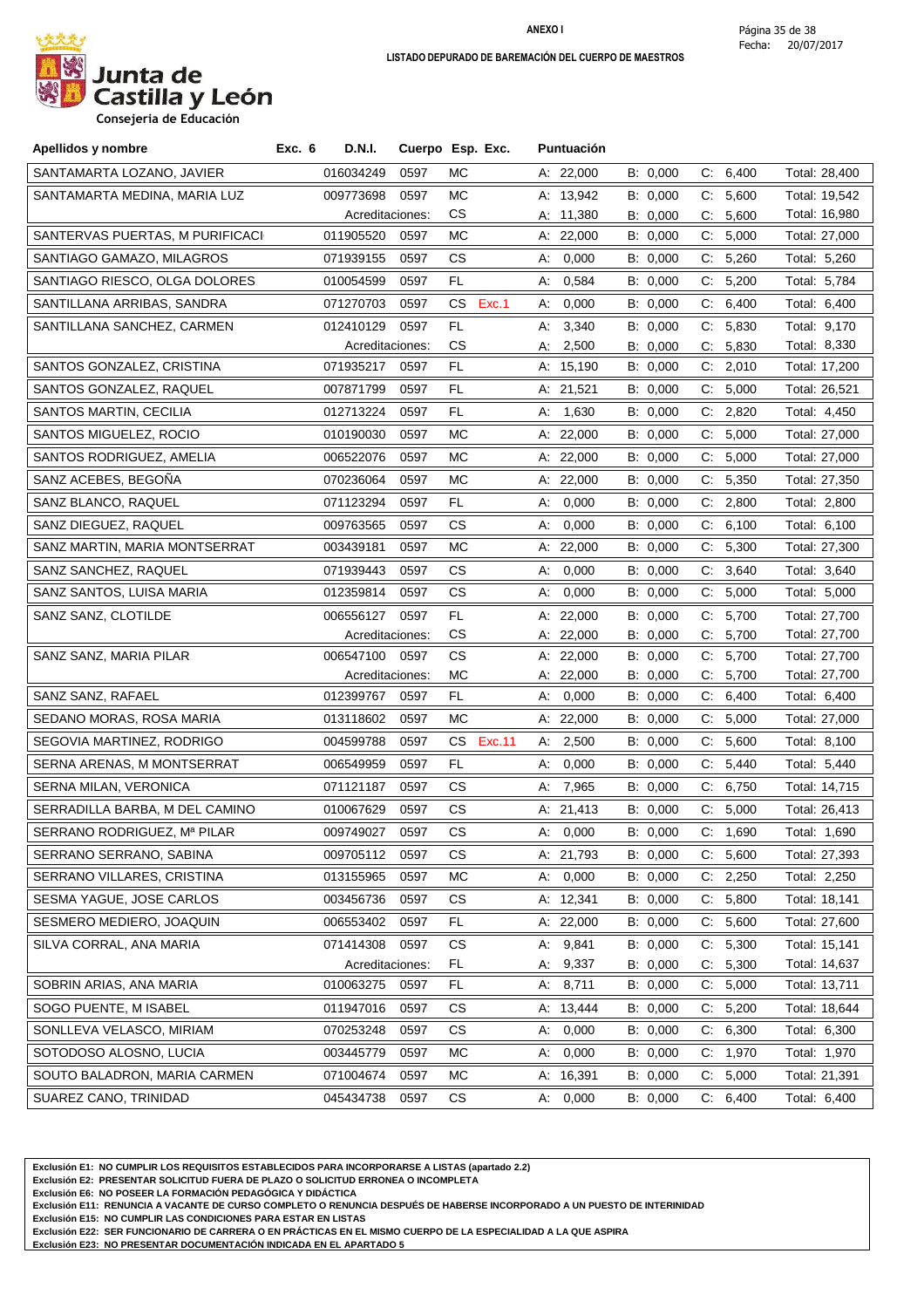

**Consejeria de Educación**

| Apellidos y nombre             | <b>D.N.I.</b><br>Exc. 6 |      | Cuerpo Esp. Exc.             | <b>Puntuación</b>          |                      |                                     |                              |
|--------------------------------|-------------------------|------|------------------------------|----------------------------|----------------------|-------------------------------------|------------------------------|
| SUAREZ FIDALGO, MARIA ARGELINA | 010178282               | 0597 | СS                           | A: 22,000                  | B: 0,000             | C: 5,000                            | Total: 27,000                |
| SUAREZ GALAN, NEREA            | 071703168               | 0597 | СS                           | 0,000<br>А.                | B: 0,000             | 3,090<br>C.                         | Total: 3,090                 |
| TABARES GAGO, MARIA DEL SOCORR | 009313946               | 0597 | МC                           | A: 20,681                  | B: 0,000             | 6,100<br>C.                         | Total: 26,781                |
| TABERNERO LASO, RICARDO        | 007875709               | 0597 | <b>CS</b>                    | A: 18,630                  | B: 0,000             | C: 6,100                            | Total: 24,730                |
| TABLADO GALLEGO, JULIA         | 038555178               | 0597 | FL                           | A: 13,880                  | B: 0,000             | 5,000<br>C.                         | Total: 18,880                |
| TABOADA VARELA, MARIA SANDRA   | 076823195               | 0597 | МC                           | 0,500<br>А.                | B: 0,000             | C: 5,000                            | Total: 5,500                 |
| TAPIA BLANCO, MARIA CRUZ       | 071014328               | 0597 | <b>CS</b>                    | A: 0,000                   | B: 0,000             | C: 5,600                            | Total: 5,600                 |
| TAPIA MEDINA, YOLANDA          | 070982307               | 0597 | FL.<br>Exc.1                 | 0,000<br>А.                | B: 0,000             | C:<br>4,480                         | Total: 4,480                 |
|                                | Acreditaciones:         |      | CS<br>Exc.1                  | 0,000<br>А:                | B: 0.000             | C:<br>4.480                         | Total: 4,480                 |
| TAPIA MERINO, MIRIAM           | 071294697               | 0597 | МC<br>CS                     | 0,000<br>А:<br>0,672<br>А. | B: 0,000<br>B: 0,000 | C.<br>4,480<br>6,100<br>C.          | Total: 4,480<br>Total: 6,772 |
| TARANILLA LOBATO, MARIA ISABEL | 010191310               | 0597 | FL.                          | A: 22,000                  | B: 0,000             | 4,400<br>C:                         | Total: 26,400                |
| TEJEDA ESTEBAN, MARIA PAZ      | 007987976               | 0597 | CS                           | A: 12,628                  | B: 0,000             | 6,500<br>C:                         | Total: 19,128                |
| TEJEDA GARCIA, MARIA           | 076105043               | 0597 | CS                           | 3,972<br>А.                | B: 0,000             | C: 3,030                            | Total: 7,002                 |
| TEJEDOR ALONSO, MARIA ANTONIA  | 011942194               | 0597 | СS                           | 8,961<br>А:                | B: 0,000             | 6,200<br>C:                         | Total: 15,161                |
|                                | Acreditaciones:         |      | FL.                          | 8,961<br>А:                | B: 0,000             | C.<br>6,200                         | Total: 15,161                |
| TEJEDOR CHICOTE, MARIA LUISA   | 003423129               | 0597 | МC                           | A: 21,374                  | B: 0,000             | 5,000<br>C.                         | Total: 26,374                |
| <b>TEJON AUSIN, ESTHER</b>     | 013135831               | 0597 | МC                           | 3,173<br>A:                | B: 0,000             | 5,600<br>C:                         | Total: 8,773                 |
|                                | Acreditaciones:         |      | <b>CS</b>                    | A: 3,173                   | B: 0,000             | 5,600<br>C.                         | Total: 8,773                 |
| TEJUCA VERDUGO, JOSE CARLOS    | 011787225               | 0597 | CS                           | A: 17,994                  | B: 0,000             | C: 5,000                            | Total: 22,994                |
| TELLO VELASCO, ROCIO           | 071276147               | 0597 | СS                           | A: $2,344$                 | B: 0,000             | C: 4,540                            | Total: 6,884                 |
| TOMAS GARCIA, MARÍA DEL PILAR  | 002186361               | 0597 | МC                           | A: $22,000$                | B: 0,000             | C: 5,600                            | Total: 27,600                |
| TOME ORTEGA, MARIA TERESA      | 012743737               | 0597 | CS                           | A: 22,000                  | B: 0,000             | C:<br>5,000                         | Total: 27,000                |
| TORAL PALACIO, REBECA          | 071556757               | 0597 | CS                           | A: 3,164                   | B: 0,000             | C: 5,800                            | Total: 8,964                 |
| TORCIDA FERNANDEZ-BALDOR, JUAN | 013112631               | 0597 | CS                           | A: 22,000                  | B: 0,000             | 5,500<br>C.                         | Total: 27,500                |
| TORIBIO JUANES, M CONCEPCION   | 007843317               | 0597 | CS                           | A: 0,875                   | B: 0,000             | C: 5,000                            | Total: 5,875                 |
| <b>TORICES BLANCO, SARAY</b>   | 071451351               | 0597 | СS                           | 0,952<br>А.                | B: 0,000             | 5,750<br>C.                         | Total: 6,702                 |
| TORO CALVO, ANA-MARIA DE       | 011951591               | 0597 | FL.                          | A: 0,084                   | B: 0,000             | C: 1,600                            | Total: 1,684                 |
| TORRES CACHORRO, CONSOLACION   | 009269623               | 0597 | CS                           | A: $22,000$                | B: 0,000             | C: 3,110                            | Total: 25,110                |
| TORRES MARTINEZ, JAVIER        | 071023746               | 0597 | FL.<br>Exc.1                 | A: 0,000                   | B: 0,000             | C: 4,210                            | Total: 4,210                 |
| TORRES MOYA, EMILIA            | 011785379               | 0597 | FL                           | 0,000<br>А.                | B: 0,000             | C: 2,050                            | Total: 2,050                 |
| TORRES ROJO, MARÍA JOSÉ        | 013089210               | 0597 | CS                           | A: 22,000                  | B: 0,000             | C: 5,000                            | Total: 27,000                |
| TOSAL GALINDO, FLORENTINA      | 007811097               | 0597 | МC                           | A: 22,000                  | B: 0,000             | C: 5,000                            | Total: 27,000                |
|                                | Acreditaciones:         |      | FL.                          | A: 22,000                  | B: 0,000             | C: 5,000                            | Total: 27,000                |
| TURRION PEREZ, SONIA           | 007878711               | 0597 | FL                           | A: 10,727                  | B: 0,000             | C: 6,400                            | Total: 17,127                |
| UBEDA HERRERO, MARIA PILAR     | 006534248               | 0597 | CS                           | A: 22,000                  | B: 0,000             | C: 5,000                            | Total: 27,000                |
| URBINA IBARRO, MARIA PAZ       | 052961964               | 0597 | Exc.11<br>FL.                | A: 3,432                   | B: 0,000             | 5,500<br>C.                         | Total: 8,932                 |
|                                | Acreditaciones:         |      | Exc.11<br>CS<br>МC<br>Exc.11 | A: 3,432<br>A: 3,432       | B: 0,000<br>B: 0,000 | 5,500<br>C.<br>$C_{\cdot}$<br>5,500 | Total: 8,932<br>Total: 8,932 |
| URBON PEREZ, ANA ELISA         | 009268646               | 0597 | FL                           | A: 17,766                  | B: 0,000             | C: 5,500                            | Total: 23,266                |
| URETA VAZQUEZ, M NIEVES        | 030572429               | 0597 | MC                           | A: 22,000                  | B: 0,000             | 5,000<br>C:                         | Total: 27,000                |
| URIEN PINEDA, M DE LOS ANGELES | 013147830               | 0597 | CS                           | A: 22,000                  | B: 0,000             | C: 5,600                            | Total: 27,600                |
| VALDES RODRIGUEZ, ROSARIO      | 009279444               | 0597 | МC                           | A: 22,000                  | B: 0,000             | 6,600<br>C.                         | Total: 28,600                |
| VALDIVIESO RUIZ, NURIA         | 071129940               | 0597 | FL                           | A: 3,500                   | B: 0,000             | C: 5,300                            | Total: 8,800                 |

**Exclusión E1: NO CUMPLIR LOS REQUISITOS ESTABLECIDOS PARA INCORPORARSE A LISTAS (apartado 2.2)**

**Exclusión E2: PRESENTAR SOLICITUD FUERA DE PLAZO O SOLICITUD ERRONEA O INCOMPLETA**

**Exclusión E6: NO POSEER LA FORMACIÓN PEDAGÓGICA Y DIDÁCTICA**

**Exclusión E11: RENUNCIA A VACANTE DE CURSO COMPLETO O RENUNCIA DESPUÉS DE HABERSE INCORPORADO A UN PUESTO DE INTERINIDAD**

**Exclusión E15: NO CUMPLIR LAS CONDICIONES PARA ESTAR EN LISTAS**

**Exclusión E22: SER FUNCIONARIO DE CARRERA O EN PRÁCTICAS EN EL MISMO CUERPO DE LA ESPECIALIDAD A LA QUE ASPIRA**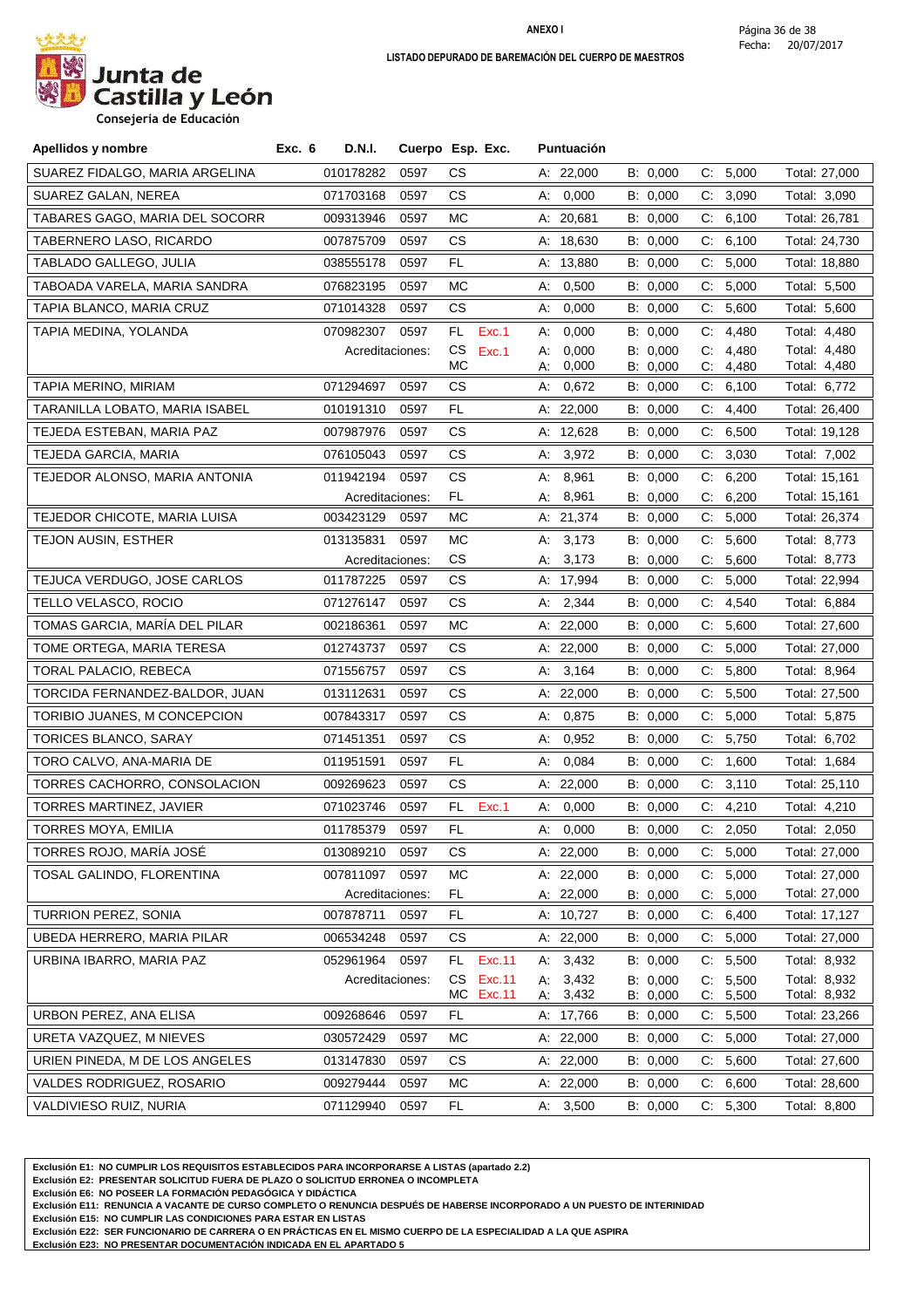

**Consejeria de Educación**

| Apellidos y nombre                | <b>D.N.I.</b><br>Exc. 6 |      | Cuerpo Esp. Exc. | <b>Puntuación</b> |          |                      |               |
|-----------------------------------|-------------------------|------|------------------|-------------------|----------|----------------------|---------------|
| VALDUNCIEL GARCIA, MARIA ISABEL   | 007857446               | 0597 | FL               | A: 15,233         | B: 0,000 | C: 5,500             | Total: 20,733 |
| VALENCIA NAVAJAS, JESUS           | 051625945               | 0597 | CS.              | A: $22,000$       | B: 0,000 | C.<br>4,600          | Total: 26,600 |
| VALLE RUIZ, MARIA DEL CARMEN      | 070797500               | 0597 | CS.              | A: 22,000         | B: 0.000 | C:<br>5,000          | Total: 27,000 |
| VALLEJO CARMONA, RAQUEL           | 006541893               | 0597 | CS.              | A: 22,000         | B: 0,000 | C: 6,700             | Total: 28,700 |
|                                   | Acreditaciones:         |      | МC               | A: 22,000         | B: 0,000 | 6,700<br>C.          | Total: 28,700 |
| VALLEJO DOMINGUEZ, SARA           | 070812527               | 0597 | Exc.1<br>FL.     | A: 0,000          | B: 0,000 | C: 4,920             | Total: 4,920  |
| VALLEJO SACRISTAN, ANA MARIA      | 012365497               | 0597 | МC               | A: 22,000         | B: 0,000 | 5,500<br>C.          | Total: 27,500 |
| VALLINOTO LOPEZ, INES             | 011392859               | 0597 | МC               | 2,042<br>A:       | B: 0,000 | 5,000<br>C.          | Total: 7,042  |
| VALVERDE VICENTE, BEATRIZ         | 070865394               | 0597 | CS.              | 6,352<br>А:       | B: 0,000 | C:<br>5,600          | Total: 11,952 |
| VAQUERO PEDRUELO, SONIA           | 071025722               | 0597 | FL.              | 0,000<br>A:       | B: 0,000 | C: 6,000             | Total: 6,000  |
| VAQUERO ROMO, MARIA ANTONIA       | 007816459               | 0597 | CS.              | A: 22,000         | B: 0,000 | 5,100<br>C.          | Total: 27,100 |
| VAQUERO SANCHEZ, MARIA DEL PILA   | 011726945               | 0597 | МC               | 0,000<br>А.       | B: 0,000 | C: 1,700             | Total: 1,700  |
| VAQUERO SANCHEZ, MONTSERRAT       | 007834081               | 0597 | CS.              | A: 19,382         | B: 0,000 | C: 5,300             | Total: 24,682 |
| VAQUERO SANTOS, M MERCEDES E      | 009706084               | 0597 | CS               | A: 22,000         | B: 0,000 | $C_{\cdot}$<br>5,000 | Total: 27,000 |
| VARA MARTIN, SOLEDAD              | 011974119               | 0597 | FL.              | 4,420<br>A:       | B: 0,000 | 5,080<br>C.          | Total: 9,500  |
| VAZQUEZ DE CASTRO, BELEN          | 015973593               | 0597 | FL               | 0,252<br>А:       | B: 0,000 | 4,010<br>C.          | Total: 4,262  |
| VECILLA VECILLA, ROSA MARIA       | 045686552               | 0597 | FL               | 0,000<br>А:       | B: 0,000 | C: 5,800             | Total: 5,800  |
| <b>VEGA DIEZ, SONIA</b>           | 071428659               | 0597 | CS.              | 7,369<br>А.       | B: 0,000 | 6,600<br>C.          | Total: 13,969 |
| VEGA FERREIRA, MARIA GLORIA       | 052413789               | 0597 | FL.              | 1,500<br>А.       | B: 0,000 | C: 6,000             | Total: 7,500  |
| VEGA FURONES, JOSEFA              | 011727785               | 0597 | FL.              | 9,043<br>A:       | B: 0,000 | C: 1,420             | Total: 10,463 |
| VEGA JAÑEZ, ROSA ISABEL           | 010081790               | 0597 | FL               | A: 12,086         | B: 0,000 | $C_{\cdot}$<br>5,600 | Total: 17,686 |
| VEGA LOPEZ, Mª CARMEN             | 045688502               | 0597 | FL               | 0,292<br>А.       | B: 0,000 | 5,800<br>C.          | Total: 6,092  |
| VEGA LORENZO, FRANCISCO JAVIER    | 071005755               | 0597 | МC               | 0,000<br>А.       | B: 0,000 | C.<br>5,000          | Total: 5,000  |
| VELASCO DE PARTEARROYO, ESTHE     | 012332304               | 0597 | CS Exc.15        | A: 5,754          | B: 0,000 | C: 6,100             | Total: 11,854 |
| VELASCO LOPEZ, Mª CARMEN          | 009283421               | 0597 | МC               | A: 3,118          | B: 0,000 | C:<br>5,000          | Total: 8,118  |
| VELASCO LOPEZ, MARIA DEL CARME    | 009275287               | 0597 | МC               | A: 17,475         | B: 0,000 | C: 2,530             | Total: 20,005 |
| VELASCO RUIZOLALLA, MARIA         | 016603824               | 0597 | CS .<br>Exc.1    | 0,440<br>А.       | B: 0,000 | C: 6,750             | Total: 7,190  |
| VELICIAS SANCHEZ, CAROLINA        | 071161692               | 0597 | CS.              | 0,000<br>А:       | B: 0,000 | $C$ .<br>6,250       | Total: 6,250  |
| <b>VENTOSA SERNA, JESUS</b>       | 009327894               | 0597 | CS.              | 4,003<br>А.       | B: 0,000 | C: 7,550             | Total: 11,553 |
| VERDEJO REBOLLO, MARIA SOL        | 009708534               | 0597 | FL               | A: $22,000$       | B: 0,000 | C: 5,400             | Total: 27,400 |
|                                   | Acreditaciones:         |      | CS               | A: 22,000         | B: 0,000 | 5,400<br>C.          | Total: 27,400 |
| <b>VERDEJO SANTOS, MONTSERRAT</b> | 070874873               | 0597 | CS.              | 0,000<br>А.       | B: 0,000 | C: 6,400             | Total: 6,400  |
| VICENTE ALONSO, MARIA ANTONIA     | 011894199               | 0597 | СS               | A: 22,000         | B: 0,000 | 6,200<br>C:          | Total: 28,200 |
| VICENTE GUTIERREZ, MÓNICA         | 003136128               | 0597 | CS.              | A: 2,672          | B: 0,000 | C: 6,100             | Total: 8,772  |
| VICENTE MORALES, ISABEL MARIA     | 007963960               | 0597 | МC               | 0,000<br>А.       | B: 0,000 | C: 5,500             | Total: 5,500  |
| VICENTE PASCUAL, SANTIAGO         | 011960528               | 0597 | <b>CS</b>        | A: 16,090         | B: 0,000 | 6,700<br>C:          | Total: 22,790 |
|                                   | Acreditaciones:         |      | МC               | A: 21,175         | B: 0,000 | 6,700<br>$C_{\cdot}$ | Total: 27,875 |
| VICENTE SANCHEZ, ALEJANDRO        | 070247859               | 0597 | FL               | A: 1,015          | B: 0,000 | C: 4,850             | Total: 5,865  |
| VICENTE SANCHEZ, LAURA            | 071152560               | 0597 | СS               | 0,250<br>A:       | B: 0,000 | 6,250<br>C.          | Total: 6,500  |
| VICENTE SANTAMARIA, MARIA ISABE   | 007843695               | 0597 | FL.              | A: 15,131         | B: 0,000 | C: 5,180             | Total: 20,311 |
| VICENTE VICENTE, TRINIDAD         | 007841884               | 0597 | МC               | A: 22,000         | B: 0,000 | 5,000<br>C:          | Total: 27,000 |
| VILLA DEL BRÍO, REYES             | 009266815               | 0597 | FL.              | A: 12,050         | B: 0,000 | 2,750<br>C.          | Total: 14,800 |
| VILLA LOPEZ, DELIA PATRICIA       | 052950186               | 0597 | МC               | A: 2,004          | B: 0,000 | C: 5,300             | Total: 7,304  |

**Exclusión E1: NO CUMPLIR LOS REQUISITOS ESTABLECIDOS PARA INCORPORARSE A LISTAS (apartado 2.2)**

**Exclusión E2: PRESENTAR SOLICITUD FUERA DE PLAZO O SOLICITUD ERRONEA O INCOMPLETA**

**Exclusión E6: NO POSEER LA FORMACIÓN PEDAGÓGICA Y DIDÁCTICA**

**Exclusión E11: RENUNCIA A VACANTE DE CURSO COMPLETO O RENUNCIA DESPUÉS DE HABERSE INCORPORADO A UN PUESTO DE INTERINIDAD**

**Exclusión E15: NO CUMPLIR LAS CONDICIONES PARA ESTAR EN LISTAS**

**Exclusión E22: SER FUNCIONARIO DE CARRERA O EN PRÁCTICAS EN EL MISMO CUERPO DE LA ESPECIALIDAD A LA QUE ASPIRA**